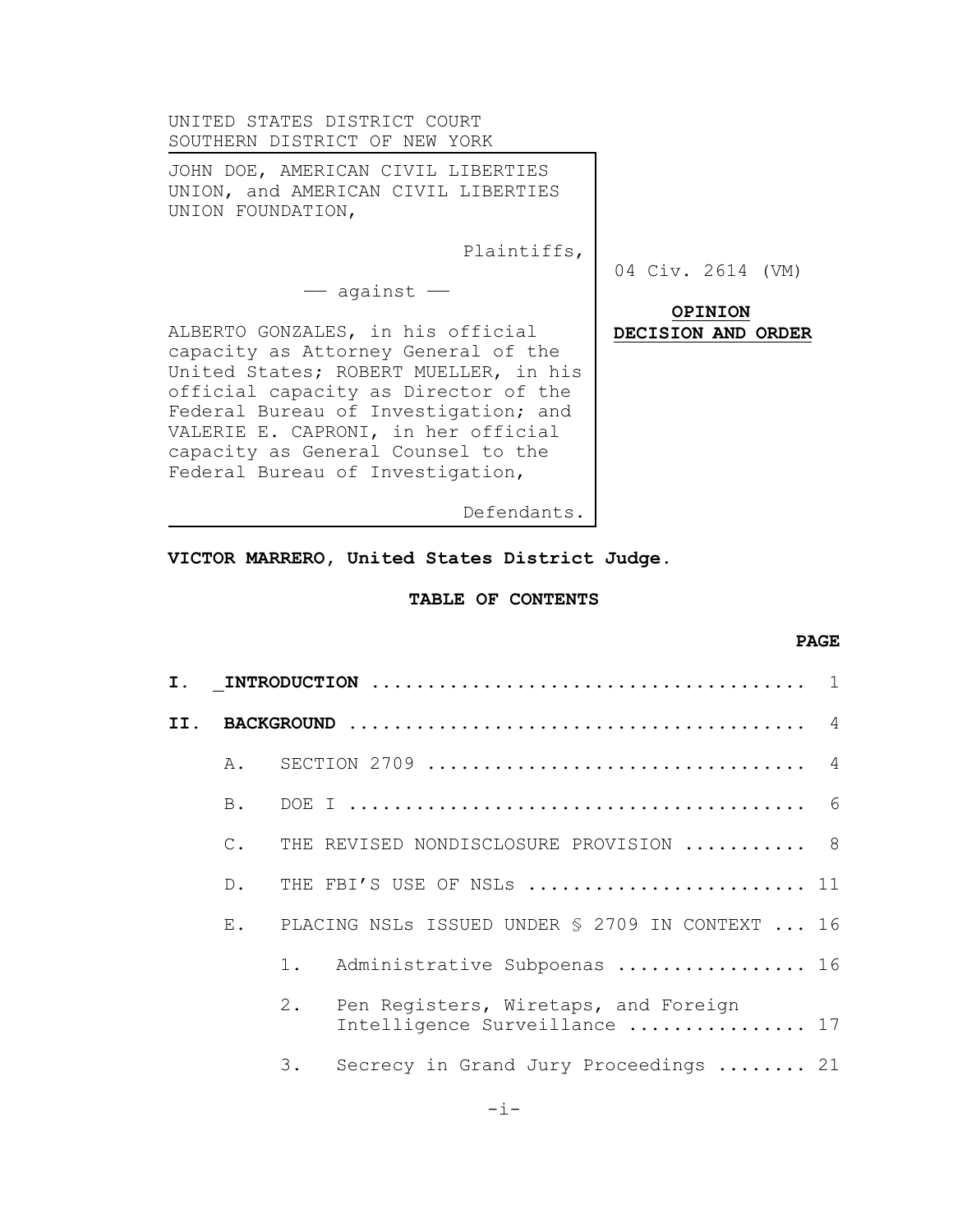| Α.             | STANDARD OF REVIEW  27                                                                                       |    |
|----------------|--------------------------------------------------------------------------------------------------------------|----|
| $\, {\bf B}$ . |                                                                                                              |    |
| $\mathbb C$ .  | STRICT SCRUTINY  28                                                                                          |    |
| $D$ .          | PROCEDURAL SAFEGUARDS  35                                                                                    |    |
|                | The Freedman Safequards  35<br>1.                                                                            |    |
|                | Application of Freedman  39<br>$2$ .                                                                         |    |
|                | 3.<br>The NSL Statute Fails to Satisfy Freedman. 51                                                          |    |
| ${\bf E}$ .    |                                                                                                              |    |
| ${\bf F}$ .    | PRESCRIBING THE STANDARD OF JUDICIAL REVIEW  60                                                              |    |
|                | Congress Cannot Legislate a Standard of<br>$1$ .<br>Review at Odds with First Amendment<br>Jurisprudence  61 |    |
|                | Historical Context of Checks and<br>a.<br>Balances and Separation of Powers  61                              |    |
|                | Application of the Principles<br>b.<br>Separation of Powers  65                                              |    |
|                | Prospective Concerns  71<br>$\mathsf{C}$ .                                                                   |    |
|                | $2$ .<br>The Review Prescribed by $\S$ 3511(b) Does<br>Not Comport with First Amendment<br>Jurisprudence  78 |    |
| G.             | NARROW TAILORING  87                                                                                         |    |
| H.             | SCOPE OF 18 U.S.C. SS 3511(d) AND 3511(e)  93                                                                |    |
|                | $1$ .<br>Closure of Hearings and Sealing of<br>Records                                                       | 94 |
|                | Consideration of Ex Parte and In<br>2.<br>Camera Evidence  96                                                |    |
| Ι.             |                                                                                                              |    |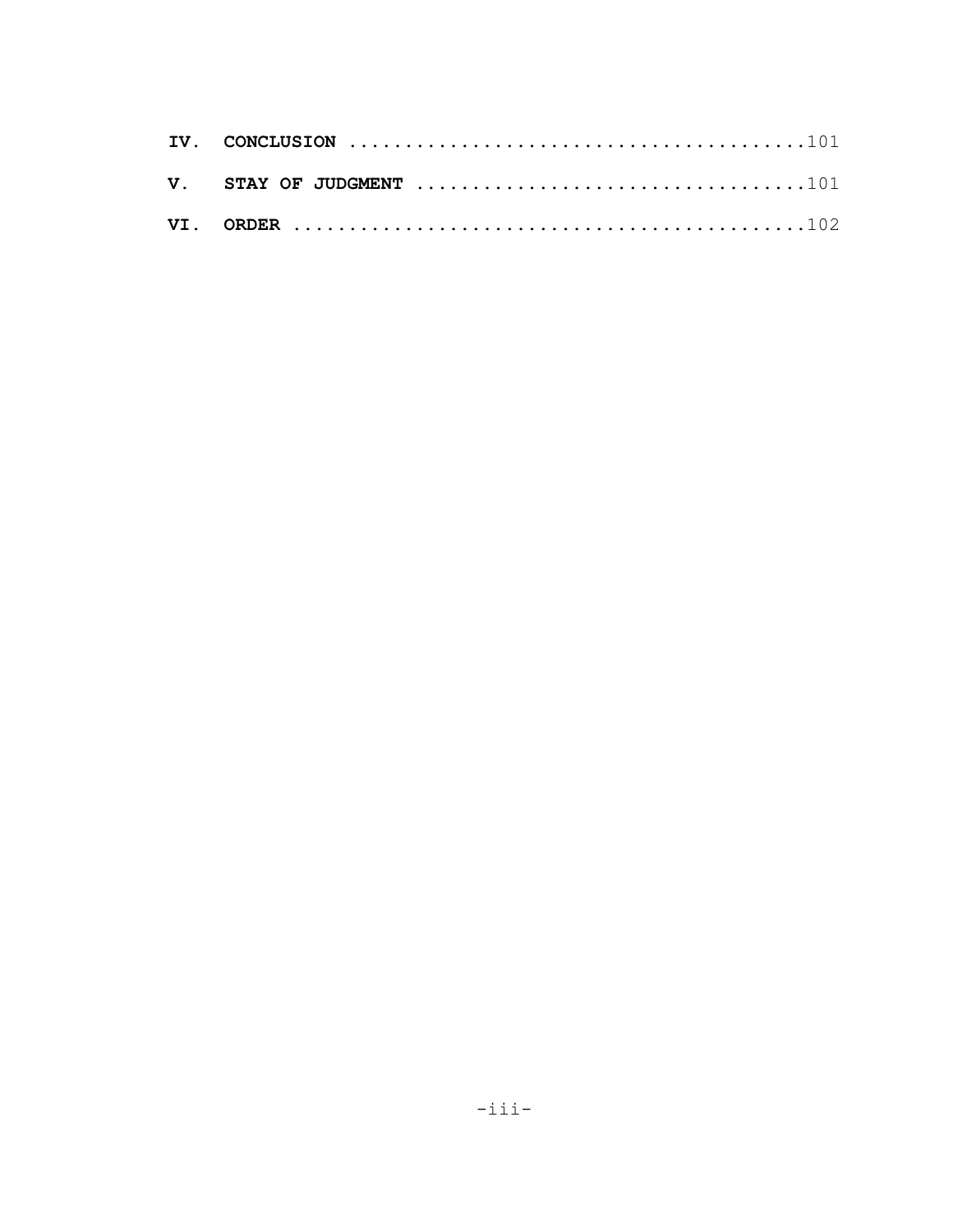### **I. INTRODUCTION**

Plaintiffs John Doe, American Civil Liberties Union, and American Civil Liberties Union Foundation (collectively, "Plaintiffs") initially brought this case in 2004, challenging the constitutionality of 18 U.S.C. § 2709, amended by the USA Patriot Act (the "Patriot Act"), Pub. L. No. 107-56, 115 Stat. 272 (Oct. 26, 2001) ("§ 2709"). Section 2709 was originally enacted as part of Title II of the Electronic Communication Privacy Act of 1986 ("ECPA"), Pub. L. No. 99-508, § 201, 100 Stat. 1848, 1867-68 (1986), and governs the issuance of National Security Letters ("NSLs") by the Federal Bureau of Investigation ("FBI") to wire and electronic communication service providers ("ECSPs"). This Court, in a lengthy decision dated September 28, 2004, granted Plaintiffs' motion for summary judgment and declared § 2709 unconstitutional on its face, under the First and Fourth Amendments. See Doe v. Aschroft, 334 F. Supp. 2d 471 (S.D.N.Y. 2004) ("Doe I"). "Considering the implications of its ruling and the importance of the issues involved," the Court stayed enforcement of its judgment pending appeal. See id. at 526.

Shortly after this Court's decision, a court in the District of Connecticut enjoined the Government from enforcing the nondisclosure requirement of § 2709(c) insofar as it prevented the plaintiff in that case from revealing its

-1-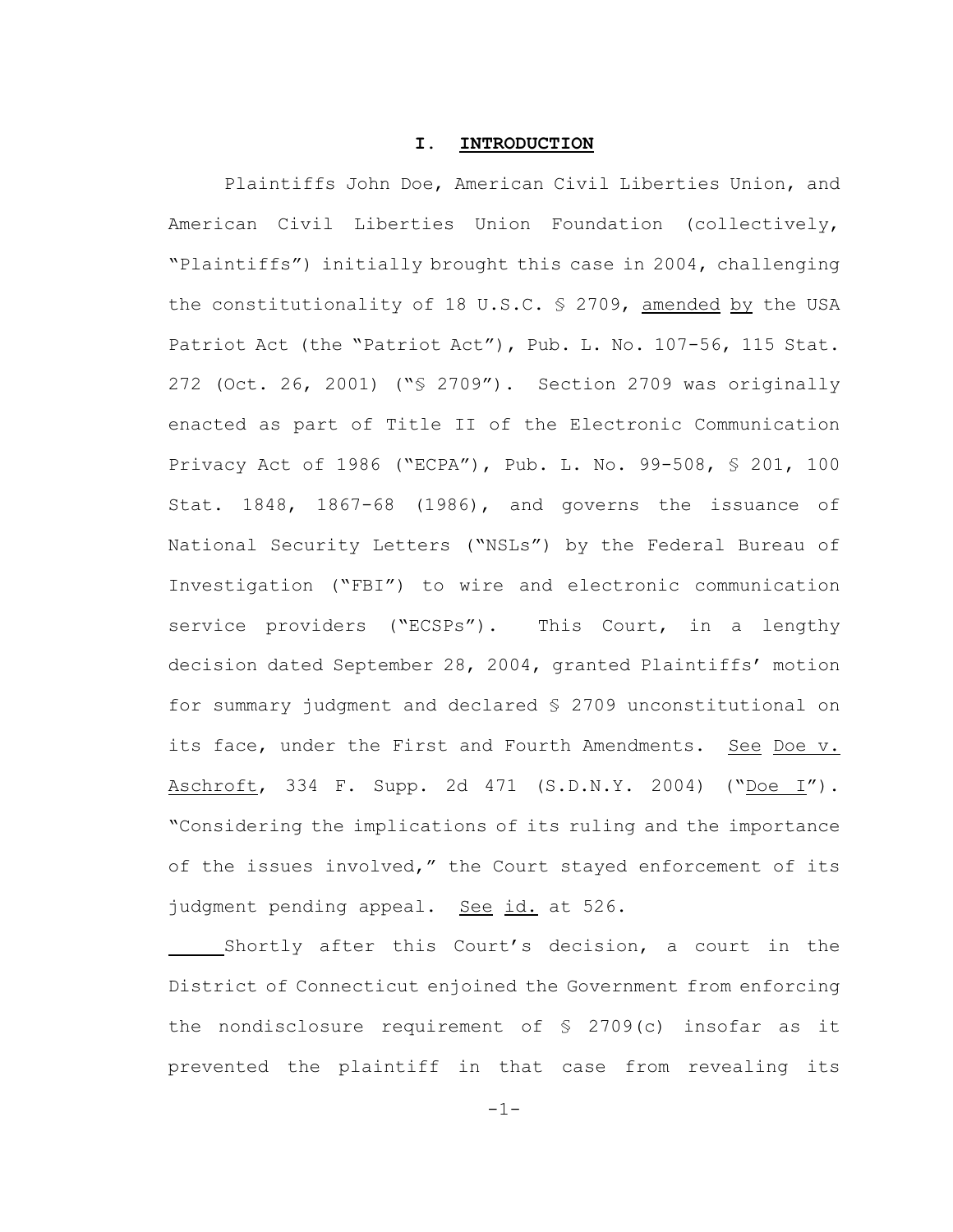identity as a recipient of an NSL, holding that § 2709(c) failed to satisfy strict scrutiny because it was not narrowly tailored to serve a compelling state interest. See Doe v. Gonzales, 386 F. Supp. 2d 66, 82 (D. Conn. 2005) ("Doe II").

While appeals in Doe I and Doe II were pending, Congress passed the USA Patriot Improvement and Reauthorization Act of 2005, Pub. L. No. 109-177, 120 Stat. 192 (Mar. 9, 2006) (the "Reauthorization Act."). The Reauthorization Act effectuated substantial changes to § 2709 and added several provisions relating to judicial review of NSLs which were codified at 18 U.S.C.  $\frac{1}{5}$  3511 (" $\frac{1}{5}$  3511").<sup>1</sup> As a result of these amendments, the Second Circuit remanded the Doe I appeal to enable this Court, if the parties were to continue the litigation in light of the amendments to the statute, to consider the validity of the revised  $\S$  2709(c) and the new procedures codified in  $\S$ 3511. See Doe v. Gonzales, 449 F.3d 415, 419 (2d Cir. 2006).<sup>2</sup> Plaintiffs filed a second amended complaint and have

 $1$  Congress made further changes to  $\frac{1}{2}$  2709(c) in the USA Patriot Act Additional Reauthorizing Amendments Act of 2006, Pub. L. No. 109-178, 120 Stat. 278 (March 9, 2006). Specifically, this act amended  $\frac{1}{5}$  2709(c)(4), which requires NSL recipients to inform the FBI of anyone to whom they disclosed having received the NSL, with the exception of counsel, and it added § 2709(f), which excludes libraries from the definition of wire or electronic communications service providers.

 $2^2$  The Second Circuit decision was a consolidated appeal of this Court's decision and Doe II. Because the Government indicated on appeal that in light of the Reauthorization Act, it would not oppose disclosure of plaintiff's identity as an NSL recipient in Doe II, the Second Circuit dismissed Doe II on mootness grounds. See Doe v. Gonzales, 449 F.3d at 421.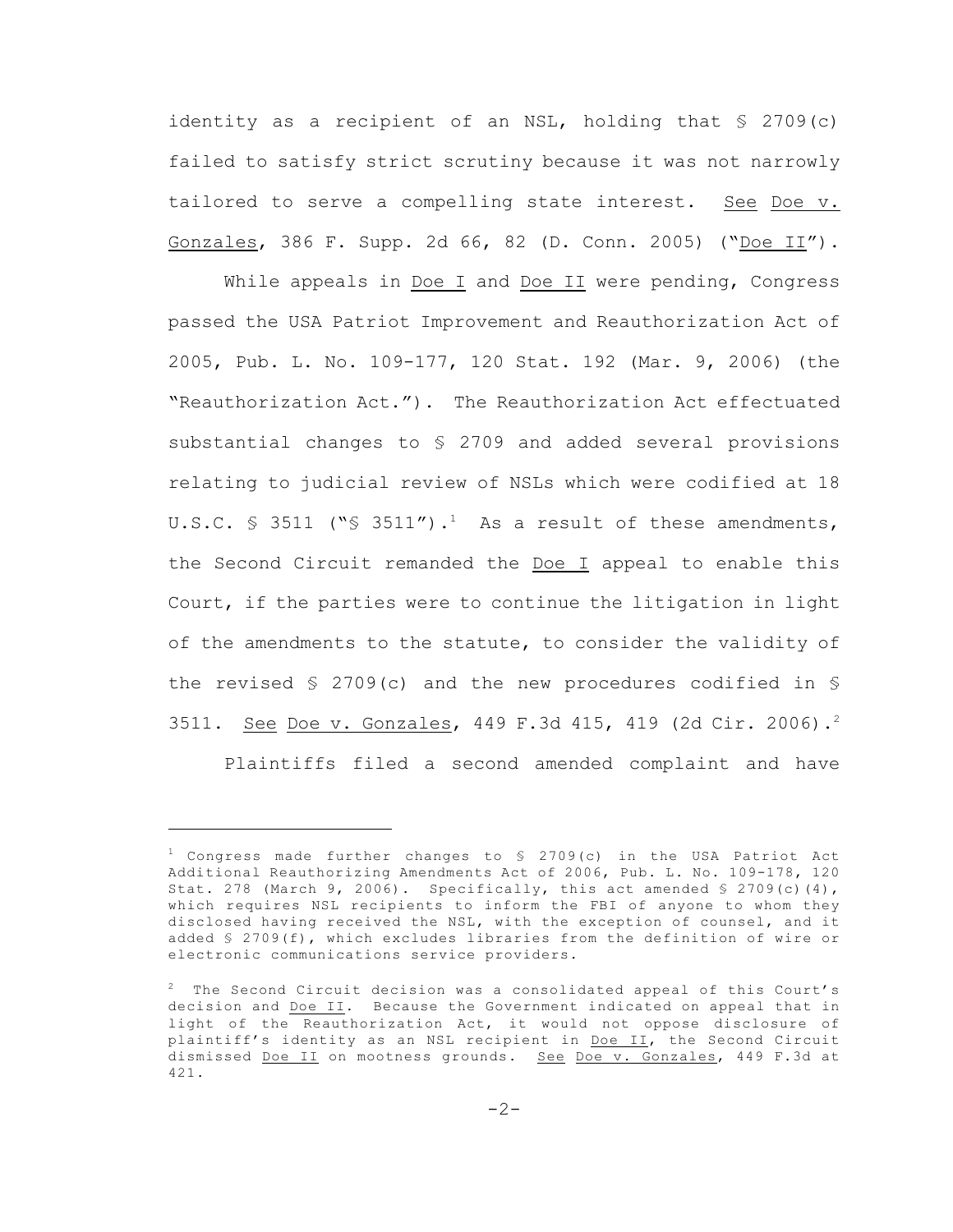moved for summary judgment,  $3$  seeking a declaratory judgment that the amended nondisclosure provision of § 2709(c) and § 3511(b) are unconstitutional on their face and as applied under the First Amendment and the principle of separation of powers, and that § 3511(d) and (e) are unconstitutional on their face under the First and Fifth Amendments. Defendants Alberto Gonzales, Robert Mueller, and Valerie E. Caproni<sup>4</sup> (collectively, the "Government") have cross-moved for dismissal of the complaint or, in the alternative, summary judgment. Having reviewed the briefs submitted by the parties, as well as the briefs submitted by amicus curiae in support of Plaintiffs' motion, $5$  and having heard oral

 $3$  Plaintiffs framed their present motion as one for partial summary judgment, seeking a ruling that the nondisclosure provisions of § 2709(c) and the secrecy provisions of § 3511 are unconstitutional on their face and as applied. Separately, Plaintiffs also seek to set aside the demand for records issued to John Doe pursuant to 18 U.S.C. § 3511(a). (See Petition to Set Aside Demand for Records, dated September 8, 2006.) The Government, however, has indicated it no longer seeks to enforce the underlying NSL. (See Declaration of Jeffrey Oestericher ("Oestericher Decl."), dated Nov. 7, 2006,  $\parallel$  3.) Thus, it appears to the Court that resolution of the instant motions fully dispose of the case.

 $^{4}$  Pursuant to Fed. R. Civ. P. 25(d)(1), although Marion Bowman is the party named in the complaint in her official capacity as FBI Senior Counsel, because she has retired and been replaced by Valerie Caproni, General Counsel to the FBI, "the officer's successor is automatically substituted as a party." (See Memorandum of Law in Opposition to Plaintiff's Motion for Partial Summary Judgment and in Support of the Government's Motion to Dismiss or for Summary Judgment ("Gov't Opp."), dated November 8, 2006, at 1 n.1.)

 $5$  See Memorandum of Law of Amicus Curiae The Association of the Bar of the City of New York in Support of Plaintiffs' Motion for Partial Summary Judgment ("ABCNY Amicus Brief"), dated September 29, 2006; Brief of Amici Curiae American Library Association, American Booksellers Foundation for Free Expression, American Association of Publishers, Inc., Freedom to Read Foundation and Pen American Center in Support of Plaintiffs' Motion for Partial Summary Judgment and to Set Aside Demand for Records ("Libraries, Bookstores, Publishers and Writers Amici Brief"), dated September 29,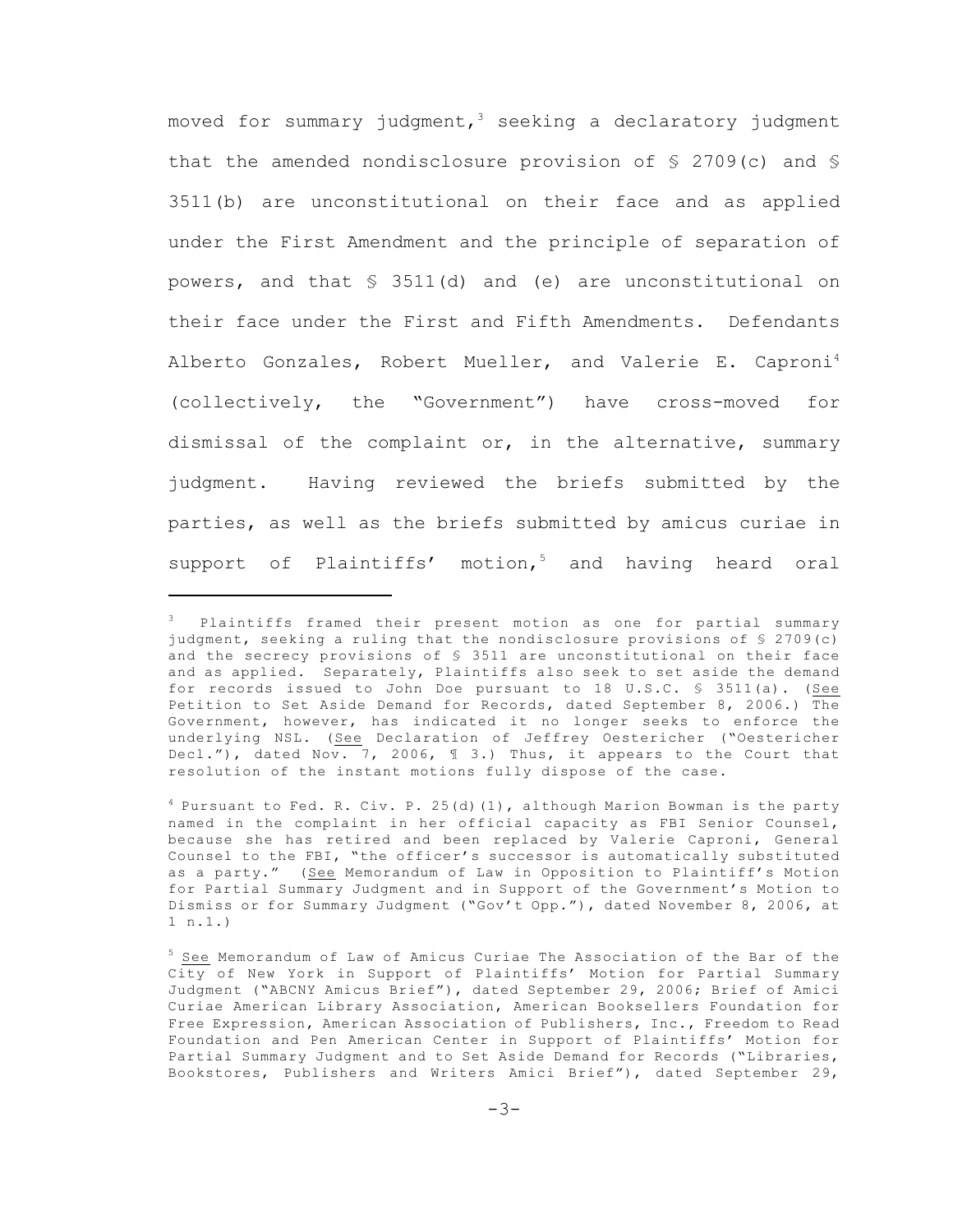arguments, the Court finds that several aspects of the revised nondisclosure provision of the NSL statute violate the First Amendment and the principle of separation of powers. The Court therefore holds that  $\S$  2709(c) and 3511(b) are facially unconstitutional. However, the statutory provisions governing hearings, proceedings, and judicial review of evidence related to a challenge to an NSL, §§ 3511(d) and (e) respectively, are constitutional. Accordingly, Plaintiffs' motion for summary judgment is GRANTED in part and DENIED in part, and the Government's cross-motion for dismissal or summary judgment is DENIED.

### **II. BACKGROUND**

### A. SECTION 2709

The FBI is authorized by § 2709 to issue NSLs requesting a range of information about an ECSP's subscribers and their telephone or internet activity. Section 2709(a) states that an ECSP "shall comply" with a request for "subscriber information and toll billing records information, or electronic communication transactional records" made by the FBI. 18 U.S.C.  $\frac{1}{5}$  2709(a). Section 2709(b) requires that, in order for the FBI to request "the name, address, length of service, and local and long distance toll billing records" of a person or entity, the Director of the FBI, or his designee,

2006.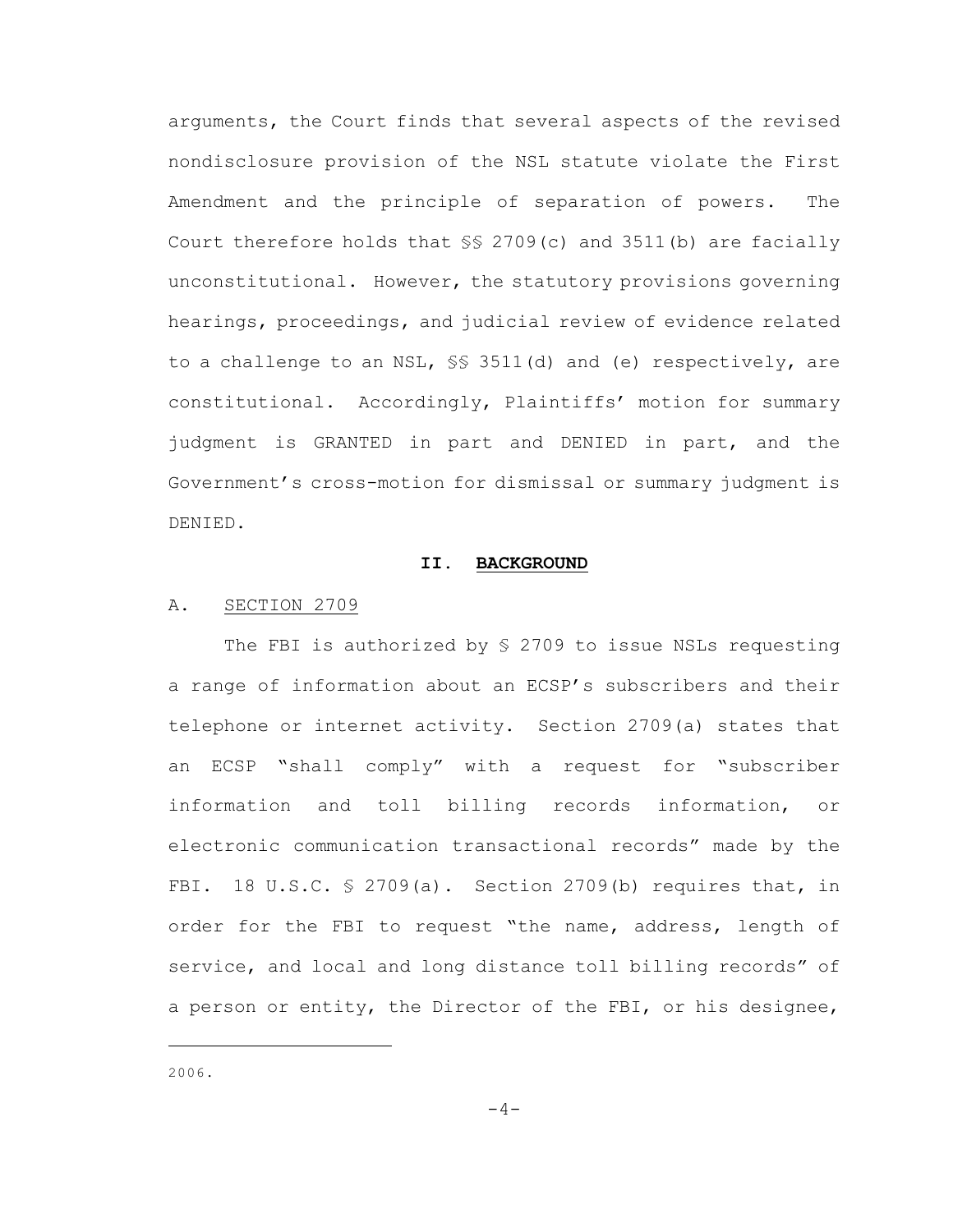must certify that such information is "relevant to an authorized investigation to protect against international terrorism or clandestine intelligence activities."<sup>6</sup> 18 U.S.C.  $$2709(b).$ 

As the Court noted in  $\underline{\text{Doe I}}$ , "the statute's reference to 'transactional records' creates ambiguity regarding the scope of the information required to be produced by the NSL recipient." 334 F. Supp. 2d at 507. That ambiguity is compounded because the NSL directs the recipient to determine for itself whether any information it maintains regarding the target of the NSL "may be considered ... to be an electronic communication transaction record" in accordance with § 2709, but not "contents" of communications within the meaning of 18 U.S.C.  $\leq$  2510(8).<sup>7</sup> Such information might include the "to," "from," "date," and "time" fields of all emails sent or received, activity logs indicating dates and times that the target accessed the internet, the contents of queries made to search engines, and histories of websites visited. See generally Jonathan Zittrain, Searches and Seizures in a Networked World, 119 Harv. L. Rev. F. 83 (2005). Information requested by NSLs issued pursuant to § 2709 can also reveal

 $6$  Section 2709(b) does not make clear whether any certification by the FBI is required with respect to a request for "electronic communication transactional records."

 $7$  18 U.S.C. § 2510(8) defines "contents" as "any information concerning the substance, purport, or meaning" of a communication.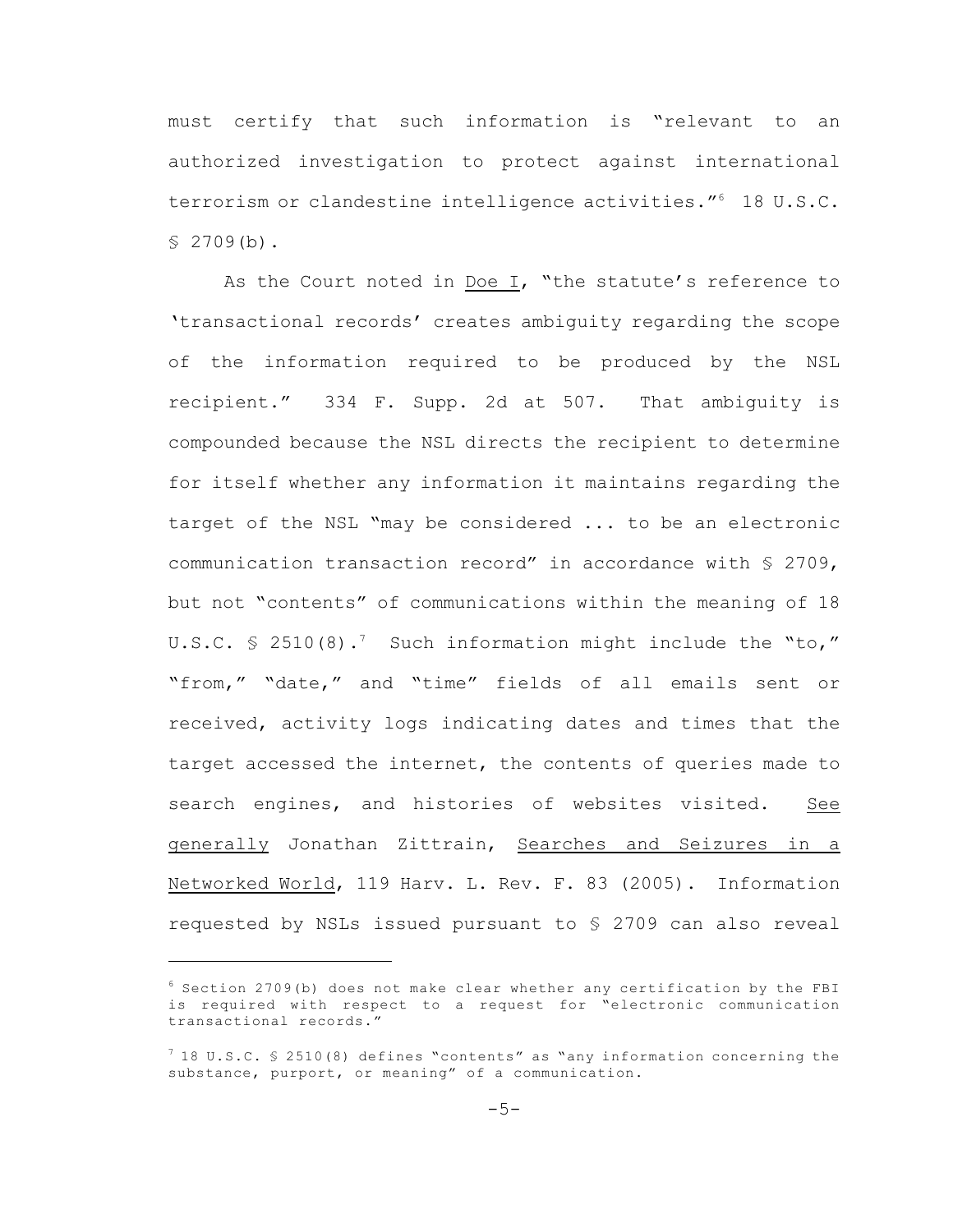the identity of an internet user associated with a certain email address, Internet Protocol address,  $\delta$  or screen name.

#### B. DOE I

Although familiarity with the Court's decision in Doe I is presumed, a brief review of that decision is useful in order to emphasize the conclusions the Court previously reached in this action, as well as to put in proper context the deficiencies in the prior version of § 2709 that Congress attempted to remedy in enacting the substantial revisions embodied in the Reauthorization Act.

Prior to the Reauthorization Act, as read by this Court,  $$ 2709(c)$  prohibited "the NSL recipient, or its officers, employees, or agents, from revealing the existence of an NSL inquiry the FBI pursued under § 2709 in every case, to any person, in perpetuity, with no vehicle for the ban to be lifted from the recipient or other person affected, under any circumstances, either by the FBI itself, or pursuant to judicial process." Doe I, 334 F. Supp. 2d at 476. Consequently, the Court concluded that  $\S$  2709 "violate[d] the Fourth Amendment because, at least as applied, it effectively

 $8$  An Internet Protocol address, or "IP address," is a unique number corresponding to a particular computer accessing the internet.

 $9$  Prior to the Reauthorization Act,  $\frac{1}{2}$  2709(c) read in full: "No wire or electronic communication service provider, or officer, employee, or agent thereof, shall disclose to any person that the Federal Bureau of Investigation has sought or obtained access to information or records under this section." 18 U.S.C. § 2709(c) (2004).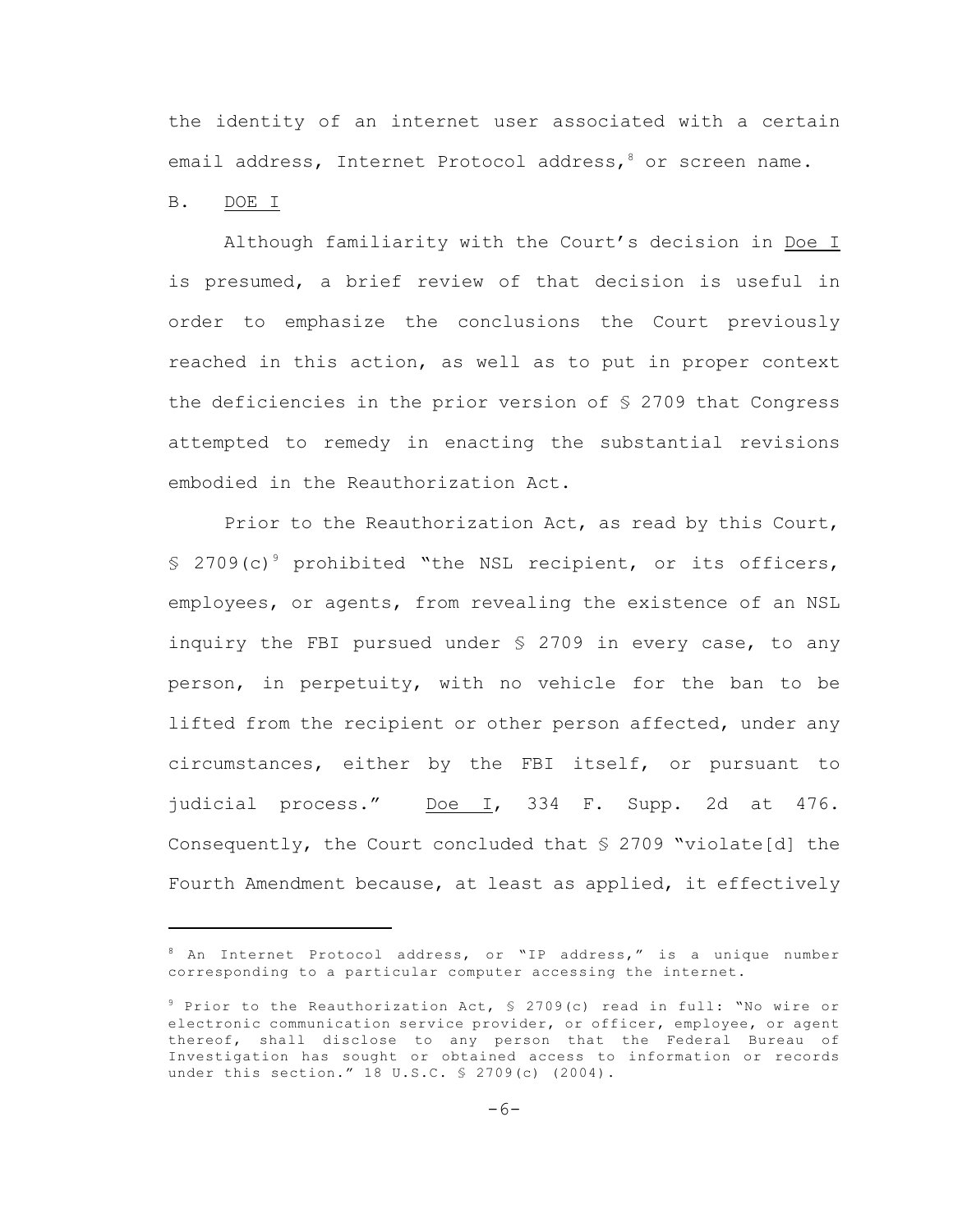bar[red] or substantially deter[red] any judicial challenge to the propriety of an NSL request." Id. at 475. Moreover, § 2709's "all-inclusive sweep" failed to "pass muster under the exacting First Amendment standards" the Court found to be applicable. Id. at 476.

The Court concluded that  $\S$  2709(c) was a prior restraint, reasoning that "axiomatically the categorical nondisclosure mandate embodied in § 2709(c) functions as a prior restraint because of the straightforward observation that it prohibits speech before it occurs." Id. at 511-12; see also Doe II, 386 F. Supp. 2d at 73 ("Section 2709(c) unquestionably prohibits speech in advance of it having occurred."). Moreover, the Court held that § 2709(c) was a content-based restriction on speech in that it "prohibits any discussion of the first-hand experiences of NSL recipients" and thus closes off "that 'entire topic' from public discourse." Doe I, 334 F. Supp. 2d at 513 (citations omitted). As a prior restraint and a content-based restriction on speech, the provision was subject to strict scrutiny.

The Court pointed out that there likely existed less restrictive alternatives available to the government that would be as effective in achieving the purpose of the NSL statute. See id. at 520-21. The Court went on to acknowledge that while the blanket prohibition against disclosure in §

-7-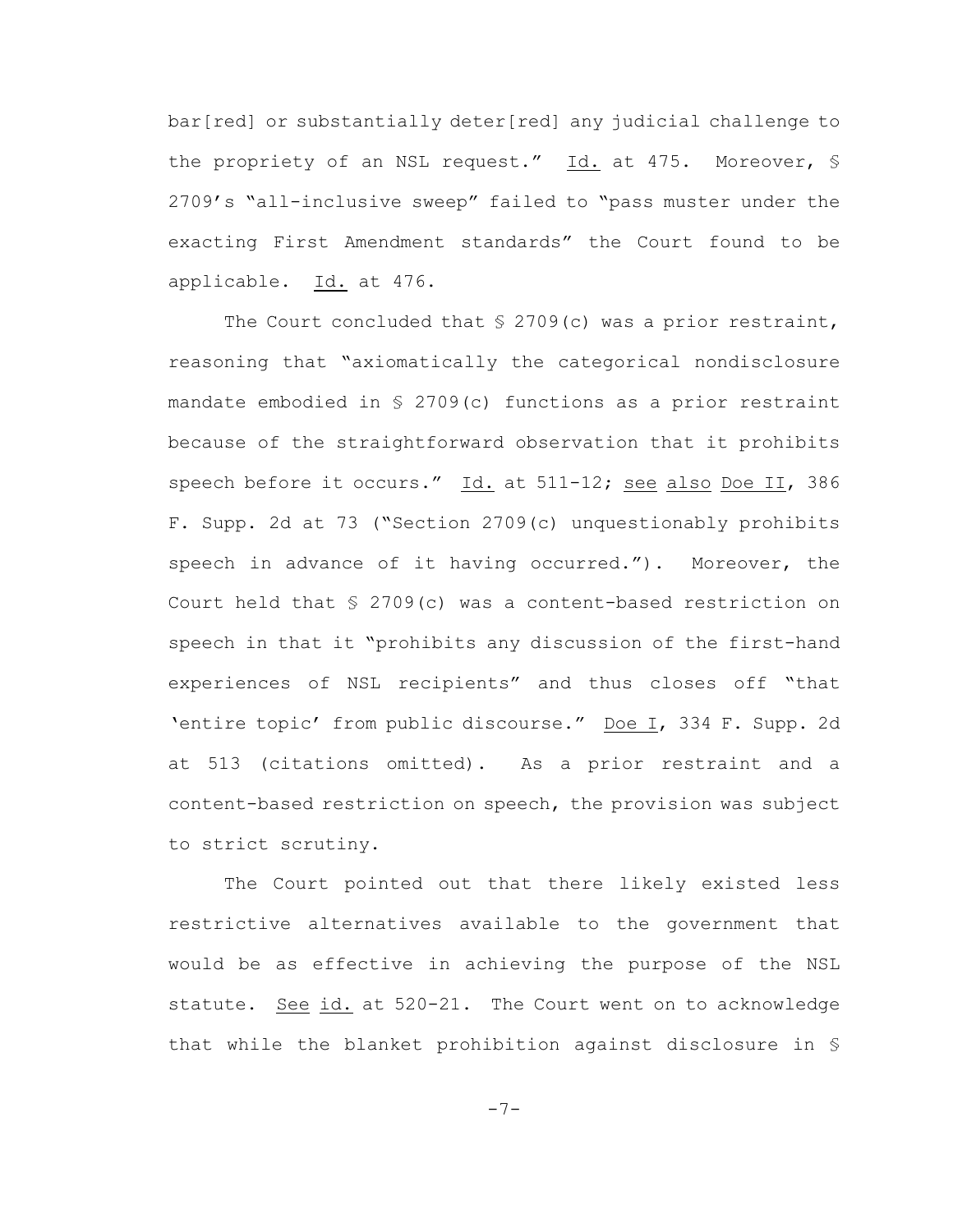2709(c) could not be justified, "the Government should be accorded a due measure of deference when it asserts that secrecy is necessary for national security purposes in a particular situation involving particular persons at a particular time." Id. at 524 (emphasis in original).

The Court held that the nondisclosure provision of § 2709 was unconstitutional on its face, and because the Court could not sever § 2709(c) from the remainder of the statute, the Court enjoined the government from using § 2709 in any case as a means of gathering information. Id. at 525-26.

### C. THE REVISED NONDISCLOSURE PROVISION

As indicated above, while the Government's appeals were pending before the Second Circuit, Congress enacted the Reauthorization Act. The Government contends that the revised § 2709(c) and the newly enacted § 3511 directly addresses the concerns raised by this Court in its Doe I decision and rectifies any constitutional deficiencies. Instead of a categorical, blanket prohibition on disclosure with respect to the issuance of any NSL, § 2709(c) now calls for a case-bycase determination of the need for a nondisclosure order to accompany an NSL. Specifically, the statute provides that a recipient of an NSL is barred from disclosing that the FBI "has sought or obtained access to information or records" under the NSL statute if the Director of the FBI, or his

 $-8-$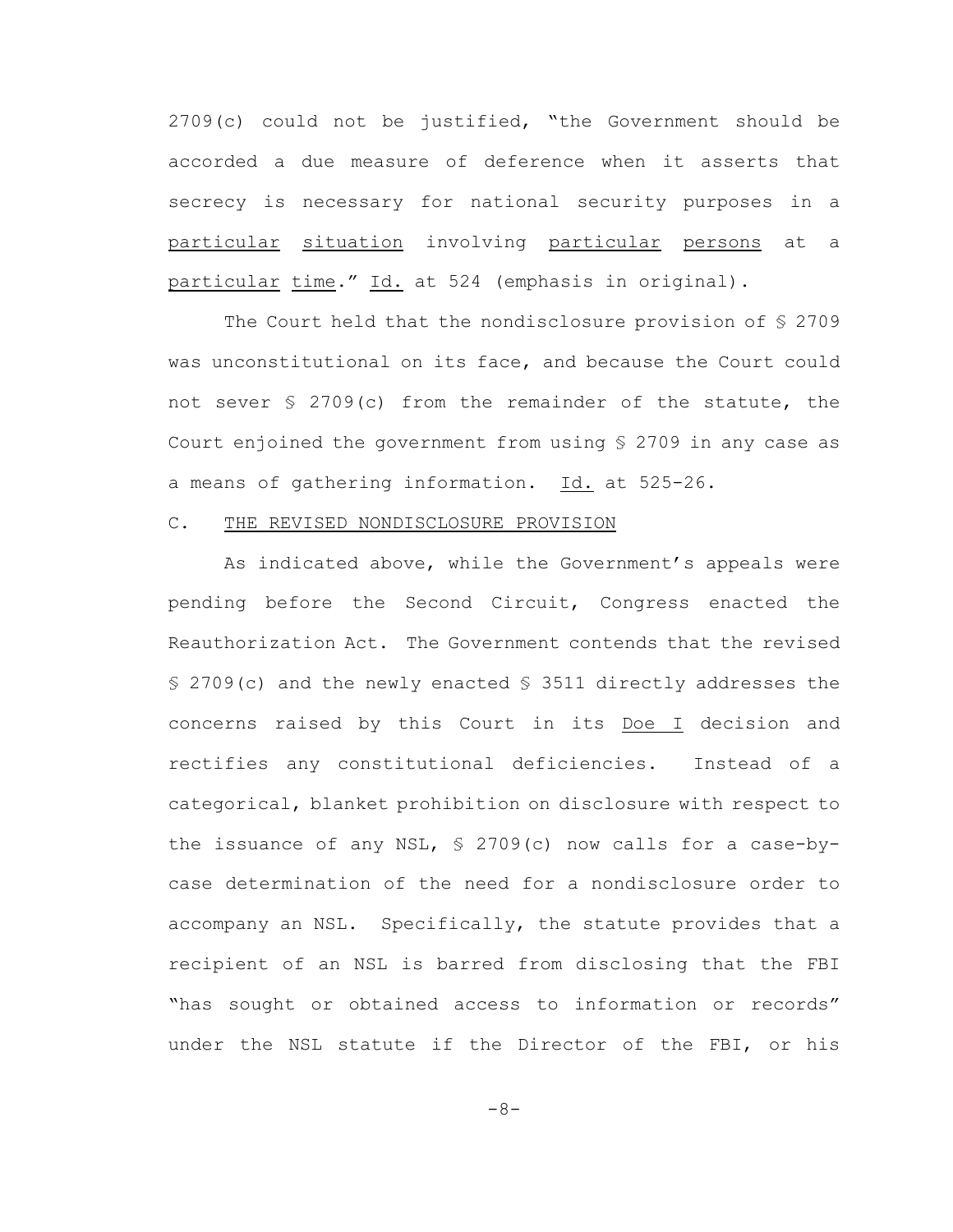designee, "certifies" that disclosure "may result" in "a danger to the national security of the United States, interference with a criminal, counterterrorism, or counterintelligence investigation, interference with diplomatic relations, or danger to the life or physical safety of any person" (here collectively referred to as the "Enumerated Harms"). 18 U.S.C. § 2709(c)(1).

The newly enacted § 3511 provides an opportunity for judicial review of NSLs. Section 3511(a) explicitly allows the recipient of an NSL to petition a United States district court "for an order modifying or setting aside the request," which the court "may" grant "if compliance would be unreasonable, oppressive, or otherwise unlawful." 18 U.S.C. § 3511(a). Additionally, under § 3511(b), an NSL recipient may seek an order modifying or setting aside a nondisclosure requirement.

If a petition to modify or set aside the nondisclosure requirement is filed within one year of the NSL request, the reviewing court may grant such relief only if it finds that "there is no reason to believe" disclosure "may result" in one or more of the Enumerated Harms.  $18 \text{ U.S.C. }$   $\frac{1}{5}$  3511(b)(2). Moreover, if one of several authorized senior FBI officials "certifies that disclosure may endanger the national security of the United States or interfere with diplomatic relations,

 $-9-$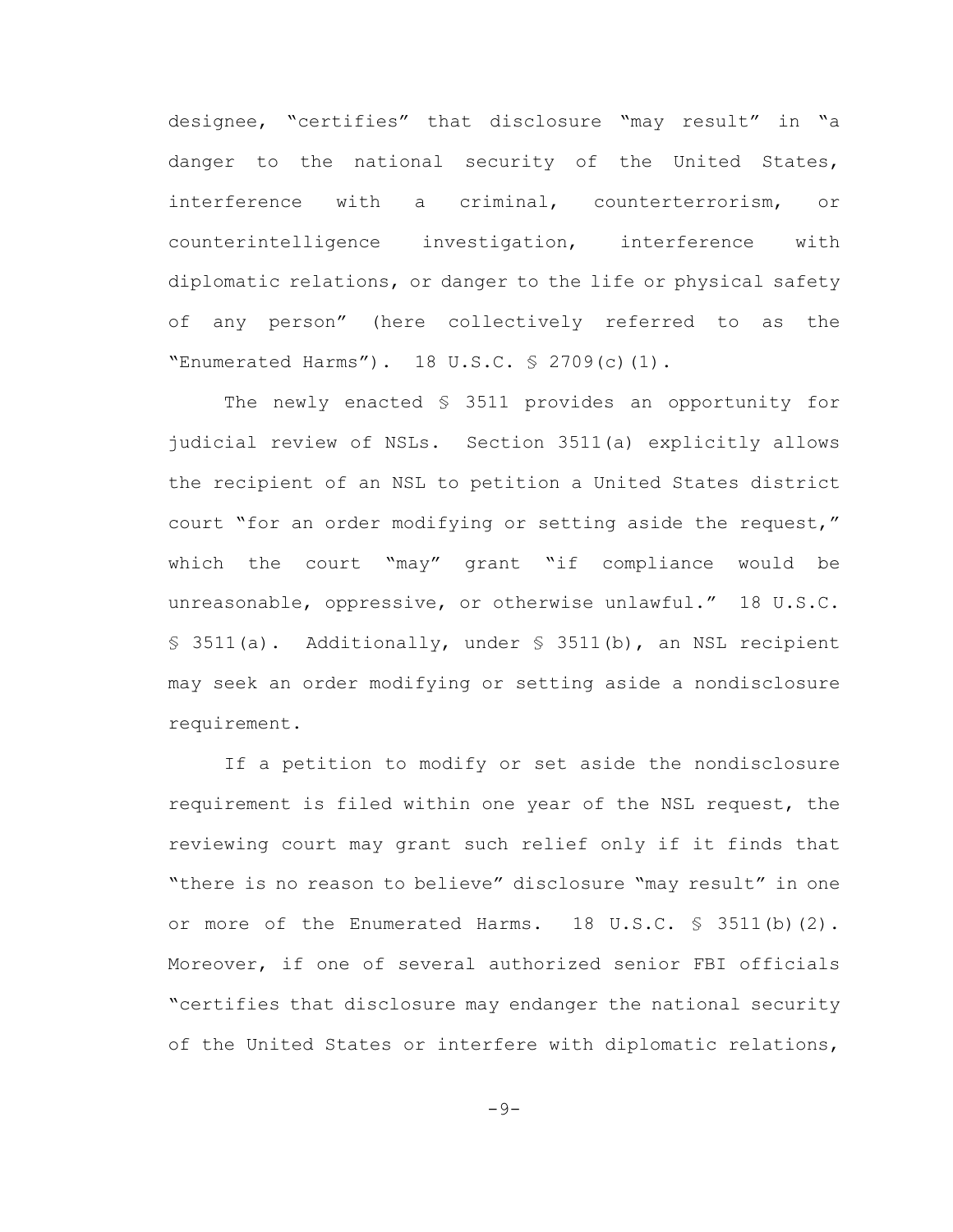such certification shall be treated as conclusive unless the court finds that the certification was made in bad faith." Id.

If the petition to modify or set aside the nondisclosure requirement is filed one year or more after the NSL request was issued, the FBI must either terminate the nondisclosure requirement or re-certify that disclosure may result in one of the Enumerated Harms, in which case the court could grant the petition only in accordance with the standards described above. See 18 U.S.C. § 3511(b)(3). Additionally, if the court denies the petition, the NSL recipient is precluded from filing another petition for one year. See id.

As § 3511 now explicitly permits challenges to NSLs, Plaintiffs do not renew their Fourth Amendment challenge. However, Plaintiffs contend that the amendments do not cure the statute's First Amendment deficiencies, and that it remains an unconstitutional prior restraint and a contentbased restriction on speech because it (1) fails to provide constitutionally mandated procedural safeguards, (2) invests the FBI with unbridled discretion to suppress speech, (3) forecloses reviewing courts from applying a constitutionally mandated standard of review, and (4) authorizes the issuance of nondisclosure orders that are not narrowly tailored.

As the Second Circuit vacated this Court's prior decision in light of the Reauthorization Act, the Court must now

 $-10-$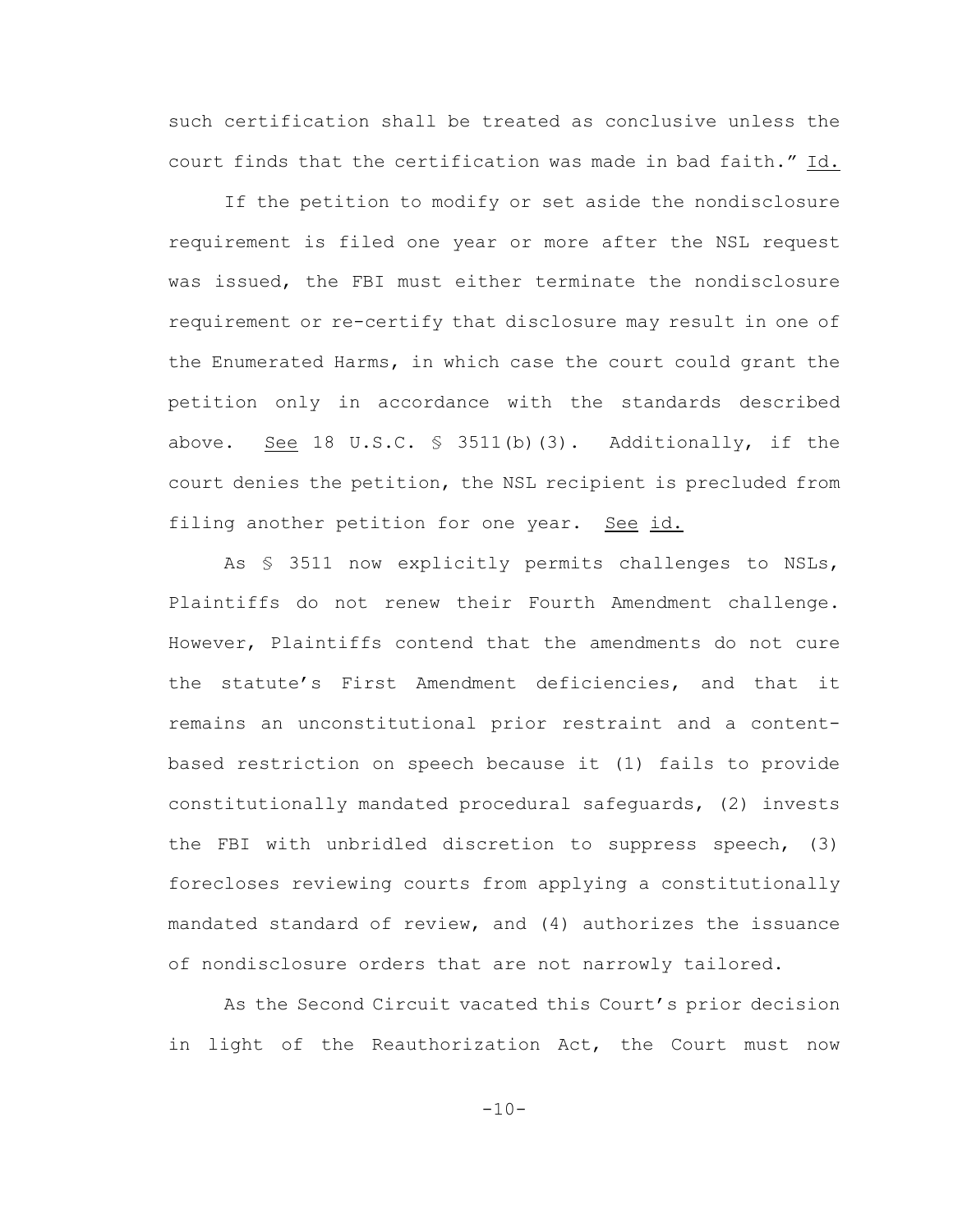consider whether the nondisclosure provision, with the judicial review now contemplated, still runs afoul of the First Amendment. For the reasons set forth below, the Court finds that it does.

### D. THE FBI'S USE OF NSLs

Doe I detailed the history of NSLs and the revisions embodied in the Patriot Act which expanded their usefulness as an investigatory tool. See 334 F. Supp. 2d 480-85. The Patriot Act expanded the government's authority to use NSLs under the four existing NSL statutes<sup>10</sup> and created a fifth category of NSLs. $<sup>11</sup>$  However, at the time that Doe I was</sup> decided, little was publicly known about how NSLs were being used by the FBI under the new relaxed standards required for issuance after the Patriot Act.

As part of the Reauthorization Act, Congress directed the Department of Justice, Office of the Inspector General ("OIG"), to review the "effectiveness and use, including any improper or illegal use, or national security letters issued

<sup>&</sup>lt;sup>10</sup> In addition to \$ 2709, which expanded the use of NSLs under the ECPA, the USA Patriot Act amended: Section 1114(a)(5) of the Right to Financial Privacy Act, 12 U.S.C. § 3414(a)(5) (permits FBI to obtain financial records); Section 626 of the Fair Credit Reporting Act, 15 U.S.C. § 1681u (permits FBI and certain other agencies to obtain a limited amount of information about an individual's credit history); Section 802 of the National Security Act, 50 U.S.C. § 436 (allows FBI to request information related to investigation of improper disclosure of classified information).

 $11$  Section 627 of the Fair Credit Reporting Act, 15 U.S.C. § 1681v, allows the FBI to obtain full credit reports and all other consumer information in a consumer reporting agency's files.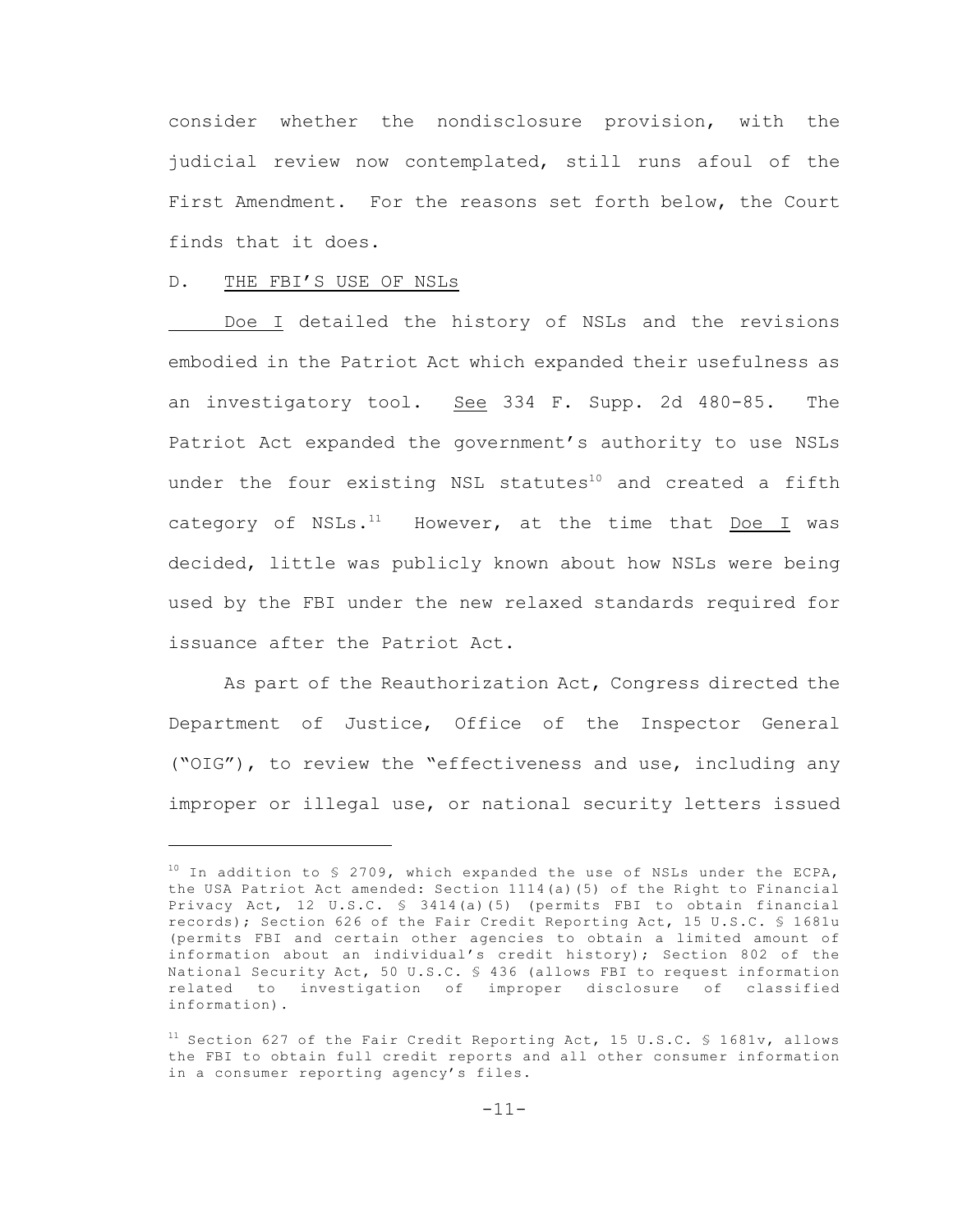by the Department of Justice." See Pub. L. No. 109-177, § 119. In March, 2007, the OIG issued its first public report pursuant to this statute, entitled "A Review of the Federal Bureau of Investigation's Use of National Security Letters" (the "OIG Report").<sup>12</sup> The OIG Report addresses the FBI's use of NSLs for calendar years 2003 through 2005.

The OIG Report confirms that the Patriot Act transformed NSLs into a much more frequently employed investigatory tool. Specifically, it states that "the FBI issued approximately 8,500 NSL requests in CY 2000, the year prior to passage of the Patriot Act. After the Patriot Act, according to FBI data, the number of NSL requests increased to approximately 39,000 in 2003, approximately 56,000 in 2004, and approximately 47,000 in 2005. $^{\prime\prime}$ <sup>13</sup> (OIG Report 120.) While the number of NSL requests issued under each separate NSL provision is not publicly available, the report does indicate that "the overwhelming majority of the NSL requests sought telephone toll billing records information, subscriber information (telephone or e-mail), or electronic communication transactional records" under § 2709. (Id. 36-37.) In

 $12$  By letter dated March 26, 2007, Plaintiffs sumbitted the OIG Report for the Court's consideration.

 $13$  The OIG Report notes, however, that the total number of NSL requests were under-reported by the FBI. The OIG estimated that "approximately 8,850 NSL requests, or 6 percent of NSL requests issued by the FBI during this period, were missing from the database." (OIG Report 34.)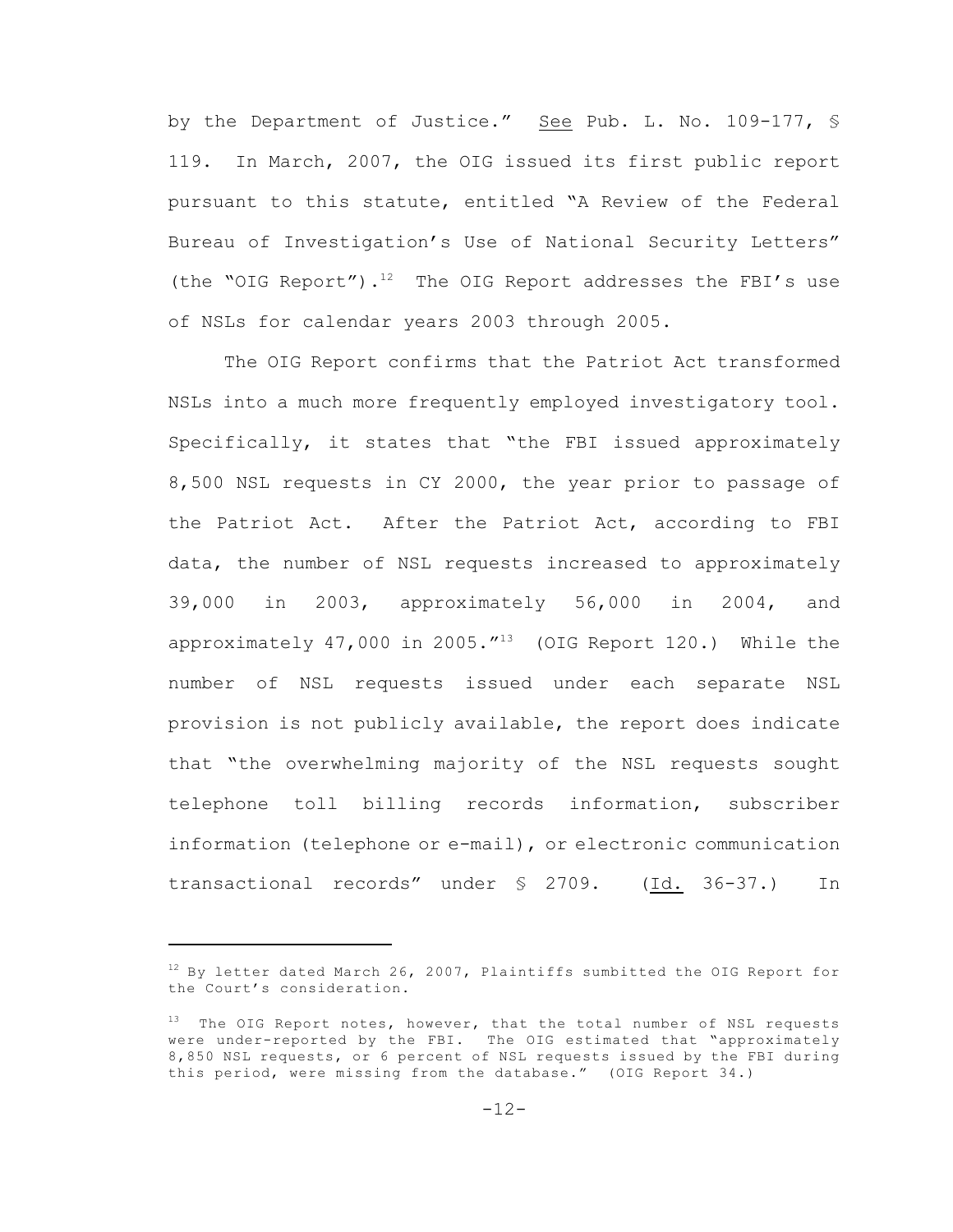considering these statistics, it is important to distinguish between "NSLs" and "NSL requests" -- a single NSL may contain multiple requests for information. (See id. 120.) The OIG Report specifies that "the 39,000 NSL requests in 2003 were contained in approximately 12,000 letters, and the 47,000 requests in 2005 were contained in approximately 19,000 letters." (Id.)

According to the OIG Report, there are three main reasons for the dramatic increase in the number of NSL requests issued starting in 2003. (See id. 45.) First, the Patriot Act eliminated the requirement that an NSL be issued only if "there are specific and articulable facts giving reason to believe that the person or entity to whom the information sought pertains is a foreign power or an agent of a foreign power." 18 U.S.C. § 2709(b) (2000). Instead, the information must currently satisfy only the lower standard of being "relevant to an authorized investigation to protect against international terrorism or clandestine intelligence activities." 18 U.S.C. § 2709(b). Second, whereas previously an NSL had to be approved by a senior FBI official at FBI headquarters, NSLs can now be authorized by Special Agents in Charge at FBI field offices. As a result, approval is no longer a lengthy process, and generally takes only two to five days. (See OIG Report 25.) Third, in 2003, the Attorney

-13-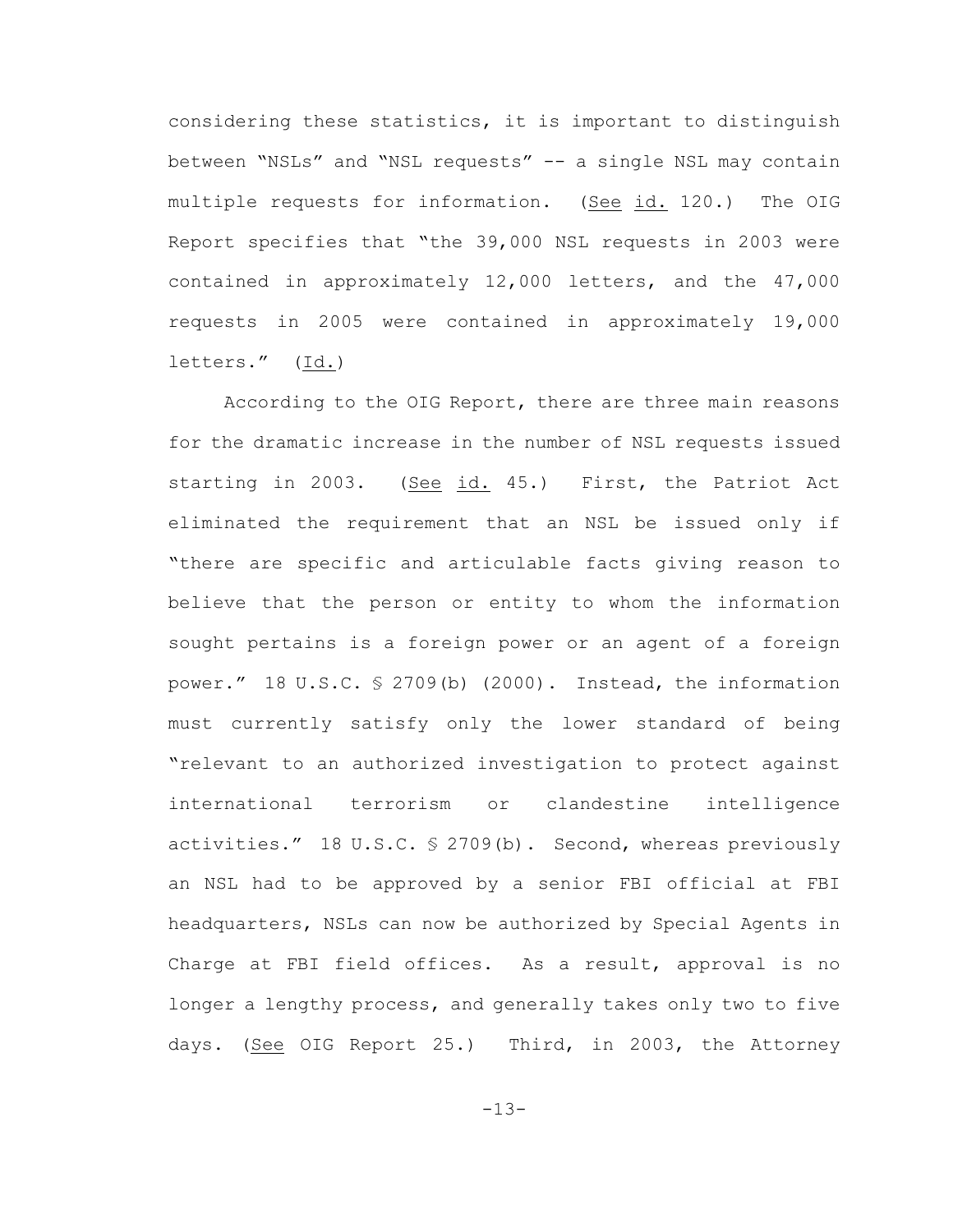General issued revised guidelines governing the use of NSLs in FBI national security investigations (the "NSI Guidelines"). The revised NSI Guidelines permit NSLs to be issued during preliminary investigations; under the prior NSI Guidelines, they could be issued only during full investigations.<sup>14</sup> (See OIG Report 40.) The OIG Report concludes that "[t]aken together, these three expansions of the FBI's [NSL] authorities resulted in significantly greater use" of NSLs. (Id. 45).

FBI officials describe NSLs as "indispensable investigative tools that serve as building blocks in many counterterrorism and counterintelligence investigations." (Id. xlvi.) In particular, the most important use of § 2709 NSLs, as described by FBI officials, is "to support FISA applications for electronic surveillance, physical searches, or pen register/trap and trace orders." (Id. 48.) NSLs are also important in that they assist the FBI in collecting information sufficient to eliminate concerns about investigative subjects and close national security investigations with a greater degree of confidence. (See id.

 $14$  Prior to 2003, the NSI Guidelines authorized two levels of investigative activity -- preliminary inquiries and full investigations. (OIG Report 16-17.) NSLs were not authorized for use in preliminary inquiries, unless prior approval was obtained from the Attorney General or FBI Director. (Id.) The NSI Guidelines authorize three levels of investigations -- threat assessments, preliminary investigations, and full investigations. (Id.) The NSI Guidelines do not permit the FBI to use NSLs during a threat assessment but do permit the use of NSLs during a preliminary investigation. (Id.)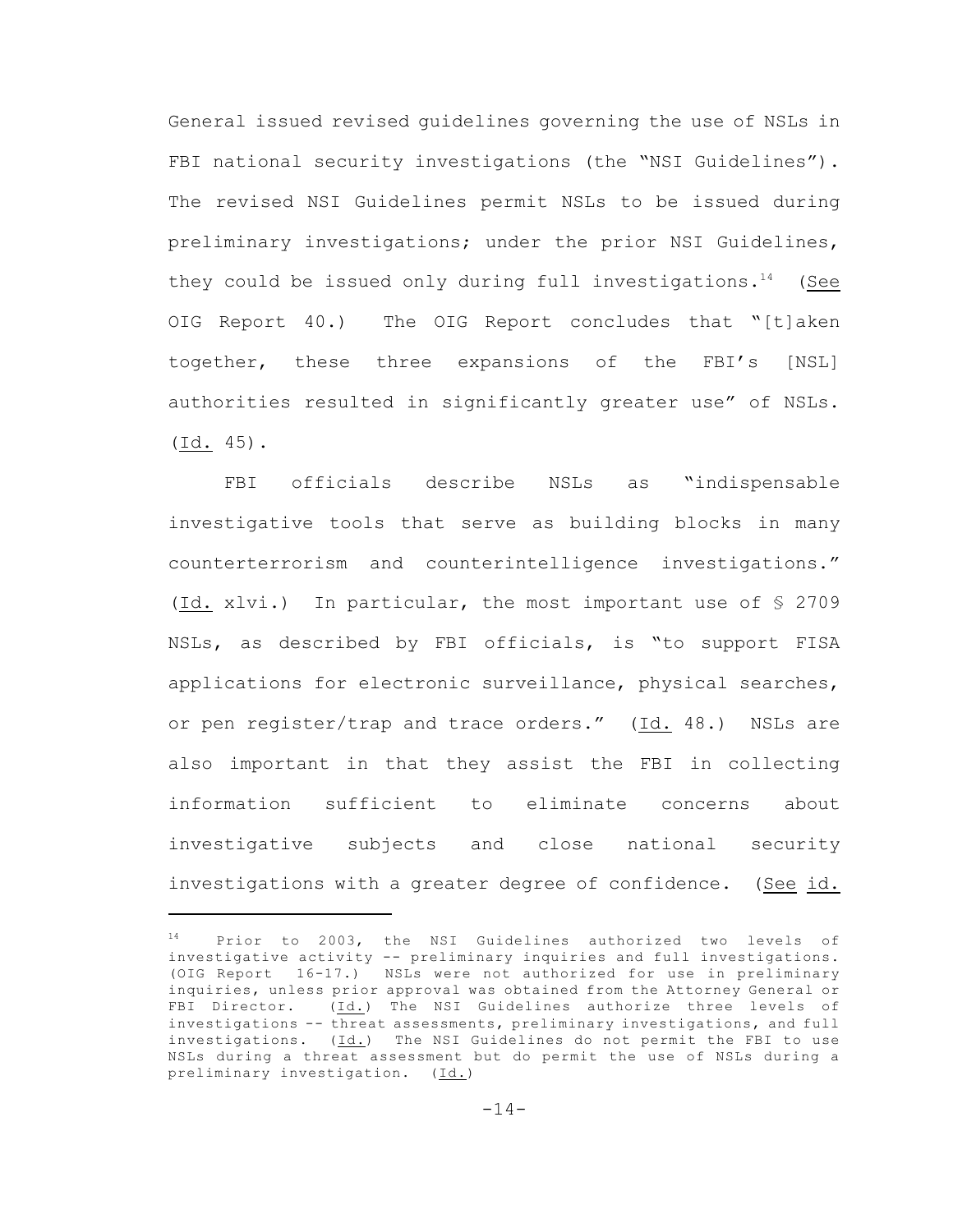44.) Moreover, often the target of an NSL is not necessarily the main target of an investigation, and an NSL thus serves as a key tool in allowing the FBI to follow leads. As the OIG Report notes, "[f]or example, if the response to an NSL for toll billing records on the subject's telephone number identifies a telephone number that the subject contacted frequently during a time period relevant to the investigation, the FBI may issue another NSL requesting subscriber information for that telephone number." (Id. 118.)

While the OIG Report provides helpful background on how NSLs are actually used by the FBI, Plaintiffs emphasize that the report also details significant misuse of NSLs by the FBI, which Plaintiffs claim supports their argument that the statute, in its current form, is too susceptible to abuse to survive First Amendment scrutiny. Specifically, the OIG Report found that in addition to significantly under-reporting the number of NSL requests issued, the FBI: (1) under-reported violations arising from the use of NSLs; (2) sought information not permitted by the statute; (3) issued NSLs without proper authorization; (4) issued over 700 "exigent letters" requesting the type of information covered by § 2709 without following the process for obtaining an NSL; and (5) repeatedly failed to properly adhere to the FBI's own internal documentation requirements for the approval of an NSL. (See

-15-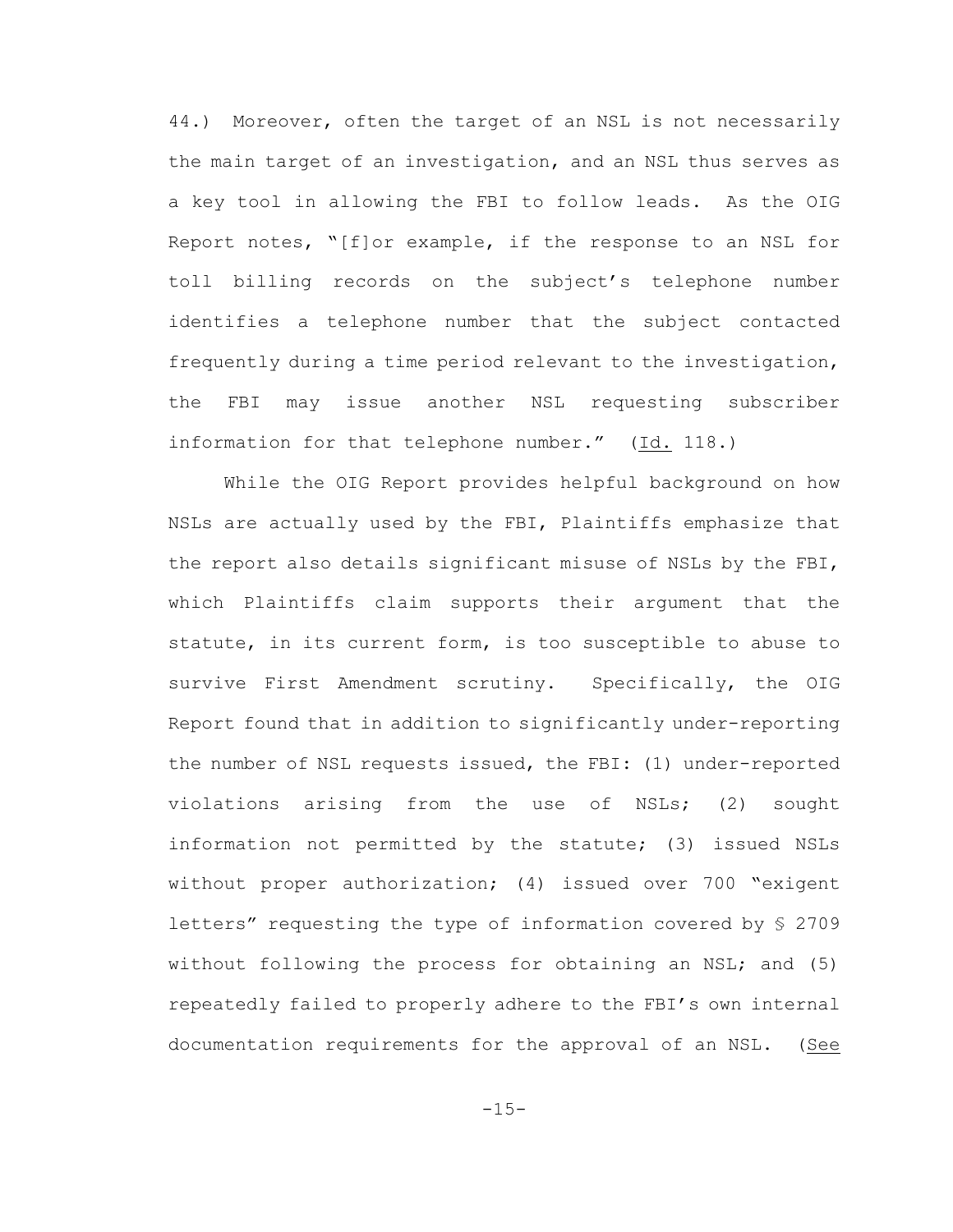id. 66-107.) In summary, while noting the significant challenges and major structural changes the FBI was facing during the period covered and the lack of any misuse rising to the level of criminal misconduct, the OIG Report nonetheless concluded that "the FBI used NSLs in violation of applicable NSL statutes, Attorney General Guidelines, and internal FBI policies." (Id. 124.)

## E. PLACING NSLS ISSUED UNDER § 2709 IN CONTEXT

As discussed at length in Doe I, the issuance of NSLs under § 2709 is just one of many investigatory tools the government uses to gather information. See 334 F. Supp. 2d at 484-91. The Government stresses, as it did in Doe I arguments, that the nondisclosure provision in the revised § 2709 is not unique in requiring secrecy in the context of confidential investigations. However, a review of those other investigatory tools reveals that, in comparison to statutes which allow for the imposition of secrecy in other contexts, the revised § 2709, even with the limited judicial review contemplated in § 3511, remains a very broad and substantially onerous secrecy provision.

### 1. Administrative Subpoenas

Several federal statutes authorizing administrative subpoenas, for example, "permit the investigating agency to apply for a court order to temporarily bar disclosure of the

-16-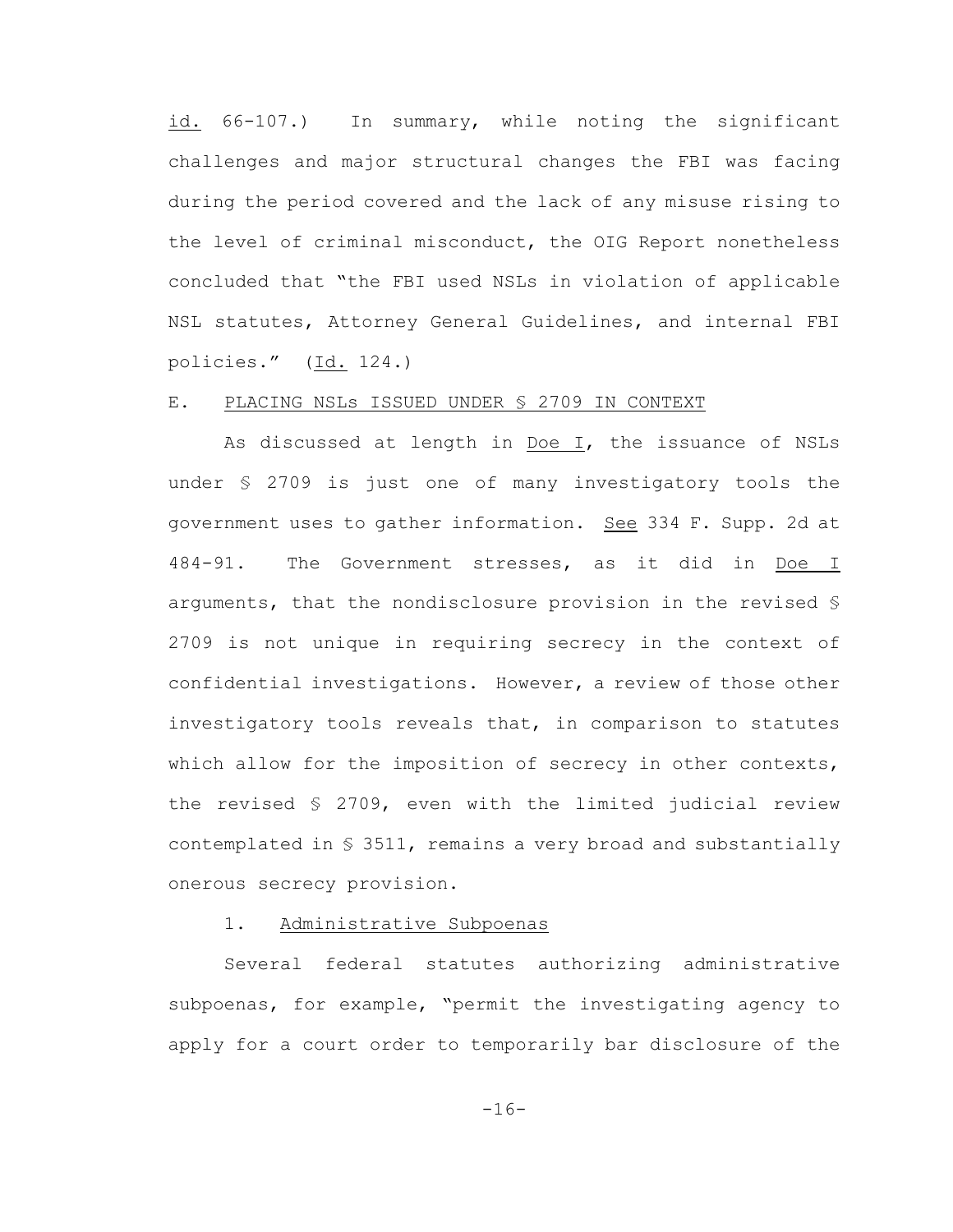inquiry, generally during specific renewable increments or for an appropriate period of time fixed by the Court, where such disclosure could jeopardize the investigation." Id. at 485 (citing 12 U.S.C. § 3409(b), 15 U.S.C. § 78u(h)(4)(A), 18 U.S.C. § 2705(b), and 18 U.S.C. § 3486(a)(6)(A)). Significantly, these provisions generally both place the burden on the government to seek a court-issued nondisclosure order and specifically contemplate a time limit on any secrecy imposed. See id.

# 2. Pen Registers, Wiretaps, and Foreign Intelligence Surveillance

In Doe I, the Court noted that there were only three federal statutes "arguably analogous" to § 2709 in terms of the breadth of its nondisclosure rules. See id. at 514-15. The Court stated:

First, communications firms are categorically barred, unless otherwise ordered by a court, from ever disclosing that a pen register or trap and trace device is in effect. Second, communications firms are categorically barred, subject to a similar exception "as may otherwise be required by legal process," from ever disclosing that a wiretap or electronic surveillance is in place. Third, recipients of a subpoena under FISA are categorically prohibited from ever disclosing to any person, "other than those persons necessary to produce" the records sought, that the subpoena was ever issued.

Id. Addressing this point, the Government emphasizes that these three statutes  $--$  18 U.S.C.  $\frac{1}{5}$  3123(d)(2) (pen registers), 18 U.S.C.  $\frac{1}{2}$  2511(2)(a)(ii) (wiretaps), and 50 U.S.C. § 1861(d) (Foreign Intelligence Surveillance Act

 $-17-$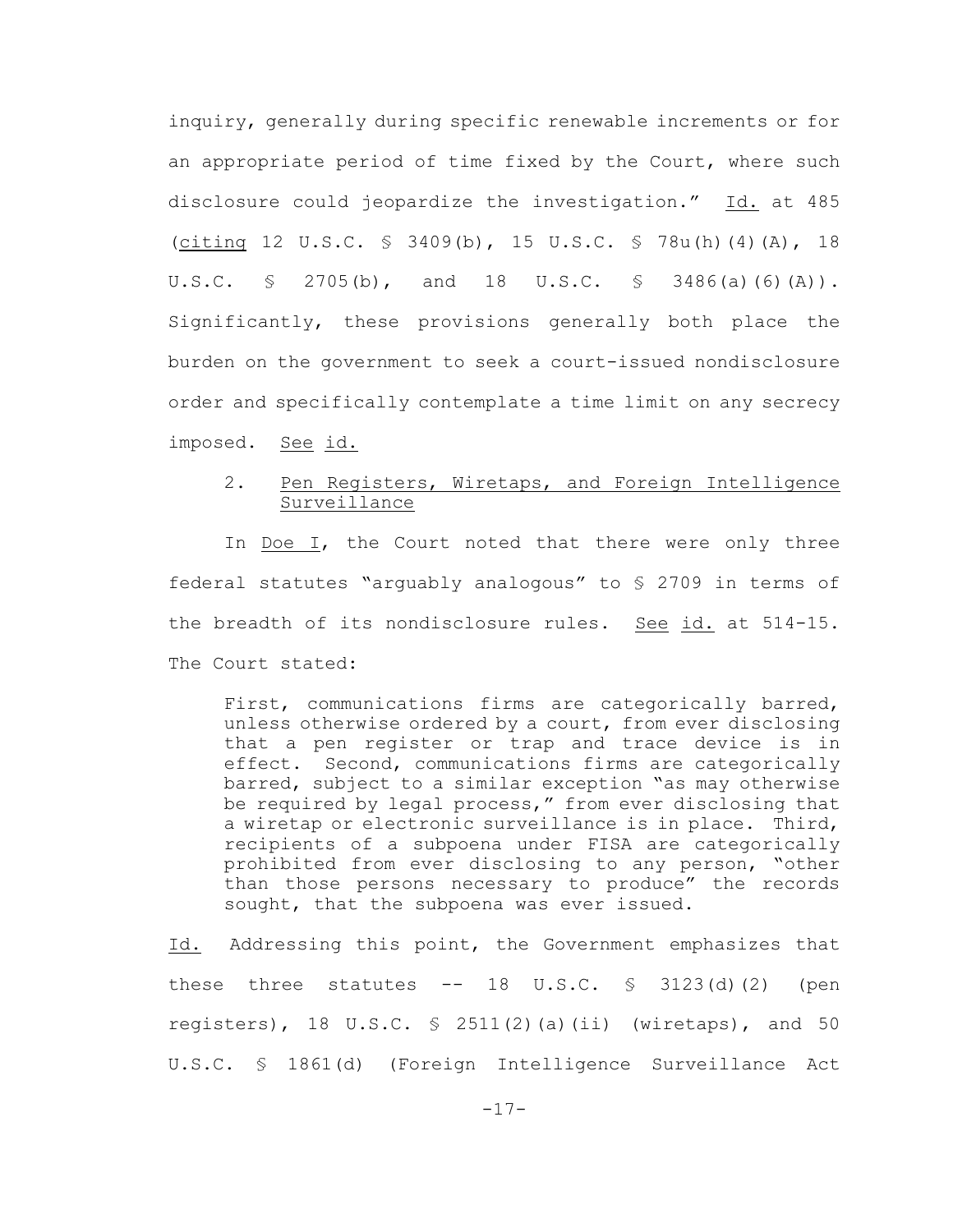("FISA") subpoenas) -- "permit the government to preserve the secrecy of its investigations by prohibiting disclosure by non-government actors, automatically and with no special procedural protections." (Gov't Opp. 20.) Thus, the Government argues, the "NSL statute, which explicitly permits judicial review, provides more procedural protection than the long-standing wiretap and pen register statutes, in which nondisclosure is automatic 'unless or until ordered by the court,' the only procedure for judicial review is ex parte and does not require the government to justify non-disclosure, and the statute sets forth no standard or time limit for lifting the prohibition on disclosure." (Id. 21.)

However, the Court's observation in Doe I highlights what still remains a relevant and critical distinction between these provisions and § 2709: those statutes generally "apply in contexts in which a court authorizes the investigative method in the first place," 334 F. Supp. 2d at 515, and indeed provide for judicial review safeguards not only prior to surveillance, but also after is has concluded. The lone exception is that certain FISA surveillance orders may be obtained solely based on a certification by the Attorney General that the surveillance meets the statutory requirements. See id. at 515 n.208 (noting that this exception may be justified because "the FISA orders are

-18-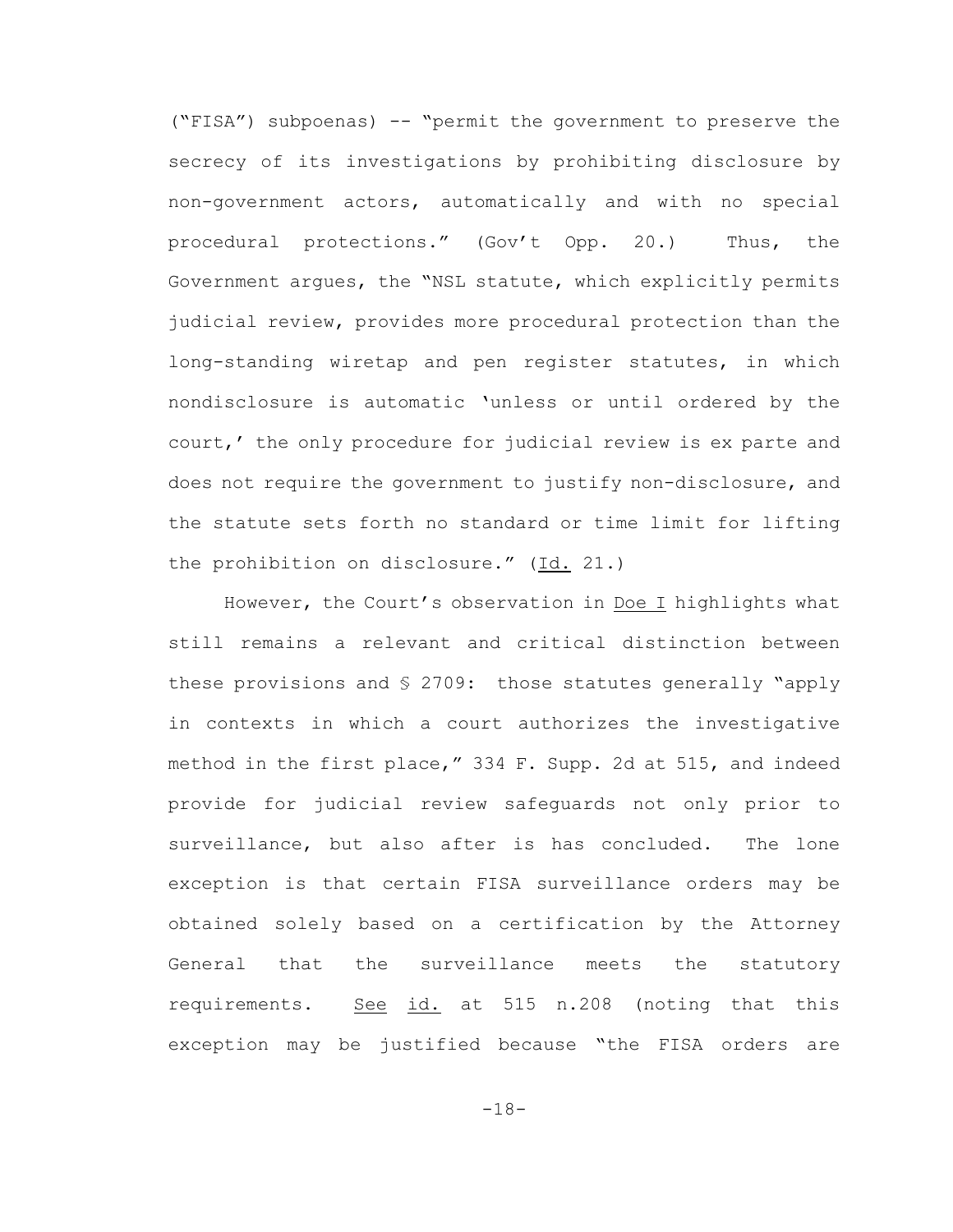specifically limited to electronic surveillance of foreign governments and their agents" and consequently do not implicate the First Amendment rights of American citizens).<sup>15</sup>

Thus, while a telephone company may be prohibited from disclosing the existence of a wiretap on one of its customers, that wiretap can not be legally installed in the first instance without an Article III judge determining, pursuant to application by the government, and in advance of the restraint on constitutional rights, that there is "probable cause" for the government to believe both that the target of the wiretap is engaged in illegal activity and that the wiretap will assist in obtaining communications concerning that activity, and also that the government has demonstrated to the court's satisfaction that normal investigative procedures have failed or are unlikely to succeed. See 18 U.S.C. § 2518(3). The standard for obtaining a pen register or trap-and-trace device is less rigorous.<sup>16</sup> See 18 U.S.C. § 3123(a) (simply requiring

 $15$  The Court notes that new legislation signed by President Bush on August 4, 2007 appears to expand the government's ability to conduct surveillance of American citizens under FISA without a warrant. See James Risen, Bush Signs Law to Widen Reach for Wiretapping, N.Y. Times, Aug. 6, 2007, at A1. Warrantless surveillance of phone calls and emails are authorized under the new legislation if the target is "reasonably believed" to be overseas, even if the target is communicating with an American citizen in the United States. Id.

 $16$  As explained in <u>Doe I</u>, pen registers and trap-and-trace devices record certain electronic communications data indicating the origins and destinations of various "dialing, routing, addressing, or signaling information," e.g. the phone numbers dialed to and from a telephone. See 18 U.S.C. § 3123(c); 334 F. Supp. 2d at 488-89.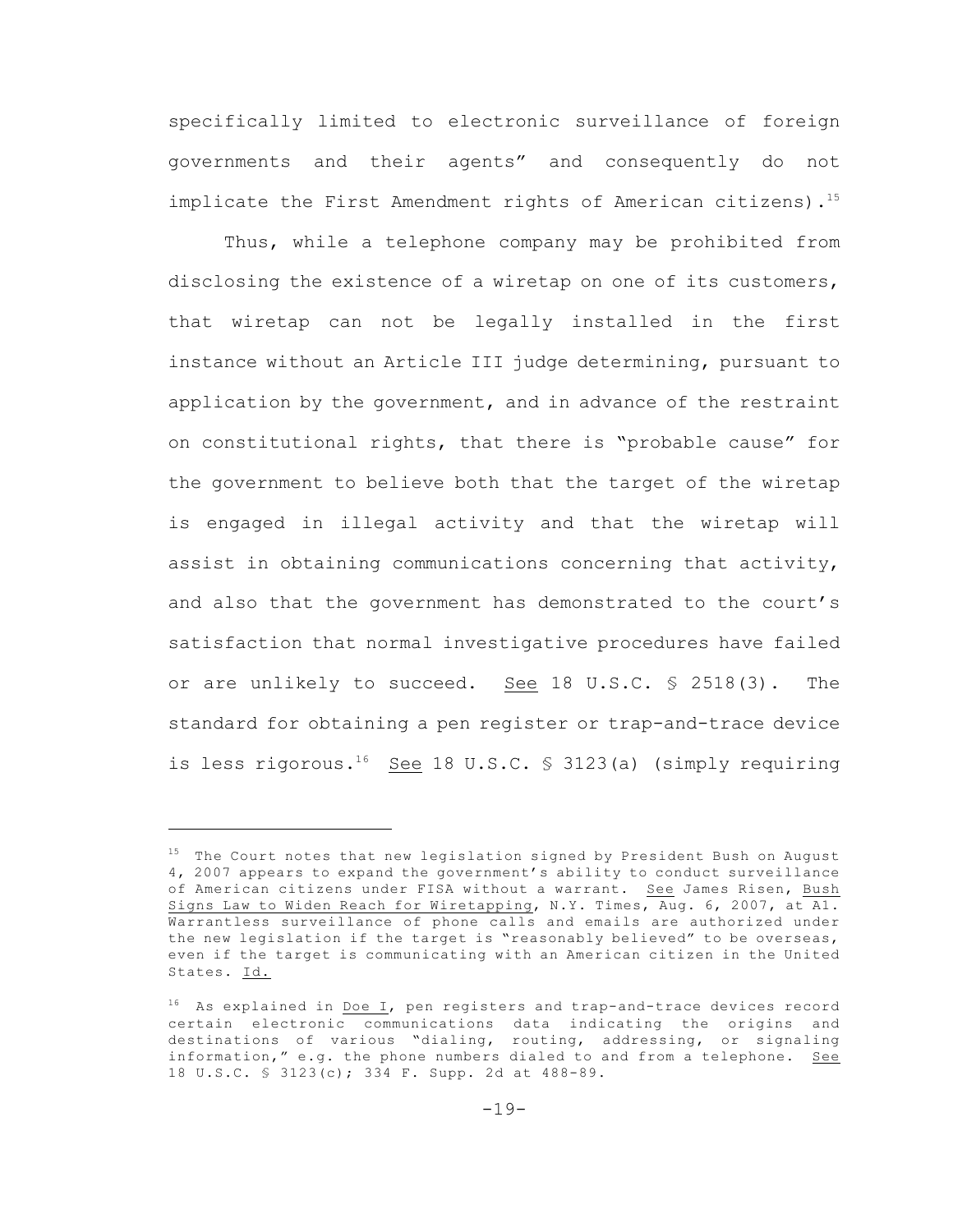certification from a law enforcement official that information sought would be "relevant to an ongoing criminal investigation"). Clearly, the lower standard reflects that installation of a pen register or trap-and-trace device on an individual's phone is far less intrusive than a wiretap which allows law enforcement access to the contents of the target's communications. Nevertheless, installation of a pen register or trap-and-trace device does require judicial review and a showing of relevance to an ongoing investigation.

Moreover, both surveillance tools place durational limits on their use. Wiretaps are generally limited to no more than thirty-day periods, after which the government must apply for an extension. See 18 U.S.C. § 2518(5). Pen registers and trap-and-trace devices are limited to sixty-day periods, after which the government must apply for an extension. See 18 U.S.C. § 3121(c). Significantly, with respect to wiretaps, once the wiretap intercept has concluded, an additional judicial safeguard goes into effect. Within ninety days the issuing judge "shall cause to be served ... an inventory" which notifies the targets of the wiretap (and possibly others) of the occurrence of the surveillance, unless the government makes an ex parte showing of good cause that the serving of the inventory should be postponed. See 18 U.S.C.  $$2518(8)(d).$ 

 $-20-$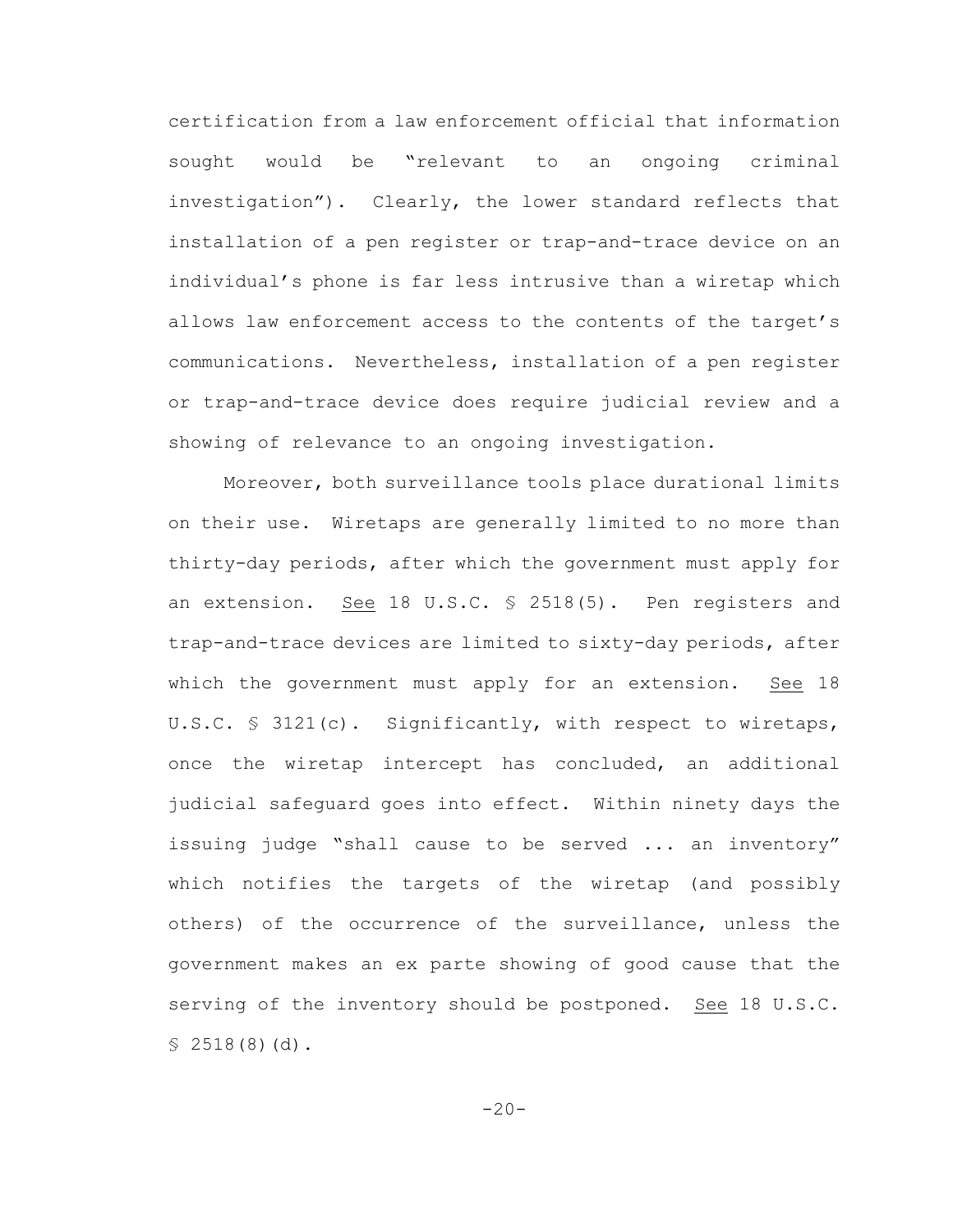The wiretap and pen register statutes do not specify precisely when the restriction on disclosure by the communications provider terminates. With respect to wiretaps, the communications provider is prohibited from disclosing "the existence of" any interception or surveillance, except as otherwise required by law and only after prior notification of law enforcement authorities. See 18 U.S.C. § 2511(2)(a)(ii). As for pen registers, "the person owning or leasing the line or other facility" to which the device is attached may not disclose the "the existence of" the device or "the existence of" the investigation "unless and until otherwise ordered by the court." See 18 U.S.C. § 3123(d). The wording of both statutes, and in particular their use of the phrase "the existence of," implies that communications providers might be free to discuss wiretaps and pen registers, as well as their knowledge of underlying criminal investigations, after those investigations are completed. After that time, the government presumably has no interest in prohibiting the communications provider from revealing its role in the investigation, and it is unlikely that a permanent ban on disclosure could be justified under the First Amendment.

### 3. Secrecy in Grand Jury Proceedings

Federal Rule of Criminal Procedure 6(e) governs secrecy in grand jury proceedings. The "federal rules impose

-21-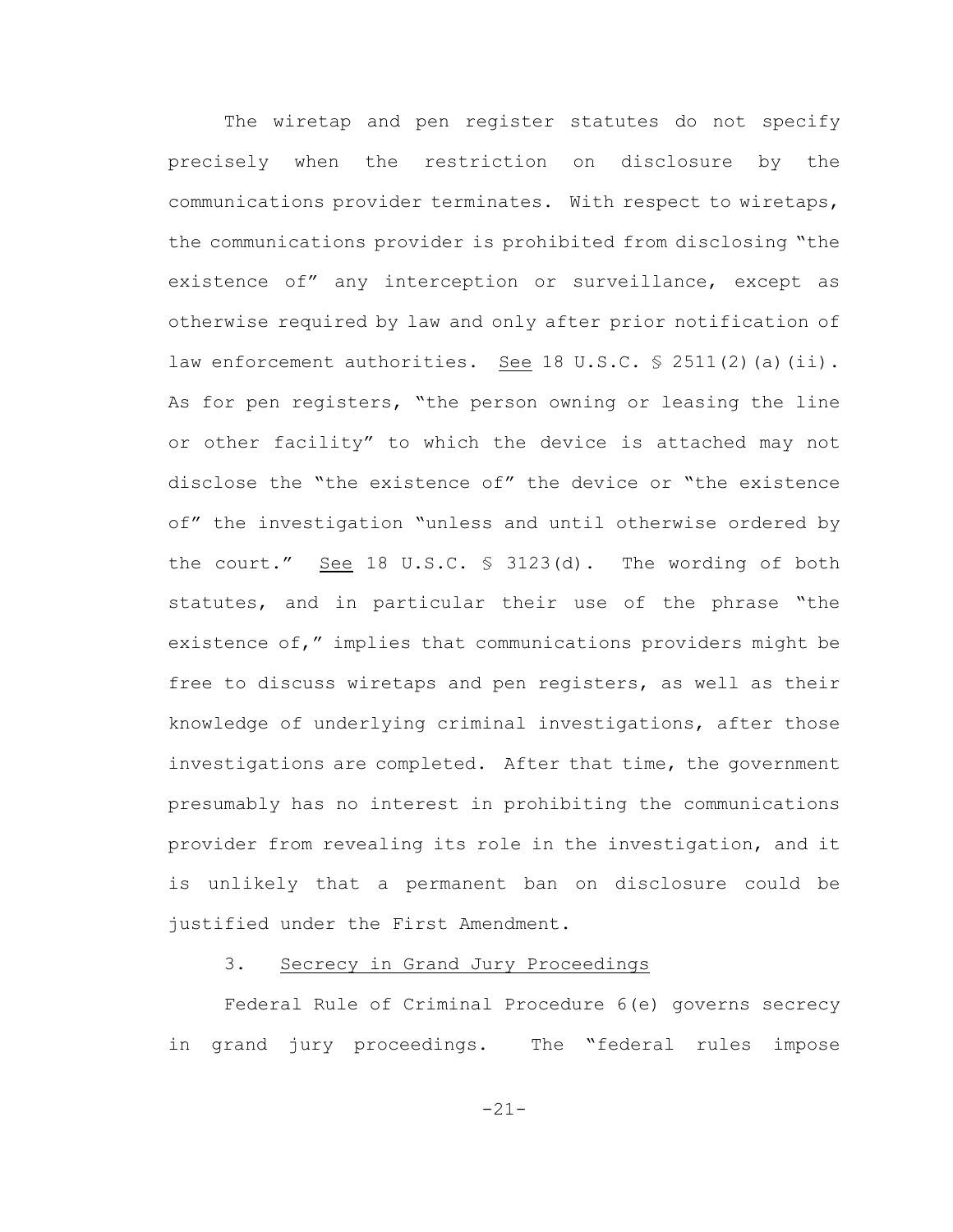stringent secrecy requirements on certain grand jury participants, including the attorneys, court reporters, and grand jurors." Doe I, 334 F. Supp. 2d at 486. However, witnesses called before the grand jury are not under an obligation of secrecy. See In re Grand Jury, 490 F. 3d 978, 985 (D.C. Cir. June 29, 2007) ("[T]he theory of grand jury secrecy is that the witness is guaranteed against compulsory disclosure, the privilege must therefore be that of the witness, and rests upon his consent.") (citations omitted).

The majority of states follow the approach of the federal rules and generally exempt witnesses from grand jury secrecy obligations. See 1 S. Beale & W. Bryson, Grand Jury Law and Practice § 5.5 (2d ed. 2006). Several states, however, do impose some secrecy obligations on grand jury witnesses. See id. ("[T]en [states] impose an obligation of secrecy on witnesses, but exempt communications between the witness and his attorney; and three impose an obligation of secrecy on witnesses without such an exemption.").

The secrecy governing grand jury proceedings is justified by its function, which is to "inquire into all information that might possibly bear on its investigation until it has identified an offense or has satisfied itself that none has occurred." United States v. R. Enterprises, Inc., 498 U.S. 292, 297 (1991). Thus, the grand jury "can investigate merely

-22-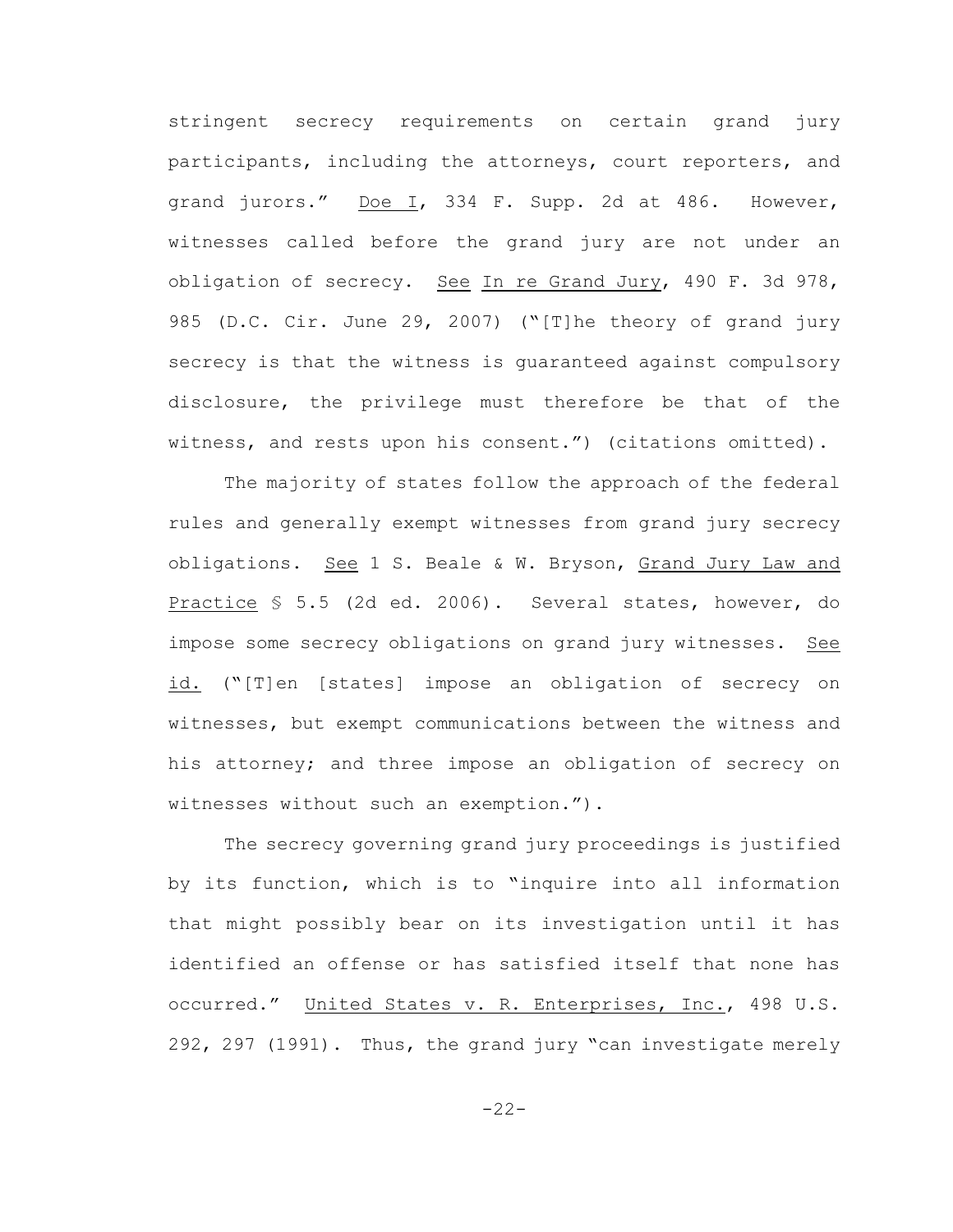on suspicion that the law is being violated, or even just because it wants assurance that it is not." United States v. Morton Salt Co., 338 U.S. 632, 642-43 (1950). The secrecy of the proceedings ensures that witnesses feel free to testify fully and frankly, that those under investigation are not tipped off to the proceeding, and that those exonerated by the grand jury are not publicly embarrassed. See In re Grand Jury Subpoena, Judith Miller, No. 04-3138, 3139, 3140, 2007 WL 1855055, at \*2, (D.C. Cir. 2007) (citations omitted).

Because grand jury secrecy provisions are justified by the government's need to keep its investigations confidential, their duration is generally limited to the term of the grand jury or the period of investigation. See, e.g., Butterworth v. Smith, 494 U.S. 624, 626 (1990) ("We hold that insofar as the Florida law prohibits a grand jury witness from disclosing his own testimony after the term of the grand jury has ended, it violates the First Amendment to the United States Constitution."); Hoffmann-Pugh v. Keenan, 338 F.3d 1136, 1137 (10th Cir. 2003) (upholding Colorado grand jury secrecy statute that "precludes the witness from divulging her testimony even after the term of the grand jury has ended if the investigation of the crime continues.").

#### **III. DISCUSSION**

As the Court observed in Doe I, this case presents novel

-23-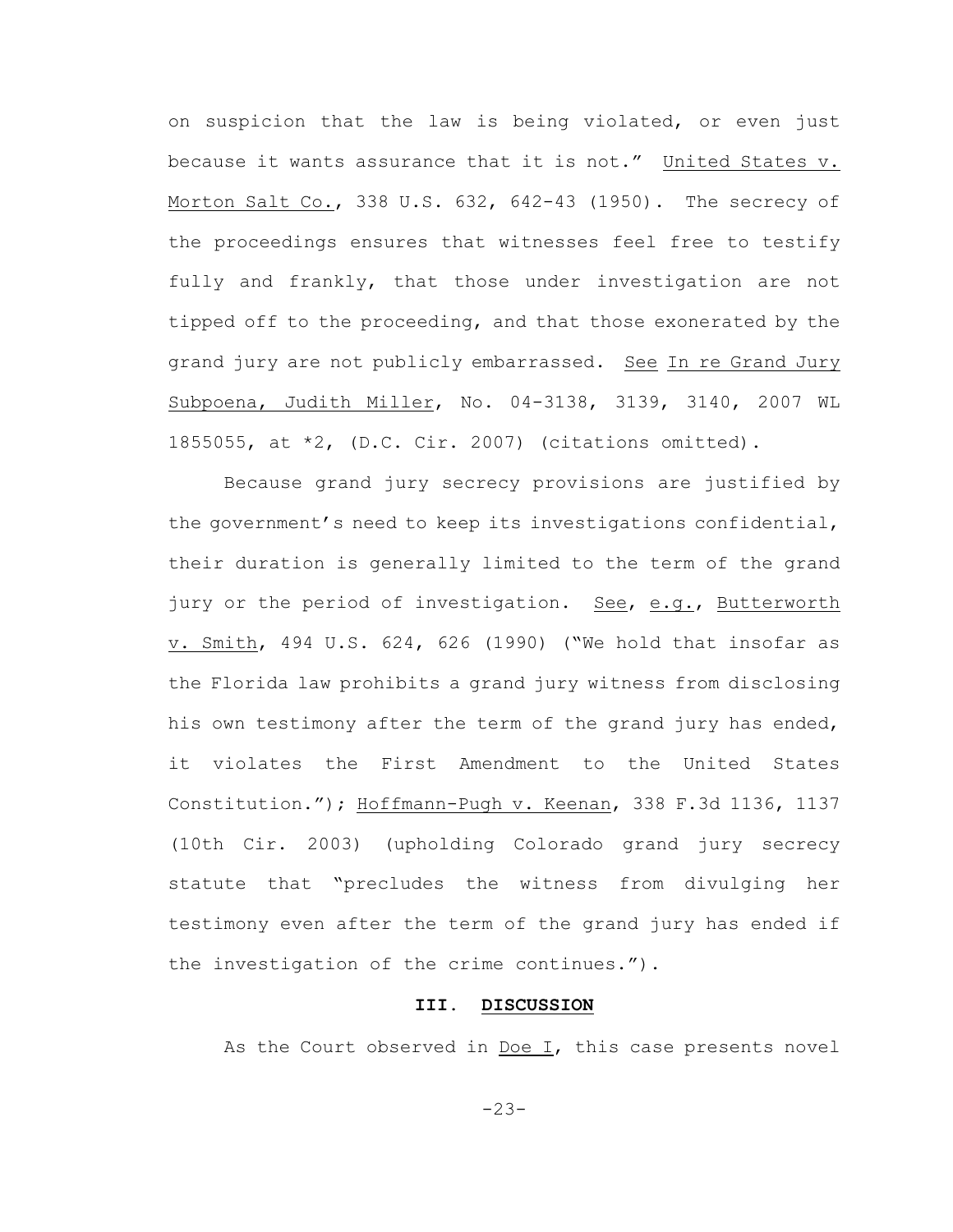issues involving both the security of the nation and the rights of citizens under the First Amendment. The government's use of NSLs to obtain private information about activities of individuals using the internet is a matter of the utmost public interest. As the OIG Report evenhandedly documents, the NSL serves as a critical tool to enable the government to perform investigations and law enforcement functions vital to the nation's safety and security. But, as powerful and valuable as it may be as a means of surveillance, and as crucial the purpose it serves, the NSL nonetheless poses profound concerns to our society, not the least of which, as reported by the OIG, is the potential for abuse in its employment. Through the use of NSLs, the government can unmask the identity of internet users engaged in anonymous speech in online discussions. It can obtain an itemized list of all of the emails sent and received by the target of the NSL, and it can then seek information on individuals communicating with that person. It may even be able to discover the websites an individual has visited and queries submitted to search engines. In light of the seriousness of the potential intrusion into the individual's personal affairs and the significant possibility of a chilling effect on speech and association -- particularly of expression that is critical of the government or its policies -- a compelling need exists

 $-24-$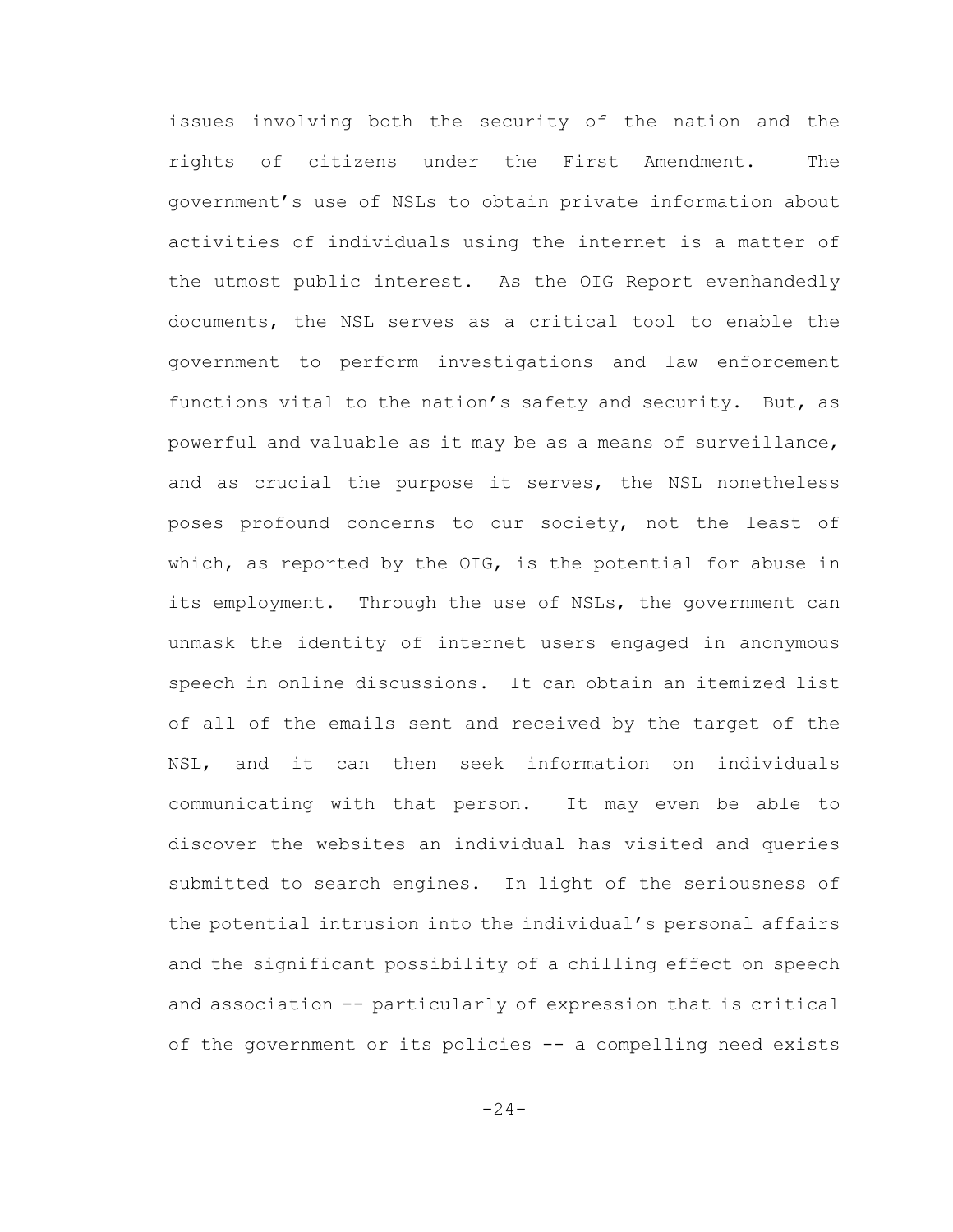to ensure that the use of NSLs is subject to the safeguards of public accountability, checks and balances, and separation of powers that our Constitution prescribes.

Accordingly, the issue now before the Court is not whether, or under what circumstances, the government should possess the authority to issue NSLs. Rather, the more fundamental question is the extent of the authority that the First Amendment allows the government to exercise in keeping its use of NSLs secret, insofar as such secrecy inhibits freedom of speech.

The Court's review of First Amendment jurisprudence yields two primary conclusions. First, the government's use of nondisclosure orders must be narrowly-tailored on a caseby-case basis. That is, a nondisclosure order may not be broader in either scope or duration than the degree of secrecy required to serve the government's interest in protecting national security. Second, the nondisclosure orders must be subject to meaningful judicial review. To conform to prevailing constitutional norms as read by this Court, taking into account the unique latitude and added flexibility national security needs demand under ordinary circumstances, as well as the practicalities of surveillance work before a target is adequately identified, in issuing an NSL the government must either affirmatively terminate the

 $-25-$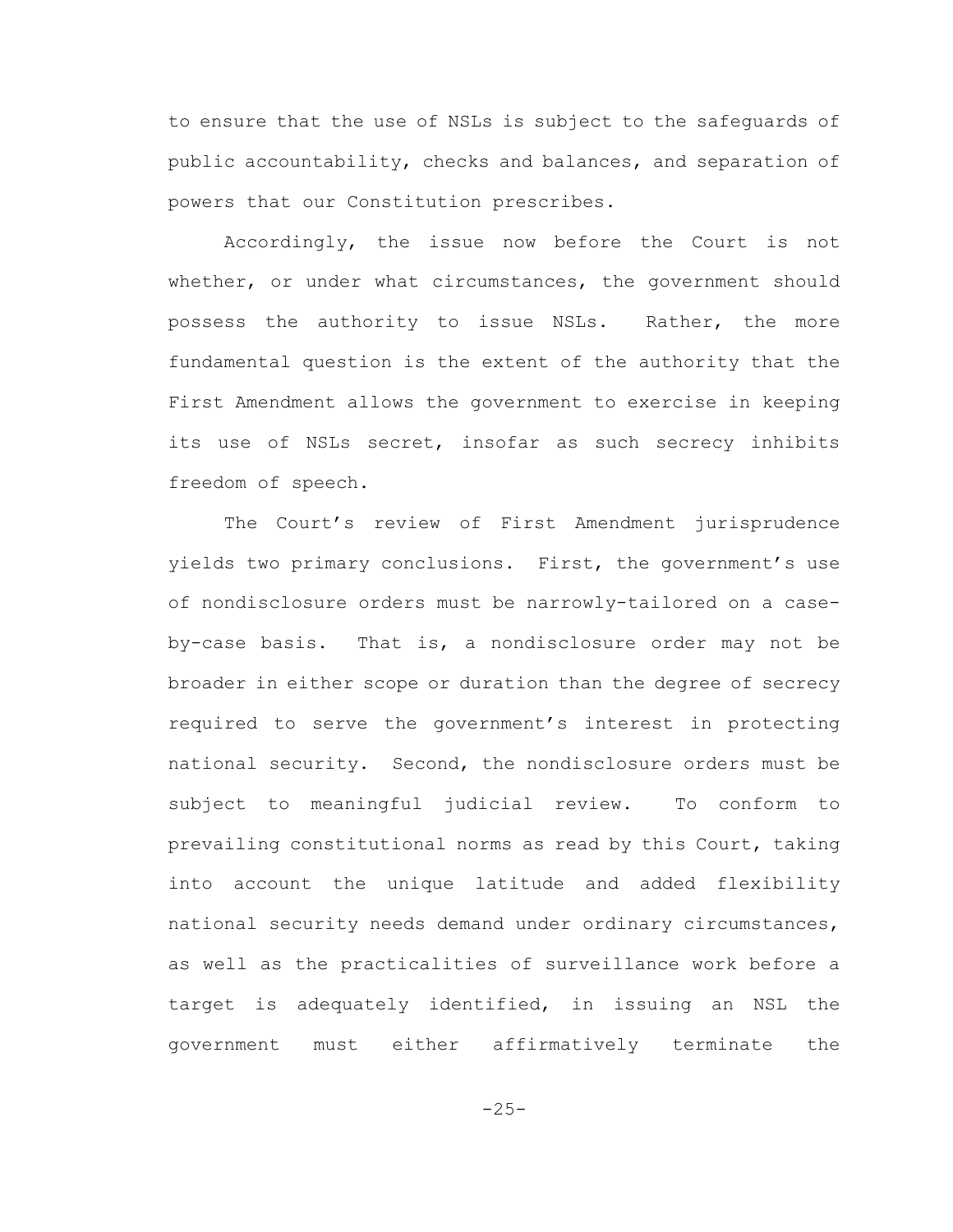nondisclosure requirement or bear the burden of justifying to a court why continued secrecy is necessary within a reasonable period of time after the FBI issues an NSL containing a nondisclosure order.

Additionally, and in many ways most troubling, this Court finds that the standard of review the Reauthorization Act directs that the courts must apply when a nondisclosure order is challenged, offends the fundamental constitutional principles of checks and balances and separation of powers. Independent of the First Amendment deficiencies identified by the Court, the deferential standard of review imposed on reviewing courts by § 3511(b) fails not only because it creates too great a danger that constitutionally protected speech will be suppressed, but more fundamentally because it reflects an attempt by Congress and the executive to infringe upon the judiciary's designated role under the Constitution. To conform with  $S$  3511(b) as drafted, a court reviewing a nondisclosure order must apply not the standard of review the judge determines is mandated by constitutional law, but an overly deferential standard imposed by Congress. It is axiomatic that in our system of government it is the province of the courts to say what the law is. When Congress attempts to curtail or supersede this role, it jeopardizes the delicate balance of powers among the three branches of government and

 $-26-$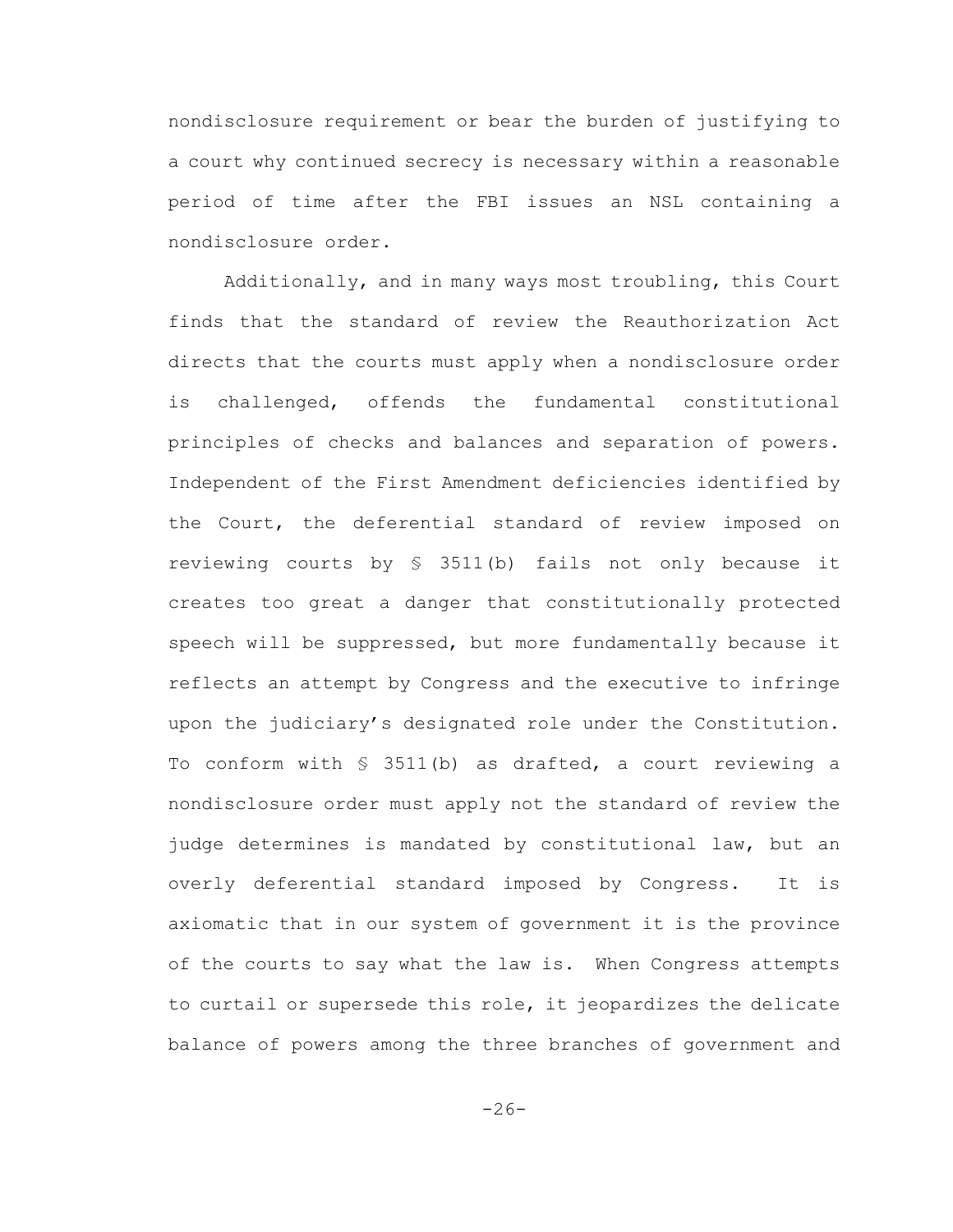endangers the very foundations of our constitutional system. Thus, for this reason as well,  $\S$  3511(b) fails.

### A. STANDARD OF REVIEW

Plaintiffs have moved for summary judgment, pursuant to Fed. R. Civ. P. 56(c), and the Government has cross-moved to dismiss, pursuant to Fed. R. Civ. P. 12(b), or in the alternative, for summary judgment. In considering a motion to dismiss, the "court may only rely on the factual allegations set forth in the complaint itself and not on additional matters asserted in affidavits, exhibits or other papers submitted in conjunction with the motion." See Friedl v. City of New York, 210 F.3d 79, 83-84 (2d Cir. 2000). Because both sides have submitted affidavits and other materials, the Government's motion must be considered a motion for summary judgment. See id. at 83.

The Court may grant summary judgment only if it finds that "there is no genuine issue as to any material fact and that the moving party is entitled to a judgment as a matter of law." Fed. R. Civ. P. 56(c). Here, the Court concludes that no facts material to the disposition of the case are in dispute and that this case presents only legal questions appropriate for decision on summary judgment.

B. STANDING

Plaintiffs assert a facial and as-applied challenge to §

-27-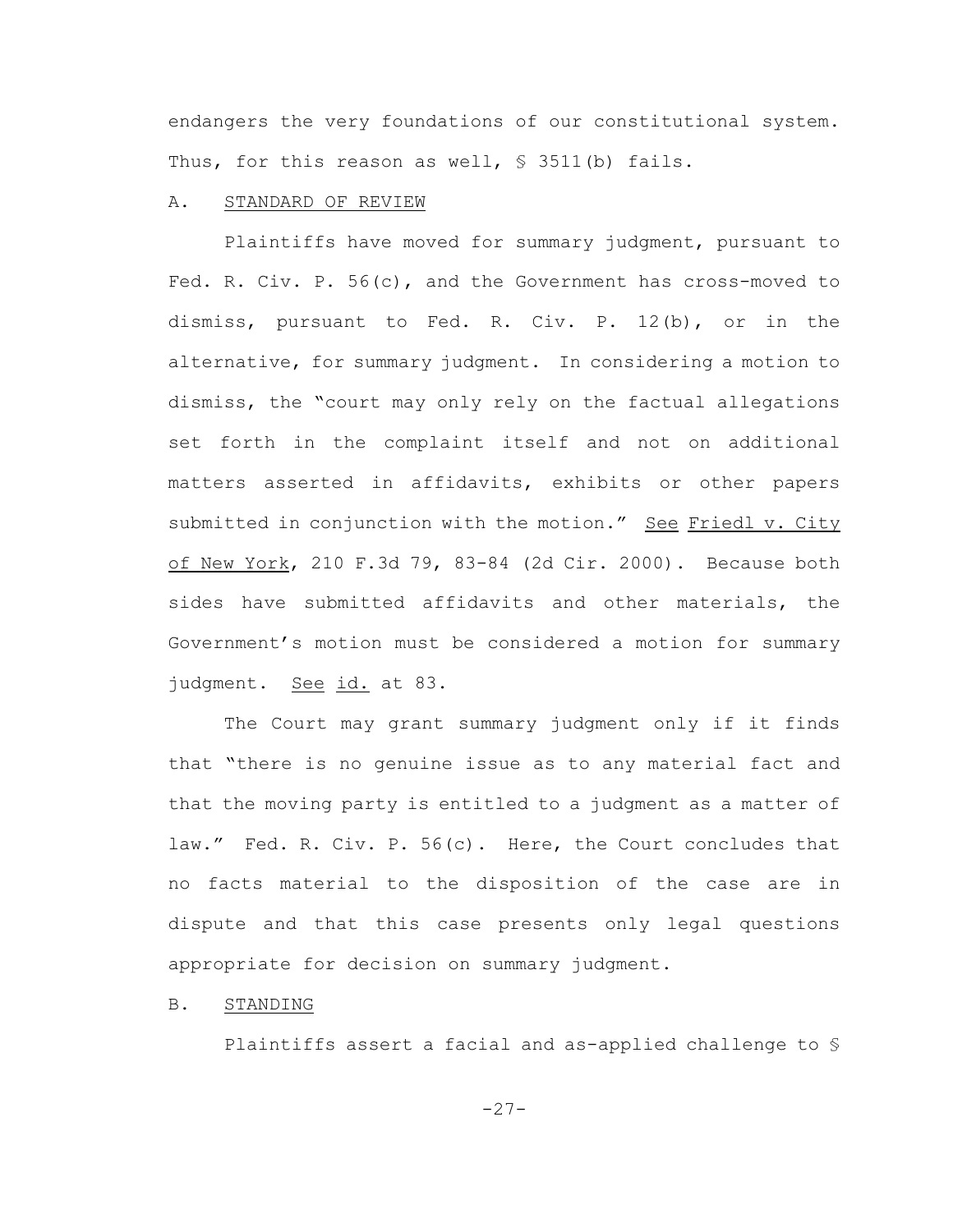2709 and § 3511. "It is well established that in the area of freedom of expression an overbroad regulation may be subject to facial review and invalidation, even though its application in the case under consideration may be constitutionally unobjectionable." Forsyth County, Georgia v. The Nationalist Movement, 505 U.S. 123, 129 (1992). This rule applies because "the very existence of some broadly written laws has the potential to chill the expressive activity of others not before the Court." Id. As the Supreme Court has observed, "[m]any persons, rather than undertake the considerable burden (and sometimes risk) of vindicating their rights through caseby-case litigation, will choose simply to abstain from protected speech -- harming not only themselves but society as a whole, which is deprived of an uninhibited marketplace of ideas." Virginia v. Hicks, 539 U.S. 113, 119 (2003). Consideration of the Plaintiffs' facial challenge is appropriate here because, as detailed below, the statutory provisions at issue are broadly written and certainly have the potential to suppress constitutionally protected speech.

### C. STRICT SCRUTINY

The Court's analysis begins by noting that for the same reasons articulated in Doe I, see 334 F. Supp. 2d at 511-13, the nondisclosure provision of the revised  $\S$  2709, like its predecessor, embodies both a prior restraint and a content-

-28-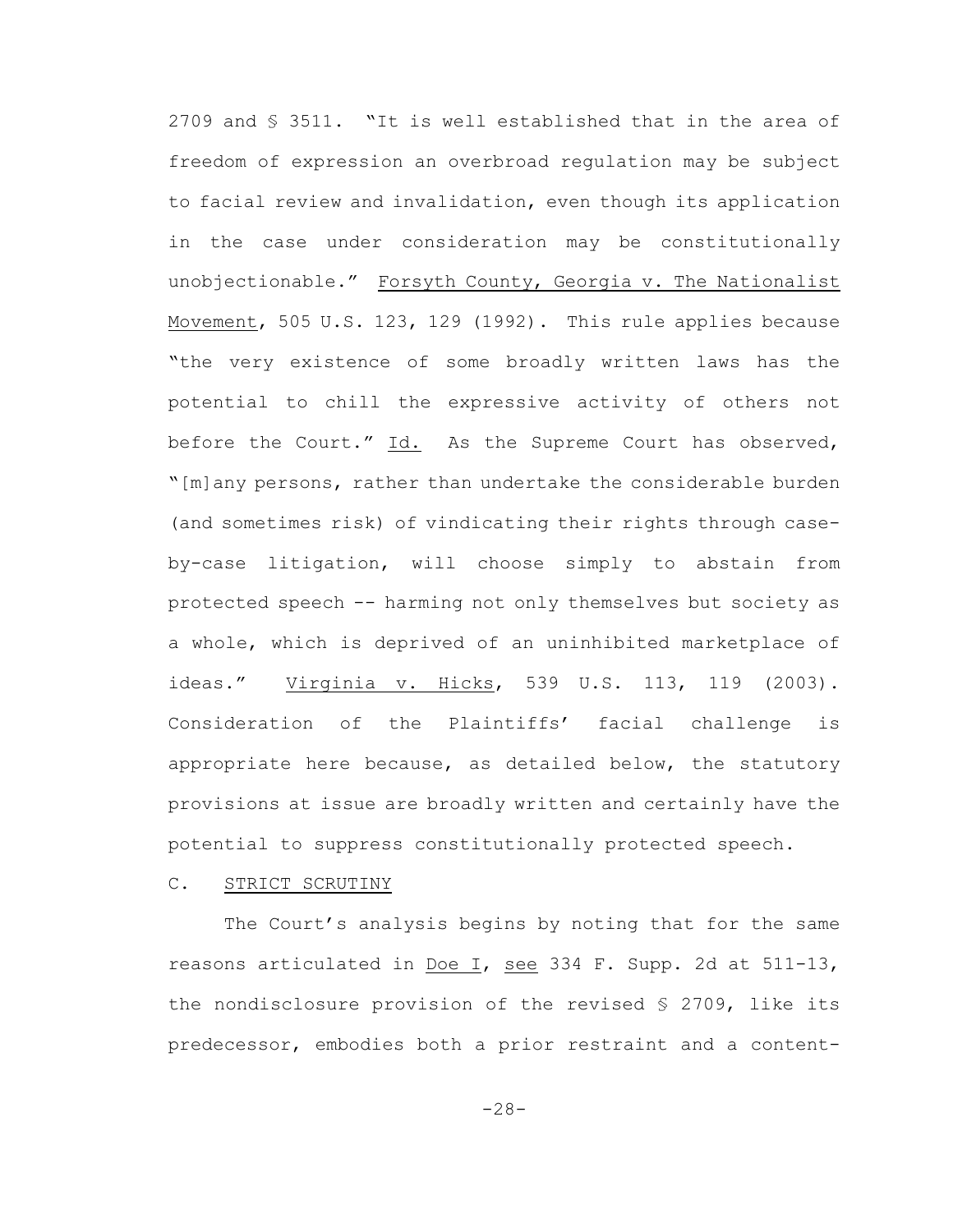based restriction on speech. The nondisclosure provision of the amended § 2709 still acts as a prior restraint because it still prohibits speech before it occurs. See id. at 511-12; see also Doe II, 386 F. Supp. 2d at 73. In granting the FBI authority to certify that an NSL recipient cannot disclose to any person information about receipt of the NSL, and in including this prescription in the actual NSL letter issued, the amended § 2709(c) "authorizes suppression of speech in advance of its expression." Ward v. Rock Against Racism, 491 U.S. 781, 795 n.5 (1989); see also Alexander v. United States, 509 U.S. 544, 550 (1993) ("The term prior restraint is used to 'describe administrative and judicial orders forbidding certain communications in advance of the time that such communications are to occur.'") (quoting M. Nimmer, Nimmer on Freedom of Speech § 4.03, at 4-14 (1984)) (emphasis added in Alexander).

Additionally, the amended  $\S$  2709(c) continues to act as a content-based restriction on speech. In Doe I, the Government argued that § 2709(c) was not a content-based restriction because it prohibited disclosure irrespective of a speaker's viewpoint. See 334 F. Supp. 2d at 512. The Court disagreed, finding that although the pre-Reauthorization Act § 2709(c) was neutral with respect to viewpoint, it nonetheless functioned as a content-based restriction because

 $-29-$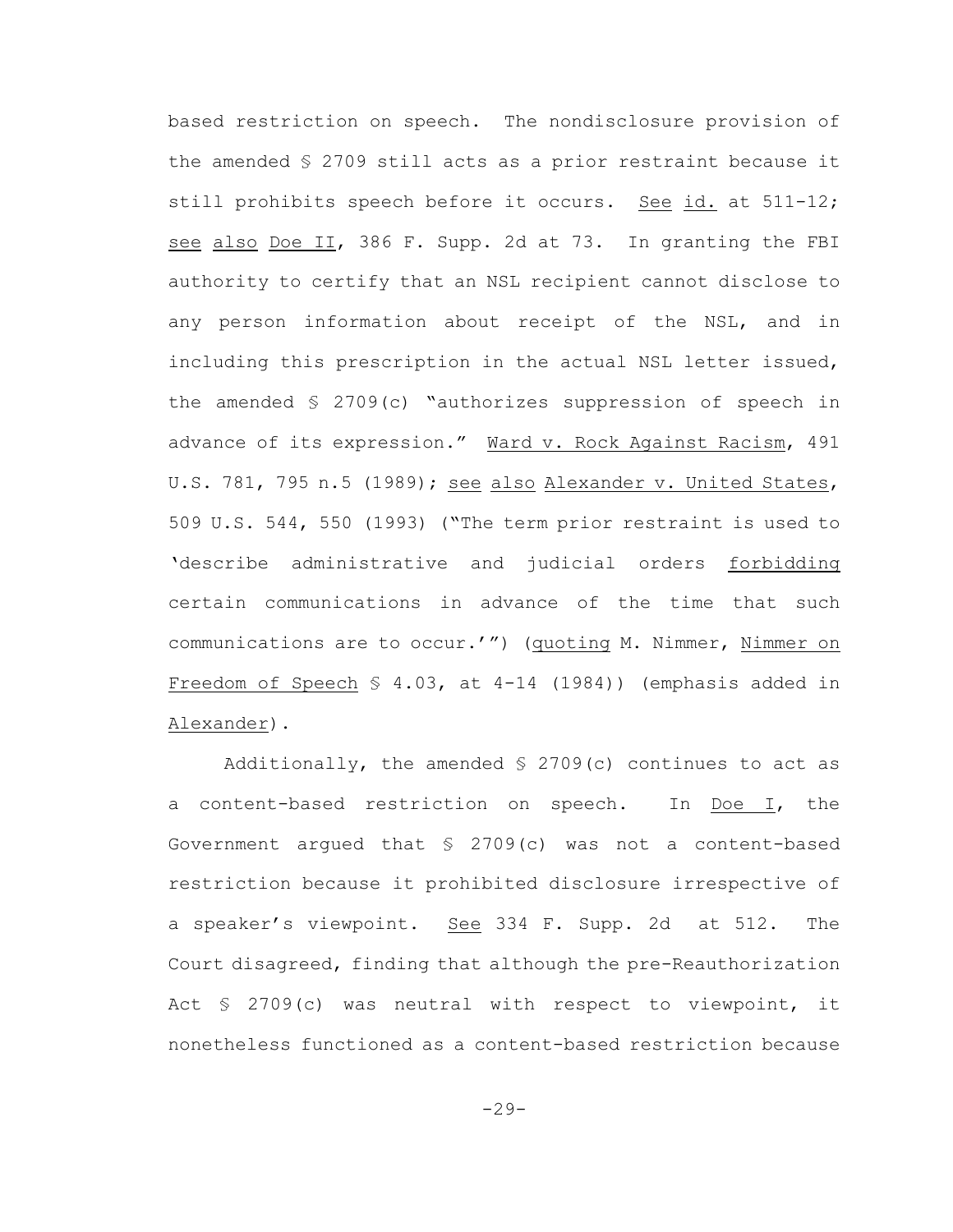it closed off an "entire topic" from public discourse. See id. at 513 ("'The First Amendment's hostility to content-based regulation extends not only to restrictions of particular viewpoints, but also to prohibition of public discussion of an entire topic.'") (quoting Consolidated Edison Co. of New York v. Public Serv. Comm'n, 447 U.S. 530, 537 (1980)). The nondisclosure requirement of the revised § 2709(c) continues to close off discussion of an entire topic. Prohibiting an NSL recipient from discussing anything about the NSL it received, including even the mere fact of receipt, means that "the first-hand experiences of NSL recipients," id. at 513, are completely excluded from the public debate. Likewise, the Doe II court, which also found § 2709(c) to be a content-based restriction, stated that it had "the practical impact of silencing individuals with a constitutionally protected interest in speech and whose voices are particularly important to an ongoing, national debate about the intrusion of governmental authority into individual lives." 386 F. Supp. 2d at 75. Indeed, Plaintiffs indicate that as a result of the nondisclosure requirement enforced in this case, they have been precluded from fully contributing to the national debate over the government's use of surveillance tools such as NSLs, perhaps most particularly consequential in inhibiting their ability to speak and inform public discourse on the issue

-30-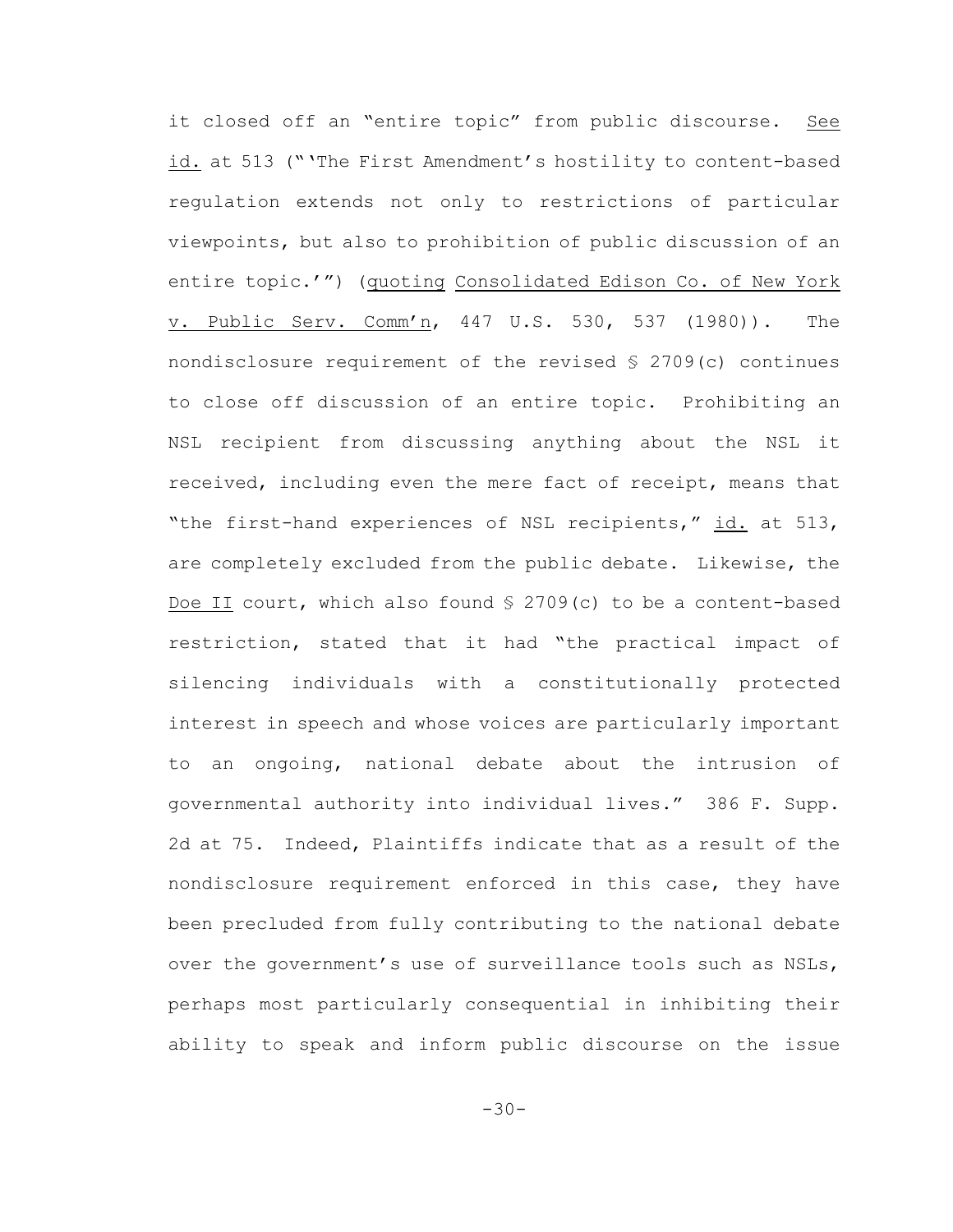during Congress's consideration of the Reauthorization Act.

Presumably, Congress's intention in amending 2709(c) to allow the FBI to certify on a case-by-case basis whether nondisclosure is necessary was to more narrowly tailor the statute to reduce the possibility of unnecessary curtailment of speech. Unfortunately, one necessary consequence of the resulting discretion now afforded the FBI is that the amended 2709(c) creates the risk not only that an "entire topic" of public debate will be foreclosed, but also the risk that the FBI might engage in actual viewpoint discrimination. By now allowing the FBI to pick and choose which NSL recipients are prohibited from discussing the receipt of an NSL, conceivably the FBI can engage in viewpoint discrimination by deciding to certify nondisclosure when it believes the recipient may speak out against the use of the NSL and not to require nondisclosure when it believes the recipient will be cooperative. Thus, the statute has the potential to "contravene the fundamental principle that underlies [the Supreme Court's] concern about 'content-based' speech regulations: that 'government may not grant the use of a forum to people whose views if finds acceptable, but deny use to those wishing to express less favored or more controversial views.'" City of Renton v. Playtime Theatres, Inc., 475 U.S. 41, 48-49 (1986) (quoting Police Dep't of Chicago v. Mosley,

-31-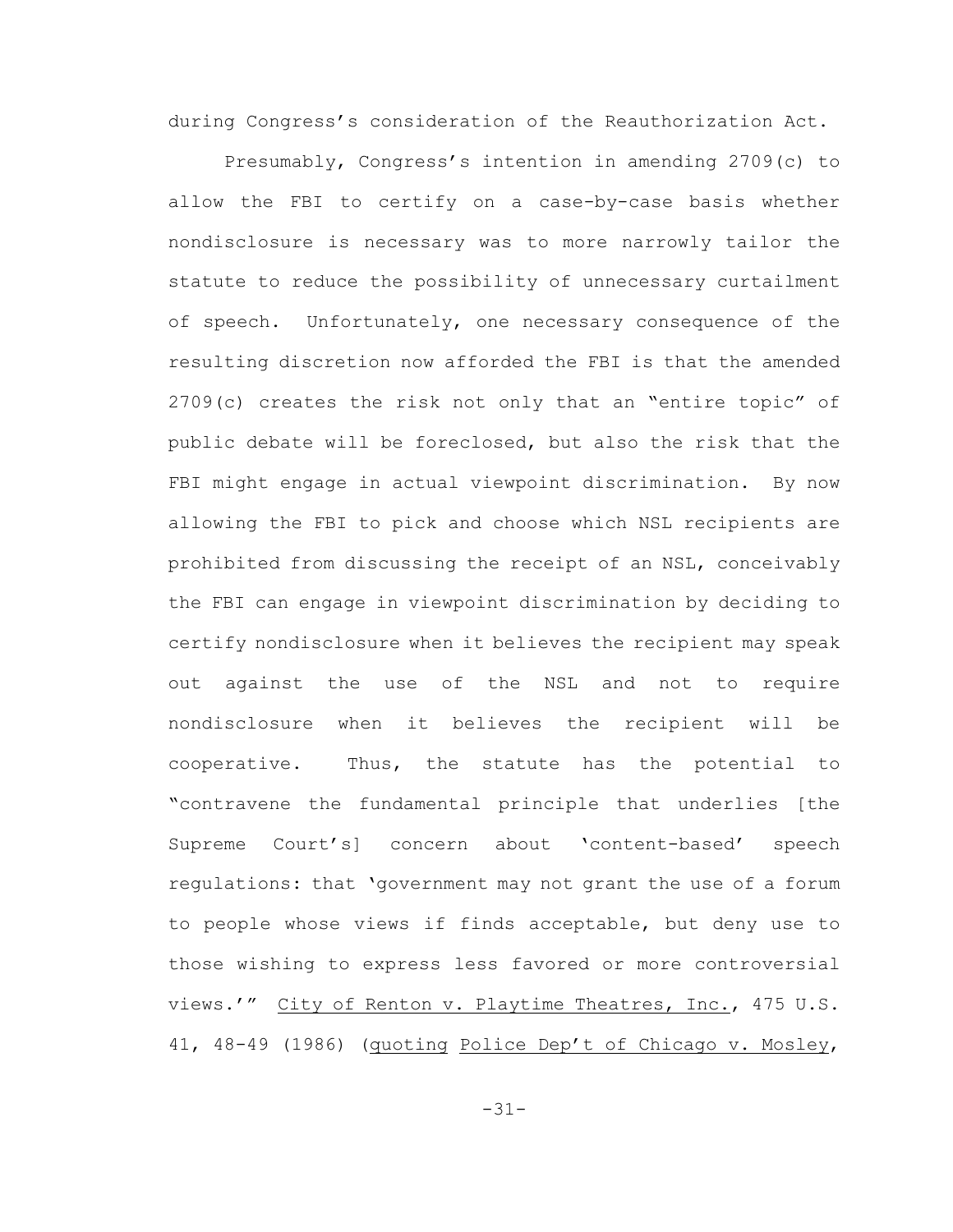408 U.S. 92, 95-96 (1972)). The Government's position is that the FBI's discretion does not create the opportunity for viewpoint discrimination because the prohibition on nondisclosure is premised not on the content of any expected speech but on the circumstances of the counterterrorism or counterintelligence investigation, which may require secrecy in order to preserve the integrity of the investigation. Although this response suggests a relevant point, the Government's alleged concern solely with the effect of speech rather than the speech itself does not render 2709(c) any more content-neutral. See Forsyth County, 505 U.S. at 134 ("Listeners' reaction to speech is not a content-neutral basis for regulation.").

As a prior restraint and content-based restriction, the amended statute is hence subject to strict scrutiny. See Doe I, 334 F. Supp. 2d at 511. The Government indicates that, although it reserves the issue of the appropriate level of scrutiny for appeal, it does not argue this issue in light of the Court's prior determination in Doe I. (See Gov't Opp. 11.)

The statute can survive strict scrutiny only if it is "narrowly tailored to promote a compelling government interest," United States v. Playboy Entm't Group, Inc., 529 U.S. 803, 813 (2000), and there are no "less restrictive alternatives [that] would be at least as effective in

-32-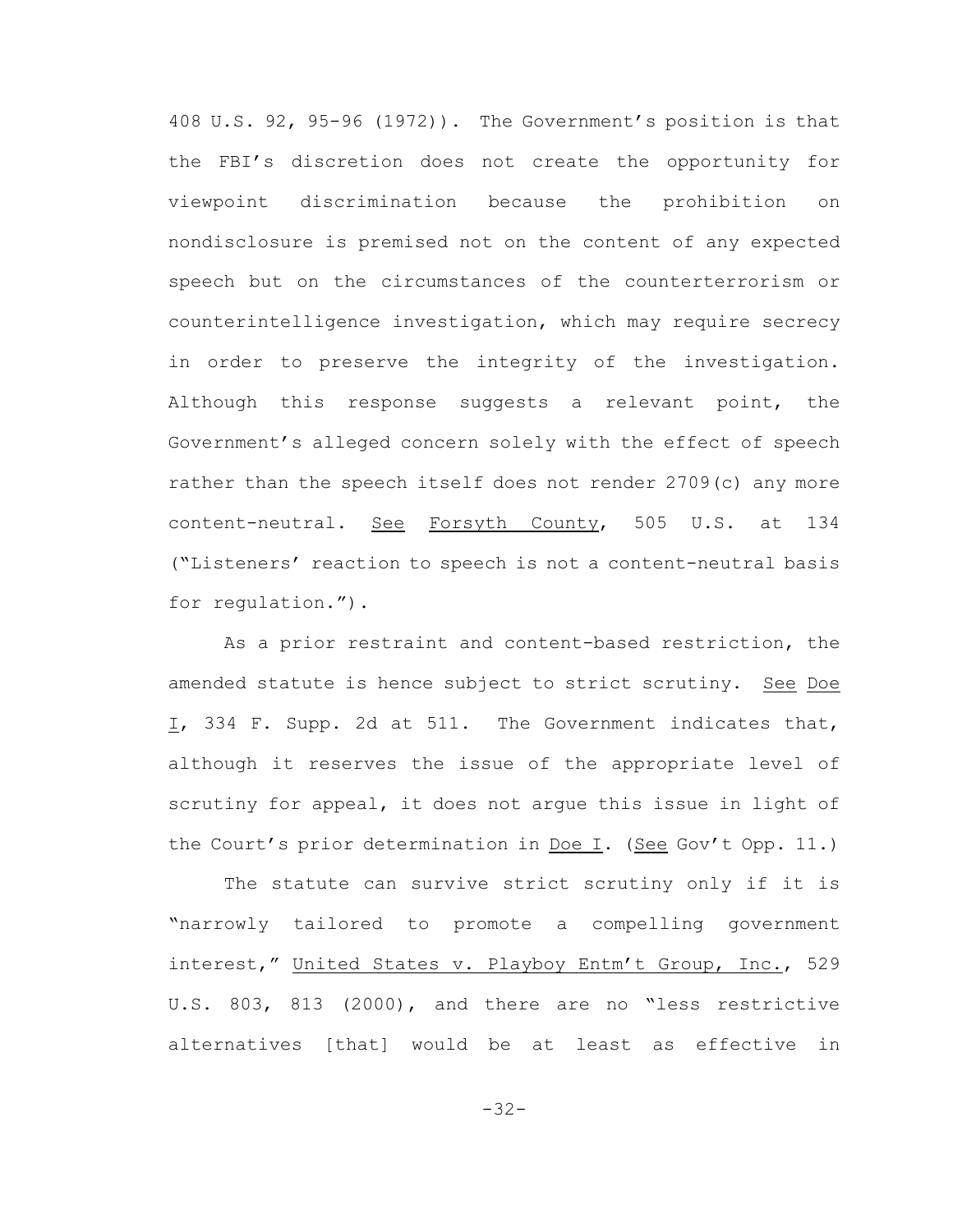achieving the legitimate purpose that the statute was enacted to serve." Reno v. ACLU, 521 U.S. 844, 874 (1997). Any restriction on speech which is content-based and acts as a prior restraint is presumed unconstitutional, and the government bears the burden of demonstrating that the provision satisfies strict scrutiny. See R.A.V. v. City of St. Paul, 505 U.S. 377, 382 (1992) ("Content based restrictions are presumptively invalid."); Bantam Books, Inc. v. Sullivan, 372 U.S. 58, 70 (1963) ("Any system of prior restraints of expression comes to this Court bearing a heavy presumption against its constitutional validity."); Playboy Entm't Group, 529 U.S. at 816 ("When the Government restricts speech, the Government bears the burden of proving the constitutionality of its actions.").

As Doe I also acknowledged, the government's asserted interest in seeking to impose a gag on NSL recipients - protecting the nation's security by preventing terrorism -- is certainly compelling in appropriate circumstances. See 334 F. Supp. 2d at 513 ("[T]he Government's interest in protecting the integrity of international terrorism and counterintelligence investigations is a compelling one."); see also Haig v. Agee, 453 U.S. 280, 307 (1981) ("It is 'obvious and unarguable' that no governmental interest is more compelling than the security of the Nation.") (quoting

-33-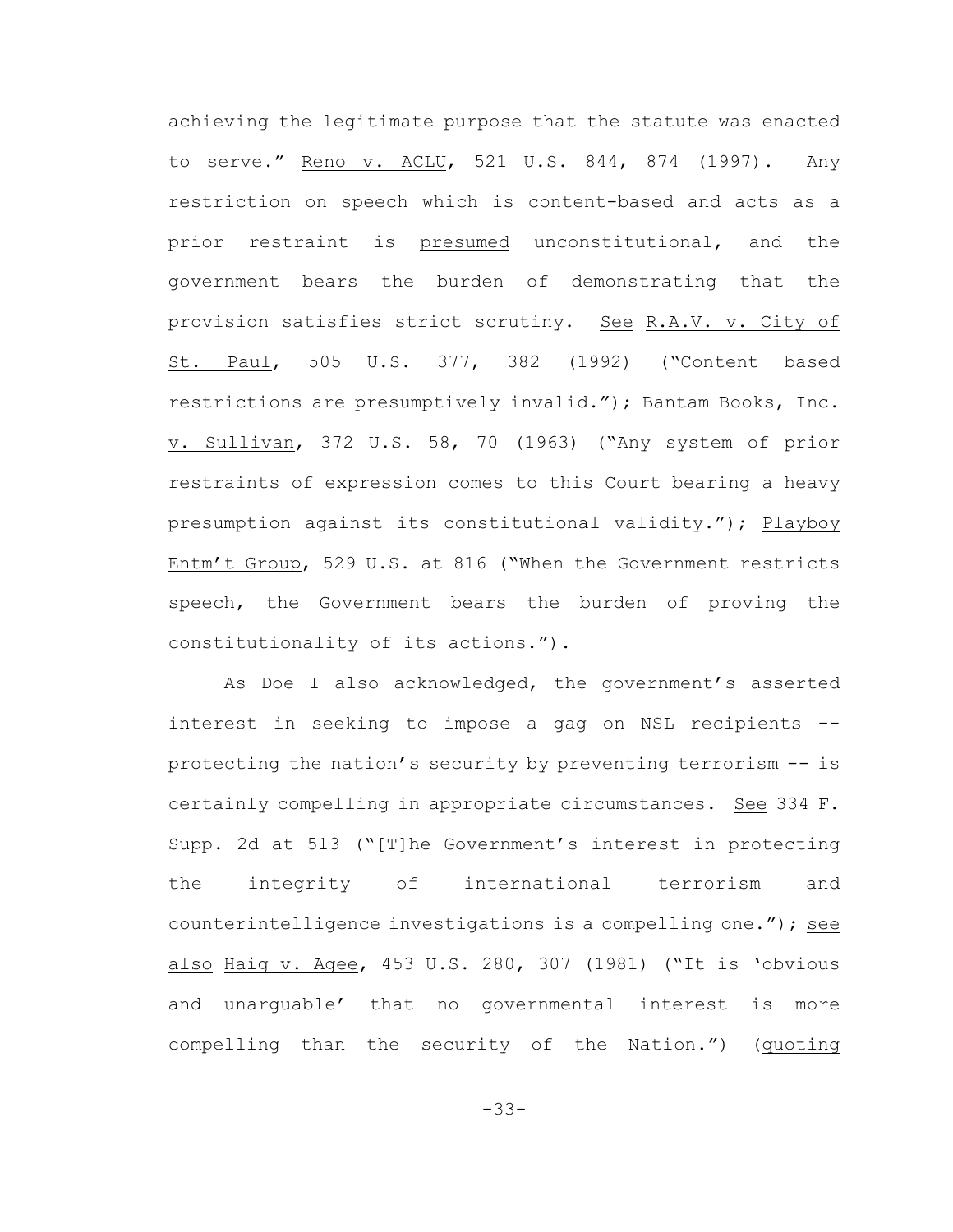Aptheker v. Secretary of State, 378 U.S. 500, 509 (1964)); Detroit Free Press v. Ashcroft, 303 F.3d 681, 706 (6th Cir. 2002) ("The Government certainly has a compelling interest in preventing terrorism.").<sup>17</sup> Thus, the Court must consider whether  $\frac{1}{2}$  2709(c), in light of the judicial review now afforded by  $\S$  3511(b), constitutes a sufficiently narrowly tailored means of advancing the government's compelling interest in national security.

As was the case with the Court's initial decision, fundamentally this ruling is "about the process antecedent to the substance of any particular challenge." Id. at 475 (emphasis in original). Thus, the Court first considers whether the process relating to the issuance and review of an NSL requiring nondisclosure is sufficiently narrowly tailored to ensure that First Amendment rights are not unnecessarily abridged. When a statute confers discretion on government officials to suppress speech, as  $\S$  2709(c) does, that discretion must be reasonably limited by objective criteria. See Thomas v. Chicago Park Dist., 534 U.S. 316, 324 (2002). Moreover, the government must exercise its discretion within a system that allows for "procedural safeguards designed to

 $17$  Because the government's asserted basis for issuing the nondisclosure order in this case is national security, the Court limits its analysis to that governmental interest. The Court does not address whether the other Enumerated Harms listed in § 2709(c), such as "interference with diplomatic relations," constitute sufficiently compelling governmental interests under the circumstances.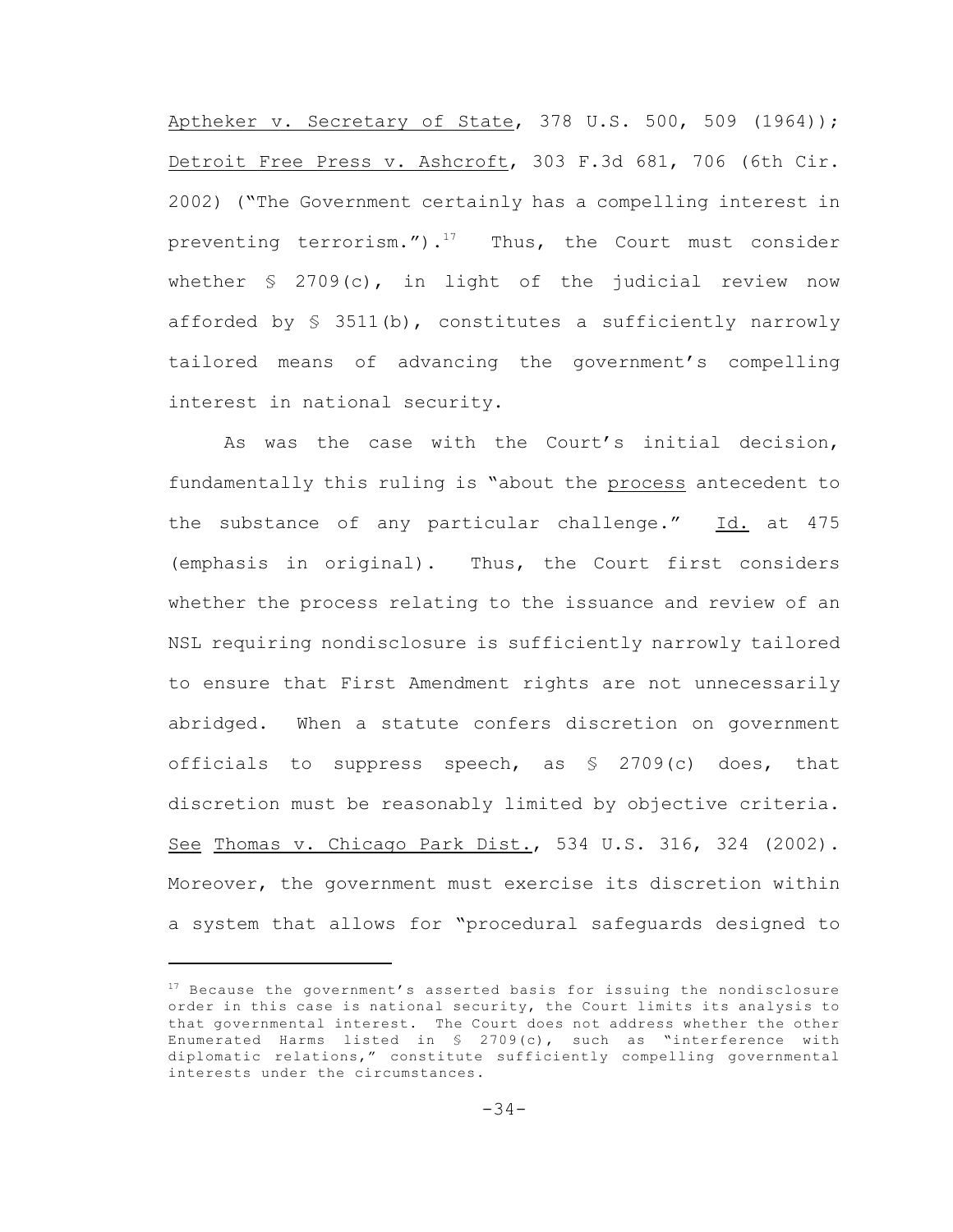obviate the dangers of a censorship system." Freedman v. Maryland, 380 U.S. 51, 58 (1965). Such safeguards must include an opportunity for meaningful judicial review. Finally, even where the government has demonstrated a compelling interest justifying the restriction of expression, any such restriction must be narrowly tailored both in scope and duration. As detailed below, the nondisclosure provision of § 2709(c), even with the safeguard of the judicial review afforded by § 3511(b), prescribes a process that is constitutionally deficient under the First Amendment in several respects.

## D. PROCEDURAL SAFEGUARDS

Plaintiffs contend that the NSL nondisclosure provision, § 2709(c), constitutes a "paradigmatic licensing scheme," in that "the FBI is invested with the discretion to determine, on a case-by-case basis, whether a gag order should be issued with respect to any given NSL." (Memorandum of Law in Support of Motion for Partial Summary Judgment ("Pls.' Mem."), dated Sept. 8, 2006, at 11.) Plaintiffs argue that  $\S$  2709(c) is therefore unconstitutional because it fails to provide the requisite procedural safeguards set forth by the Supreme Court in Freedman.

## 1. The Freedman Safeguards

Freedman involved a Maryland motion picture censorship

-35-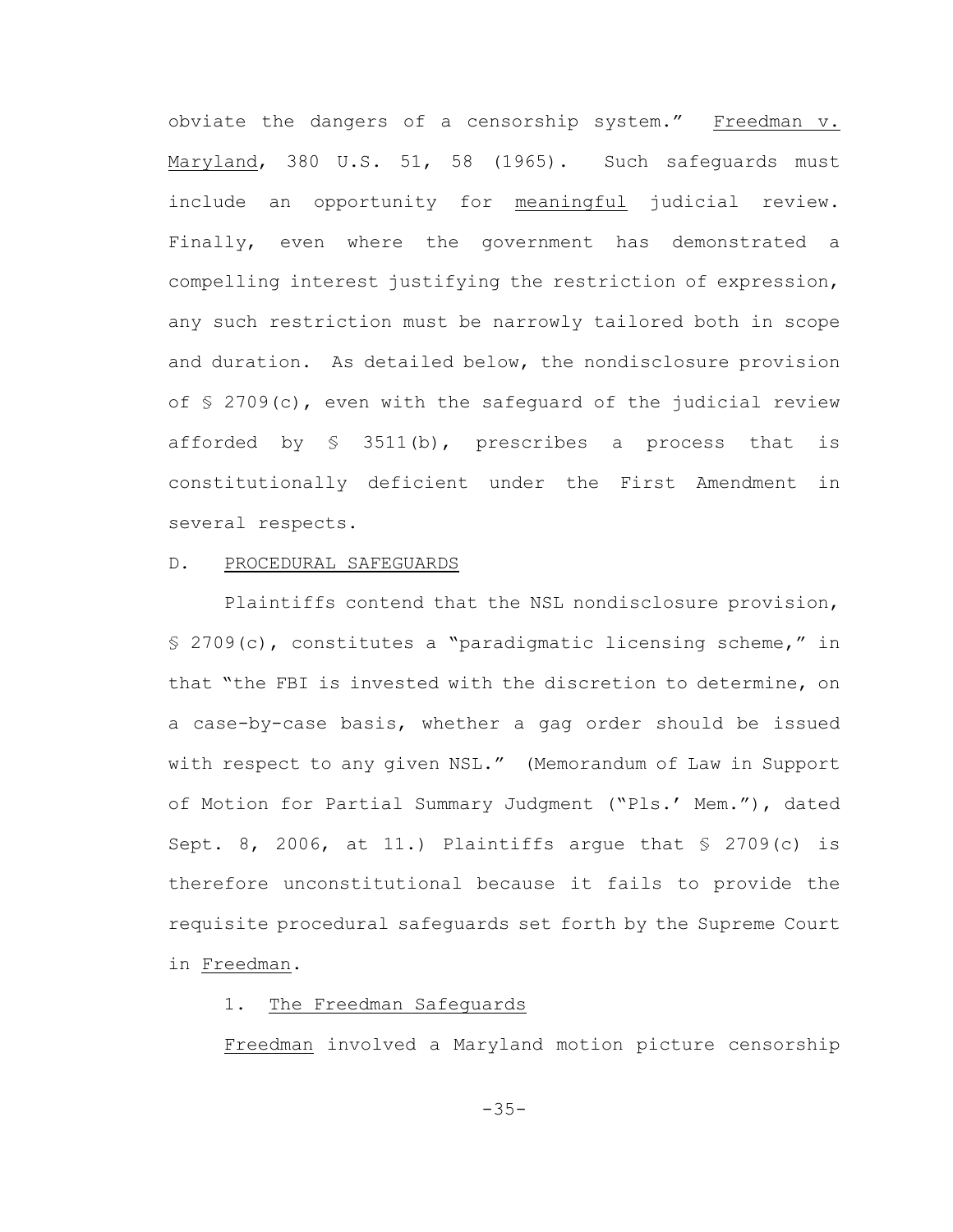statute that made it unlawful to exhibit a motion picture prior to obtaining the approval of the Maryland State Board of Censors (the "Board"), which was empowered to bar the exhibition of any film that it considered "obscene" or that, in its opinion, tended to "debase or corrupt morals or incite to crimes." 380 U.S. at 52 & nn.2-3. Under the statute, a film exhibitor was required to submit the film to the Board for approval prior to showing it, and the exhibitor could appeal a disapproval to a Maryland state court.

The Freedman Court held that such a system "avoids constitutional infirmity only if it takes place under procedural safeguards designed to obviate the dangers of a censorship system." Id. at 58 (emphasis added). In particular, the Supreme Court held that the following safeguards are required: (1) any restraint in advance of judicial review may be imposed only for "a specified brief period," (2) any further restraint prior to "a final judicial determination on the merits" must be limited to "the shortest fixed period compatible with sound judicial resolution," and (3) the burden of going to court to suppress the speech and the burden of proof once in court must rest on the censoring government. Id. at 58-59.

The Supreme Court held the Maryland statute unconstitutional because it placed no time limits on a

-36-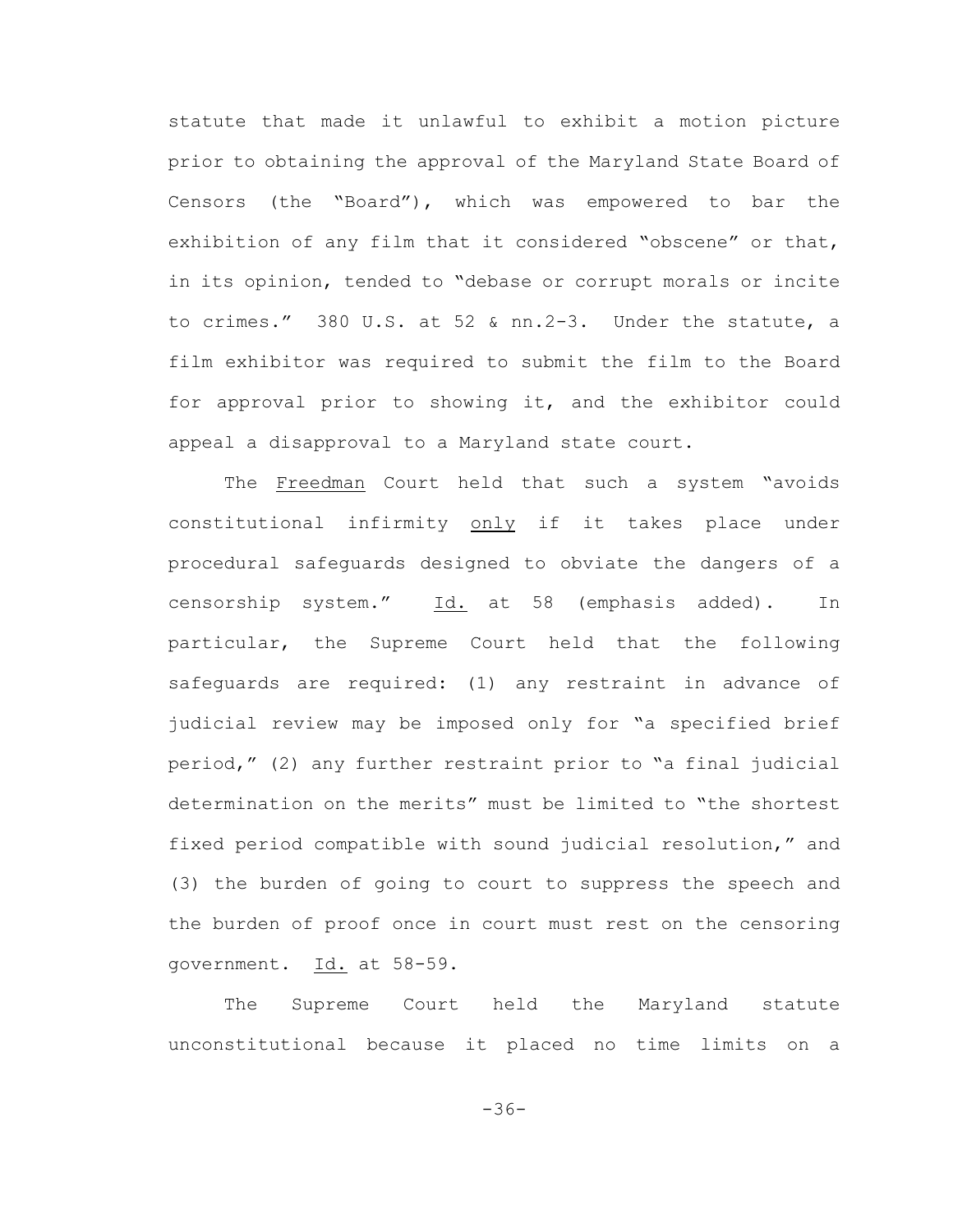determination by the Board, gave no assurance of prompt judicial review, and placed the burden of challenging the Board's determination on the exhibitor rather than the government. See id. at 59-60. The Court recognized that "[b]ecause the censor's business is to censor, there inheres the danger that he may well be less responsive than a court - part of an independent branch of government -- to the constitutionally protected interests in free expression." Id. at 57-58. Additionally, the "exhibitor's stake in any one picture may be insufficient to warrant a protracted and onerous course of litigation." Id. at 59. Consequently, the Supreme Court concluded that without adequate procedural safeguards ensuring prompt judicial review, "the censor's determination may in practice be final." Id. at 58.

As a preliminary matter, this Court finds that  $\S$  2709(c) does constitute a form of licensing. In Doe I, the Government arqued that the prior version of  $\frac{1}{2}$  2709(c) did not create a licensing scheme in which the FBI had discretion to pick and choose among speakers to restrain. See 334 F. Supp. 2d at 512. The Court commented that such a system "works identically to the most severe form of a licensing system - one in which no licenses are granted." Id. (emphasis in original); see also Doe II, 386 F. Supp. 2d at 74 ("The suppression of speech here is broader than any licensing

-37-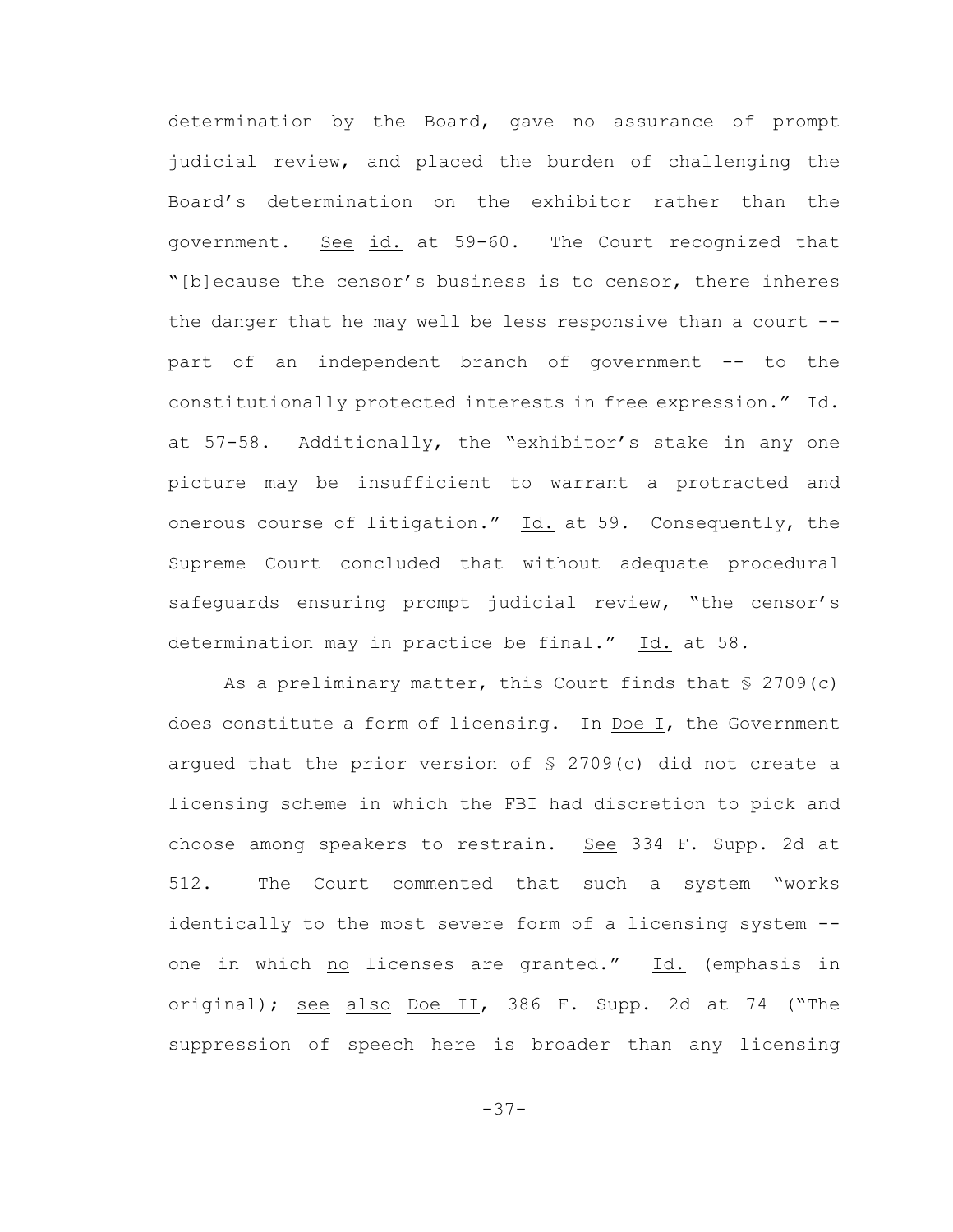scheme. It constitutes a categorical prohibition on the use of any fora for speech, on all topics covered by  $\S$  2709(c), as contrasted with a licensing scheme, which limits only a particular forum."). The current version of § 2709(c) does grant the FBI discretion to determine which disclosures it believes must be restricted. Specifically, as outlined above, the FBI may issue a nondisclosure order when the Director of the FBI, or his designee, certifies that disclosure of the NSL "may result" in one of the Enumerated Harms. See 18 U.S.C. § 2709(c)(1). The addition of this discretion to the revised  $\S$ 2709(c) scheme transforms it from a "blanket proscription on future speech," Doe I, 334 F. Supp. 2d at 512, to a system in which the FBI, based on its own case-by-case assessment, now has broad discretion to grant some NSL recipients permission to disclose certain information pertaining to their receipt of an NSL and to deny others that freedom.

Determining that  $\S$  2709(c) embodies a form of licensing, however, does not end the inquiry as to whether the procedural safeguards set forth in Freedman must apply to it. Since Freedman, the Supreme Court has addressed a broad range of licensing systems, and it has decided, on a case-by-case basis, whether Freedman's procedural protections are required to validate the licensing at issue. See, e.g., Thomas, 534 U.S. at 322 (Freedman inapplicable to licensing scheme that

-38-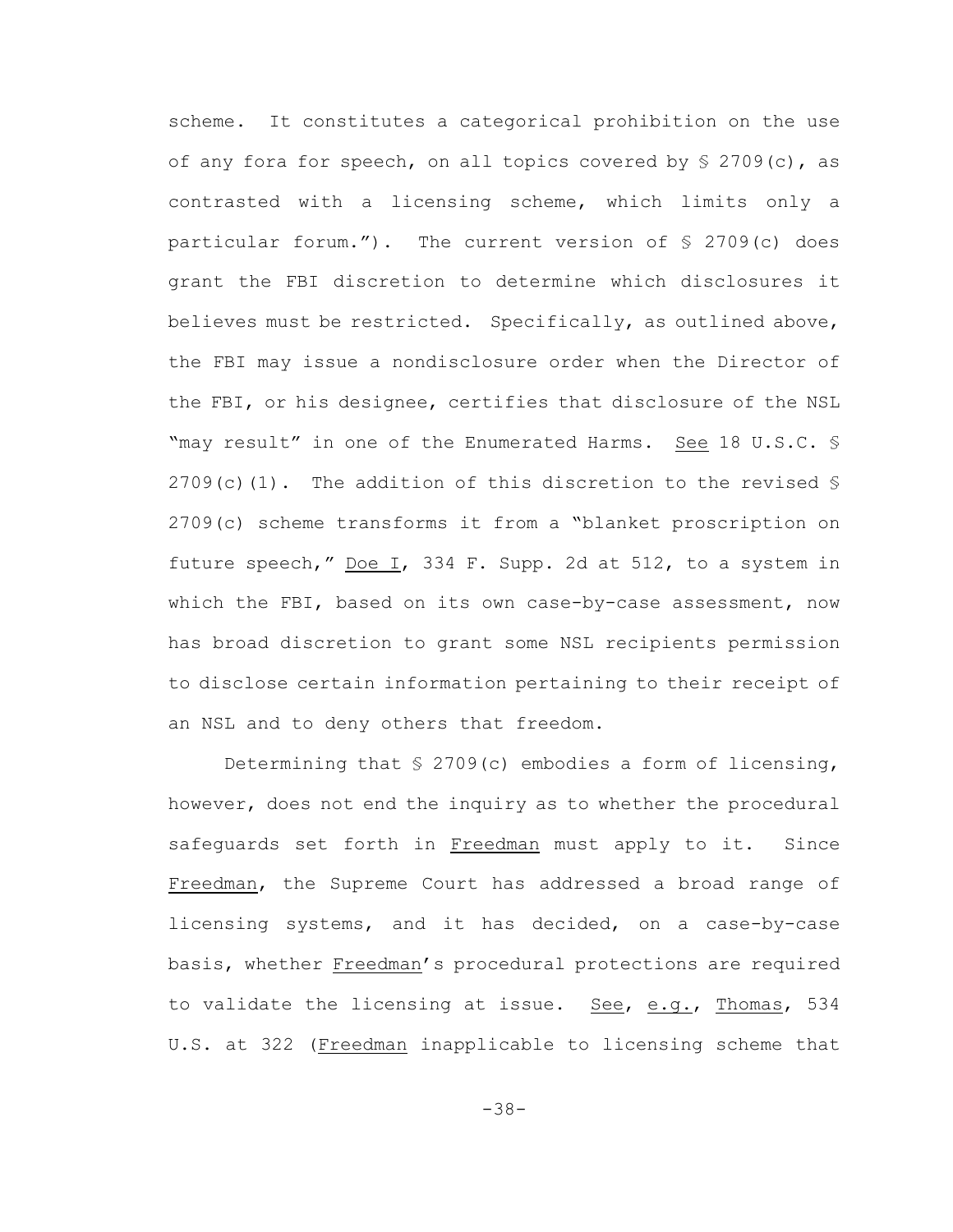represented a content-neutral time, place, and manner regulation of the use of a public forum); FW/PBS v. City of Dallas, 493 U.S. 215 (first two Freedman safeguards applicable to city ordinance regulating sexually oriented businesses); Riley v. Nat'l Fed'n of the Blind of North Carolina, Inc., 487 U.S. 781 (1988) (Freedman safeguards applicable to professional licensing statute); National Socialist Party of Am. v. Village of Skokie, 432 U.S. 43 (1977) (Freedman safeguards applicable to a state court injunction prohibiting a parade); Blount v. Rizzi, 400 U.S. 410 (1971) (Freedman safeguards applicable to statute permitting Postmaster General to block letters and payments related to the sale of allegedly obscene materials).

As these cases illustrate, Freedman has been applied in diverse contexts. There is no basis justifying a conclusion that Freedman is limited to cases involving obscenity or sexually-oriented expression, as the Government suggests, or that it is somehow not applicable to cases that involve national security. (See Gov't Opp. 19.)

## 2. Application of Freedman

With respect to  $\frac{1}{5}$  2709(c), the first and second Freedman protections, which require the availability of expeditious judicial review and that any restraint prior to judicial review must be brief, are satisfied by the procedures set

-39-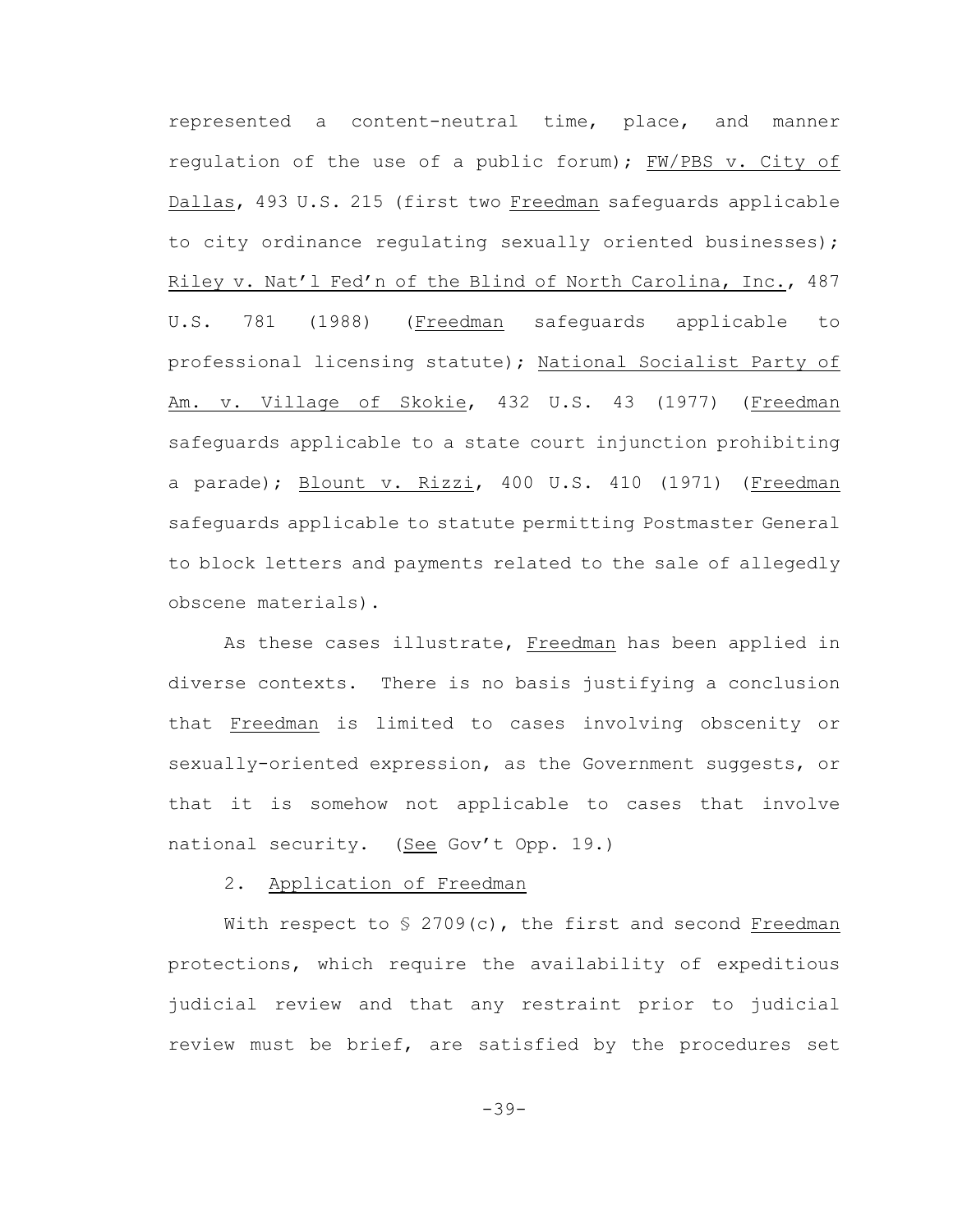forth in § 3511(b) as it relates to NSL recipients. That provision permits an NSL recipient to petition a court for an order modifying or setting aside a nondisclosure requirement. The nondisclosure prohibition is mandated as part of the NSL itself, and the recipient may challenge that restriction at any time after receipt of the NSL. In Beal v. Stern, the Second Circuit held that "prompt access to judicial review in state courts" would satisfy the first two Freedman protections. 184 F.3d 117, 129 (2d Cir. 1999). This conclusion holds true with respect to judicial review in federal courts as well.

The third Freedman safeguard, the requirement that the government bear the burden both of initiating judicial review and, once in court, of justifying the prior restraint, is not satisfied by § 3511(b), which places the burden of challenging the nondisclosure order on the NSL recipient. The question for the Court, therefore, is whether, on the premise that Freedman applies to the statutory design of § 2709, the First Amendment requires that the third Freedman procedural safequard govern the validity of  $\S$  2709(c). Specifically, the Court must determine whether, as Plaintiffs argue, the reasoning and analysis underlying the Freedman decision apply with equal force in this context, or whether, as the Government counters, the form and scope of the First Amendment

 $-40-$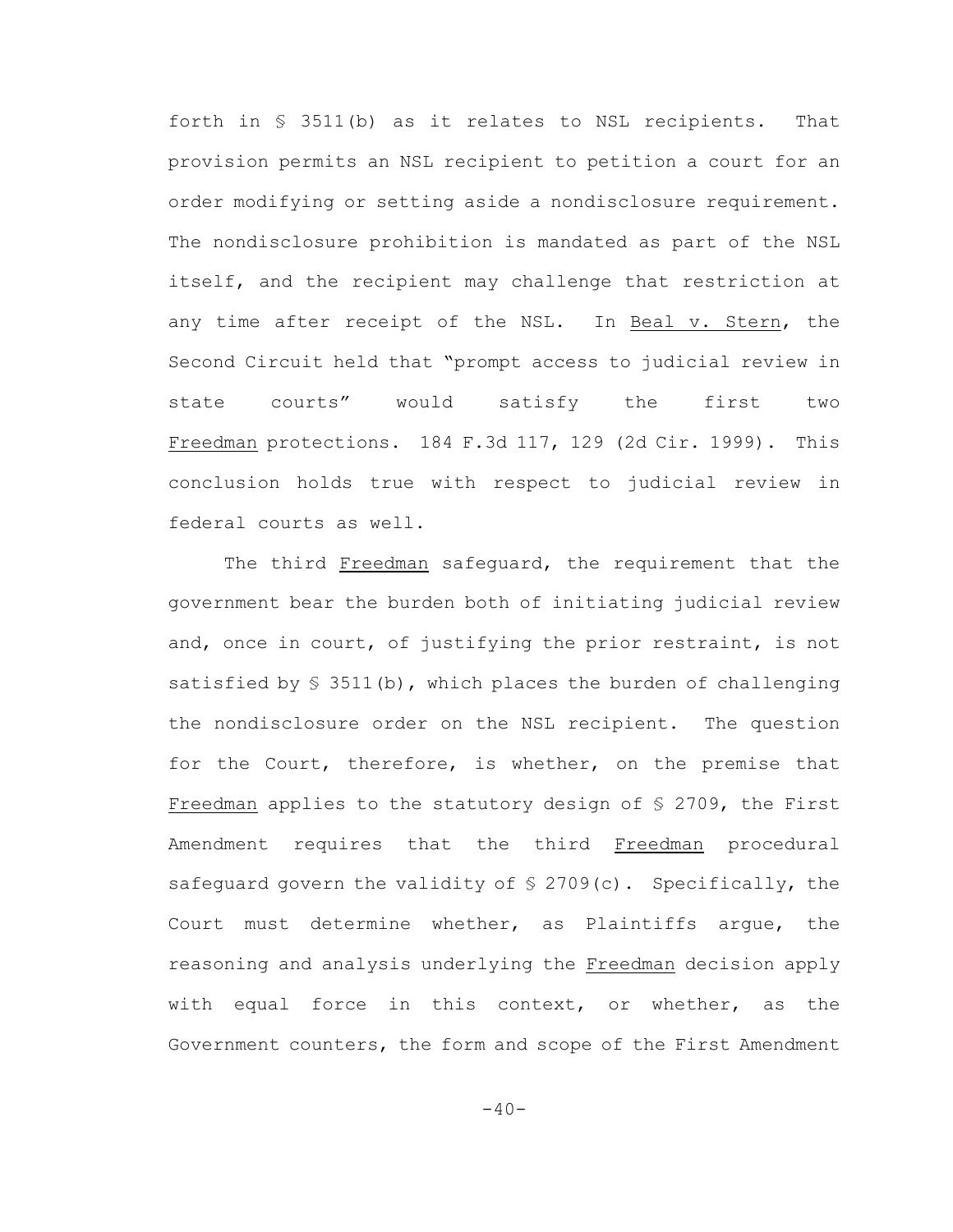harm as well as the compelling national security interests at issue differ so substantially that this procedural protection is not demanded in this case.

Comparing the licensing scheme embodied in § 2709(c) with that at issue in Freedman, many shared characteristics are apparent. Both statutes give an agency of the executive branch broad discretion to restrict a particular category of speech, on a case-by-case basis, based solely on its content. The decision to limit speech is made by the government agent prior to any judicial determination as to whether the restriction is constitutional. Although the context of the public exhibition of motion pictures differs substantially from the asserted national security interests entailed in the disclosure of an NSL, both situations present a serious risk of unconstitutionally restricting speech. Importantly, both licensing schemes involve the inherent danger that the government agency might be "less responsive than a court ... to the constitutionally protected interests in free expression," Freedman, 380 U.S. at 57-58, as well as the substantial likelihood that the censored party -- in this case the ECSP -- will not have an adequate incentive to challenge the nondisclosure order in court. As in Freedman, "[b]ecause the censor's business is to censor," 380 U.S. at 57, the ultimate concern is that, in the absence of adequate

-41-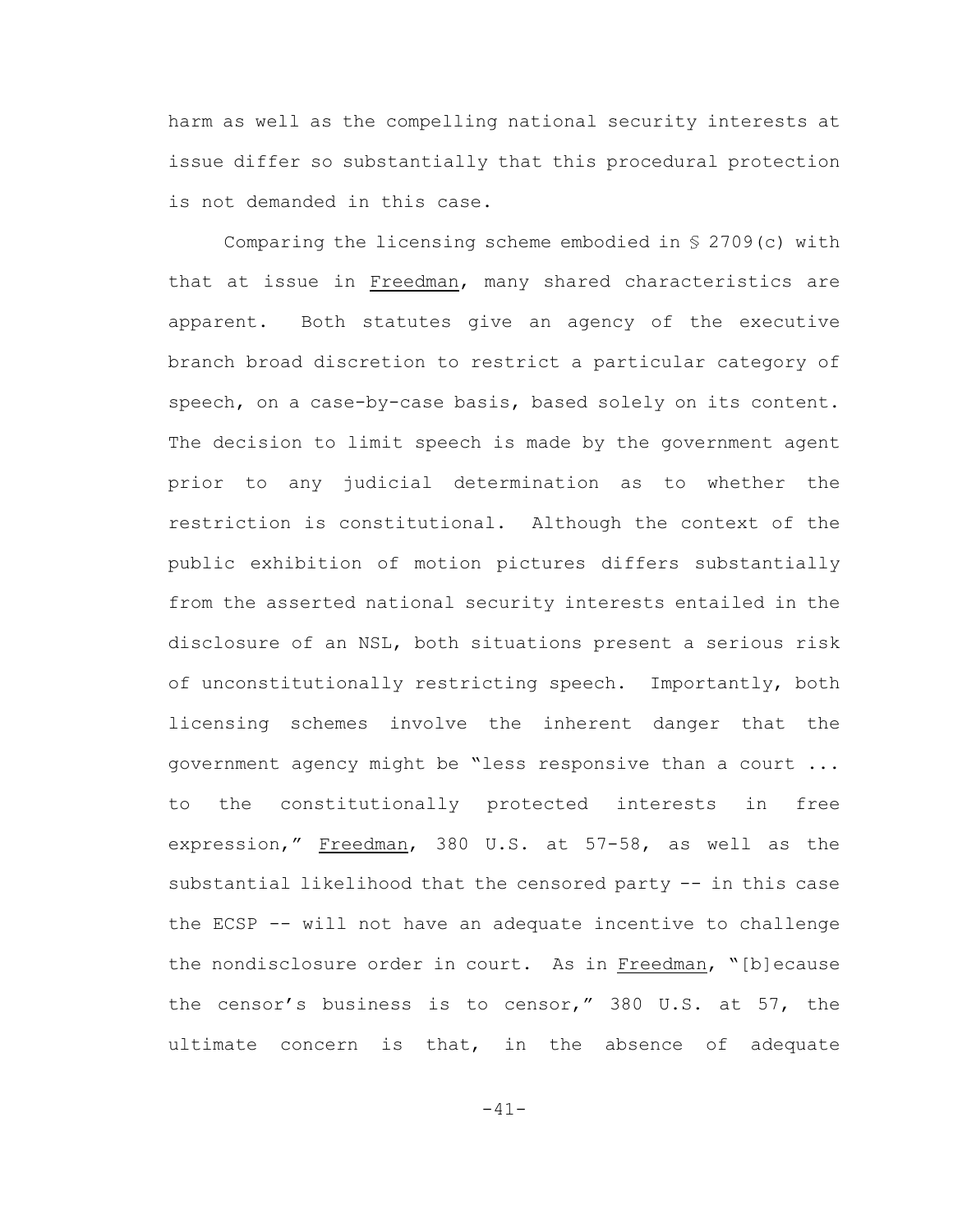procedural safeguards, the licensing determination "may in practice be final," id. at 58, resulting in a broad de facto power to censor constitutionally protected speech.

Two essential considerations distinguish the licensing scheme at issue here from that in Freedman. First, Freedman addressed a system aimed at discerning obscene films, which presumably would not be entitled to First Amendment protection, from those that the Board viewed as "moral and proper," id. at 52 n.2. In contrast, here the speech in question -- information regarding the government's monitoring of its citizens' activities, especially when the actions surveilled encompass legitimate expression -- is a central concern of the First Amendment. See Gentile v. State Bar of Nevada, 501 U.S. 1030, 1034 (1991) ("There is no question that speech critical of the exercise of the State's power lies at the very center of the First Amendment."); Butterworth, 494 U.S. at 632 ("[I]nformation relating to alleged governmental misconduct [is] speech which has traditionally been recognized as lying at the core of the First Amendment."). The risk of investing the FBI with unchecked discretion to restrict such speech is that government agents, based on their own selfcertification, may limit speech that does not pose a significant threat to national security or other compelling governmental interest. See New York Times v. United States,

-42-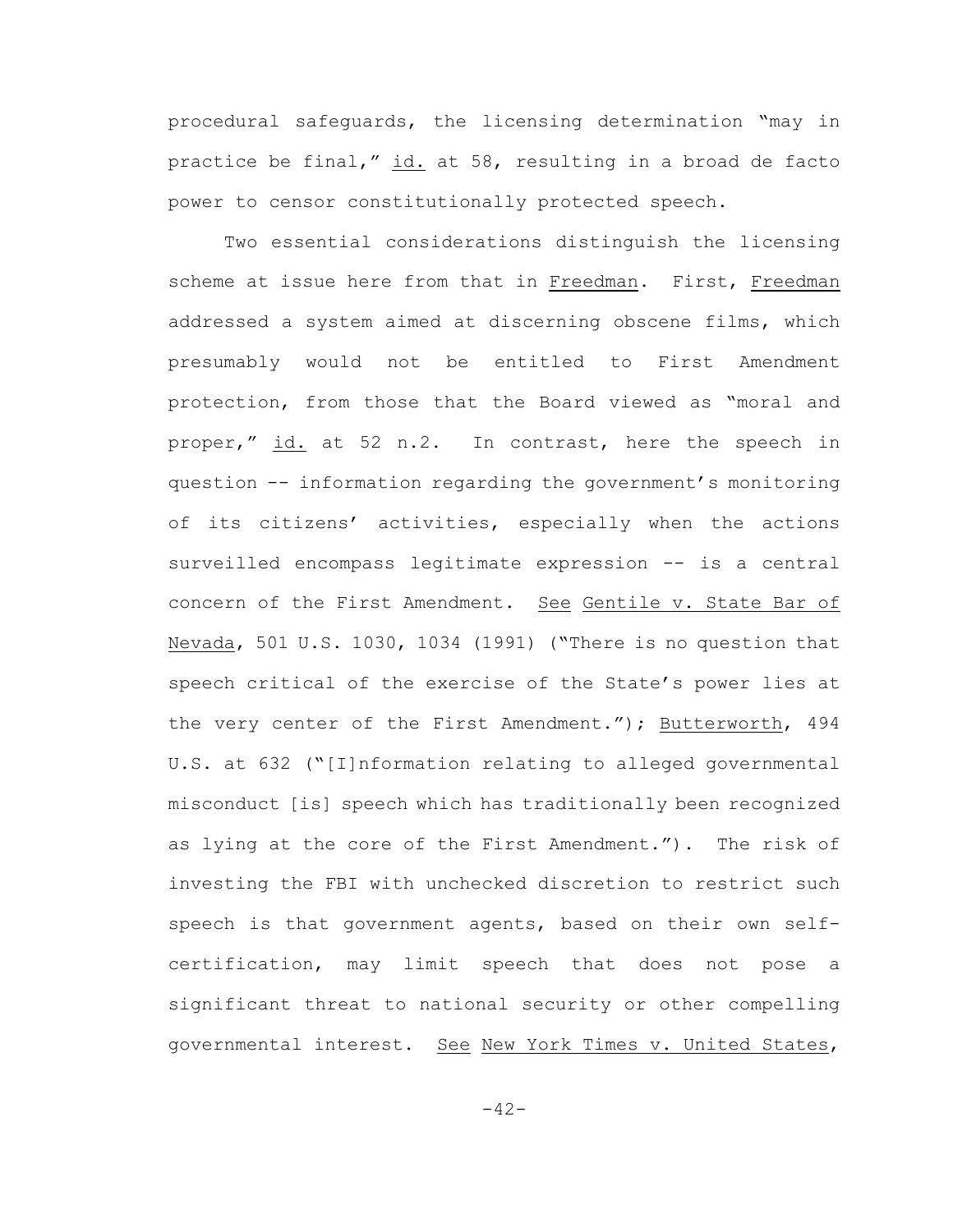403 U.S. 713, 727 n.\* (1973) ("[T]here is no question but that the material sought to be suppressed is within the protection of the First Amendment; the only question is whether, notwithstanding that fact, its publication may be enjoined for a time because of the presence of an overwhelming national interest.") (Brennan, J., concurring). If the Supreme Court found the Freedman safeguards necessary even in the narrow context of potentially unprotected expression encompassed by obscenity restrictions, logically the safeguards are all the more appropriate in ensuring that core political speech is not suppressed in the absence of a compelling government interest.

Second, Freedman involved what the Government refers to as "the classic form of licensing censorship" (Gov't Opp. 17), in which an individual proposes to communicate certain ideas or expressions of that person's own creation, and a governmental agency then passes judgment on whether the individual should be restricted from speaking to others about the prohibited subject. In the context of  $\S$  2709(c), the information that is encompassed by the restriction on its communication is that the FBI has served the NSL on the recipient. The recipient acquires this information only through its interaction with the government and, not having created or initiated the information, has no prior intent to communicate it. The Government argues on this basis that §

-43-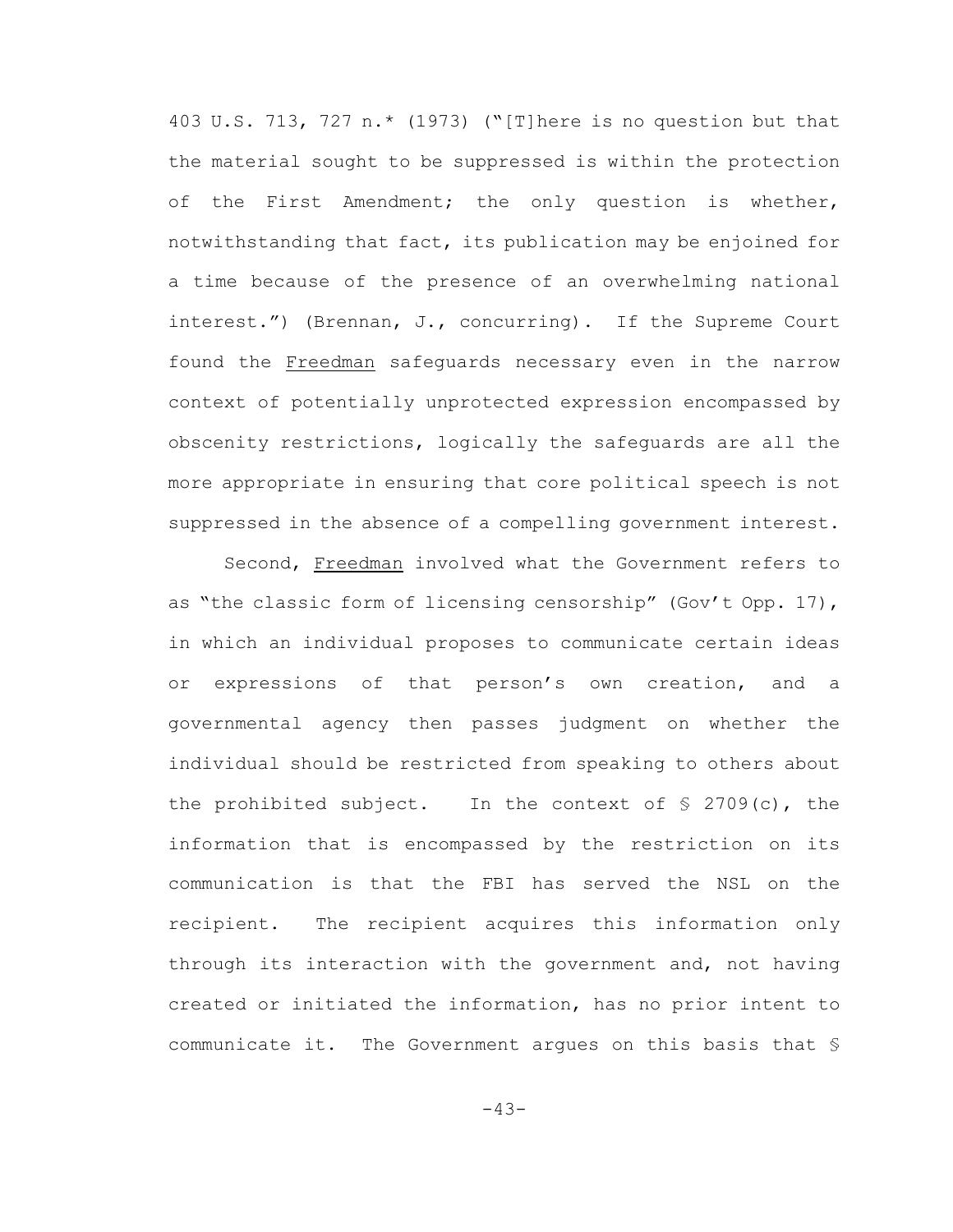2709(c) is "a far cry from the pure form of prior-restraint censorship addressed in Freedman." (Gov't Opp. 18.) Accordingly, the Government contends that § 2709(c) requires none of the procedural safeguards outlined in Freedman.

The question for the Court, therefore, is whether the fact that government is the source of the information at issue mandates that communication of that information by other persons be subject to less First Amendment protection. In Doe I, the Court addressed this question by reviewing a line of cases involving secrecy provisions relating to grand jury proceedings and judicial misconduct hearings. See 334 F. Supp. 2d at 516-19. Those cases demonstrate that, in analyzing the validity of certain secrecy statutes under the First Amendment, courts have distinguished information speakers learned by virtue of participation in a government investigation from information they obtained independently.

Seattle Times Co. v. Rhinehart involved the right of a newspaper to publish confidential information that it had gained through discovery in a civil litigation and that was subject to a protective order issued by the trial court. See 467 U.S. 20 (1984). The Supreme Court held that the protective order did not violate the First Amendment, reasoning that the newspaper had acquired the information "only by virtue of the trial court's discovery processes," and

-44-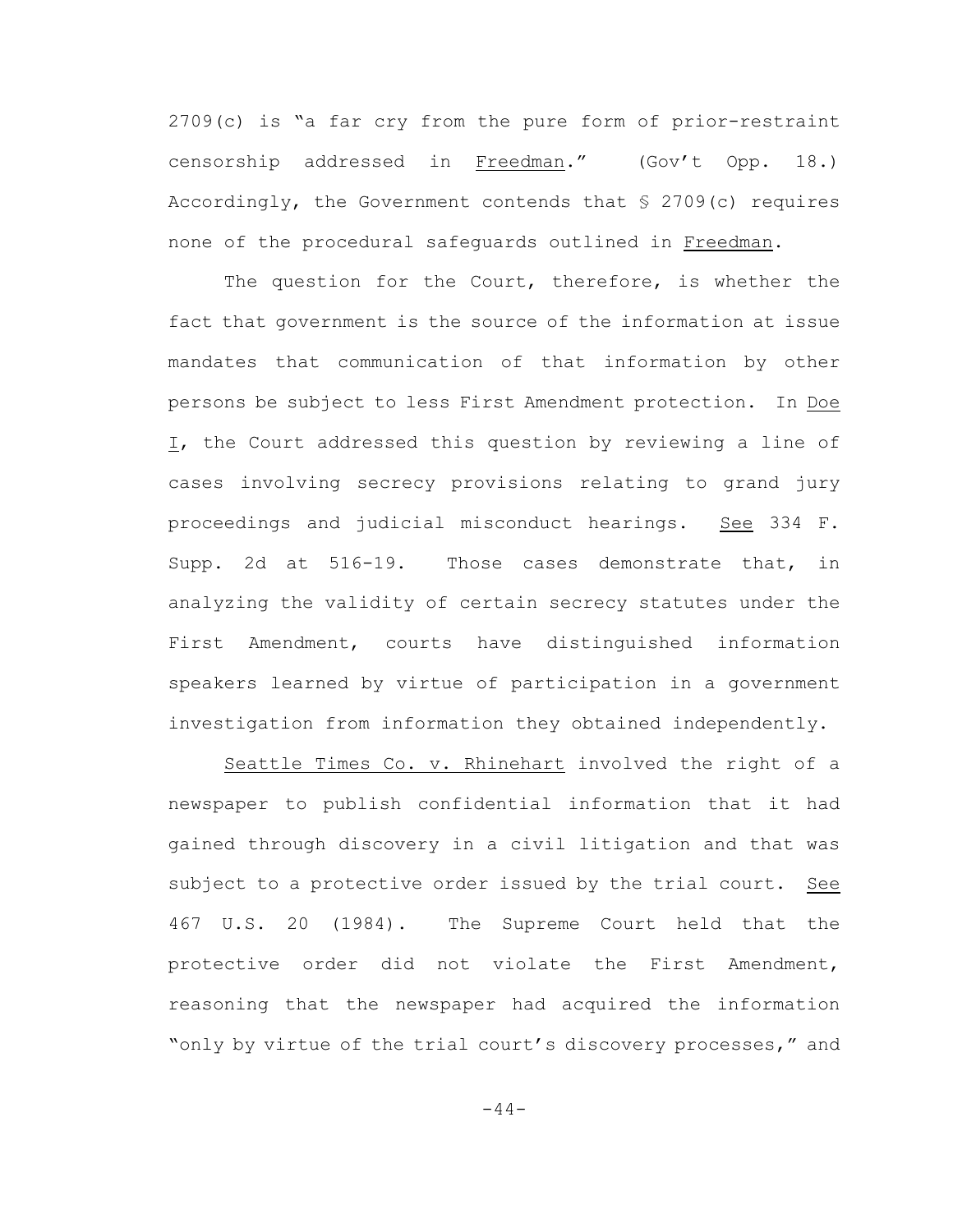that it had "no First Amendment right of access to information." Id. at 32. Accordingly, the Court applied intermediate scrutiny in light of its conclusion that "continued court control over the discovered information does not raise the same specter of government censorship that such control might suggest in other situations." Id.

The Supreme Court shed further light on its Rhinehart holding in United States v. Aguilar, 515 U.S. 593 (1995). Likening the newspaper's situation to that of government officials in sensitive confidential positions, the Court noted: "As to one who voluntarily assumed a duty of confidentiality, governmental restrictions on disclosure are not subject to the same stringent standards that would apply to efforts to impose restrictions on unwilling members of the public." Id. at 606. An NSL recipient, on the contrary, does not voluntarily assume a duty of confidentiality; that duty is unilaterally imposed on him by the FBI. Furthermore, as the Doe II court emphasized, an order prohibiting the "use of material a civil litigant has requested in discovery ... differs greatly from a law barring disclosure of the use of the government's authority to compel disclosure of information." 386 F. Supp. 2d at 75.

In Butterworth, the Court held that a Florida grand jury secrecy statute violated the First Amendment insofar as it

 $-45-$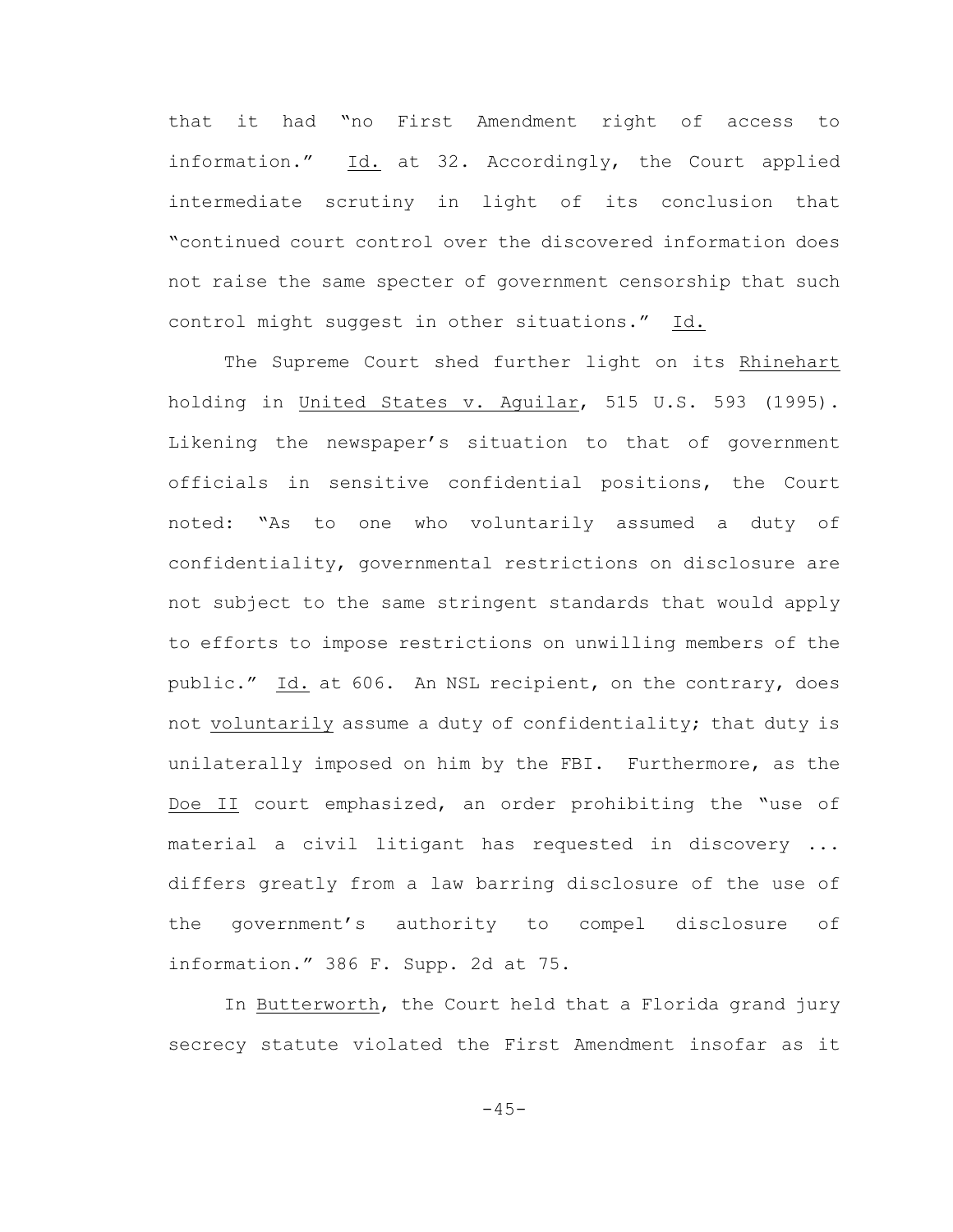"prohibit[ed] a grand jury witness from disclosing his own testimony after the term of the grand jury has ended." 494 U.S. at 626. Justice Scalia, concurring, emphasized that the case before the Court presented only the issue of prohibiting a grand jury witness "from making public what he knew before he entered the grand jury room," as opposed to prohibiting "disclosure of the grand jury proceedings, which is knowledge he acquires not 'on his own' but only by virtue of being made a witness." Id. at 636.

In Kamasinski v. Judicial Review Council, the Second Circuit applied this distinction in a First Amendment challenge to a Connecticut statute that prohibited certain disclosures related to judicial misconduct hearings held by the state's Judicial Review Council ("JRC"). See 44 F.3d 106 (2d Cir. 1994). The Kamasinski Court held that the restrictions at issue were content-based and that strict scrutiny therefore applied -- "the challenged regulations must be necessary to serve a compelling state interest and be narrowly drawn to serve that end." Id. at 109. The Circuit Court then enumerated three categories of information potentially subject to the statute: (1) "the substance of an individual's complaint or testimony," (2) "the complainant's disclosure of the fact that a complaint was filed, or the witness's disclosure of the fact that testimony was given,"

 $-46-$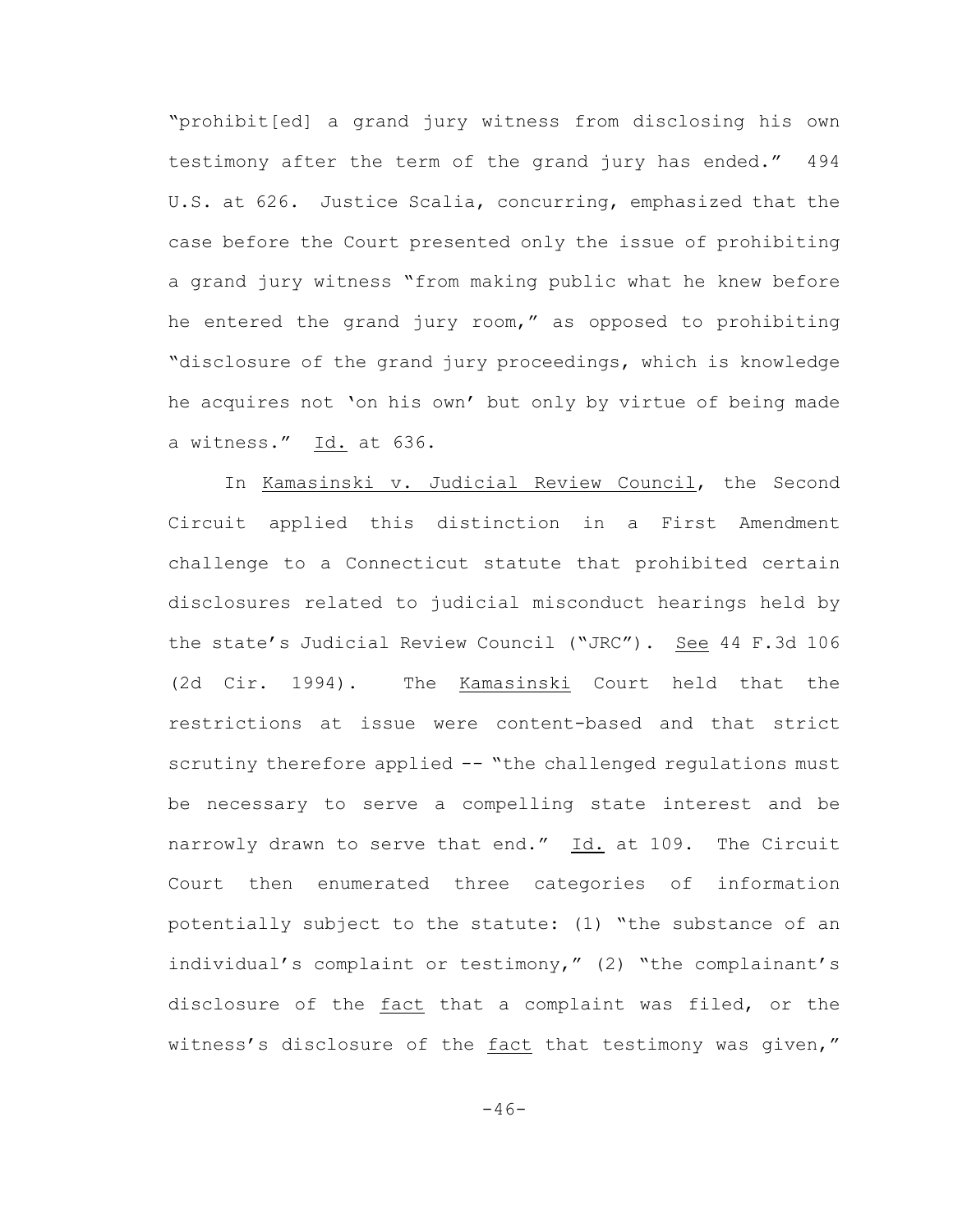and (3) "information that an individual learns by interacting with the JRC, such as information gained by hearing the testimony of other witnesses or comments made by members of the JRC." Id. at 110 (emphasis in original). Recognizing that each of these categories of information "involves differing First Amendment interests," the Circuit Court considered them separately under the strict scrutiny standard. Id. It held that prohibition of the first category of information would clearly violate the First Amendment, but that the state had sufficiently compelling interests to justify a limited ban on disclosure of the latter two categories for the duration of the initial investigatory phase of the proceedings. See id. at 110-12.

In Doe I, the Court concluded from its analysis of these cases that "laws which prohibit persons from disclosing information they learn solely by means of participating in confidential government proceedings trigger less First Amendment concerns than laws which prohibit disclosing information a person obtains independently." Id. at 518. This statement simply reflects that, as Kamasinski illustrates, a restriction on information acquired by way of a confidential government investigation is more likely to satisfy strict scrutiny in light of two unique considerations inherent in those proceedings: the compelling government

-47-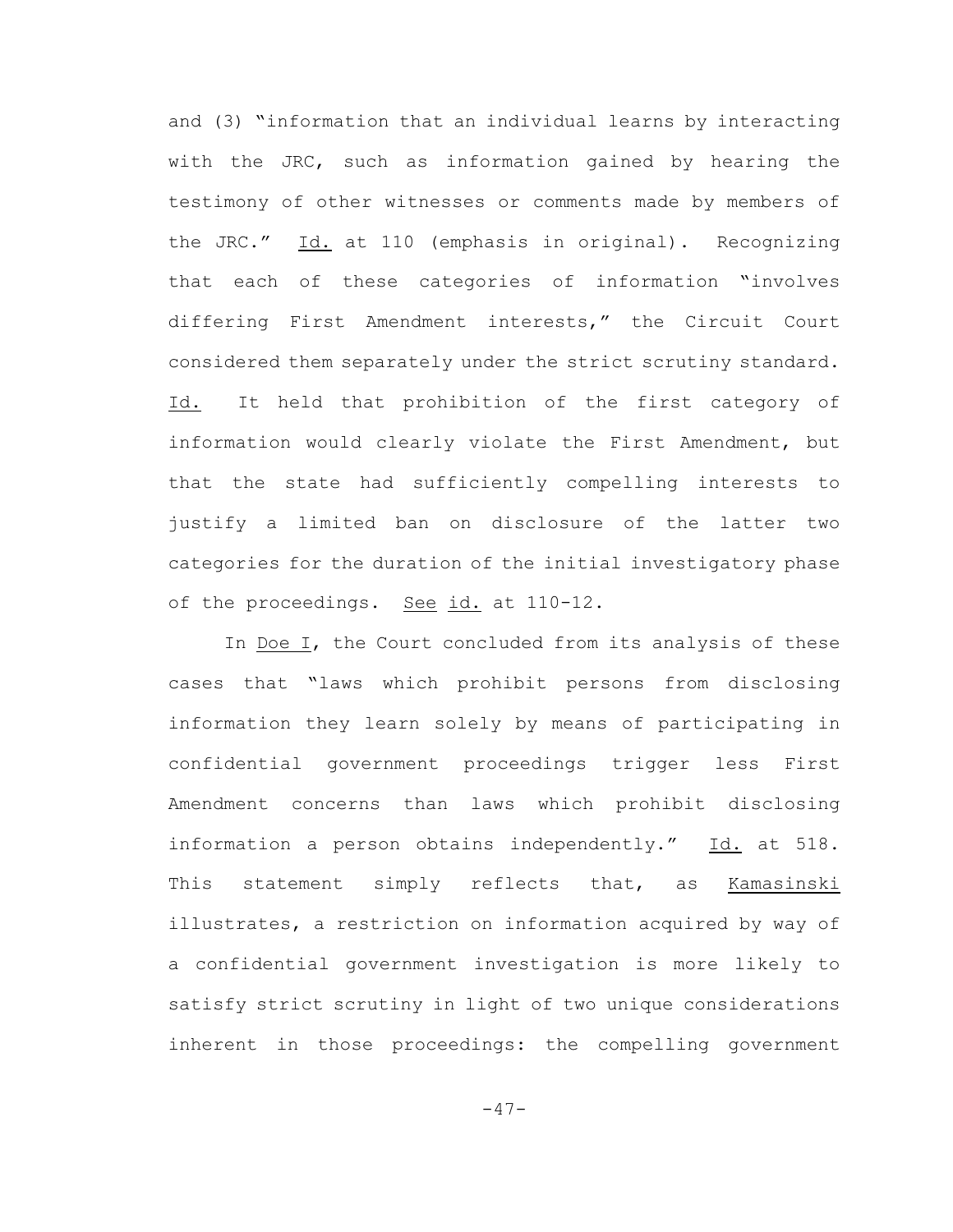interest in keeping ongoing investigations secret, and the safeguard that the restraint is necessarily narrowly tailored to curtail the minimum of speech. See id. at 516 ("[C]ourts generally uphold secrecy statutes in connection with official investigations in recognition of two vital considerations: the importance of secrecy and that the secrecy is limited ... to facts learned only by virtue of a given person's participation in the proceeding."). The Court's remark is not meant to suggest, however, that a restriction on such speech is subject to anything less than strict scrutiny -- or, as the Government here felicitously phrases it, "a less stringent application of strict scrutiny." (Gov't Opp. 27.) In the present case, therefore, the decision as to whether the third Freedman safeguard is required must not be made on the basis that the speech that the NSL statute restricts is worthy of less than full constitutional protection, but rather on a determination of whether that safeguard is essential to preventing unwarranted restrictions on speech.

In clarifying the applicability and scope of the third Freedman safeguard, an examination of the Supreme Court's decision in FW/PBS is instructive. In FW/PBS, the Supreme Court examined a Dallas ordinance that imposed on sexually oriented businesses an onerous set of inspections, which were required whenever ownership changed hands or the business

-48-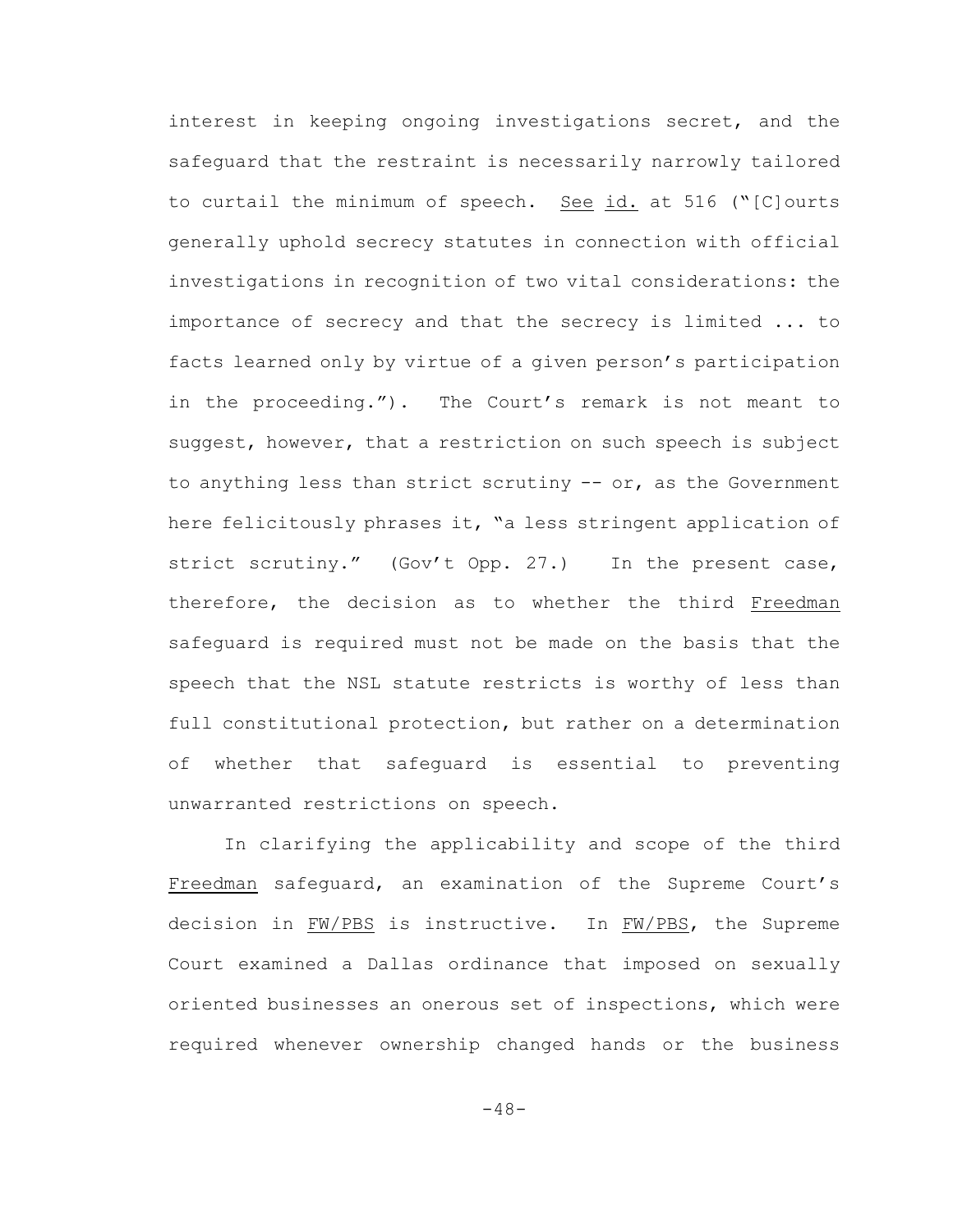applied for the annual renewal of its permit. See 493 U.S. at 225. As was the case of the licensing scheme in Freedman, the ordinance placed no time limitation on the city governing completion of the inspections. The Supreme Court held that the first two Freedman safeguards must apply to the ordinance. See id. at 228.

With respect to the third Freedman safequard, however, a plurality of the Court<sup>18</sup> distinguished the ordinance at issue on the ground that the city did not engage in direct censorship of particular speech, but simply reviewed the qualifications of the license applicants -- "a ministerial action that is not presumptively invalid." Id. at 229. The plurality also noted that, unlike in Freedman, the license applicant, whose business depended on obtaining a license, had a strong incentive to challenge an unfavorable determination in court. Because of these two differences, the plurality concluded that "the First Amendment does not require that the city bear the burden of going to court to effect the denial of a license application or that it bear the burden of proof once in court."  $Id.$  at 230.

A number of circuit courts, including the Second Circuit, have interpreted FW/PBS as limiting the application of the

 $18$  FW/PBS was decided by plurality opinion. Three Justices concluded that only the first two Freedman safeguards applied, three Justices concluded that all three Freedman safeguards applied, and three Justices concluded that Freedman was inapposite.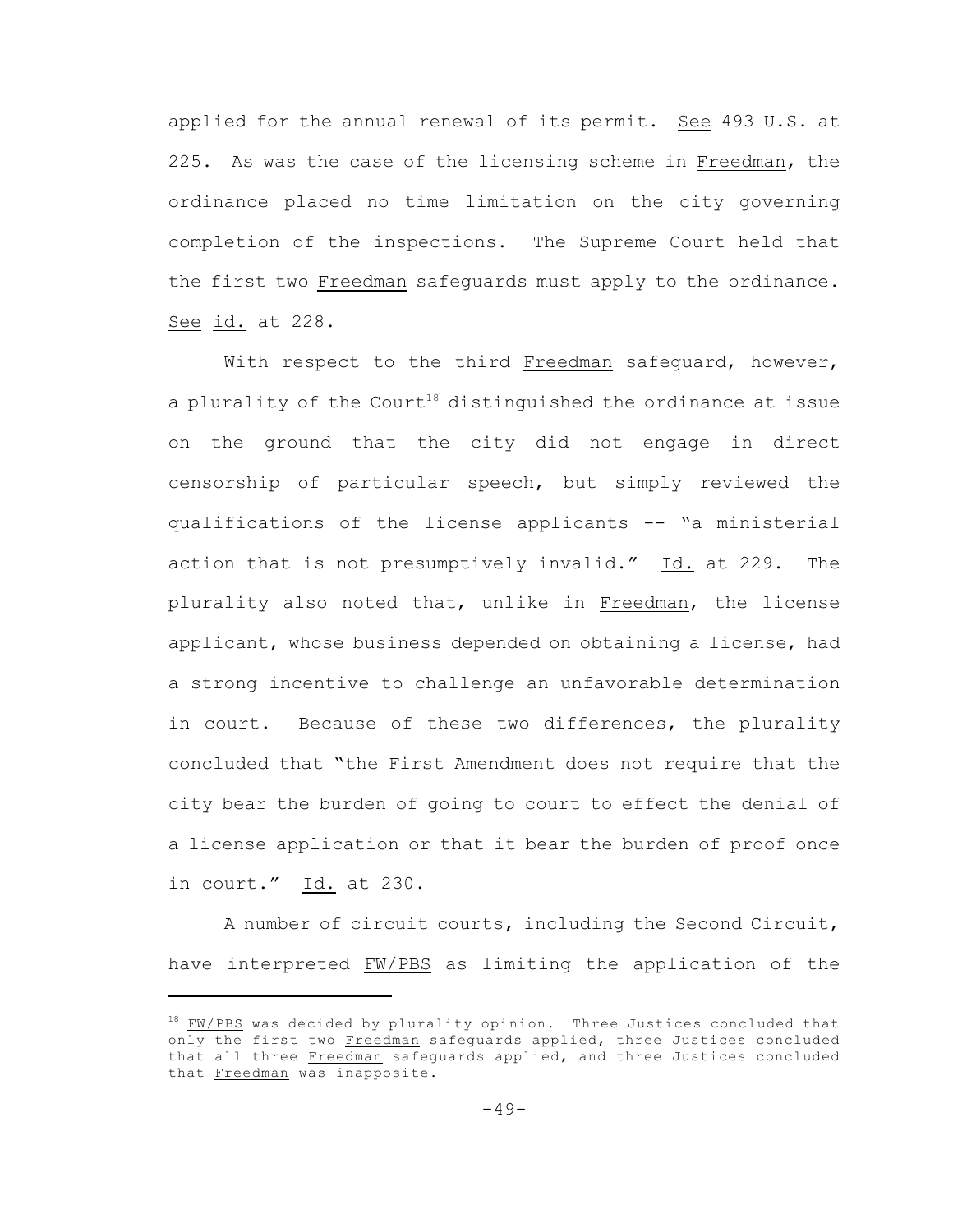third Freedman safeguard to "those situations in which 'the censor engaged in direct censorship of particular expressive material,'" and not where the government does "'not exercise discretion by passing judgment on the content of any protected speech.'" MacDonald v. Safir, 206 F.3d 183, 195 (2d Cir. 2000) (quoting FW/PBS, 493 U.S. at 229); see also N.W. Enterprises Inc. v. City of Houston, 352 F.3d 162, 194 (5th Cir. 2003); MacDonald v. City of Chicago, 243 F.3d 1021, 1035-36 (7th Cir. 2001); Ward v. County of Orange, 217 F.3d 1350, 1354-55 (11th Cir. 2000); Steakhouse, Inc. v. City of Raleigh, 166 F.3d 634, 640-41 (4th Cir. 1999). This analysis supports a determination that the third Freedman safeguard should apply to a review of  $\S$  2709(c). As discussed above, and determined in both Doe I and Doe II, the NSL nondisclosure provision embodies a content-based prior restraint on speech, in that the FBI decides in advance to restrict certain speech of the recipient -- the issuance and receipt of a particular NSL -- based solely on its content. Unlike the city authority in FW/PBS, in issuing a nondisclosure order, the FBI does not make its determination based strictly on the characteristics or qualifications of the NSL recipient; nor could its decision be described as merely a routine "ministerial action."

The FW/PBS decision also supports application of the third Freedman safeguard in evaluating the constitutionality

 $-50-$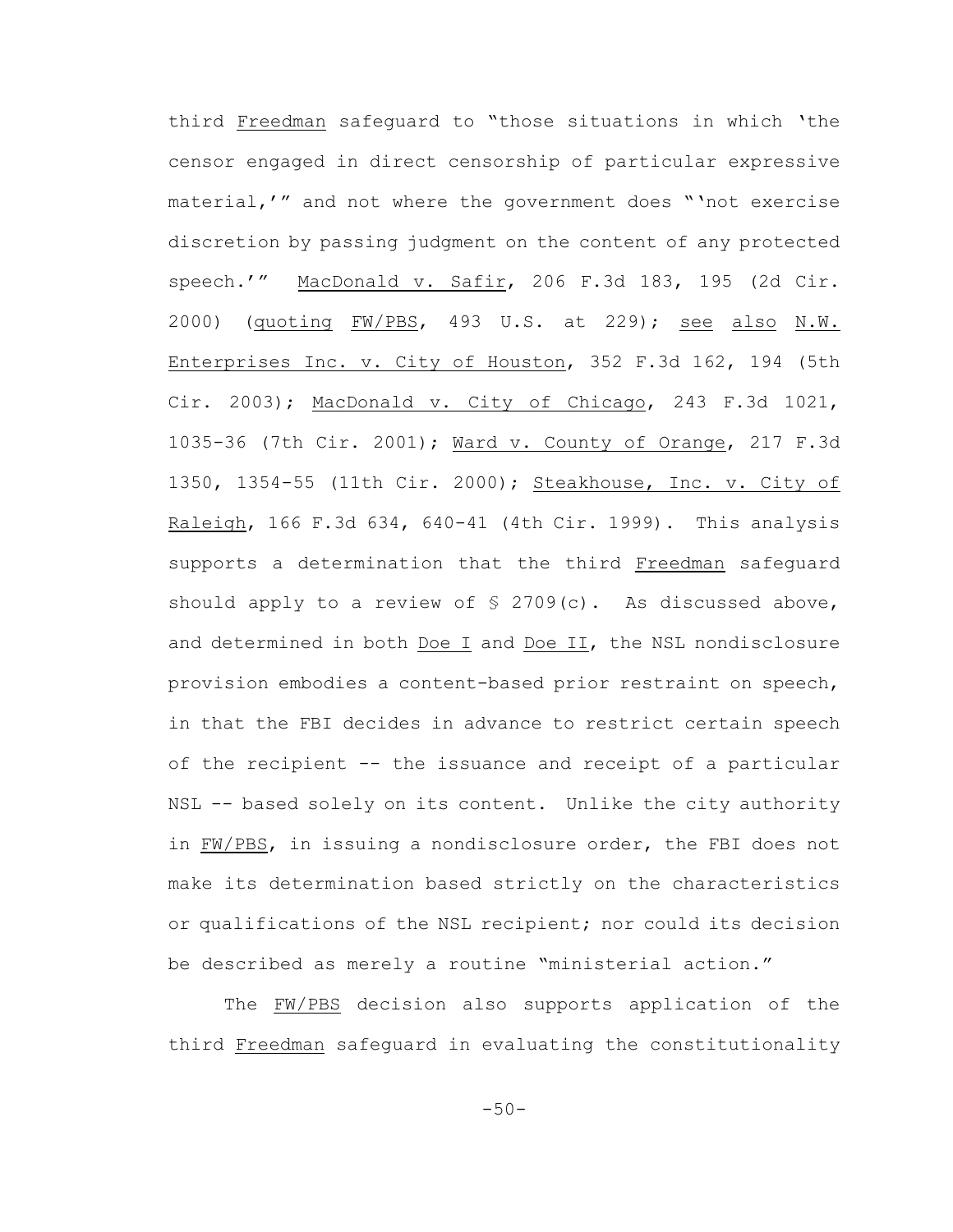of  $\S$  2709(c) here on the ground that an NSL recipient  $-$  an ECSP -- will generally lack the incentive to challenge the nondisclosure order in court -- as noted by the Supreme Court in Freedman. See 380 U.S. at 59. Such a challenge would be time consuming and financially burdensome, and, unlike the situation in FW/PBS, the NSL recipient's business does not depend on overturning the particular form of restriction on its speech. That NSL recipients generally have little or no incentive to challenge nondisclosure orders is suggested by empirical evidence. Although the FBI issued 143,074 NSL requests from 2003 to 2005 alone<sup>19</sup> (See OIG Report 36), the most recent year for which figures have been released, only two challenges have been made in federal court since the original enactment of the statute in 1986. See Doe I, 334 F. Supp. 2d at 502 ("The evidence suggests that, until now, none of those NSLs was ever challenged in any court."); Doe II, 386 F. Supp. 2d at 74 n.6. The Court is not aware of any additional challenges to an NSL gag order that have been made since the statute was revised to allow for challenges pursuant to § 3511.

## 3. The NSL Statute Fails to Satisfy Freedman

In light of these considerations, the Court concludes

 $19$  The OIG Report indicates that the "overwhelming majority" of these NSL requests were issued under § 2709. (OIG Report 36-37.)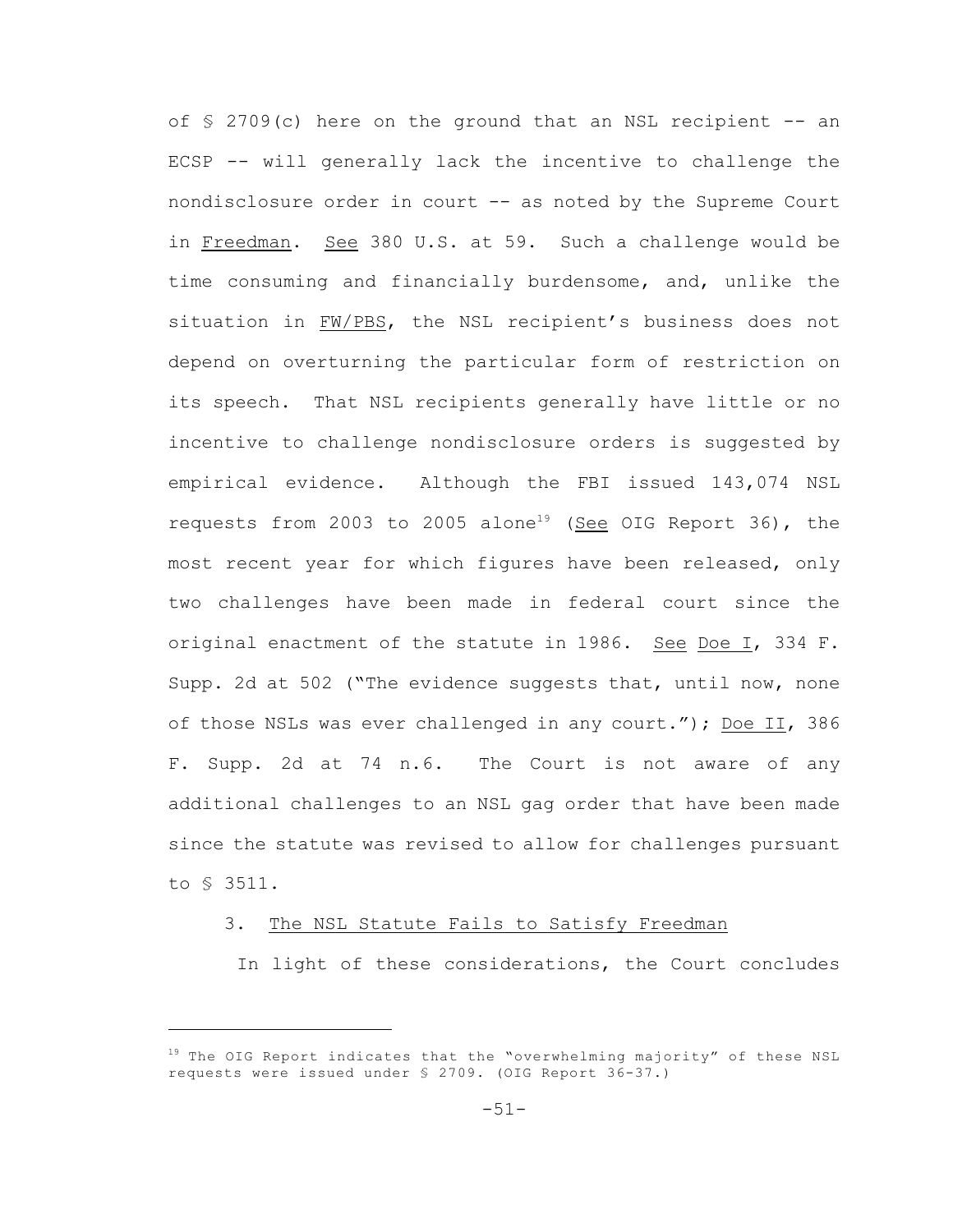that the third Freedman procedural safeguard does apply to judicial review of the NSL statute. Accordingly, it is the government that must bear the burden of going to court to suppress the speech and that must bear the burden of proof once in court. Section 2709(c) grants broad discretion to the FBI to completely restrict constitutionally protected speech on the basis of its content, and it places the burden of challenging this restriction in court solely on the NSL recipient -- a party that, in the overwhelming majority of cases, lacks any real incentive to do so. The combination of these factors makes it likely that the FBI would possess broad, unchallenged, and "in practice ... final" power, Freedman, 380 U.S. at 58, to restrict a wide band of protected speech -- a result prohibited by the Constitution. As Justice Brennan wrote in his FW/PBS concurrence, "Mistakes are inevitable; abuse is possible. In distributing the burdens of initiating judicial proceedings and proof, we are obliged to place them such that we err, if we must, on the side of speech, not on the side of silence." 493 U.S. at 241-42.

That the government bears the burden of justifying the need for nondisclosure to a court does not mean that the FBI must obtain the approval of a court prior to issuing an NSL with a nondisclosure order. In light of the first two Freedman protections, the FBI may issue a temporary

-52-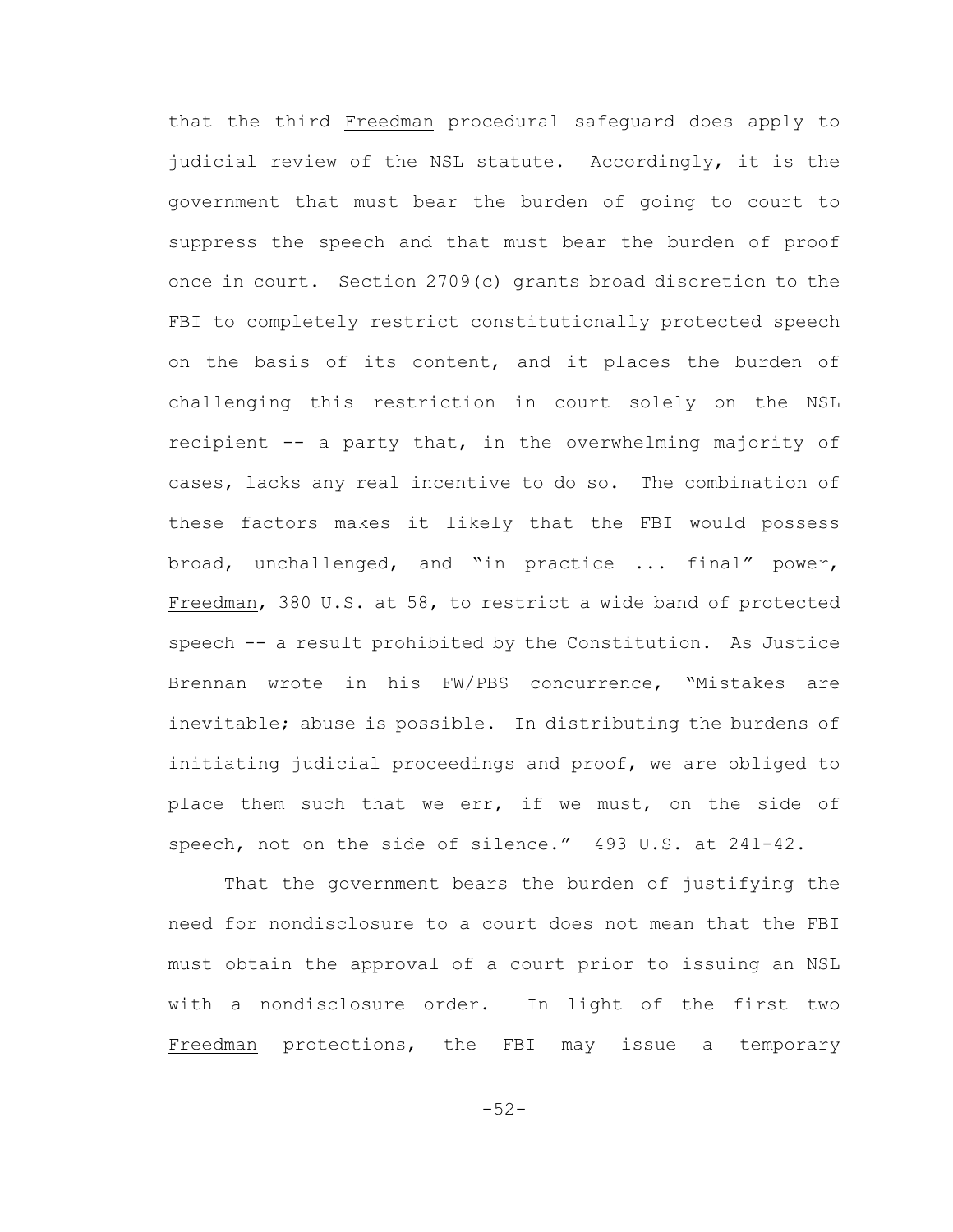nondisclosure order on its own in accordance with the standards set forth in § 2709(c), provided that, within a reasonable and brief period of time, it must either notify the NSL recipient that the order is no longer in effect, or justify to a court the need for a continued period of nondisclosure. This observation does not imply, however, that an NSL recipient may not, at any time, also petition a court to modify or set aside a nondisclosure order, but simply that the burden can not be placed solely on the recipient to do so.

Allowing the FBI to issue nondisclosure orders for a limited period of time prior to any judicial oversight balances the strong First Amendment concerns at issue with the FBI's need to act quickly in conducting counterterrorism investigations. This balance also takes into account that, as described in the OIG Report, the FBI is now using NSLs as an information-gathering tool in the preliminary phase of its investigations. It allows the FBI measured discretion, sufficient but not greater than necessary, to issue NSLs with nondisclosure orders, without demanding that it immediately be required to produce evidence substantiating its assertion that disclosure might endanger national security.

E. DISCRETION

Plaintiffs argue that § 2709(c) violates the First Amendment because the standard governing the issuance of

-53-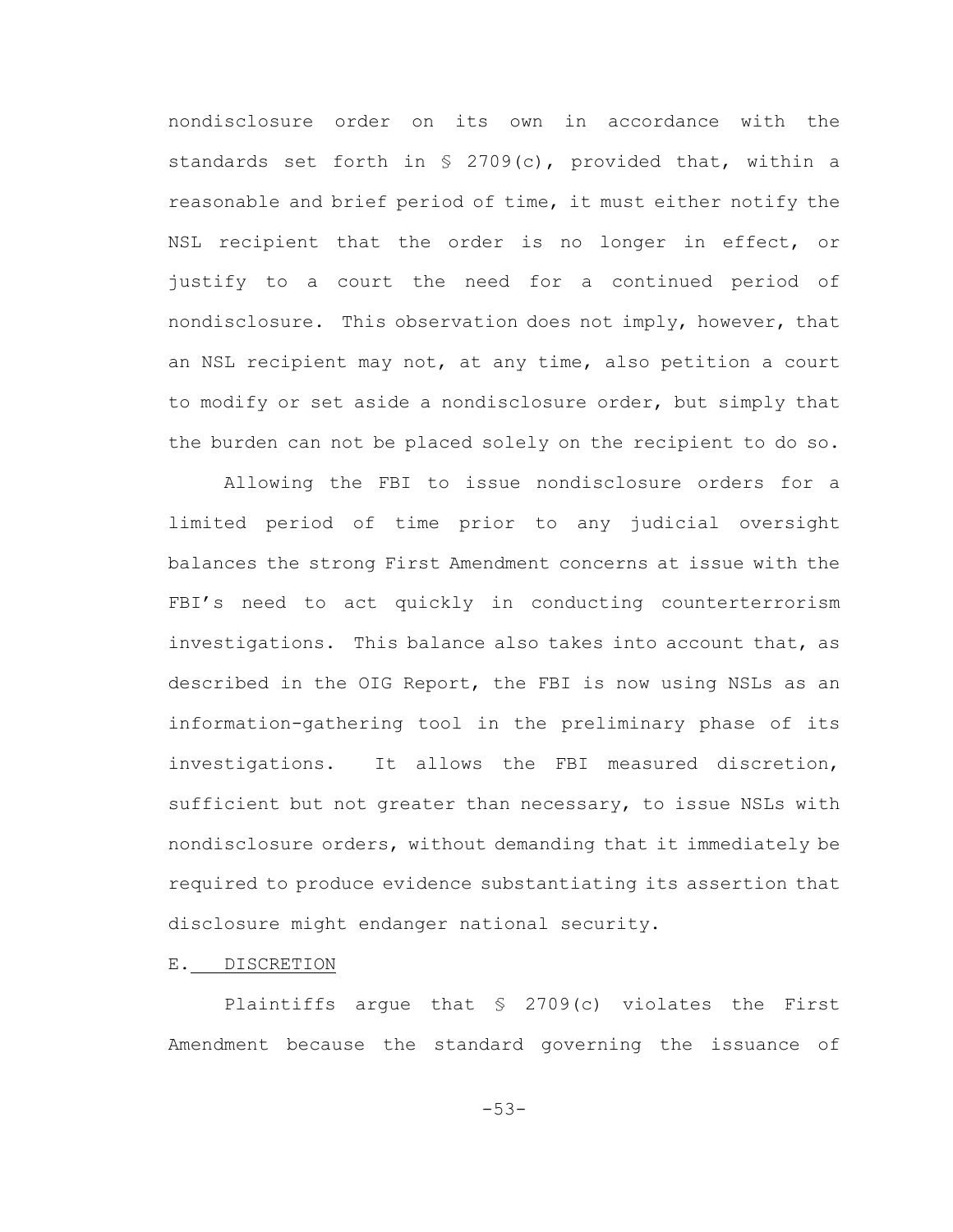nondisclosure orders provides the FBI with unbridled discretion to suppress speech. Plaintiffs assert that a scheme that invests executive officers with such broad discretion to suppress speech is unconstitutional even if it otherwise affords adequate procedural safeguards. (See Pls.' Mem. 21 (citing FW/PBS, 493 U.S. at 226).)

In Shuttlesworth v. City of Birmingham, the Supreme Court considered a local ordinance that allowed city officials to refuse a parade permit if "the public welfare, peace, safety, health, decency, good order, morals or convenience" required that the permit be denied. 394 U.S. 147, 149-50 (1969). Finding that the ordinance gave city officials "virtually unbridled discretion and absolute power" to deny a permit, the Court found the ordinance unconstitutional. Id. at 150. The Court held that an ordinance that "makes the peaceful enjoyment of freedoms which the Constitution guarantees contingent upon the uncontrolled will of an official ... is an unconstitutional censorship or prior restraint upon the enjoyment of those freedoms." Id. at 150-51.

Accordingly, courts are generally skeptical of licensing schemes that grant extensive or undefined discretion to government officials. See Forsyth County, 505 U.S. at 131 ("If the permit scheme involves the appraisal of facts, the exercise of judgment and the formation of an opinion by the

-54-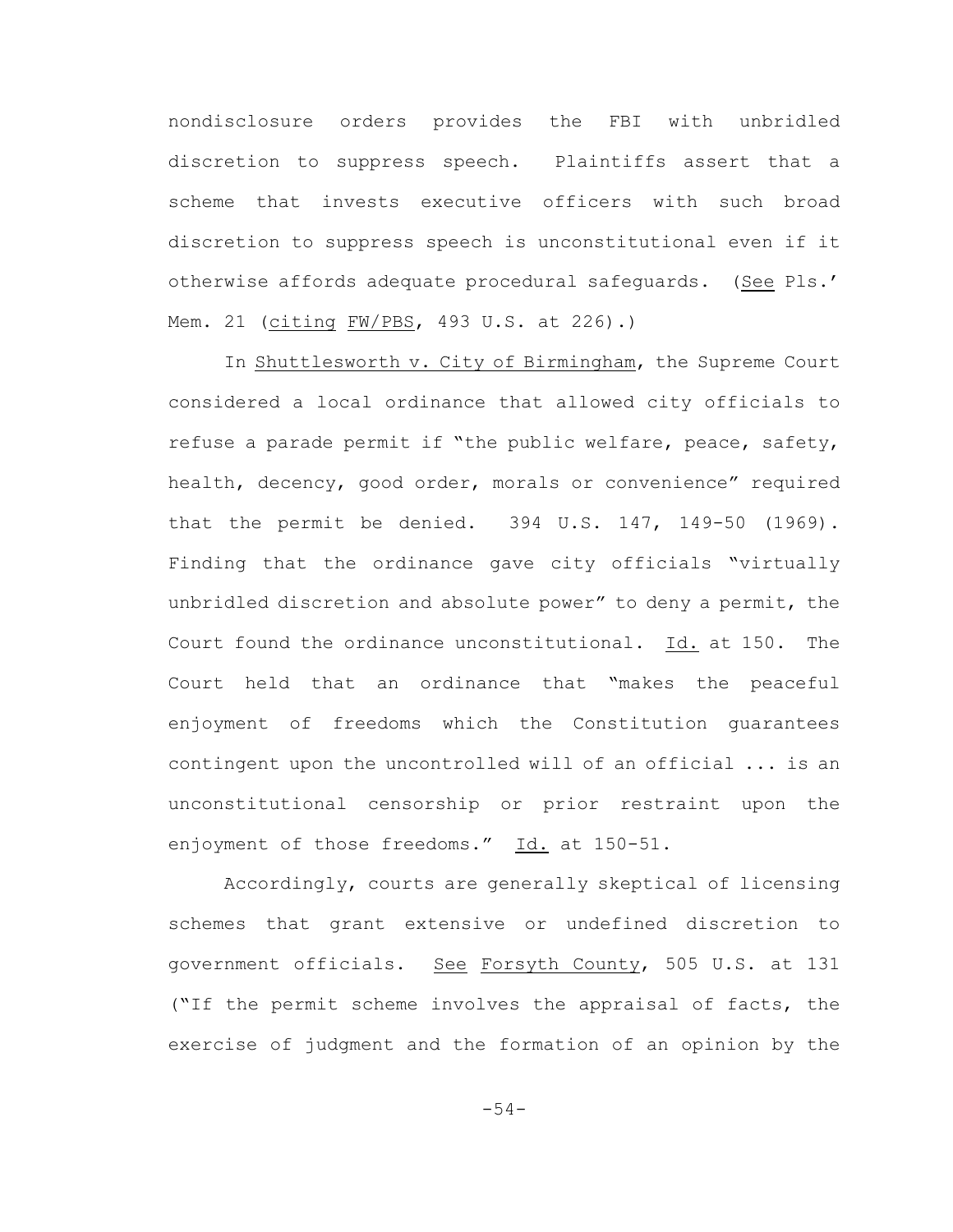licensing authority, the danger of censorship and of abridgment of our precious First Amendment freedoms is too great to be permitted.") (citations omitted); City of Lakewood v. Plain Dealer Publ'g Co., 486 U.S. 750, 769 (1988) ("It is apparent that the face of the ordinance itself contains no explicit limits on the mayor's discretion. Indeed, nothing in the law as written requires the mayor to do more than make the statement 'it is not in the public interest' when denying a permit application."); Safir, 206 F.3d at 192 (the statute, "which allows the Commissioner to deny a permit if he believes the parade 'will be disorderly in character or tend to disturb the public peace,' ... appear[s] to afford the Commissioner exactly the sort of discretion that has been found to violate the First Amendment."); Nichols v. Village of Pelham Manor, 974 F. Supp. 243, 251 (S.D.N.Y. 1997) (invalidating statute that allowed Chief of Police to deny license based on considerations of "health, comfort and convenience of the residents").

These cases make clear that any statute that provides officials with discretion to potentially suppress speech through a license must also contain "narrow, objective and definite standards to guide the licensing authority." Shuttlesworth, 394 U.S. at 150. Plaintiffs argue that  $\frac{1}{5}$  2709, by allowing an FBI official to prohibit disclosure of an NSL

-55-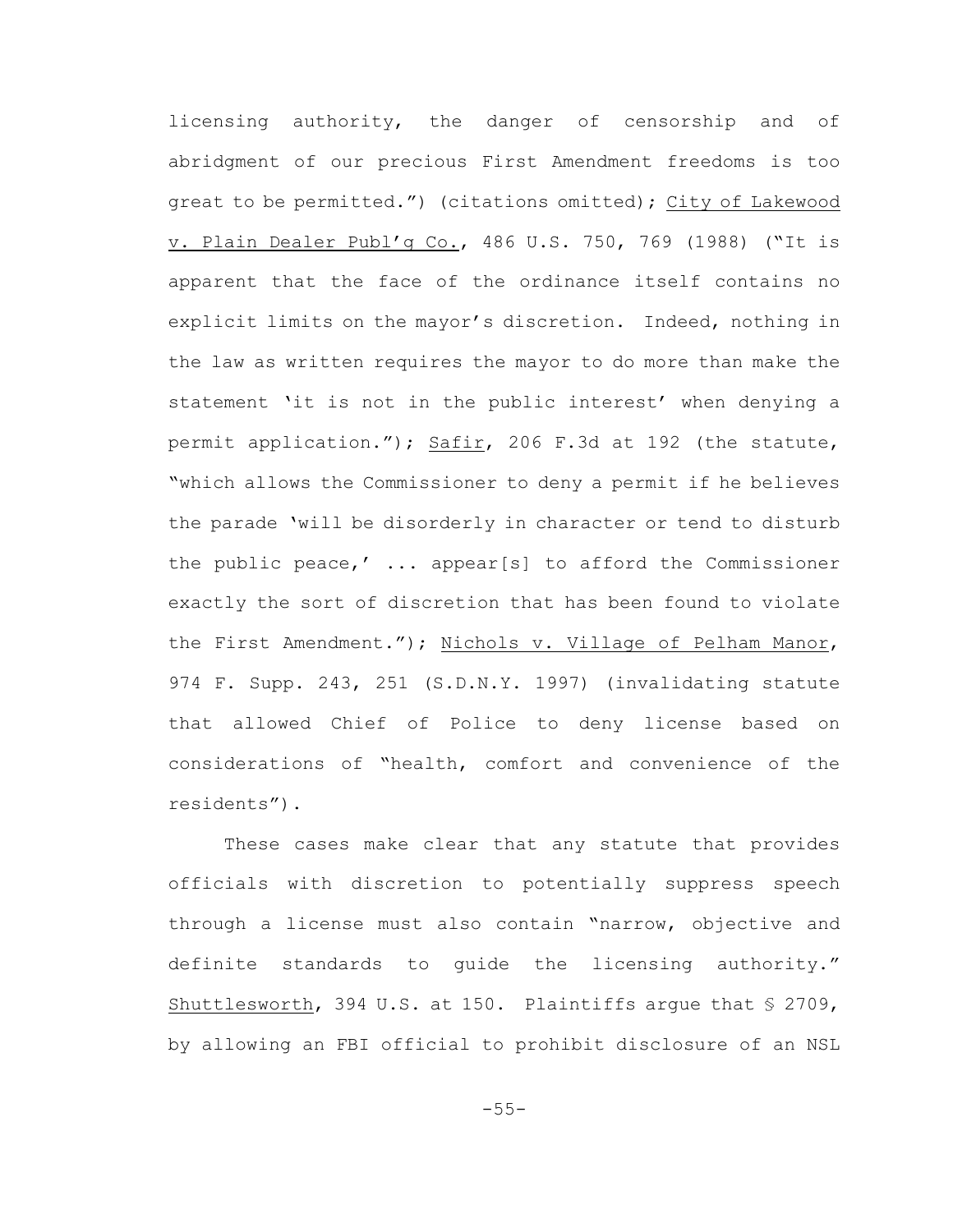if that official believes disclosure "may result" in any one of the Enumerated Harms, including "a danger to the national security of the United States," fails to provide such narrow, objective and definitive standards.

Plaintiffs argue that a standard based on "a danger to national security," among other potential harms, is simply not susceptible to an objective test. They contend that the term "national security" is inherently vague, and they point out that it has been used in the past to "cloak many questionable executive practices." (Reply in Support of Plaintiffs' Motion for Partial Summary Judgment and Opposition to the Government's Motion to Dismiss or for Summary Judgment ("Pls.' Reply"), dated Dec. 15, 2006, at 17.) Additionally, Plaintiffs express concern that there is no objective criteria to guide the FBI in determining what level of threat is sufficient to require nondisclosure of the NSL. (See Pls.' Reply 18 ("How significant must a threat be before it is deemed to 'endanger' one of the specified government interests? Is any non-negligible threat sufficient? Is even a negligible threat sufficient?") (emphasis in original)).

Indeed, the Supreme Court has indicated that "[t]he danger to political dissent is acute where the Government attempts to act under so vague a concept as the power to protect 'domestic security.' Given the difficulty in defining

-56-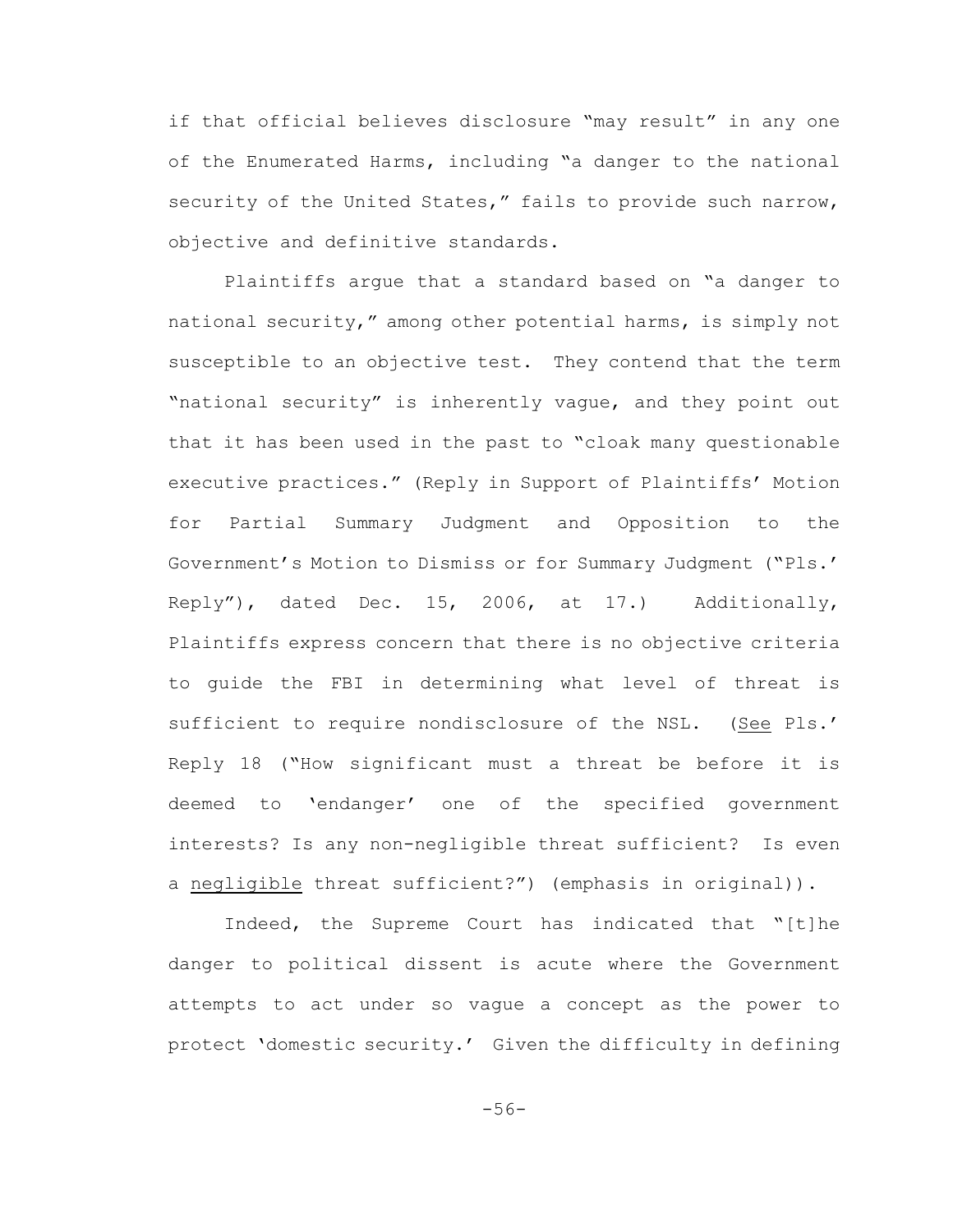the domestic security interest, the danger of abuse in acting to protect that interest becomes apparent." United States v. United States District Court, 407 U.S. 297, 314 (1972); see also New York Times, 403 U.S. at 719 ("The word 'security' is a broad, vague generality whose contours should not be invoked to abrogate the fundamental law embodied in the First Amendment.") (Black, J. and Douglas, J., concurring).

The invitation to abuse of discretion, Plaintiffs contend, is compounded by the breadth of discretion conferred on the FBI; the FBI, without any prior independent review, merely needs to certify that disclosure "may" result in any one of the Enumerated Harms. Cf. New York Times, 403 U.S. at 725-26 ("The entire thrust of the Government's claim throughout these cases has been that publication of the material sought to be enjoined 'could,' or 'might,' or 'may' prejudice the national interest in various ways. But the First Amendment tolerates absolutely no prior judicial restraints of the press predicated upon surmise or conjecture that untoward consequences may result.") (Brennan, J., concurring).

Plaintiffs' arguments are not without merit. Without doubt, § 2709(c) confers broad discretion to the FBI to accompany NSLs with nondisclosure orders -- it may do so upon certification that disclosure of the NSL "may" result in any

-57-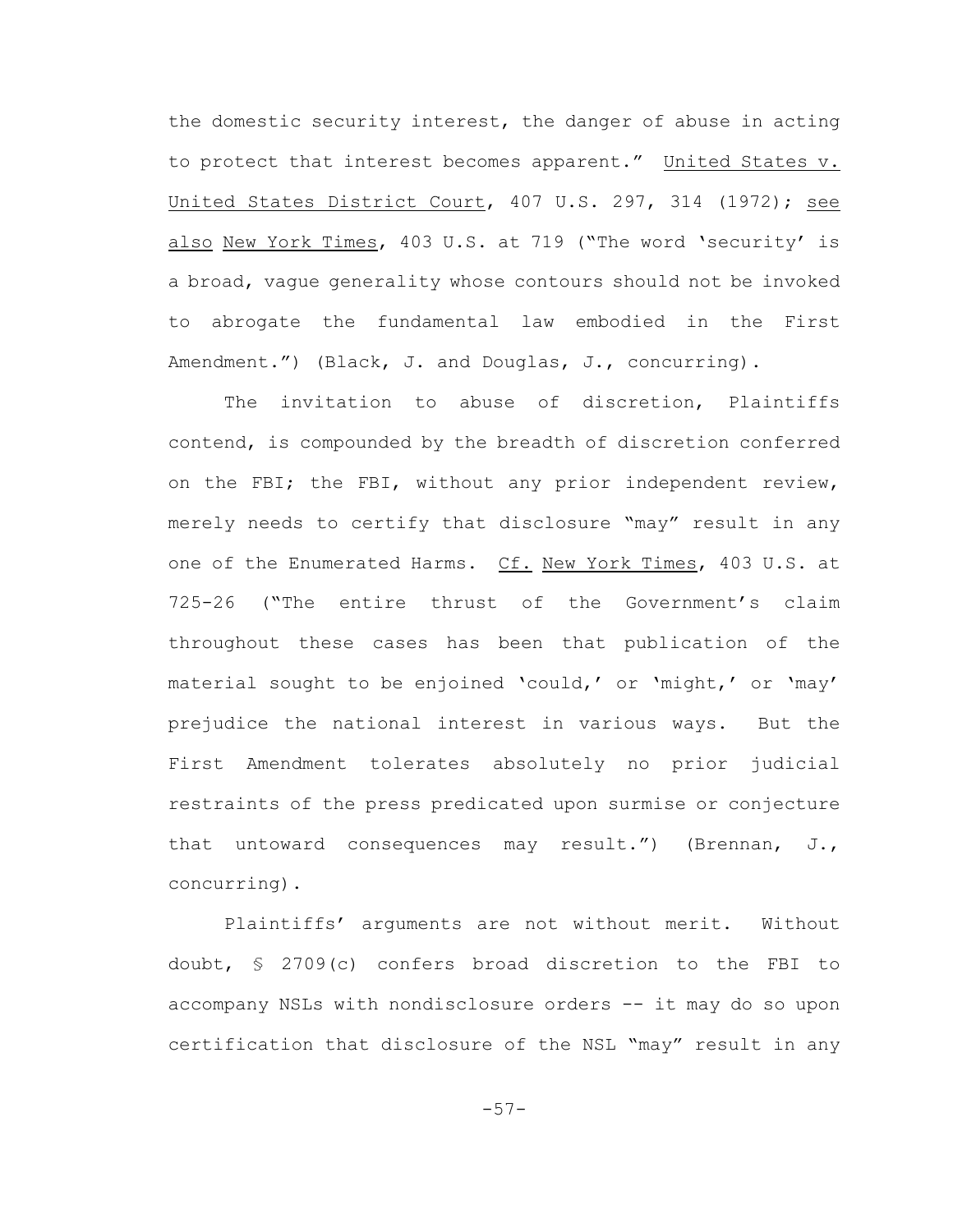of the several Enumerated Harms. In particular, the Court agrees that a standard relating to endangering "national security" is susceptible to very broad interpretation. However, the Court is not persuaded that the FBI's discretion under § 2709(c) is so unrestrained as to rise to the level of a constitutional infirmity. While the Court recognizes that the standard is broadly phrased, it is also mindful of the limitations of language to capture the fine lines distinguishing the permissible from the proscribed, and the legitimate exercise of government discretion from the infringement on protected rights. As the Second Circuit has observed, "'[p]erfect clarity and precise guidance have never been required even of regulations that restrict expressive activity,' and 'flexible' standards granting 'considerable discretion' to public officials can pass constitutional muster." Field Day, LLC v. County of Suffolk, 463 F.3d 167, 179 (2d Cir. 2006) (quoting Ward v. Rock Against Racism, 491 U.S. at 794).

That the rubric of "national security" has been abused on occasion does not imply that the Court should presume the language of "national security" in § 2709(c) necessarily affords unfettered discretion to the FBI likely to result in abuse. Despite past abuses, it remains "well-settled doctrine that courts grant substantial deference to the political

-58-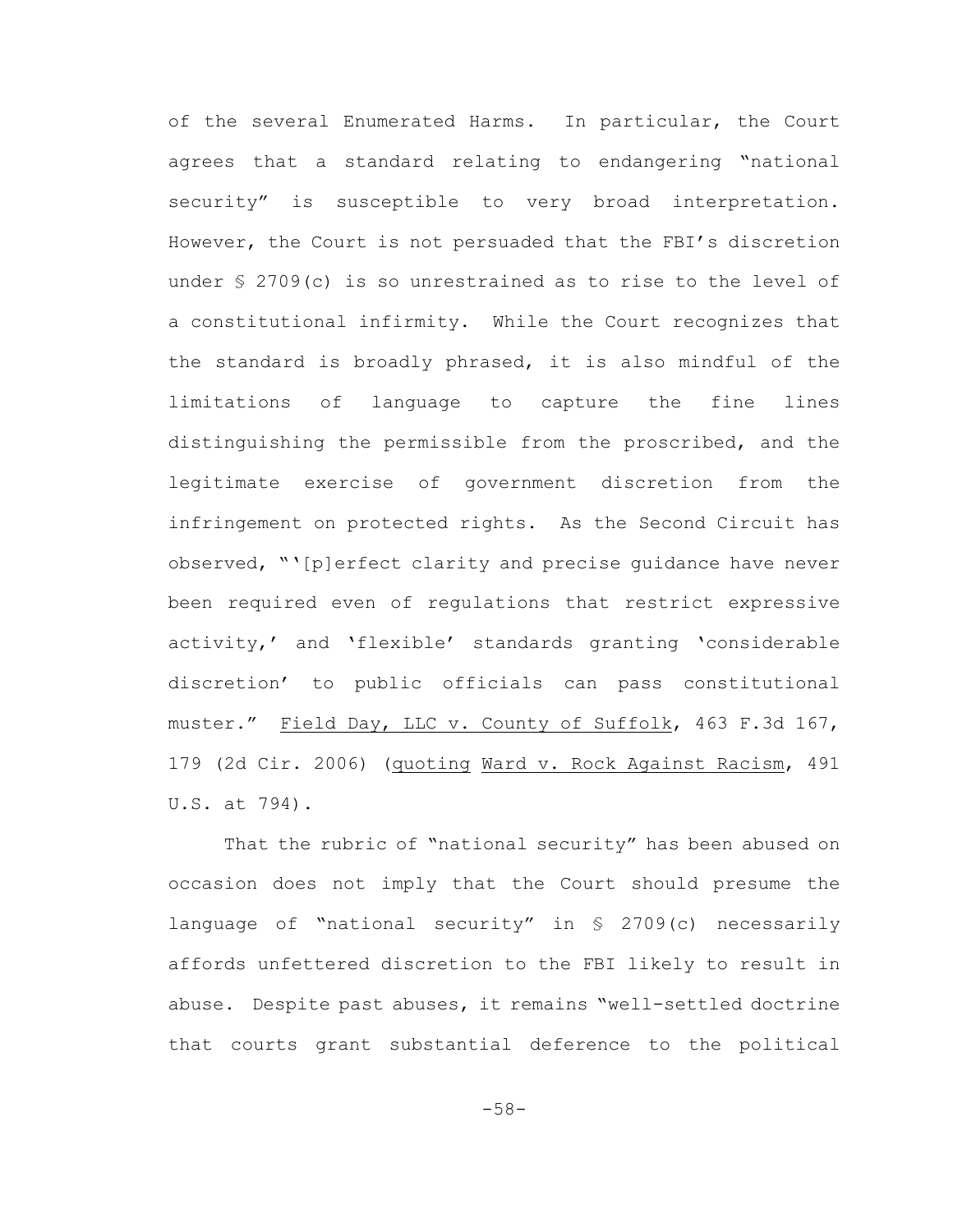branches in national security matters." Doe I, 334 F. Supp. 2d 523; see also Zadvydas v. Davis, 533 U.S. 678, 696 (2001) (courts may afford "heightened deference to the judgments of the political branches with respect to matters of national security").

The context of counterterrorism investigations requires that the FBI have a degree of discretion in using NSLs to gather information about the targets of investigations and others who may be involved peripherally. Deference by courts to executive determinations of threats to "national security" exists in part because evaluating such threats is not a precise science, and some flexibility is necessary in making such determinations in the first instance. Thus, the Court is convinced that requiring further tailoring of the discretionary standard of  $\S$  2709(c) would be unlikely to offer significant benefits to First Amendment concerns and could lead to "regulations that are so tightly worded that the flexibility needed for administration is lacking." Safir, 206 F.3d at 191.

As the Court stated in Doe I, "[t]he high stakes here pressing the scales ... compel the Court to strike the most sensitive judicial balance, calibrating by delicate increments toward a result that adequately protects national security without unduly sacrificing individual freedoms." 334 F. Supp.

-59-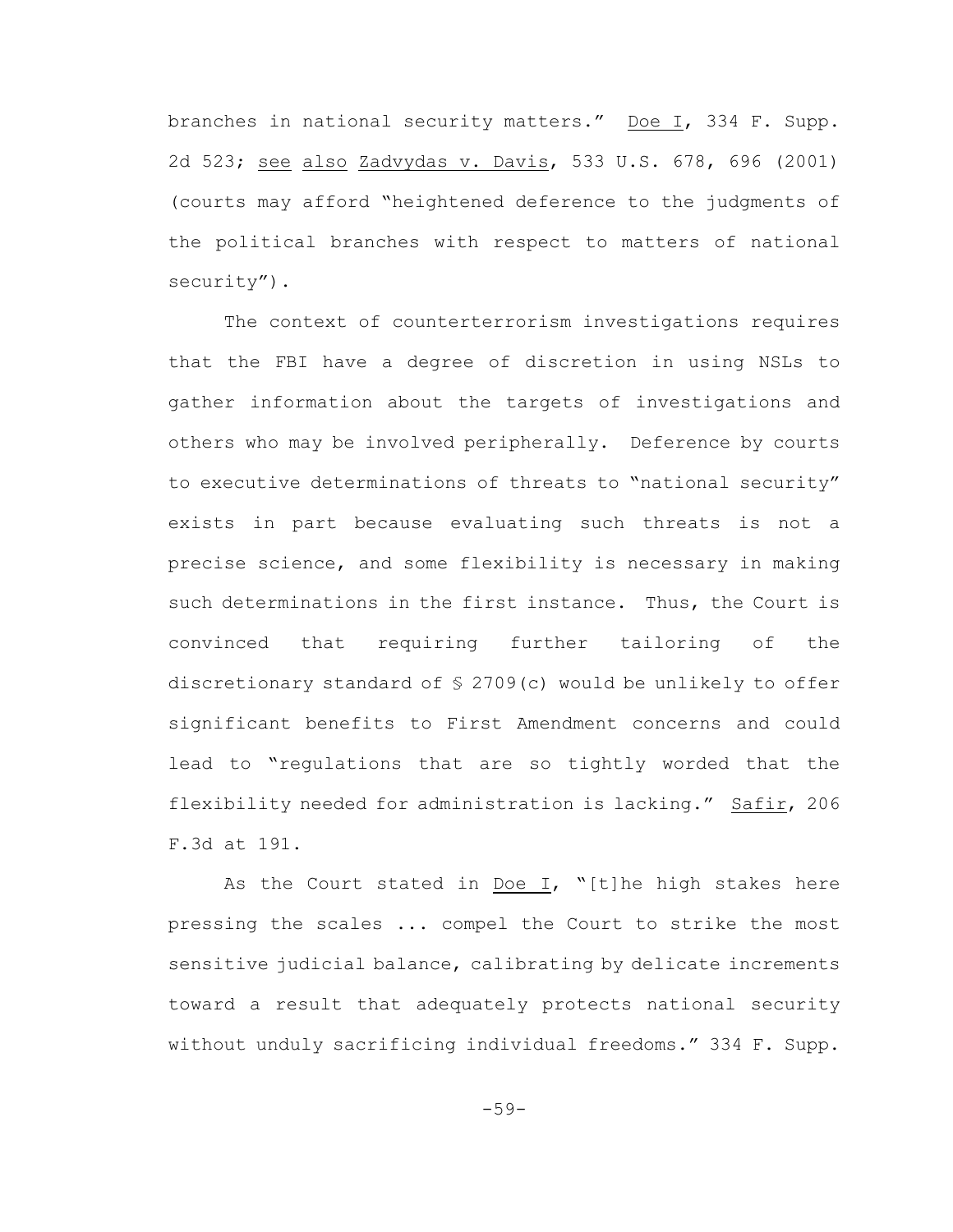2d at 478. In striking this balance, the Court finds that the FBI's discretion in certifying a need for nondisclosure of an NSL is broad but not inappropriately so under the circumstances. As detailed elsewhere in this opinion, the best protection against abuse of the FBI's discretion in certifying nondisclosure is to ensure that such discretion is checked by meaningful and reasonably expeditious judicial review.

#### F. PRESCRIBING THE STANDARD OF JUDICIAL REVIEW

As the Court has already made clear, judicial review of the Reauthorization Act's nondisclosure requirement is subject to strict scrutiny. Section 3511(b) allows a reviewing court to modify or set aside the nondisclosure requirement of an NSL issued under § 2709 only "if it finds that there is no reason to believe that disclosure" will lead to one of the Enumerated Harms. 18 U.S.C.  $\frac{1}{5}$  3511(b)(2). Moreover, if an authorized Justice Department or FBI official certifies that disclosure may "endanger the national security of the United States or interfere with diplomatic relations, such certification shall be treated as conclusive unless the court finds that the certification was made in bad faith." Id. The Court agrees with Plaintiffs that this standard is plainly at odds with First Amendment jurisprudence which requires that courts strictly construe content-based restrictions and prior

-60-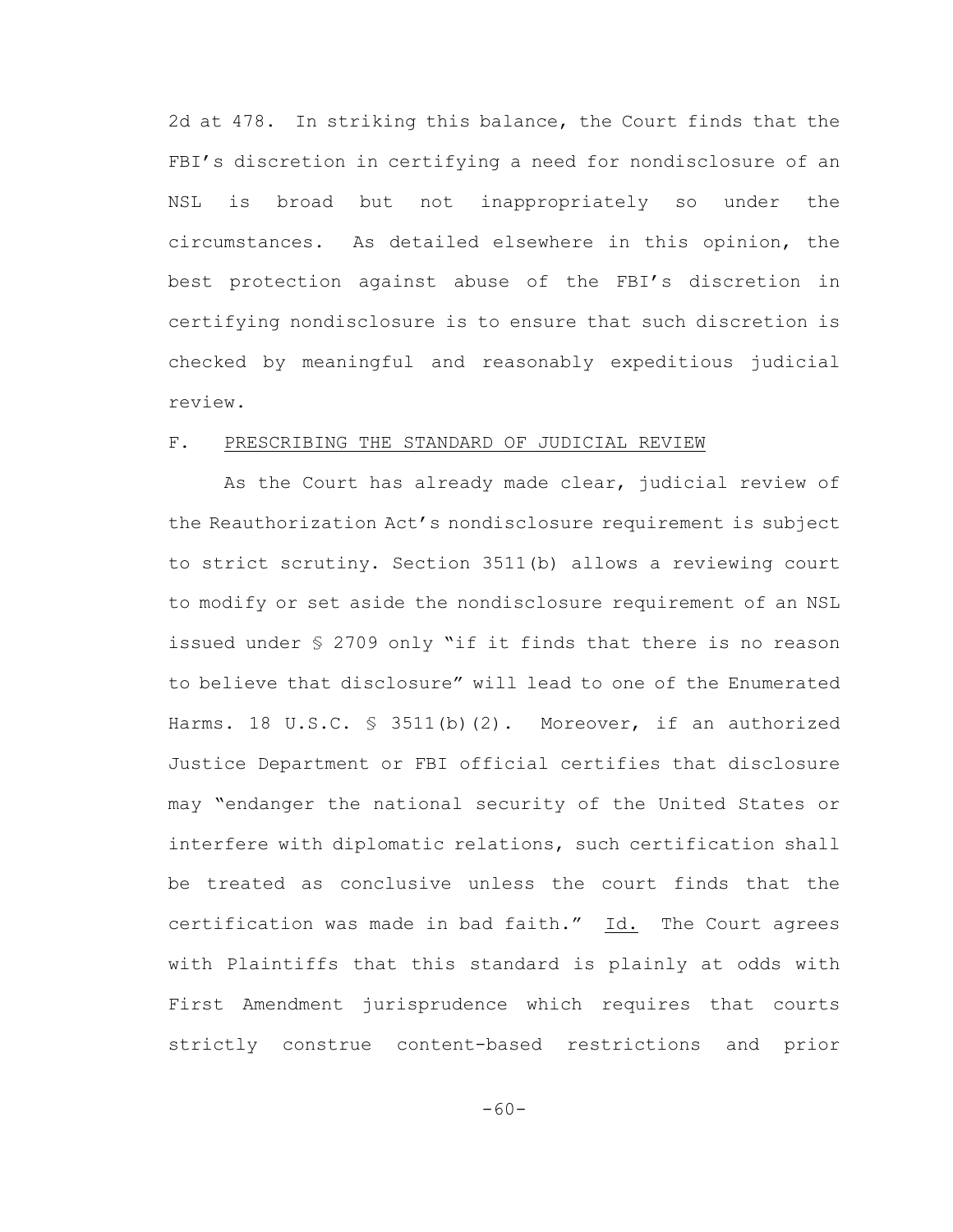restraints to ensure they are narrowly tailored to advance a compelling government interest. A court reviewing a statute implicating the First Amendment must review that statute in accordance with First Amendment doctrine. See Blount, 400 U.S. at 420 (provision which required a district court to "grant the relief sought by the Postmaster General upon a showing merely of 'probable cause'" did not "satisfy the demands of the First Amendment," which required more meaningful judicial review).

# 1. Congress Cannot Legislate a Standard of Review at Odds with First Amendment Jurisprudence

## a. Historical Context of Checks and Balances and Separation of Powers

Because the discussion of the next point addresses elementary issues that are already very well known, an introductory note may be in order to explain the reason for what may seem like unnecessary rehashing. In fact, some things broadly familiar are so self-evident that they should not need to be said, for at times the axiomatic annoys or embarrasses by tedious repetition. Yet, sometimes we are compelled to recite the obvious again because on occasion, counter to even the most constant refrain of the same theme, the message still goes unnoticed, or inadequately considered, perhaps ignored. For instance, the proscription against impermissible entry upon another person's land, while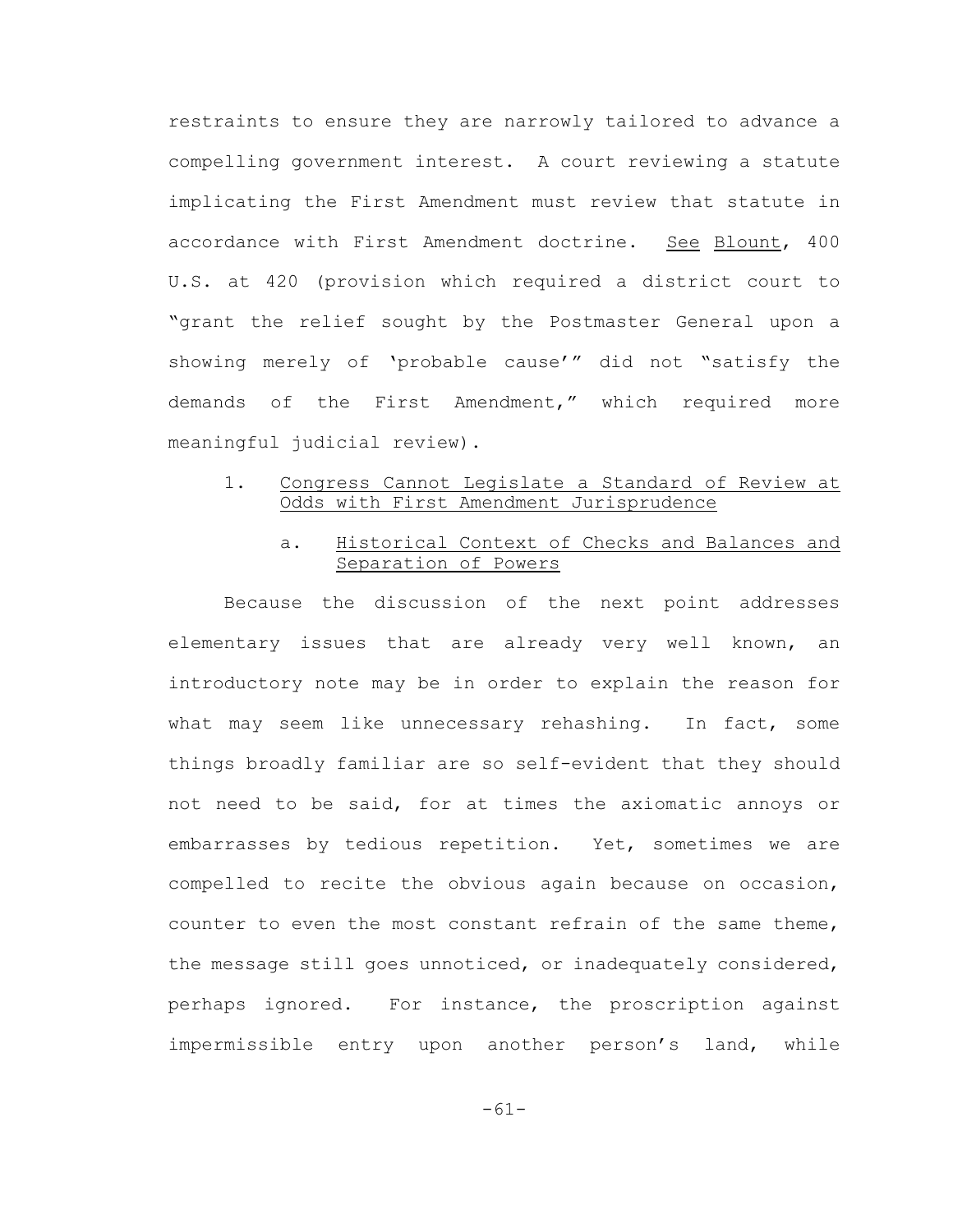universally accepted, and despite the posting of prominent "No Trespass" signs, fails to stop all intrusions. Whatever the reason, when the risks and the valuables at stake are high enough, some reiteration of the plain and simple may be justifiable, because there comes a point at which the encroachment poses clear, serious danger, and prudence and self-protection then counsel us to take the greater precautions called for by the occasion, which may mean erecting a clearer demarcation of the boundaries, or placing additional, more distinct or sharper warnings.

In this spirit, what follows is a reminder of a crucial concept often repeated in this country's history and jurisprudence. When the Founders designed our constitutional democracy, they divided the government into three branches. Each part of it was assigned distinct functions with corresponding powers. Each segment was separate but coequal. Yet, while independent of the others, the workings of each were integrated as a whole. In the interest of securing the stability and endurance of the unified structure, the roles designated for each branch were designed to serve distinct purposes, both as control and as sentry: to govern over the subjects and functions that fell within its domain, and to guard against threats, internal as well as external, to what each was uniquely charged to protect. See City of Boerne v.

-62-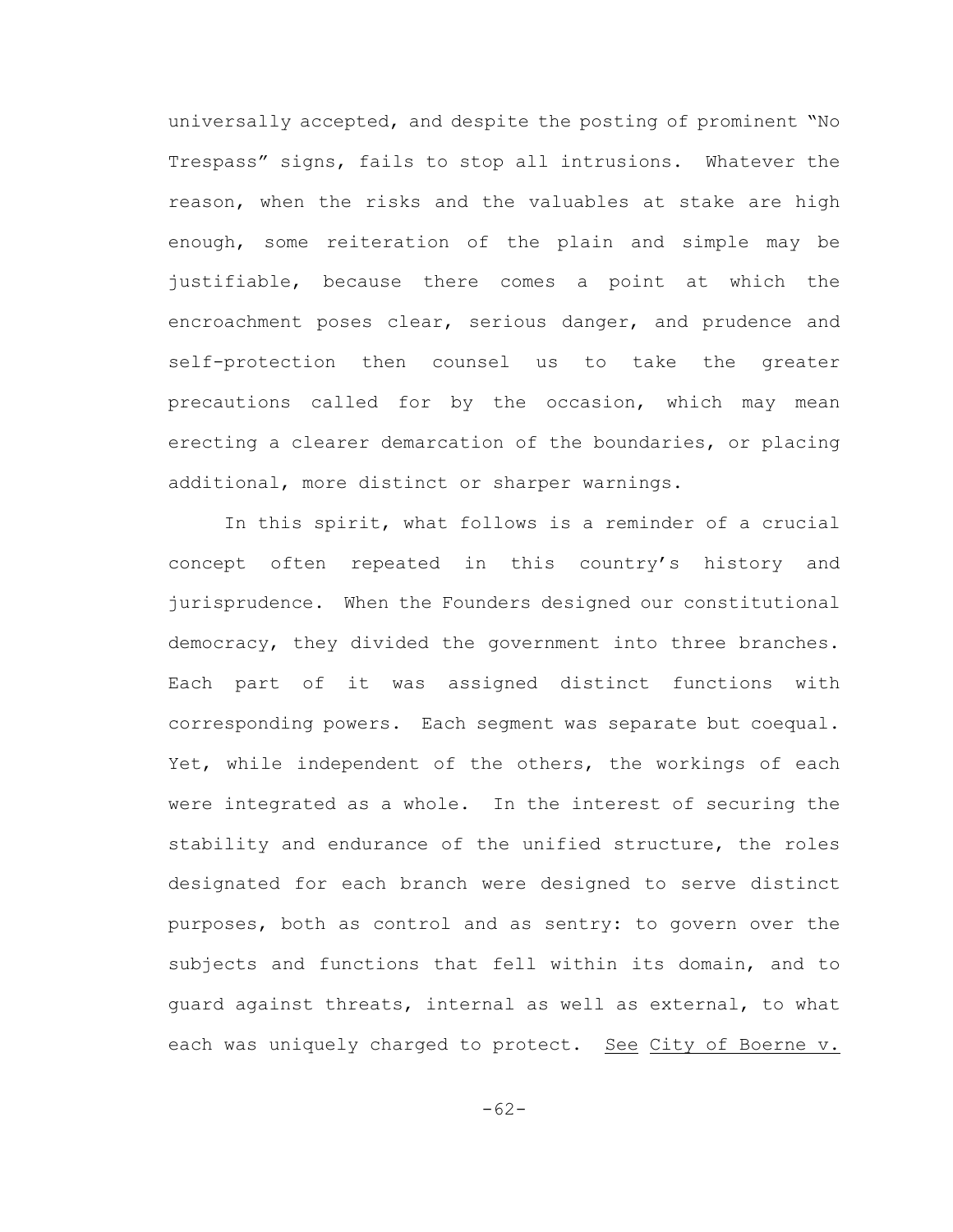Flores, 521 U.S. 507, 535-36 (1997) ("Our national experience teaches that the Constitution is preserved best when each part of the Government respects both the Constitution and the proper actions and determinations of the other branches.").

Hence, in the plan of the Constitution, Congress was expressly authorized to write the laws, and in furtherance of that task was granted control over the national purse. The president was empowered to enforce the law and protect the national security, and to those ends bestowed command over the armed forces. And to the judiciary was delegated a duty that, on balance, was perhaps the most delicate responsibility of all: the power to say what, in the last analysis, the law is -- an authority that entails ensuring that the Constitution, as interpreted by the courts, remains the supreme law of the land. See Marbury v. Madison, 5 U.S. 137, 177 (1803) (declaring that "it is emphatically the province and duty of the judicial department to say what the law is."); see also The Federalist, No. 78 (Hamilton).

In exercising that role as final arbiter of the structure and content of the law as it derives from the Constitution, though the judiciary cannot levy taxes or raise armies, the courts were entrusted as guardians of another vital national resource: the fundamental rights and liberties of the people. The success of judicial protection under this mandate

-63-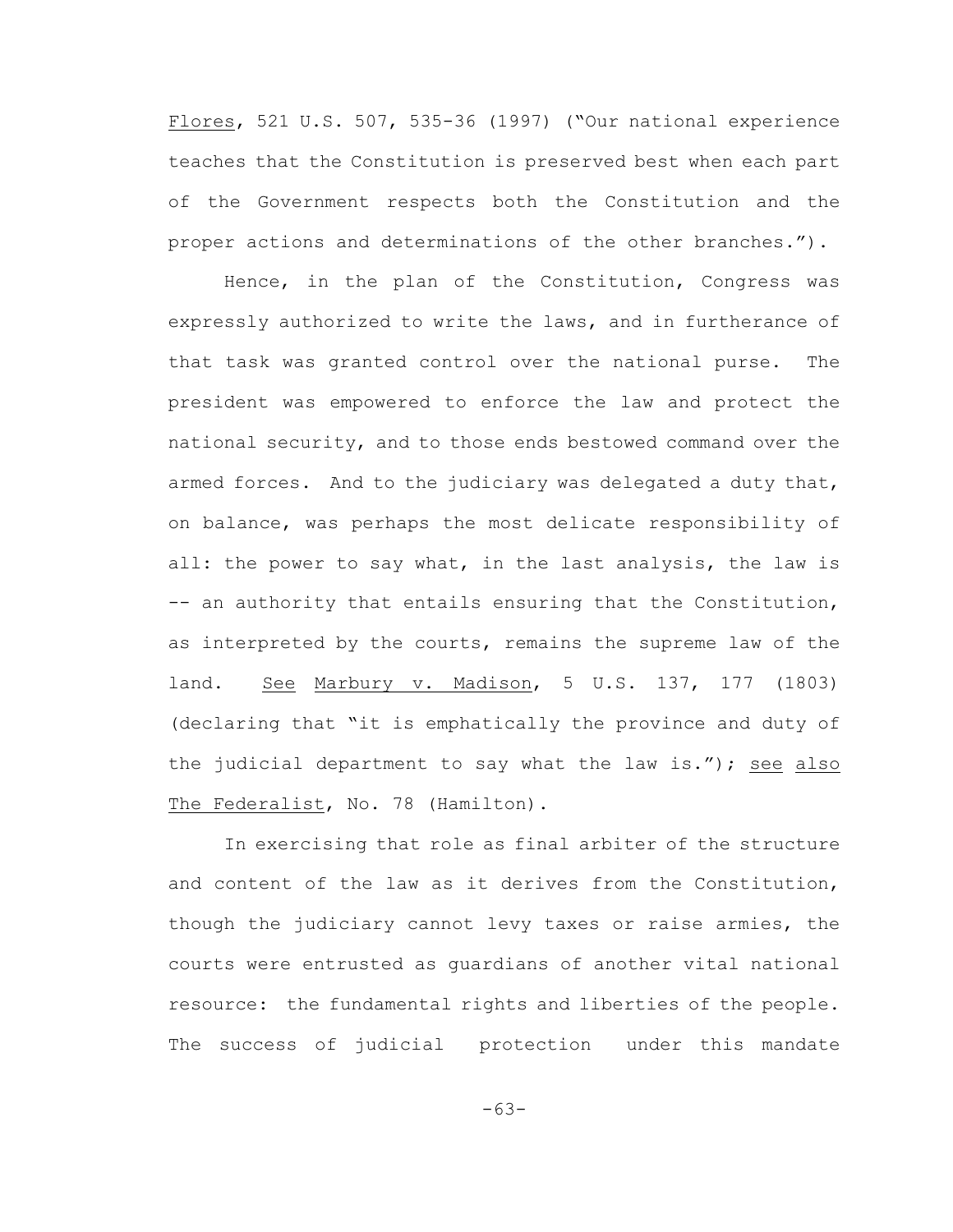depends upon ensuring that at all times the governmental system functions as ordered, that each branch remains within its proper contours in performing the duties assigned to it, and that none encroaches upon the provinces conferred upon the others. To these ends, the Constitution erected interlocking barriers in the form of checks and balances embodied in various provisions. For, the Framers, manifesting both the concerns that motivated the governmental blueprint they drafted, and the genius and wisdom of their unique plan, realized that absent such critical separations, the system would face constant peril in the event all power were concentrated, whether by delegation, accretion, or arrogation, in the same hands. That prospect, in the Founders' fears, amounted to a license for abuse of power and potential tyranny, dangers likely to be paid for with the liberties of a free people.

In this essential tenet, in maintaining the delicate checks and balances and separation of powers among its constituent branches at all times, rests the integrity and survival of our nation's form of government. To guarantee that lasting stability demands that each branch honors its own bounds of authority, and those of the others. The courts of course cannot legislate or administer executive offices. By the same token, Congress and the executive must abide by the

-64-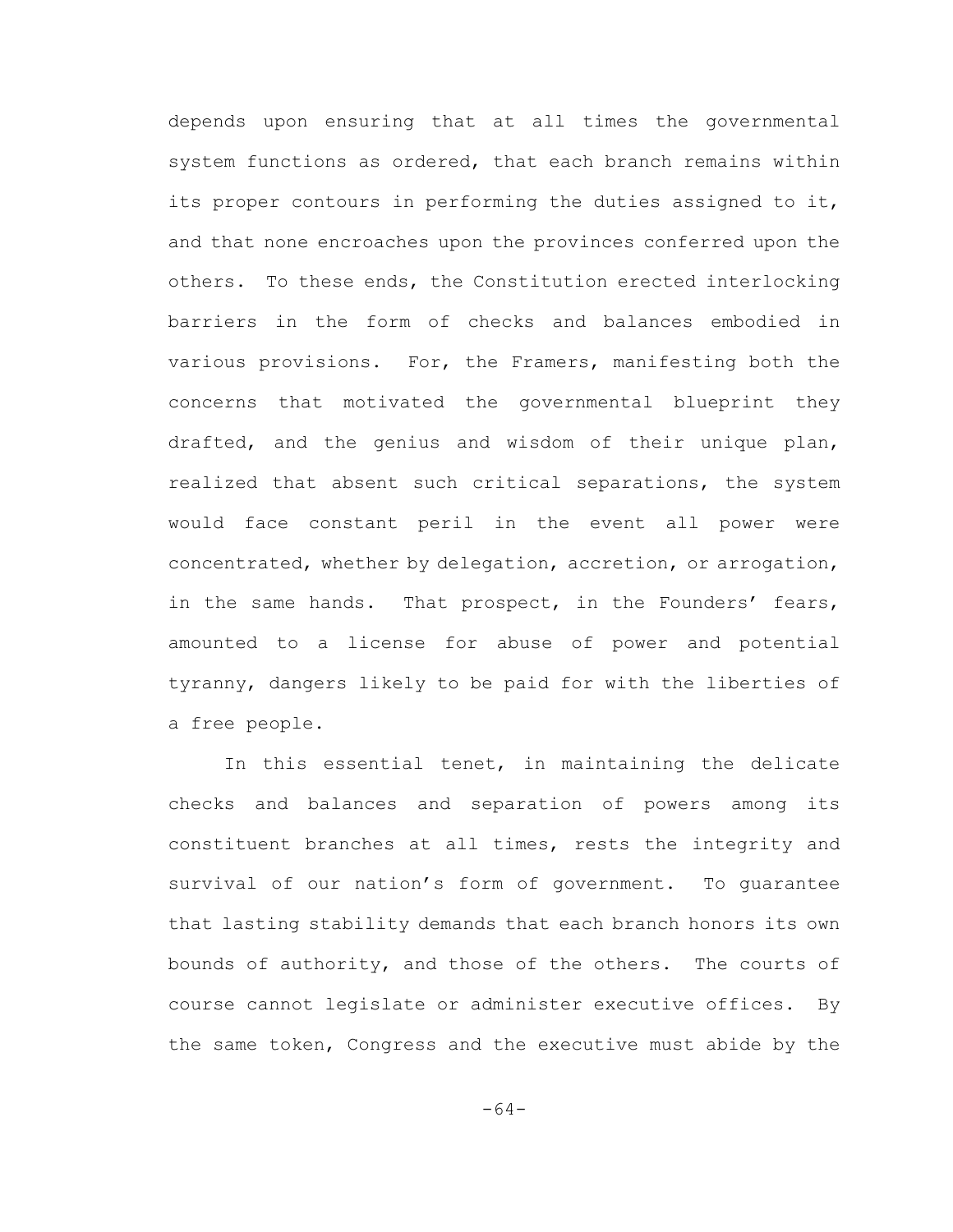rule of law, in times of domestic tranquility and of national crisis, in war and in peace. As the Supreme Court recognized early in our constitutional history, the measure and adjustment of the proper balance of governmental power is a unique obligation of the judiciary. In the words of Chief Justice Marshall: "[T]he courts were designed to be an intermediate body between the people and the legislative, in order, among other things, to keep the latter within the limits assigned to their peculiar authority. The interpretation of the laws is a proper and peculiar province of the courts." Marbury, 5 U.S. at 178; see also Hamdi v. Rumsfeld, 542 U.S. 507, 536 (2004) ("We have long since made clear that a state of war is not a blank check for the President when it comes to the rights of the Nation's citizens."); Home Bldg. & Loan Ass'n v. Blaesdell, 290 U.S. 398, 426 (1934) ("[E]ven the war power does not remove constitutional limitations safeguarding essential liberties."); Ex parte Milligan, 71 U.S. 2, 120-21 (1866).

# b. Application of the Principles Separation of Powers

Against this backdrop of history and constitutional premises, § 3511(b) is invalid because it does not reflect full account of these controlling principles and the longstanding national experience from which their force derives. That provision amounts to a significant congressional

-65-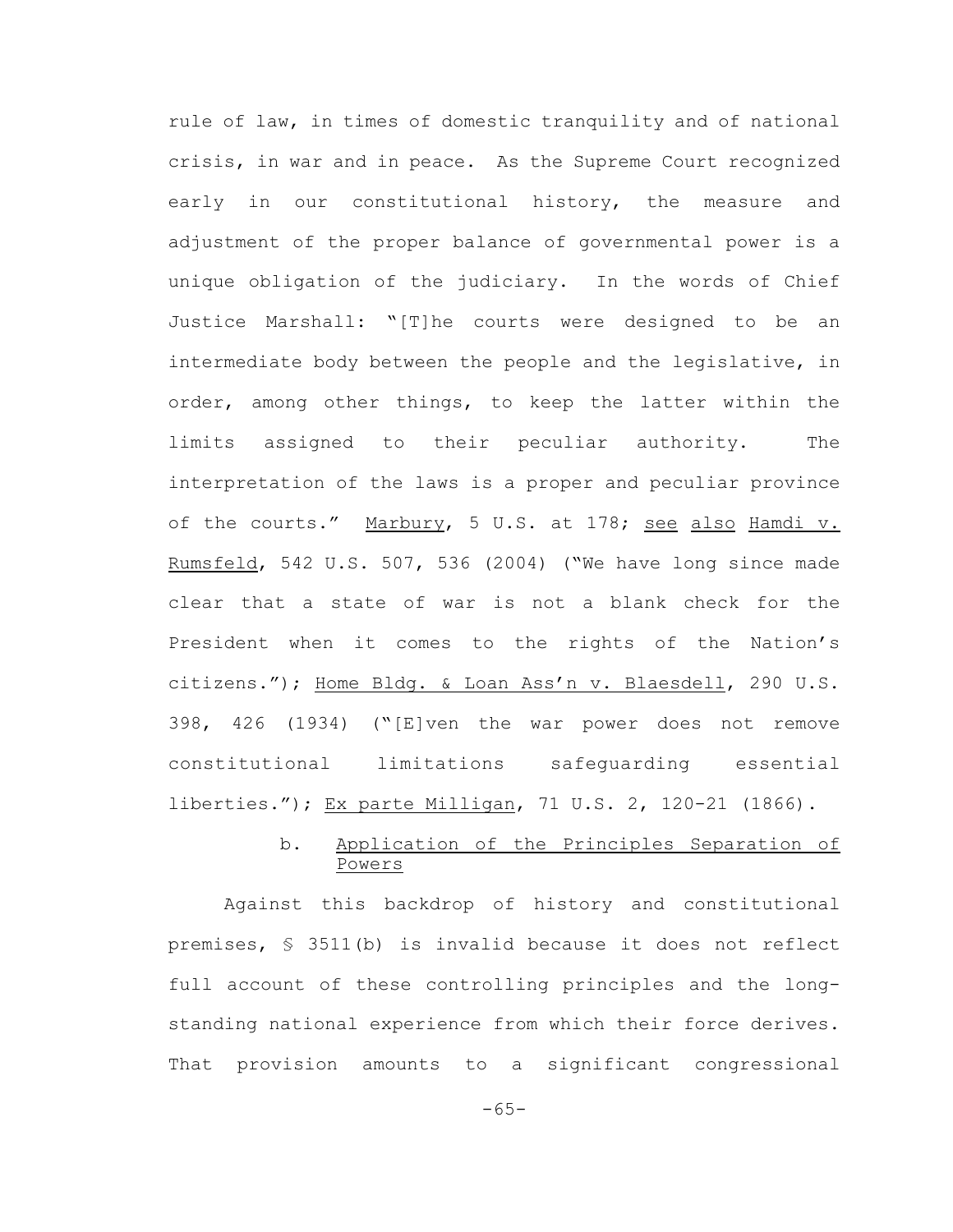incursion, one with profound implications, into exclusive jurisdictional ground the Constitution reserves for the judiciary's role in our government. Of greatest concern, the law encroaches onto what is perhaps the most consequential authority the courts possess: the sole power to judge how to take the proper measure of the validity of a statute as aligned against the precepts of the Constitution itself, and to that end decide what constitutional rule of law must apply to guide that crucial test. Thus, this aspect of the Reauthorization Act, however legitimate and compelling the national interests it otherwise embodies, fails a test of recognition, insofar as it breaches the proper constitutional limits drawn for our government by the concepts of separation and balance of power. In this respect, the statute overlooks a potential risk, weighty in its far-reaching implications. All could be lost of the judiciary's most vital function, and hence of the individual freedoms of Americans, if the courts were to cede fundamental decisional power to Congress, and were Congress in turn empowered to override the courts in laying down the law that governs constitutional review of legislation or of an action of the executive.

Moving from the general to the particulars, the Court finds that the standard of review prescribed in  $\S$  3511(b) is sharply at odds with the standard of review the Supreme Court

-66-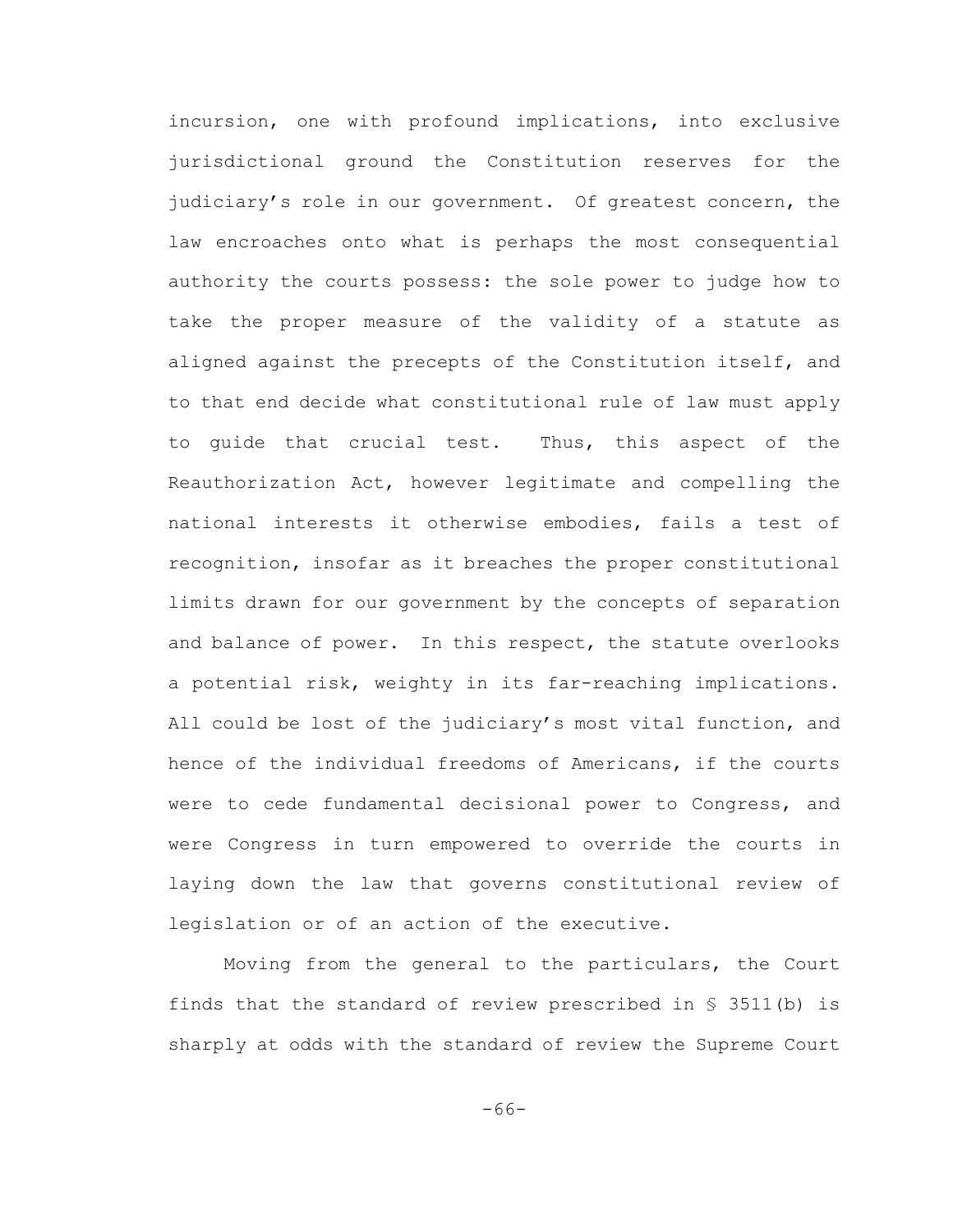has explicitly held is required to assess the conformance of a statute with the strictures of the First Amendment. Congress cannot legislate a constitutional standard of review that contradicts or supercedes what the courts have determined to be the standard applicable under the First Amendment for that purpose. See Dickerson v. United States, 530 U.S. 428, 437 (2000) ("Congress may not legislatively supersede our decisions interpreting and applying the Constitution."); Marbury, 5 U.S. at 177 ("It is a proposition too plain to be contested, that the constitution controls any legislative act repugnant to it; or, that the legislature may alter the constitution by an ordinary act.").

The Government argues that the standard set forth in § 3511 is merely a codification of the deferential standard of review applied by courts to executive determinations to prohibit disclosure of information in the interest of national security. The Government points out that in Doe I this Court specifically acknowledged that deference. See 334 F. Supp. 2d at 523. But even while acknowledging that the Government should be accorded a due measure of deference when it asserts that secrecy is necessary for national security, the Court in Doe I nonetheless applied strict scrutiny to the nondisclosure provision of § 2709.

The Court begins with the observation that a

-67-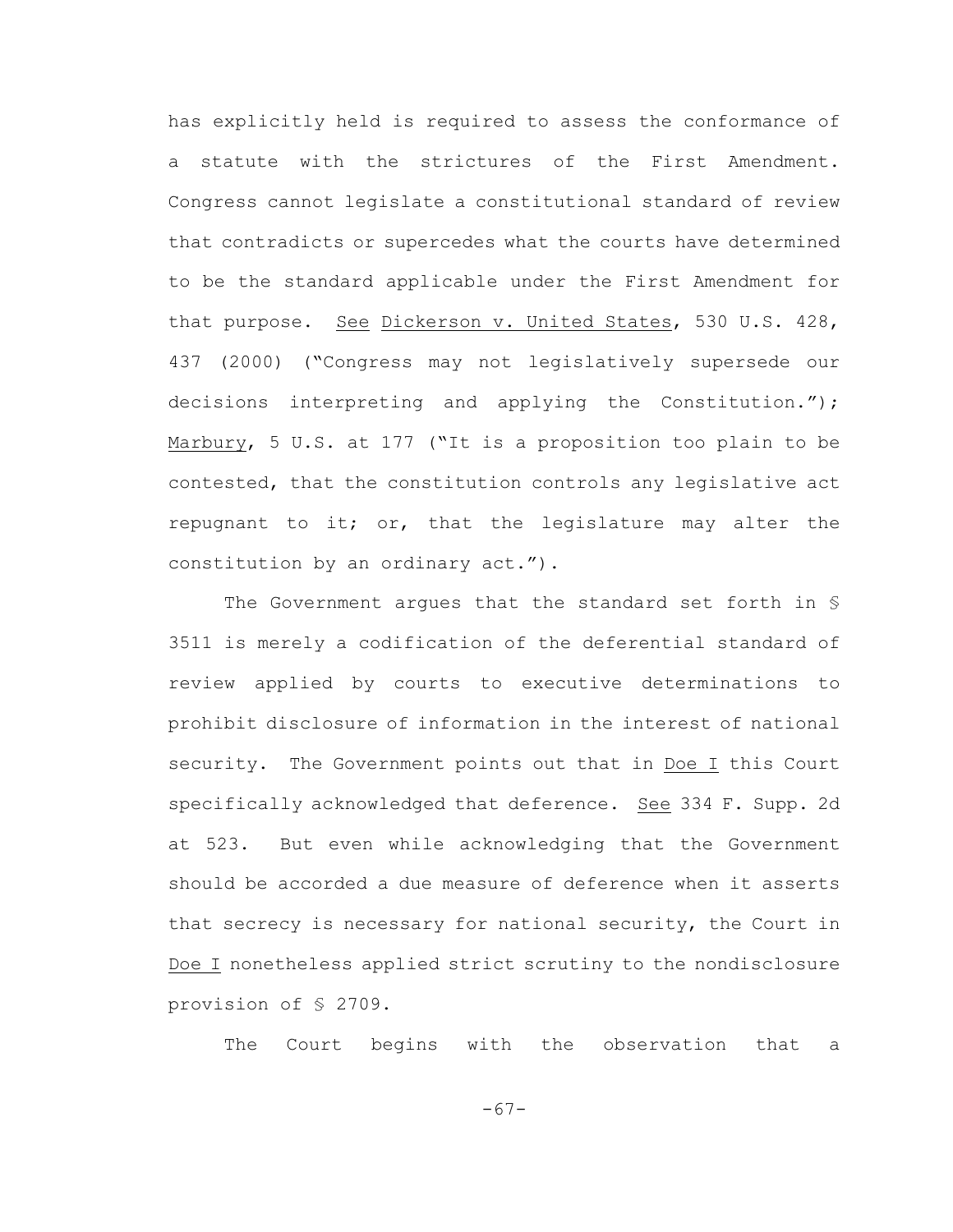distinguishing factor between the review standard codified in § 3511(b) and cases of national security deference cited by the Government -- and this Court in Doe I -- generally involve the courts voluntarily crediting an invocation of national security and voluntarily deferring to the executive in a particular instance. Thus, in those cases, judicial deference and restraint was self-imposed, in the courts' own recognition of their lack of expertise in assessing highly sensitive matters under the particular circumstances of the case before them. Here, § 3511(b) mandates when and how deference should be accorded. Congress has in effect prescribed to the judiciary the standard of review a court must apply in assessing the validity of a government restriction on First Amendment rights in every case and every circumstance arising under the statute, thereby transforming judicial deference into subservience to executive judgments.

It is well settled by many years of judicial interpretation of the First Amendment that a statute which constitutes a prior restraint on speech or a content-based restriction on speech must be strictly construed, meaning that it must be narrowly tailored to advance a compelling government interest. That is what the judiciary has said the constitutional law is on this vital principle. Congress, even as an accommodation to the executive branch on matters of

-68-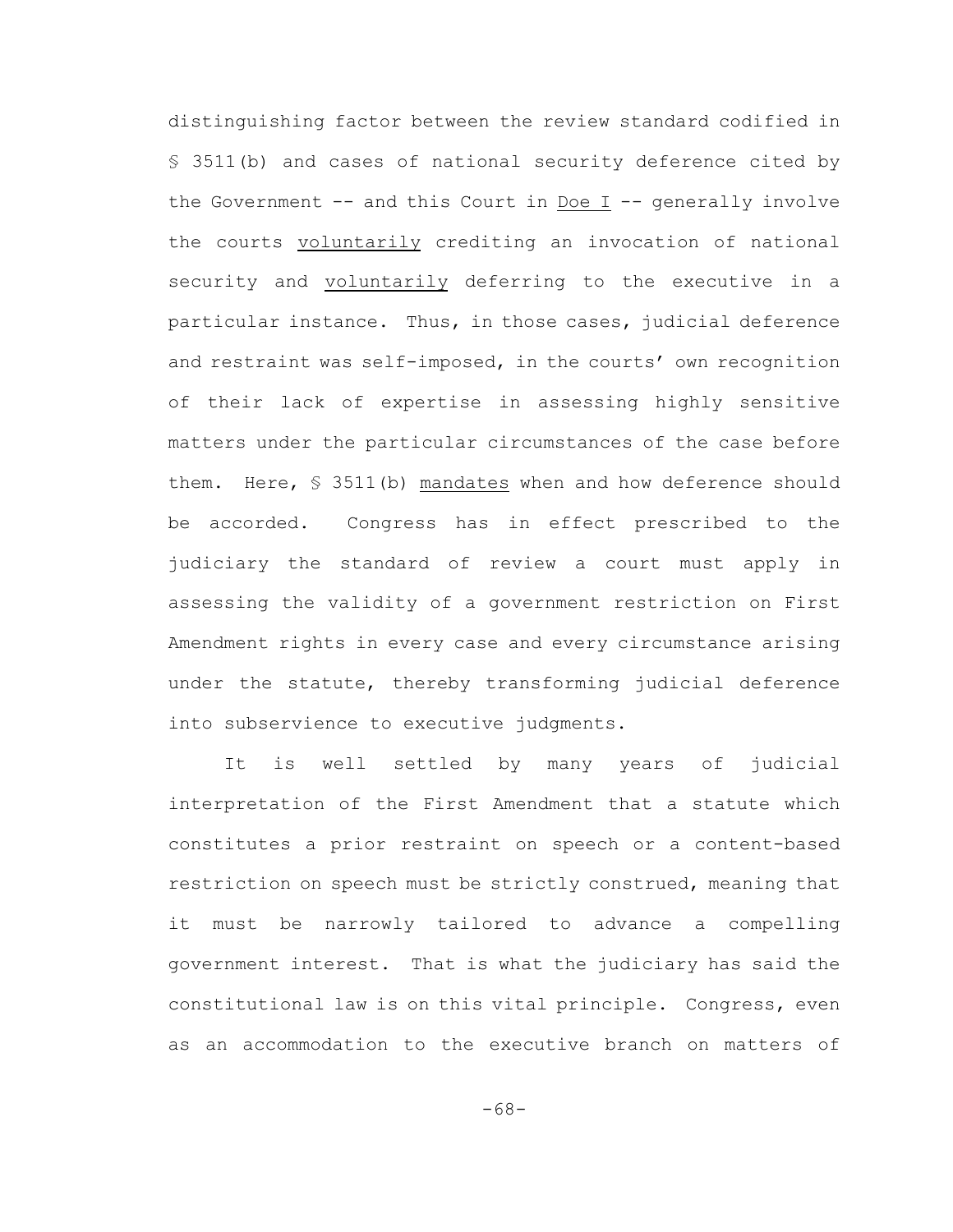national security, cannot say that that constitutional standard is something else. That is precisely what § 3511 attempts to do insofar as it decrees the standard of review and level of deference the judiciary must accord to the executive in adjudicating a challenged restriction on protected speech.

The Supreme Court's decision in Dickerson and City of Boerne are both instructive on this point. In Dickerson, the Supreme Court held that Congress could not legislatively alter the Supreme Court's previously established and well-known Miranda rights. See Miranda v. Arizona, 384 U.S. 436 (1966). As the Dickerson Court explained, in Miranda it had "laid down 'concrete constitutional guidelines for law enforcement agencies and courts to follow' " to ensure a criminal suspect's Fifth Amendment right against self-incrimination was not violated. 530 U.S. at 435. Miranda meant that even if a criminal suspect in custody voluntarily made statements during an interrogation, those statements ordinarily could not be used against that individual if no Miranda warnings had been provided. Two years after Miranda, Congress enacted a statute effectively dispensing with the Miranda warnings and requiring only that a statement be voluntary to be admissible. Id. at 435 (the statute at issue was 18 U.S.C. § 3501). The Supreme Court in Dickerson, finding that the Miranda decision did

-69-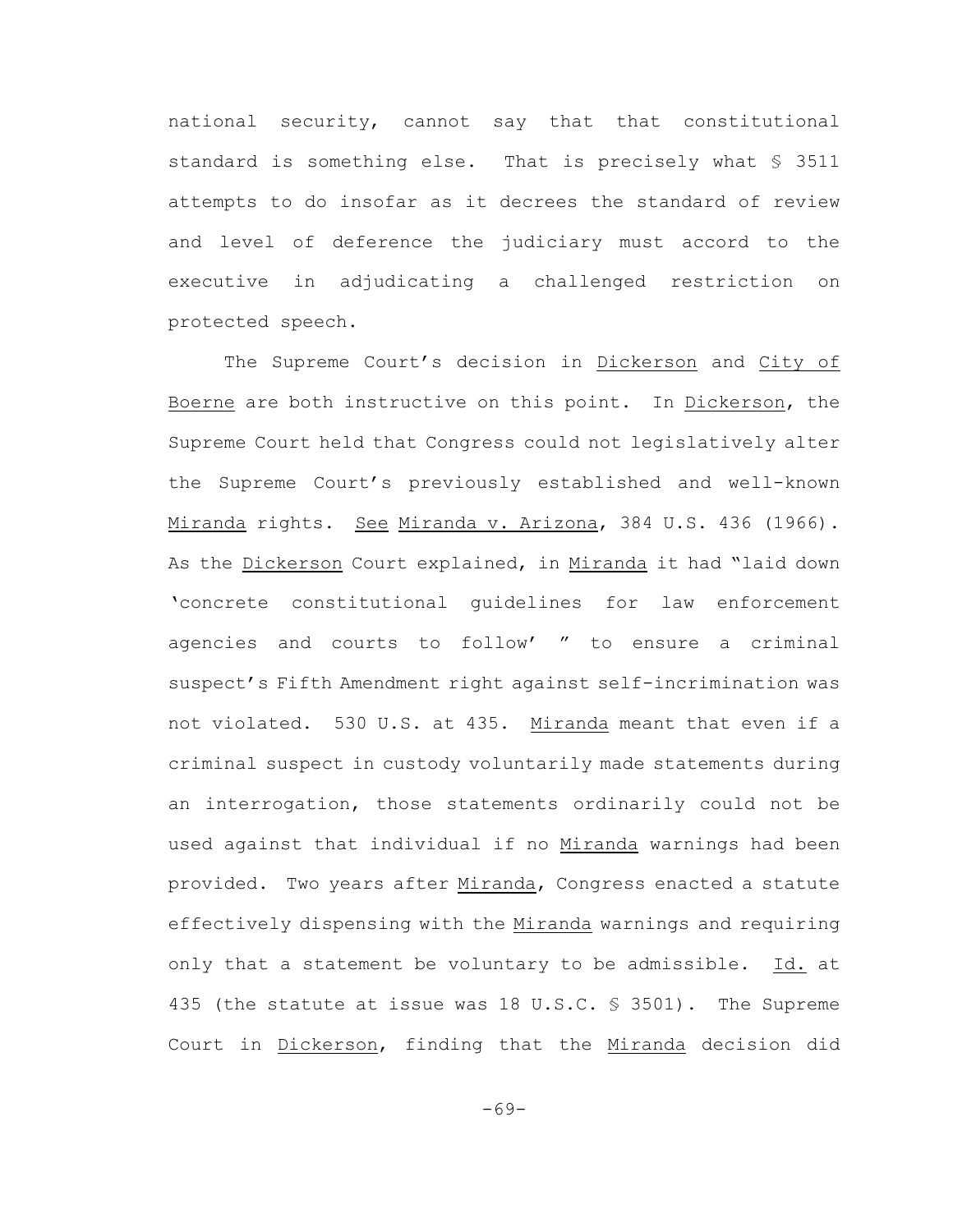announce a "constitutional rule," concluded that Congress could not legislatively supersede such a rule. Id. at 437.

Similarly, in City of Boerne, the Supreme Court considered the constitutionality of legislation which required courts to apply strict scrutiny when challenges were brought against neutral, generally applicable laws under the Free Exercise Clause of the First Amendment. The Supreme Court had previously stated that such laws could be applied to religious practices even when government officials could not point to a compelling interest supporting the challenged law. See 521 U.S. at 512-13 (referring to Employment Div., Dep't of Human Res. of Ore. v. Smith, 494 U.S. 872 (1990)). Thus, the Supreme Court found Congress had exceeded its authority, holding that "[w]hen the Court has interpreted the Constitution, it has acted within the province of the Judicial Branch .... When the political branches of the Government act against the background of a judicial interpretation of the Constitution already issued, it must be understood that in later cases and controversies the Court will treat its precedents with the respect due them under settled principles, including stare decisis, and contrary expectations must be disappointed." Id. at 536.

What these cases make clear is that when the judiciary has established a "constitutional rule," such as requiring

 $-70-$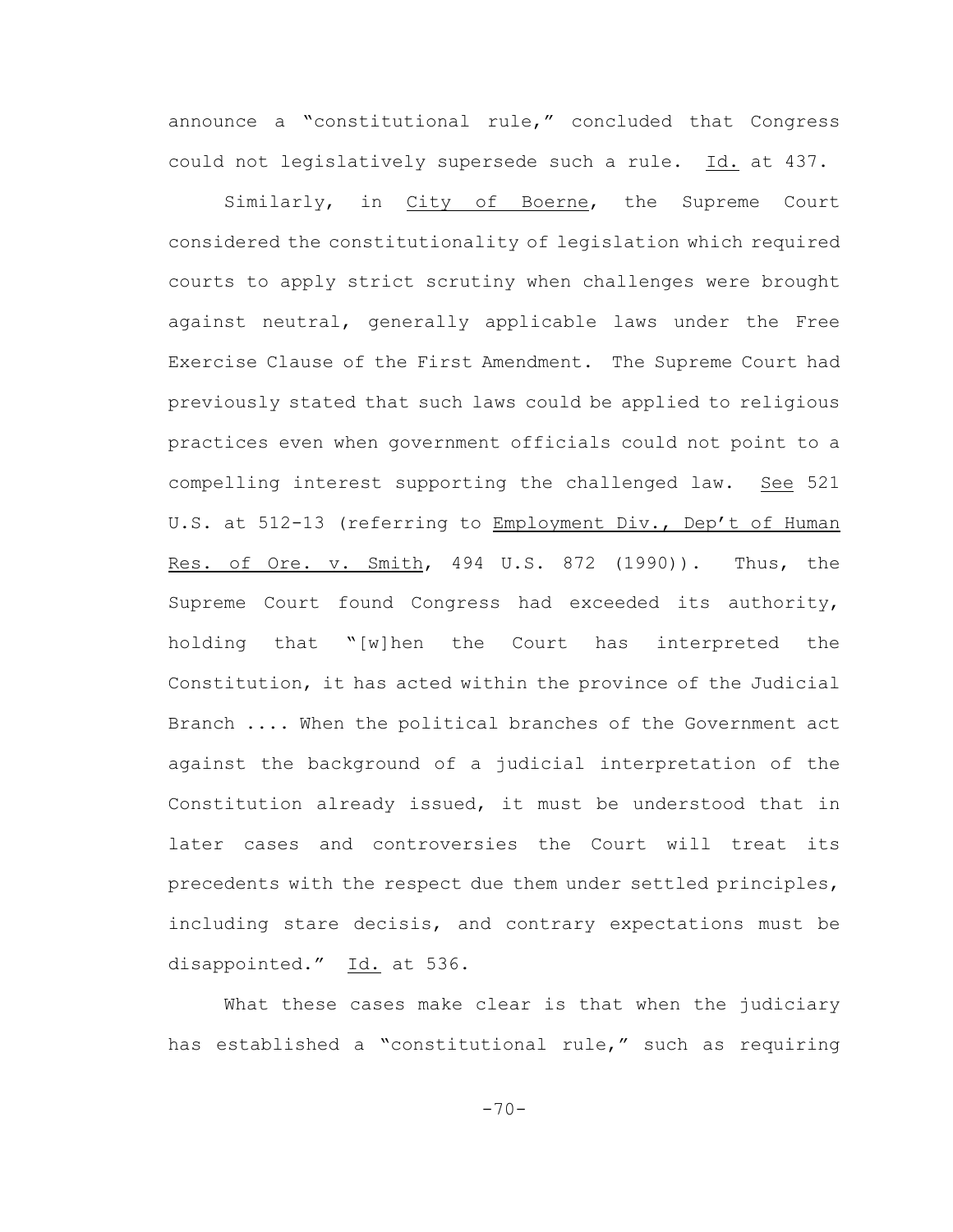that any prior restraint or content-based restriction on speech be narrowly tailored to support a compelling government interest, the courts must respect and apply such previously established rules in reviewing a challenge to a government curtailment of constitutionally protected expression, even if Congress and the executive branch urge otherwise.

#### c. Prospective Concerns

Having found that in adopting the Reauthorization Act's standard of review provision Congress impermissibly crossed over its jurisdictional bounds under the letter of the Constitution, the Court deems it appropriate at this point to identify the specific dangers to our form of government that it finds deeply problematic in respect of the statute under the spirit of the Constitution as well, and that potentially lurk in the shadows of the law if the encroachment were allowed to stand. For § 3511 raises grave concerns not just for what it is, but for what it could become if not effectively checked. Under these circumstances, a court should present the clearest and most instructive articulation of the pertinent law, offering guidance not only as to what is wrong with the particular statute under judicial consideration in the light of constitutional imperatives but also of potential pitfalls, as viewed from all relevant perspectives. As drafted, § 3511(b) could serve as a precedential step

-71-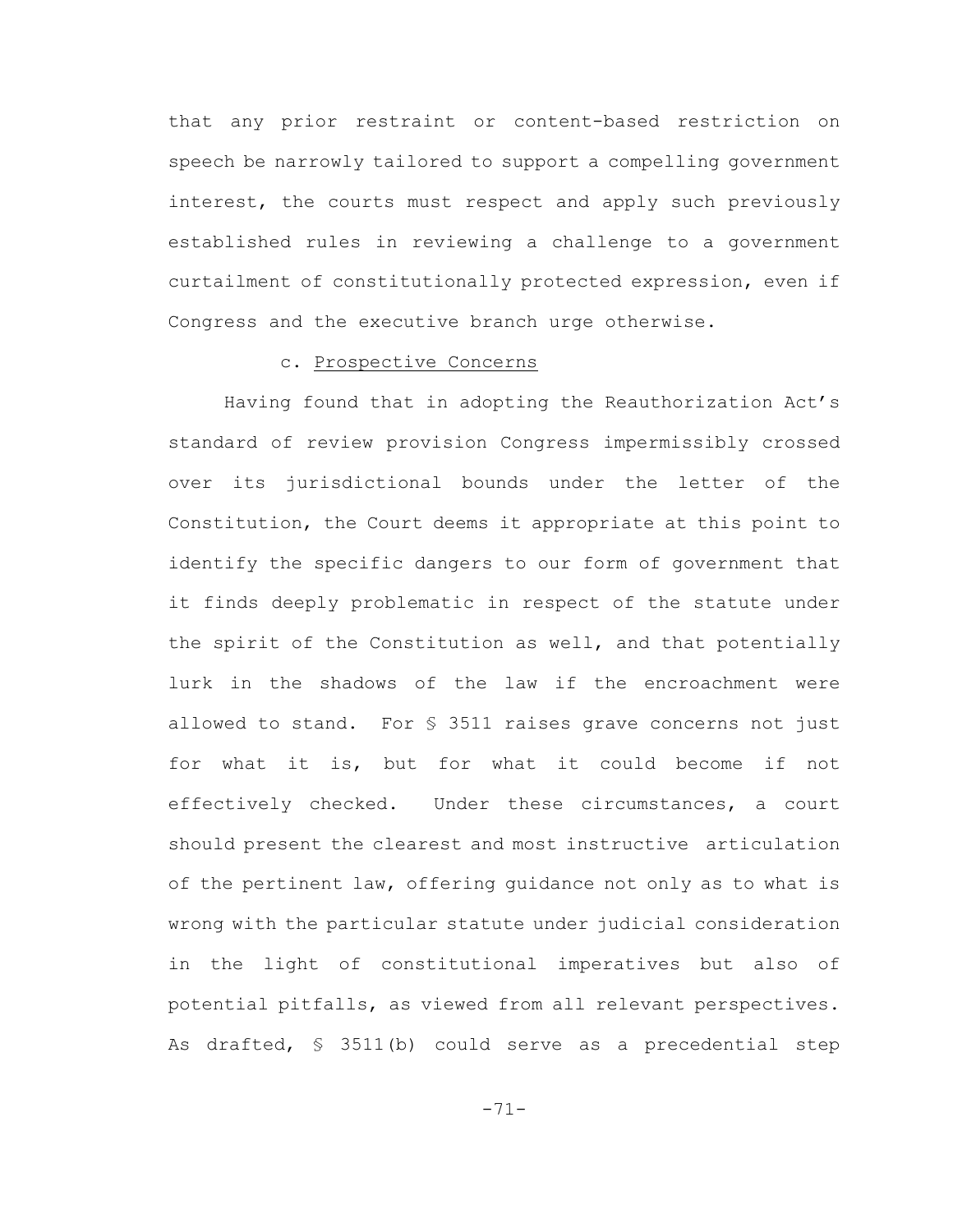toward the development of a much larger and more fearsome vehicle for legislative or executive intrusion into the business of the courts. Conceivably, what might commence as an innocent legislative step over a blurry line in the dark, could later stretch into a means of farther and more detrimental invasion of the courts' prerogatives -- the legislative equivalent of breaking and entering, with an ominous free pass to the hijacking of constitutional values.

The pernicious consequences which that prospect could trigger cannot be overstated, or lightly discounted. If Congress were able not only to enact the substance of legislation, but also to prescribe the precise corresponding rule telling the courts what level of scrutiny to apply in properly gauging the constitutionality of the statute's application in practice, the barriers against government abuse that the principles of separation and balance of powers were designed to erect could be severely compromised, and may eventually collapse, with consequential diminution of the judiciary's function, and hence potential dire effects to individual freedoms. In that event, the courts' exercise of judicial review could effectively be reduced to that of a mere mouthpiece of the legislature. And with the courts so enervated, Congress would possess what would amount to a selfregulated means, by way of a back door when it so elected, to

-72-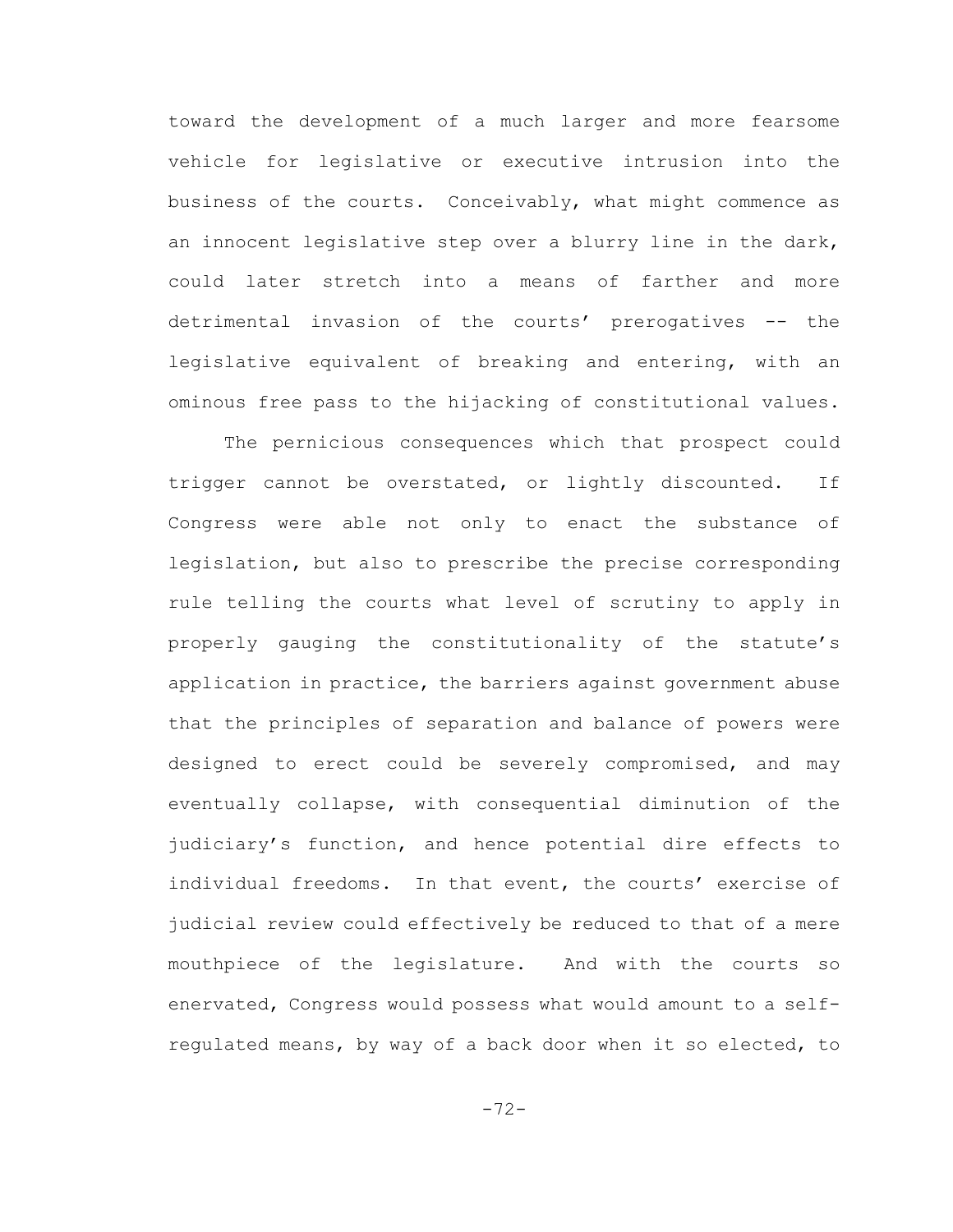decide that the Constitution means whatever Congress says it means. Any piece of legislation could then be equipped, as a standard feature, with its own brand of judicial review of Congress's choosing, which could be styled to make the validation of the law foolproof.

Once embarked on such a course, how far the legislative limits may be pushed before they go too far and the harms become intolerable is uncertain. More certain is that few of the possible outcomes are likely to end happily. What would deter the legislative branch, dispensing with niceties and formalities altogether, from eventually superseding the standards of review the courts have devised for application in deciding First Amendment disputes -– the concept of strict scrutiny, for example, -- and formulating its own rules to govern such judicial oversight?

These concerns may be readily dismissed as protesting too much, as conjuring a remote, unduly alarmist parade of horrors. But those who are inclined, for the risk of the moment, to give chance a chance by wagering against the improbable, should consult history for its guidance as to what the roll of the dice may hold in predictable situations. The past is long, and so is the future we want to protect. But too often memory is short. The pages of this nation's jurisprudence cry out with compelling instances illustrating

-73-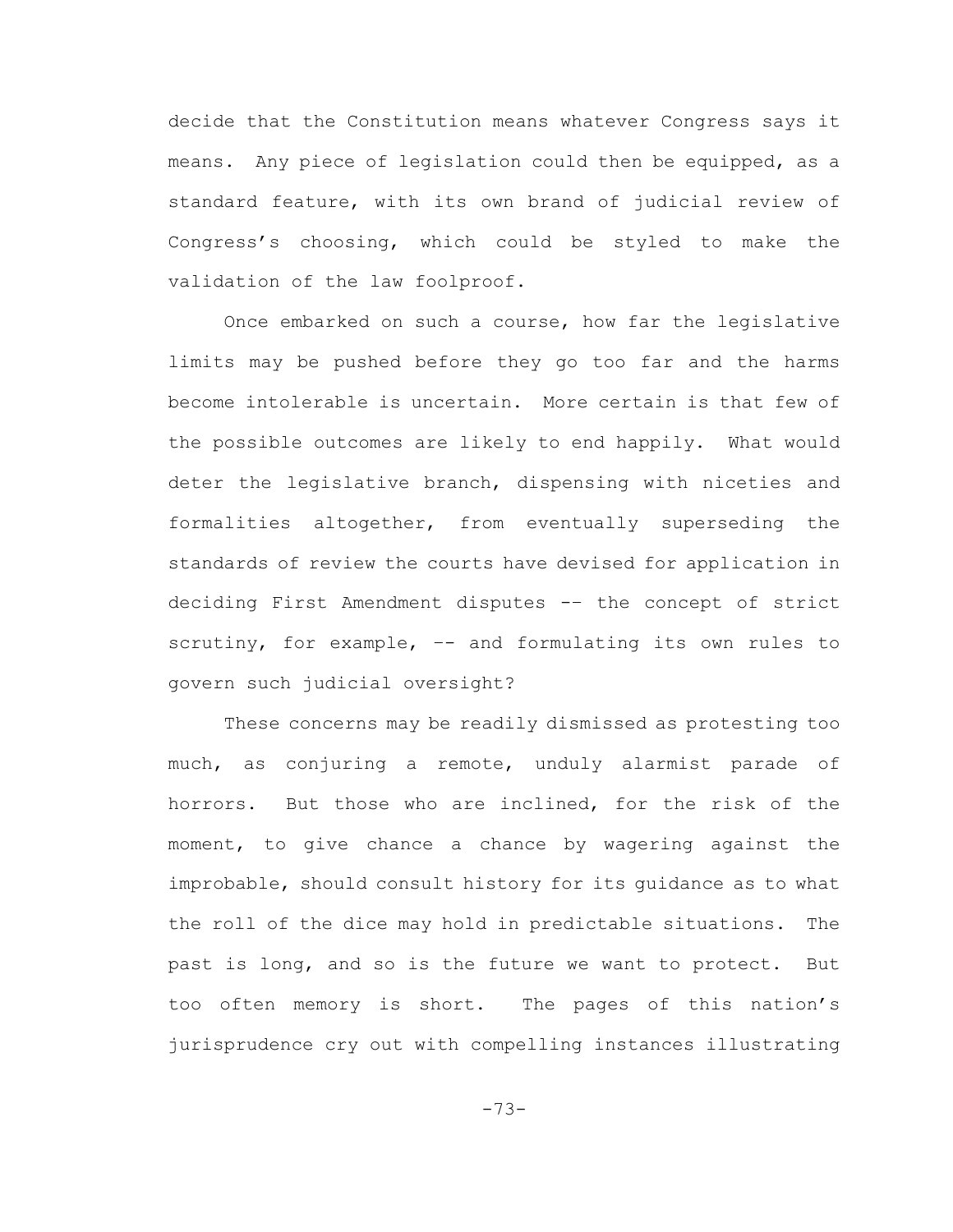that, called upon to adjudicate claims of extraordinary assertions of executive or legislative or even state power, such as by the high degree of deference to the executive that the Government here contends  $S$  3511(b) demands of the courts, when the judiciary lowers its guard on the Constitution, it opens the door to far-reaching invasions of liberty. See, e.g., Korematsu v. United States, 323 U.S. 214 (1944); Plessy v. Ferguson, 163 U.S. 537 (1896). These examples, however few in number, loom large in proportions of the tragic ill-effects felt in the wake of the courts' yielding fundamental ground to other branches of government on the constitutional role the judiciary must play in protecting the fundamental freedoms of the American people. Viewed from the standpoint of the many citizens who lost essential human rights as a result of such expansive exercises of governmental power unchecked by judicial rulings appropriate to the occasion, the only thing left of the judiciary's function for those Americans in that experience was a symbolic act: to sing a requiem and lower the flag on the Bill of Rights.

To cite the teaching of one case, in 1944 the Supreme Court, amidst public passions wartime aroused, and under the mantle of national security and military expediency, endorsed the president's exercise of unilateral authority to relocate all Americans of Japanese descent (but not those of other

-74-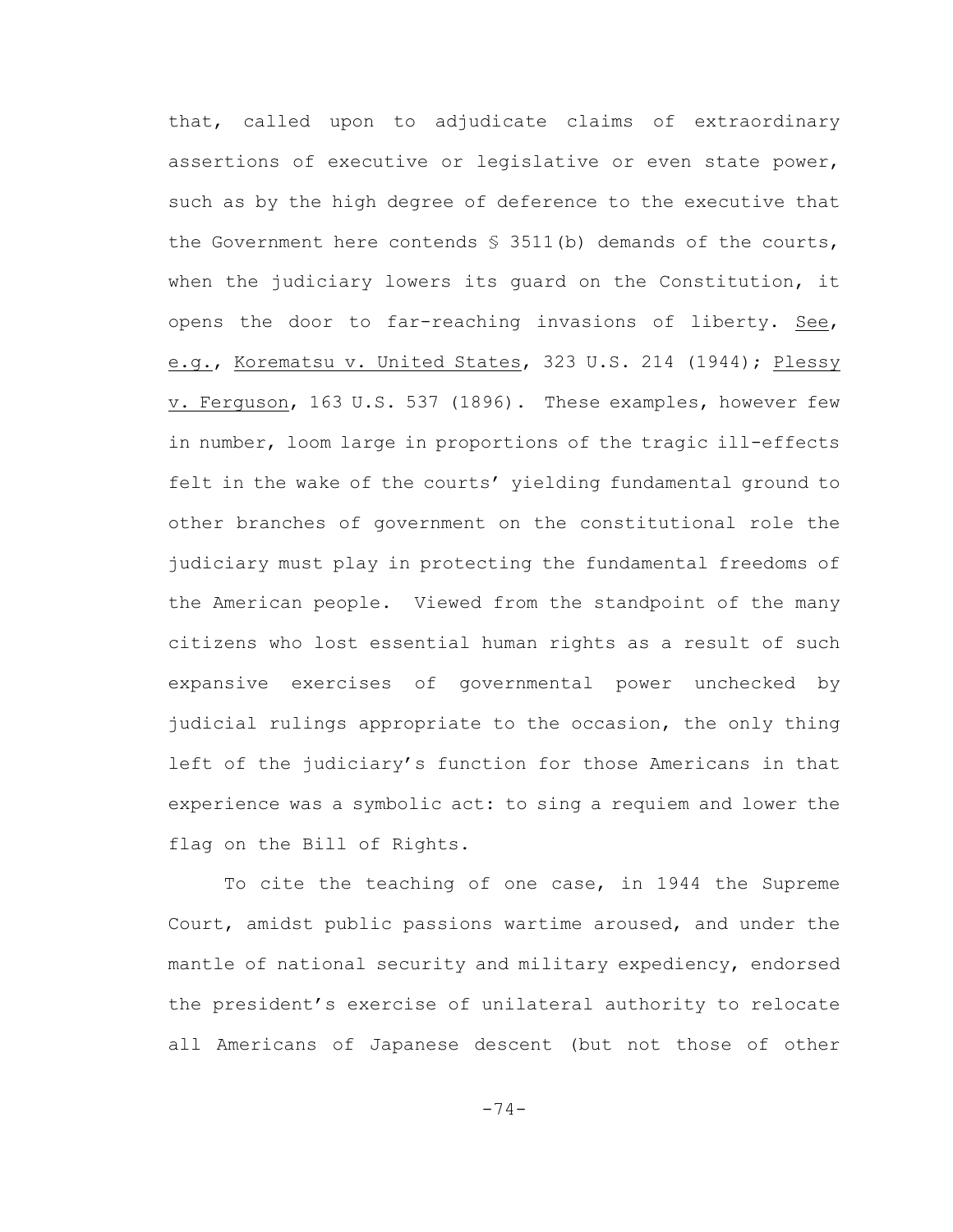nations also at war with the United States) to internment camps for the duration of the hostilities. See Korematsu, 323 U.S. at 216-18. Later, that ruling was much regretted not only for what it represented as a retreat from the judiciary's constitutional function in safeguarding American liberties and democratic principles, but for the potentially deleterious precedent it set of the courts' bowing unjustifiably to extraordinary actions of the other branches of the government. See Korematsu v. United States, 584 F. Supp. 1406, 1420 (N.D. Cal. 1984) ("As historical precedent [Korematsu] stands as a constant caution that in times of war or declared military necessity our institutions must be vigilant in protecting constitutional guarantees. It stands as a caution that in times of distress the shield of military necessity and national security must not be used to protect governmental actions from close scrutiny and accountability.").

Indeed, just eight years after Korematsu, the president, invoking the same theory of inherent power, national defense, and military exigency that prevailed in Korematsu, sought to nationalize the nation's steel mills in order to avert a strike by steelworkers. See Youngstown Steel & Tube Co. v. Sawyer, 343 U.S. 579, 582-83 (1952). But, by contrast, on that occasion the Supreme Court was not deferential to a comparably extraordinary claim of unbounded executive power

 $-75-$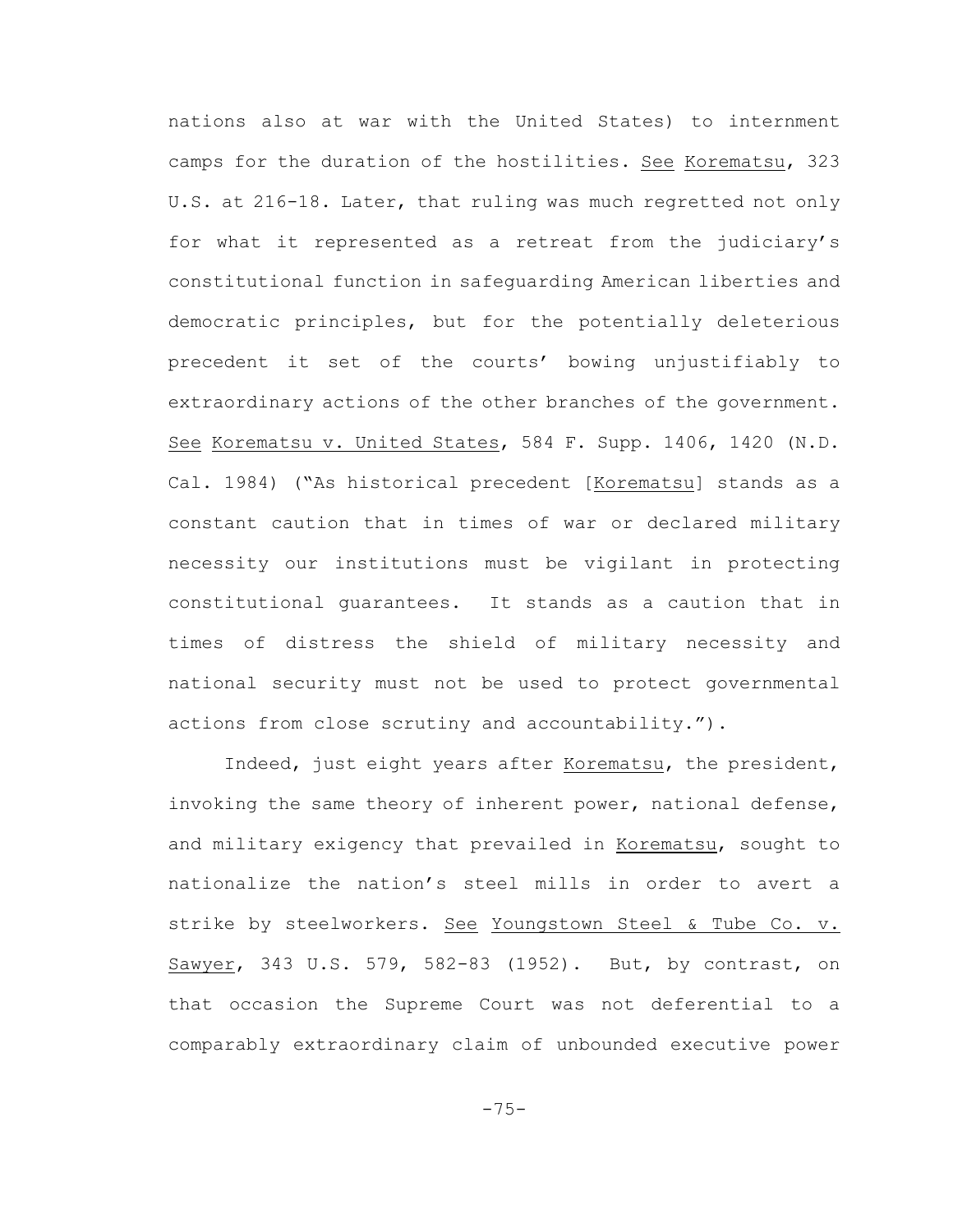that would have trampled upon the principle of separation of powers. While Youngstown Steel concerned executive encroachment on Congress's authority under the Constitution, the separation of powers principle the Supreme Court reaffirmed applies with equal force in this context as well: "The Founders of this Nation entrusted [the power to say what the law is under the Constitution to the courts] alone in both good times and bad times. It would do no good to recall the historical events, the fears of power and the hopes for freedom that lay behind their choice." Id. at 589.

As Doe I noted, the Court recognized the "heavy weight" of September 11, 2001, "a murderous attack of international terrorism, unparalleled in its magnitude, and unprecedented in America's national security," that looms over this proceeding. See 334 F. Supp. 2d at 477-78. Its effect is still felt and acknowledged by this Court, which sits just a few blocks from where the World Trade Center towers fell. The Court is also mindful of the executive's need to meet new threats to national security with new and ever more effective means of detecting and stopping those perils. Indeed, since September 11, 2001 the executive has sought additional ways of securing the nation, which is its prerogative, including efforts at expanding its surveillance powers. However, new methods of protecting and combating threats that result in asserted

-76-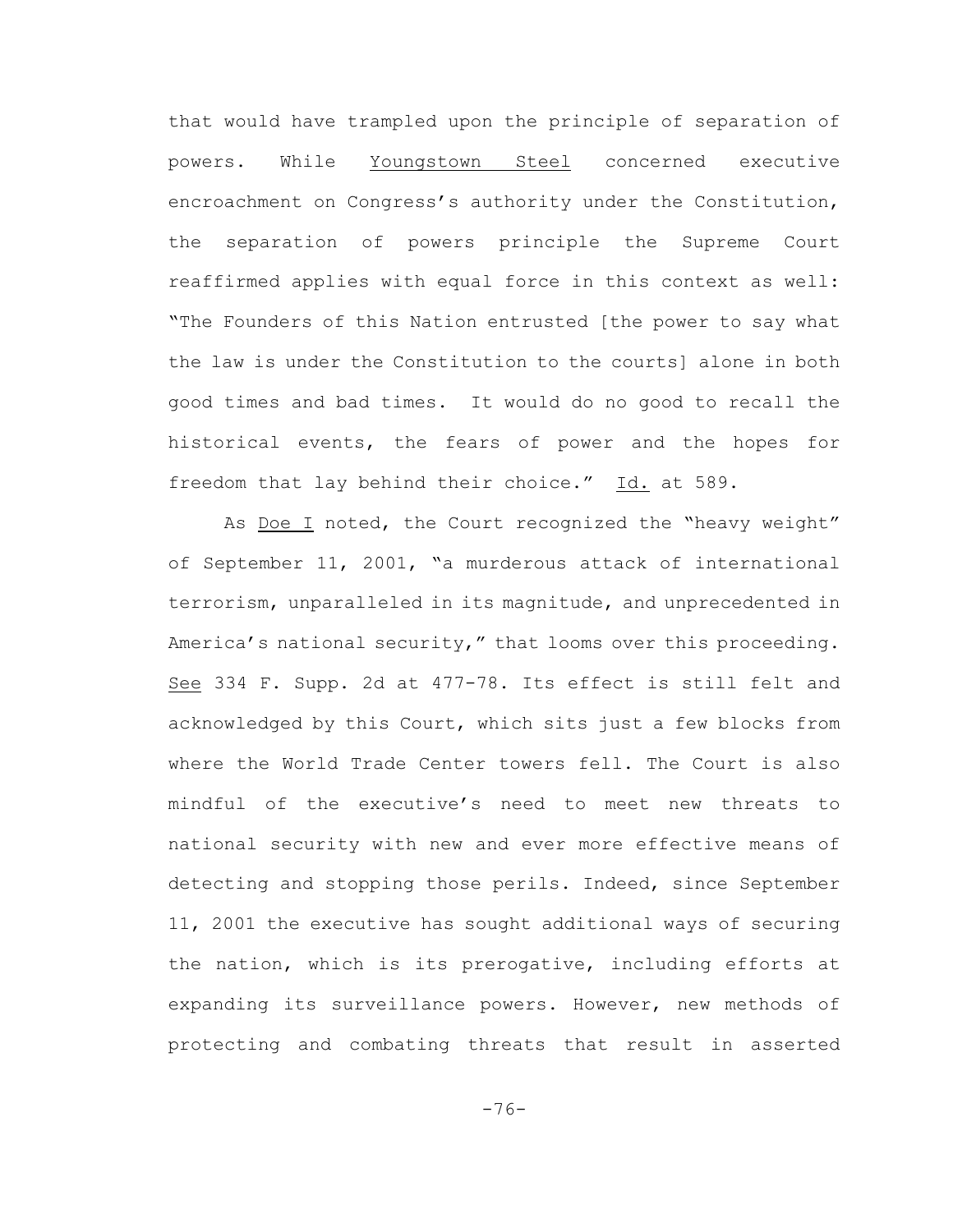expansions of executive power underscore the courts' concerns of the dangers in suffering any infringement on their essential role under the Constitution.<sup>20</sup> The Constitution was designed so that the dangers of any given moment would never suffice as justification for discarding fundamental individual liberties or circumscribing the judiciary's unique role under our governmental system in protecting those liberties and upholding the rule of law.<sup>21</sup> It is the judiciary's independent

 $20$  For example, shortly after September 11, 2001, "President Bush authorized the NSA to begin a counter-terrorism operation that has come to be known as the Terrorist Surveillance Program ("TSP"). . . the TSP includes the interception (i.e. wiretapping), without warrants, of telephone and email communications where one party to the communication is located outside of the United States and the NSA has 'a reasonable basis to conclude that one party to the communication is a member of al Qaeda [or associated with al Qaeda].' " ACLU v. NSA, Nos. 06-2095, 06-2140, 2007 WL 1952370, at \*1 (6th Cir. July 6, 2007). Significantly, while the Sixth Circuit dismissed the ACLU's constitutional challenge to the TSP on standing grounds, the District Court below concluded that the warrantless wiretapping allowed by the TSP violated, among other statutes and constitutional provisions, both the First Amendment and the separation of powers doctrine. See ACLU v. NSA, 438 F. Supp. 2d 754, 775-79 (E.D. Mich. 2006). Also of note, once the TSP became public, the Attorney General advised Congress that "any electronic surveillance that was occurring as part of the [TSP] will now be conducted subject to the approval of the Foreign Intelligence Surveillance Court." See ACLU v. NSA, 2007 WL 1952370, at \*2 n.4.

<sup>&</sup>lt;sup>21</sup> Illustrative is Hamdan v. Rumsfeld, 126 S. Ct. 2749 (2006), where the Supreme Court struck down the military commissions established by executive order to try suspected terrorists. The Supreme Court rejected the broad assertion of executive power upon which the President asserted the authority to establish the commissions and concluded that "in undertaking to try Hamdan and subject him to criminal punishment, the Executive is bound to comply with the Rule of Law that prevails in this jurisdiction." (Thomas, J., dissenting) Id. at 2798. The facts of Hamdan highlight the importance of a vigilant judiciary in ensuring our constitutional values even when national security concerns are great. See Neal Kumar Katyal, Comment: Hamdan v. Rumsfeld: The Legal Academy Goes to Practice, 120 Harv. L. Rev. 65, 122 (2006) (in Hamdan, the Supreme Court "said something profound about America. A man with a fourth-grade education from Yemen, accused of conspiring with one of the world's most evil men, sued the most powerful man in the nation (if not the world), took the case to the highest court in the land, and won. The Court's profound commitment to the rule of law is a beacon for other countries around the world. . . . In no other country would such a thing be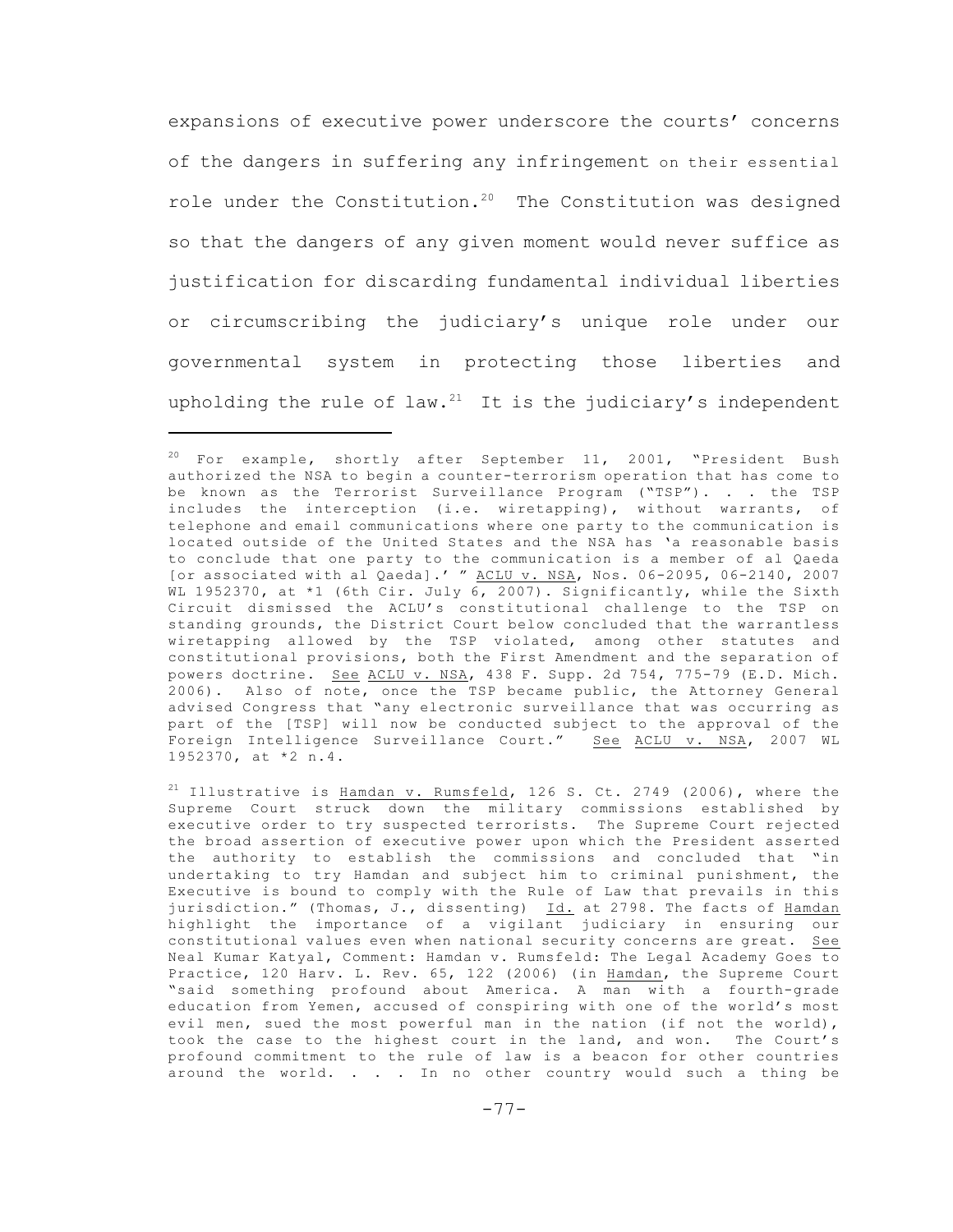function to uphold the Constitution even if to do so may mean curtailing Congress's efforts to confer greater freedom on the executive to investigate national security threats.

## 2. The Review Prescribed by §3511(b) Does Not Comport with First Amendment Jurisprudence

The Government attempts to minimize or dismiss the separation of powers concern raised by § 3511(b) by insisting that the provision is not at odds with strict scrutiny. The cases cited by the Government do not support its assertion that the standard of review mandated by § 3511(b) is simply a codification of case law on the substantial deference courts afford the executive in matters of national security in which the information sought to be suppressed is of the government's own creation.

First, the majority of the cases cited by the Government deal with the Executive's right to refuse to disclose information sought under the Freedom of Information Act ("FOIA"). See, e.g., CIA v. Sims, 471 U.S. 159, 179 (1985) (the decisions of the CIA director not to disclose FOIA requested information "worthy of great deference given the magnitude of the national security interests and potential risks at stake"); Center for Nat'l Sec. Studies v. U.S. Dep't of Justice, 331 F.3d 918, 928 (D.C. Cir. 2003) ("[T]he

possible.")

-78-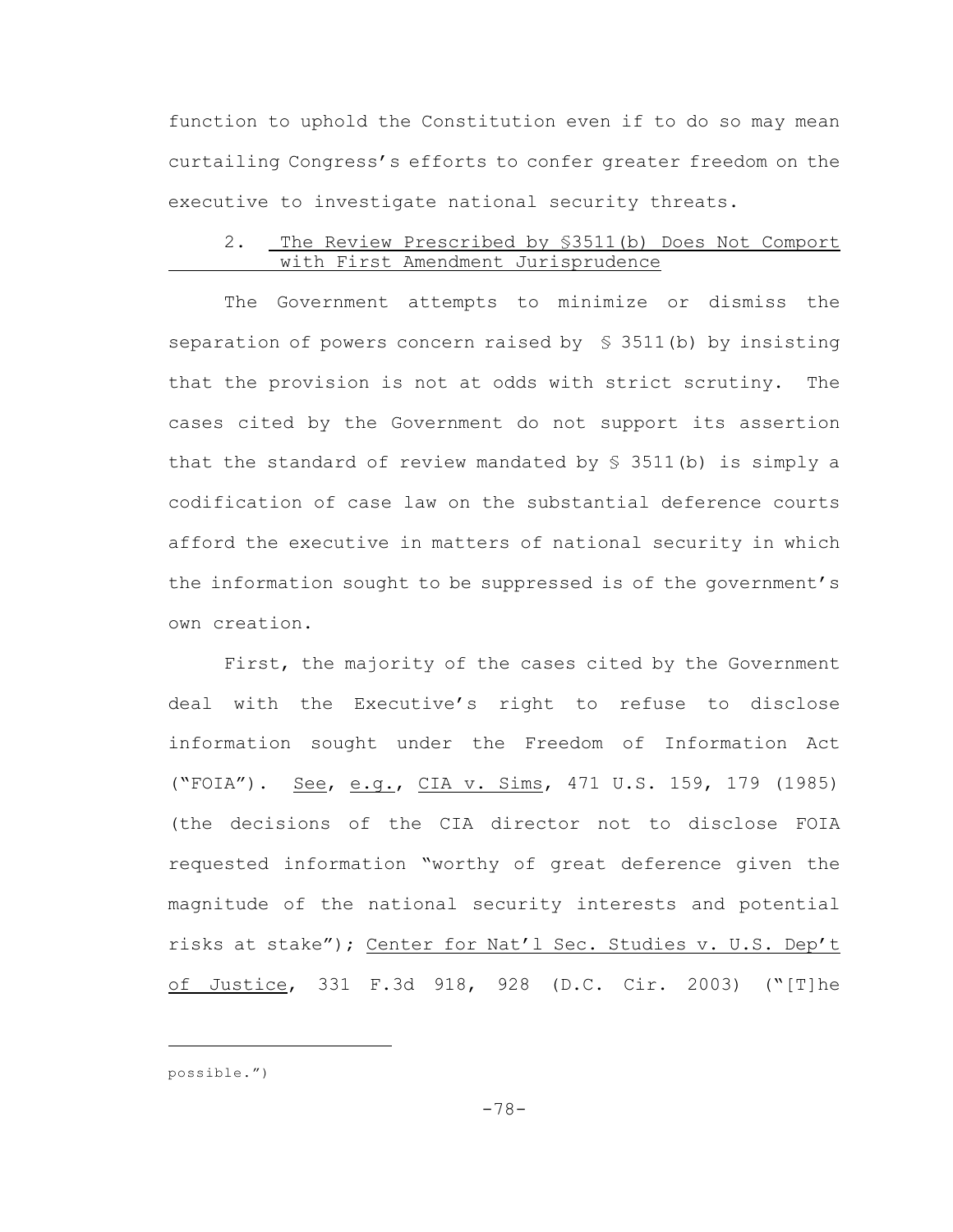government's top counterterrorism officials are well-suited to" determine the harm that could result from disclosing certain FOIA requested information, and "the judiciary is in an extremely poor position to second-guess the executive's judgment in this area of national security."). But judicial review in the FOIA context of a statutorily created right to obtain information of public interest, where it is the disclosure sought by private persons of records created or maintained by the government that is at stake, is not analogous to the imperatives of judicial review in the context of prohibitions imposed by the government on the private speech that is implicated under § 2709. As the Doe II court stated, the Plaintiffs' "desire here is to exercise their First Amendment rights, which distinguishes this case from those in which an individual seeks disclosure of information ... pursuant to FOIA. Here, [Plaintiffs] seek to vindicate a constitutionally guaranteed right; they do not seek to vindicate a right created, and limited, by statute." 386 F. Supp. 2d at 78.

In McGhee v. Casey, 718 F.2d 1137 (D.C. Cir. 1983), also cited by the Government in support of its deference argument, the plaintiff sought to publish a manuscript of his experiences as a CIA officer. The court emphasized that the "difference between seeking to obtain information and seeking

-79-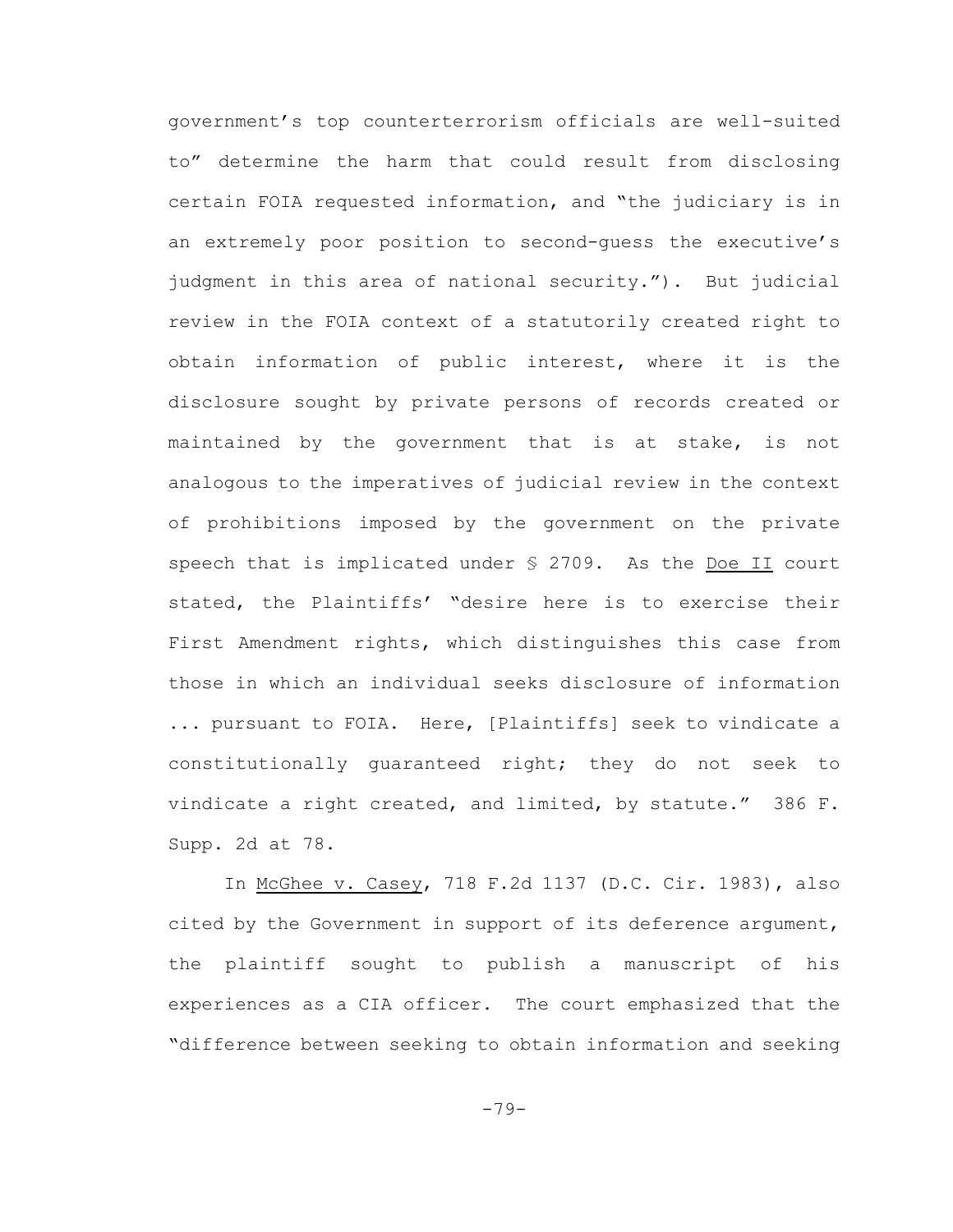to disclose information already obtained raises McGhee's constitutional interests in this case above the constitutional interests held by a FOIA claimant." Id. at 1147. The court in McGhee made clear that because First Amendment rights were implicated, it required the court to go beyond the FOIA standard of review. The McGhee court held that while courts should "defer to CIA judgment as to the harmful results of publication, they must nevertheless satisfy themselves from the record, in camera or otherwise, that the CIA in fact had good reason to classify, and therefore censor, the materials at issue. Accordingly, the courts should require that CIA explanations justify censorship with reasonable specificity, demonstrating a logical connection between the deleted information and the reasons for classification." Id. at 1148. Thus, in McGhee, where the plaintiff had voluntarily signed an agreement before joining the CIA that barred him from revealing classified information without prior approval, even though the court afforded substantial deference to the CIA's determinations, it still required a far more substantive showing to warrant restriction of private speech than the "no reason to believe" and conclusive, absent bad faith, certification standards of § 3511(b).

While the Court acknowledges that it is entirely appropriate for the judiciary, in the proper exercise of

-80-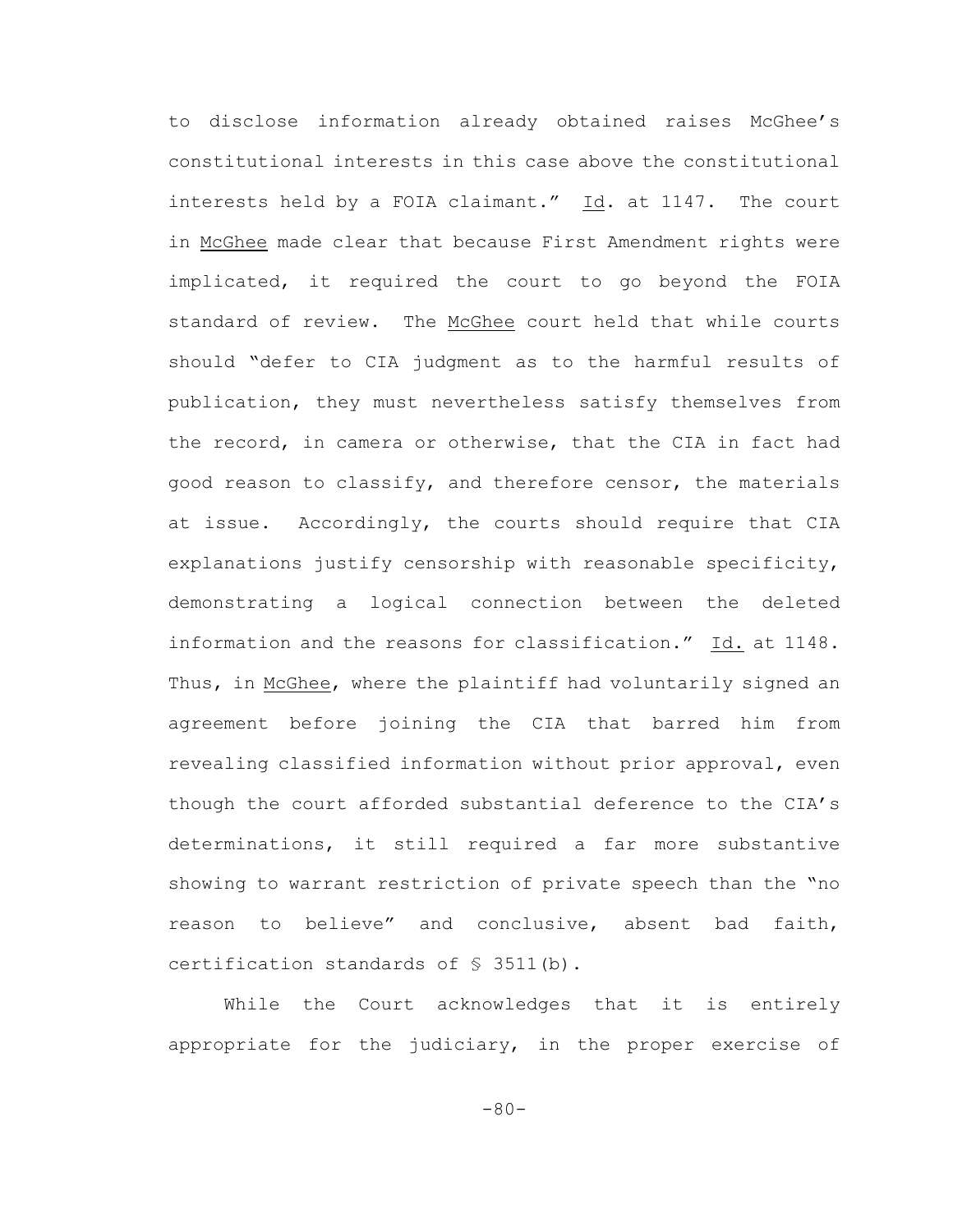judicial power, to defer to executive determinations that a specific disclosure of sensitive information may result in a specific harm to national security interests, that is not the end of the analysis, but merely the beginning. Because the First Amendment is implicated, a reviewing court must still satisfy itself that the harm asserted by the government justifies the curtailment of the specific individual liberties implicated. Although the Executive's tasks "include the protection of national security and the maintenance of the secrecy of sensitive information, the judiciary's tasks include the protection of individual rights." Id. at 1149. The standard of review required by § 3511(b) impermissibly ties the judiciary's hands by requiring a reviewing court to effectively end its analysis as long the court finds a reason -- any reason -- to believe disclosure "may" lead to one of the Enumerated Harms.

The Government seems to argue here that the Court is still free to conduct a thorough analysis consistent with strict scrutiny because the "no reason to believe" standard merely sets forth the fact-finding inquiry a reviewing court must undertake when considering a request to modify or set aside a nondisclosure order. Thus, the Government emphasizes that the determination as to whether one of the Enumerated Harms "may" result from disclosure of the NSL still rests with

-81-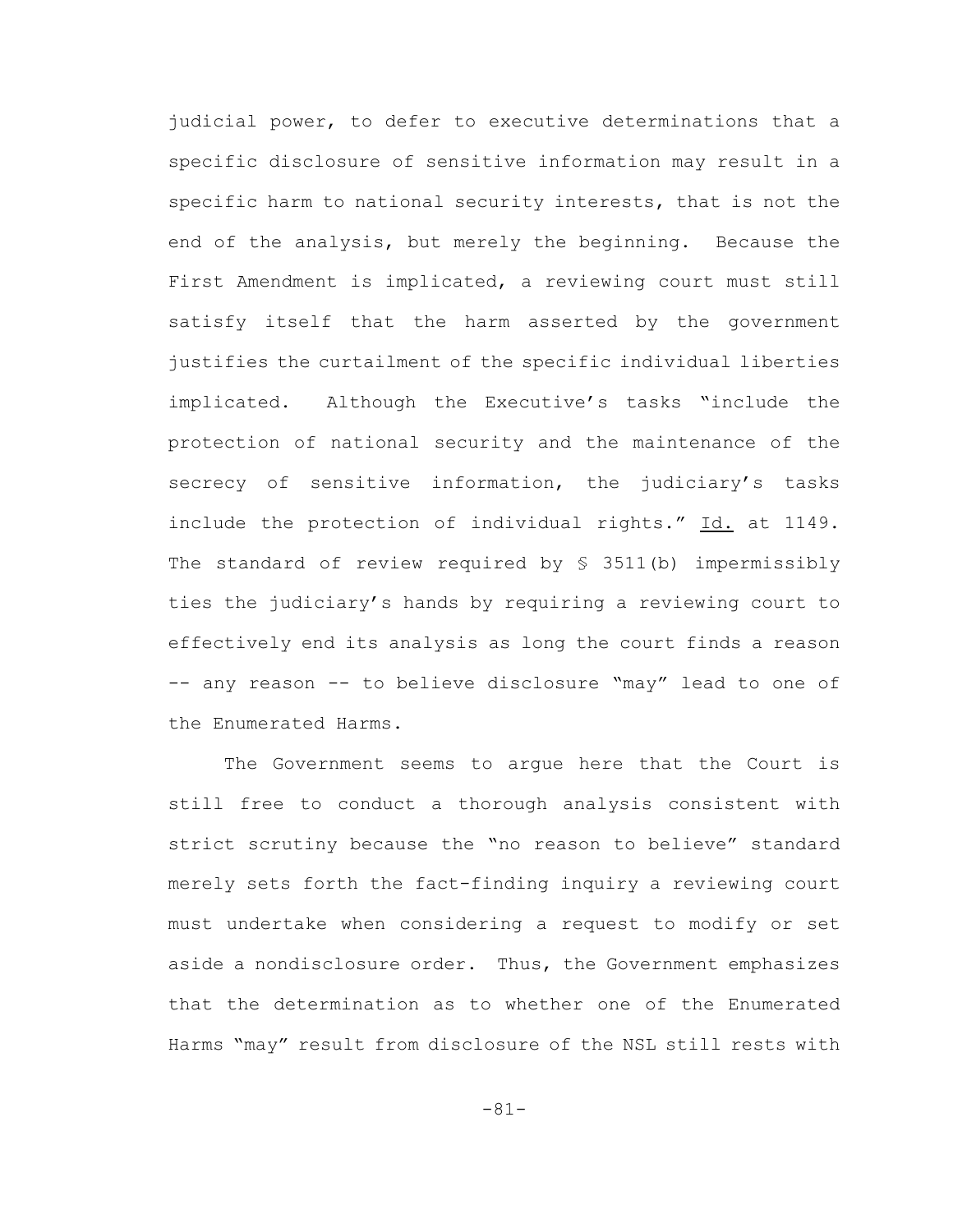the reviewing court. See 18 U.S.C. § 3511(b)(2) (the court may modify or set aside the nondisclosure order "if it finds there is no reason to believe disclosure" may lead to one of the Enumerated Harms) (emphasis added). Consequently, the Government argues that a reviewing court still has the freedom and the duty to satisfy itself whether in a particular case withholding disclosure of information about an NSL is necessary to avoid one of the Enumerated Harms. Presumably, the Government envisions  $S$  3511(b) functioning similar to judicial review of FOIA requests where the court will uphold the government's claim of exemption, as the District of Columbia Circuit declared in one case:

'on the basis of agency affidavits if they contain reasonable specificity of detail rather than merely conclusory statements, and if they are not called into question by contradictory evidence in the record or by evidence of agency bad faith.' The test is not whether the court personally agrees in full with the CIA's evaluation of the danger -- rather, the issue is whether on the whole record the Agency's judgment objectively survives the test of reasonableness, good faith, specificity, and plausiblity in this field of foreign intelligence in which the CIA is expert and given by Congress a special role.

Gardels v. CIA, 689 F.2d 1100, 1104-05 (D.C. Cir. 1982).

The Court has already acknowledged that national security is a compelling interest justifying nondisclosure in certain situations, and to the extent § 3511(b) explicitly identifies it as such, the statute can not be declared unconstitutional for this reason alone. The statute fails constitutional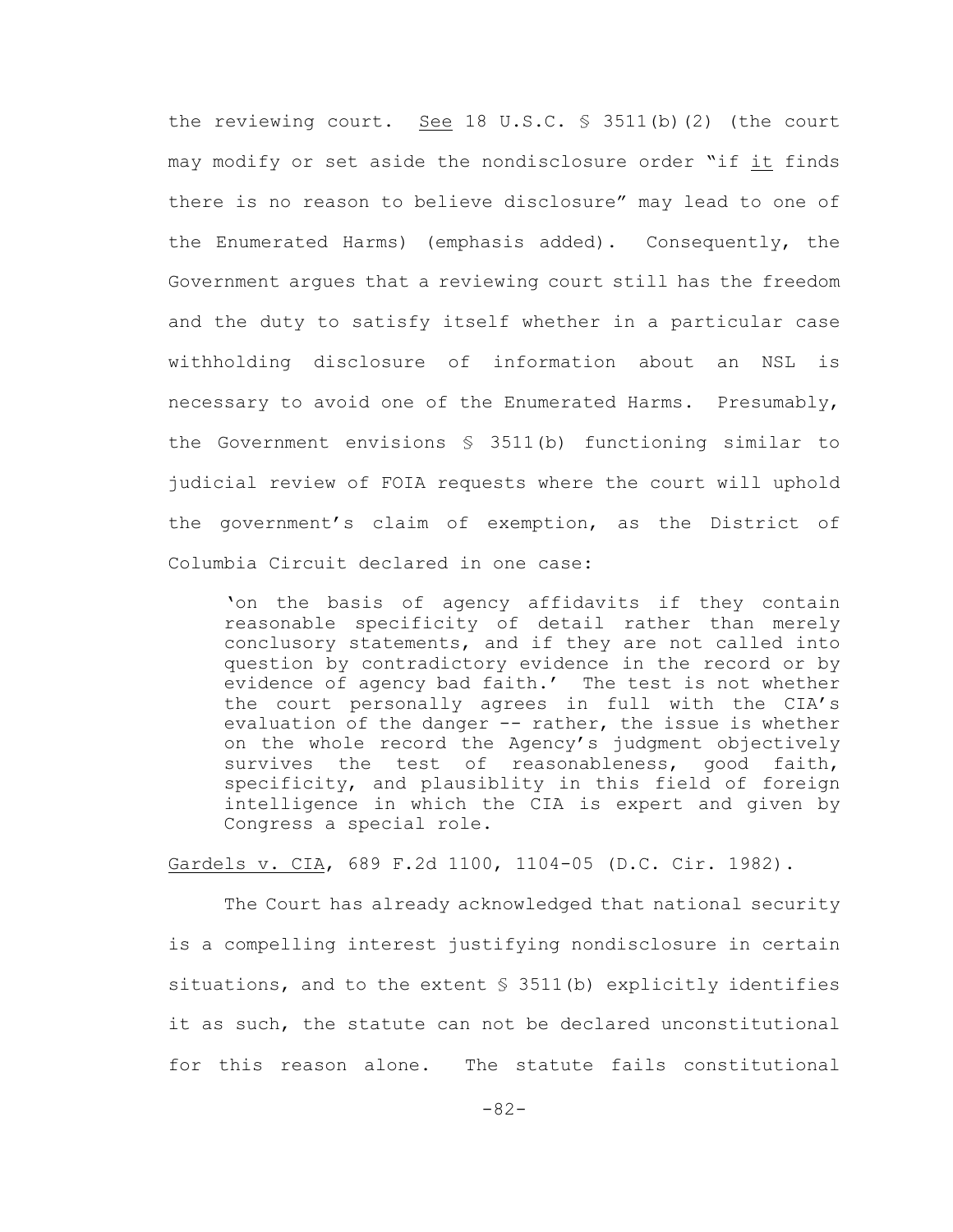strict scrutiny, however, because it requires the court to blindly credit a finding that there "may" be a reason - potentially any conceivable and not patently frivolous reason -- for it to believe disclosure will result in a certain harm. On this analysis, the statute thus contemplates an even less rigorous factual inquiry than is prescribed in the FOIA context, where the government's assertion of potential harm must pass the more demanding statutory test that it be reasonable, specific, and plausible. See id.

Even if the Court were to construe § 3511(b) to require that the "reason" why the Government asserts disclosure "may" result in an Enumerated Harm be plausible, reasonable, and specific, the strict scrutiny analysis required by the First Amendment still demands more. In applying strict scrutiny, whether, as articulated by the government and discerned by the court, a reason to believe exists that disclosure may result in one of the Enumerated Harms in a particular case does not necessarily mean that nondisclosure is warranted. In that circumstance, the court is still compelled to balance the potential harm against the particular First Amendment interest raised by a particular challenge.

In further support of its assertion that the deference codified in § 3511(b) is appropriate, the Government also cites to North Jersey Media Group, Inc. v. Ashcroft, 308 F.3d

-83-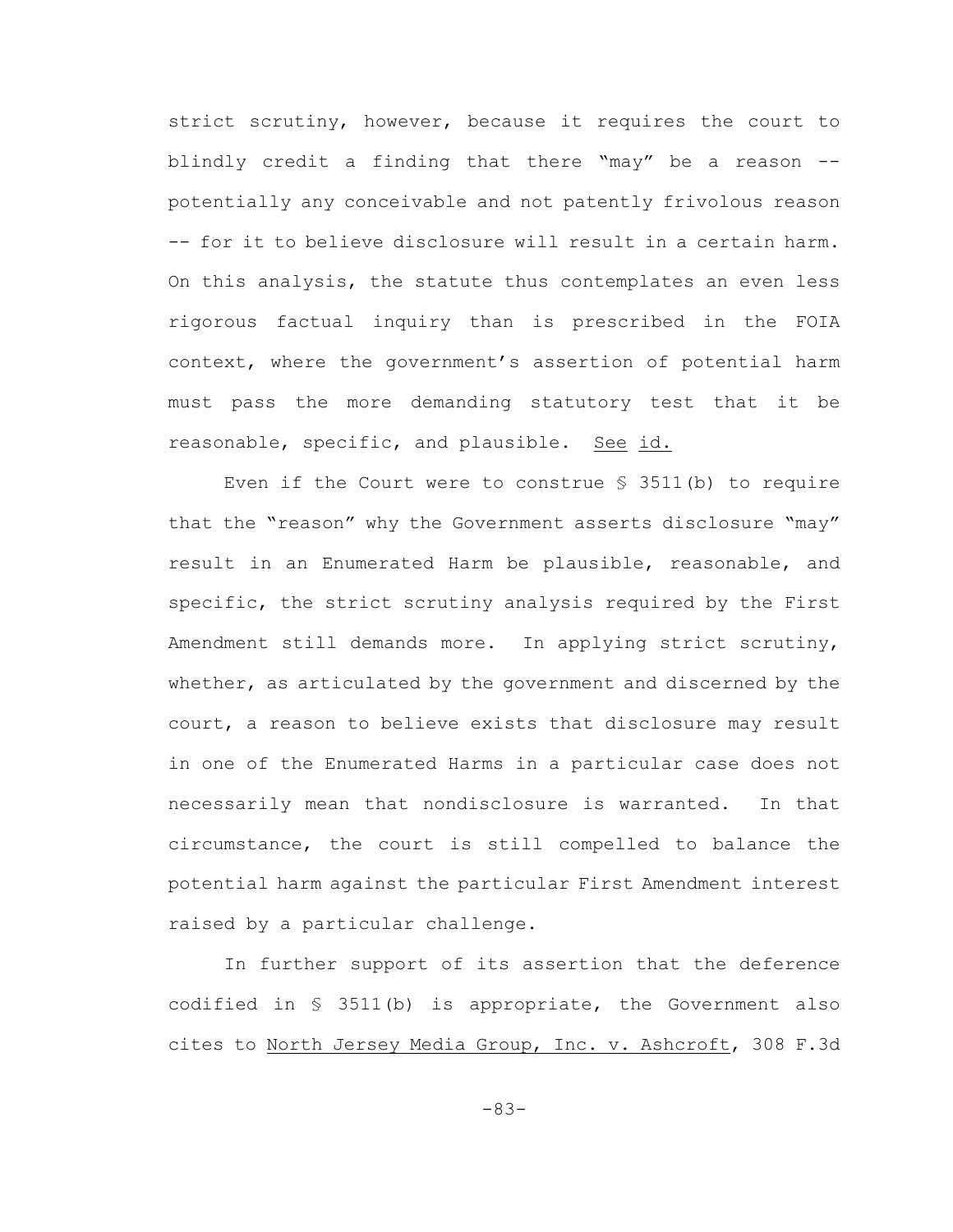198 (3d Cir. 2002). There, the Third Circuit held that closure of "special interest" deportation hearings involving Immigration and Naturalization Service detainees with alleged connections to terrorism does not violate the First Amendment right of access. The Third Circuit concluded:

We are keenly aware of the dangers presented by deference to the executive branch when constitutional liberties are at stake, especially in times of national crisis, when those liberties are likely in greatest jeopardy. On balance, however, we are unable to conclude that openness plays a positive role in special interest deportation hearings at a time when our nation is faced with threats of such profound and unknown dimension.

Id. at 220 (emphasis added). As already noted, the Court's task here is also to balance the need for the secrecy and efficiency the executive requires with the need to protect individual liberties. Although emphasizing the deference given to the executive branch on matters of national security, the Third Circuit did note that it deferred "only to the executive insofar as it is expert in matters of national security, not constitutional liberties." Id. at 219 n.15. While the Third Circuit concluded that judicial deference on national security issues involved in that case balanced in favor of allowing First Amendment restrictions on access to deportation proceedings, here the Court believes the "no reason to believe" standard of review, if applied to a challenge of an NSL, prohibits a court from ensuring that the appropriate balance between competing public interests is

-84-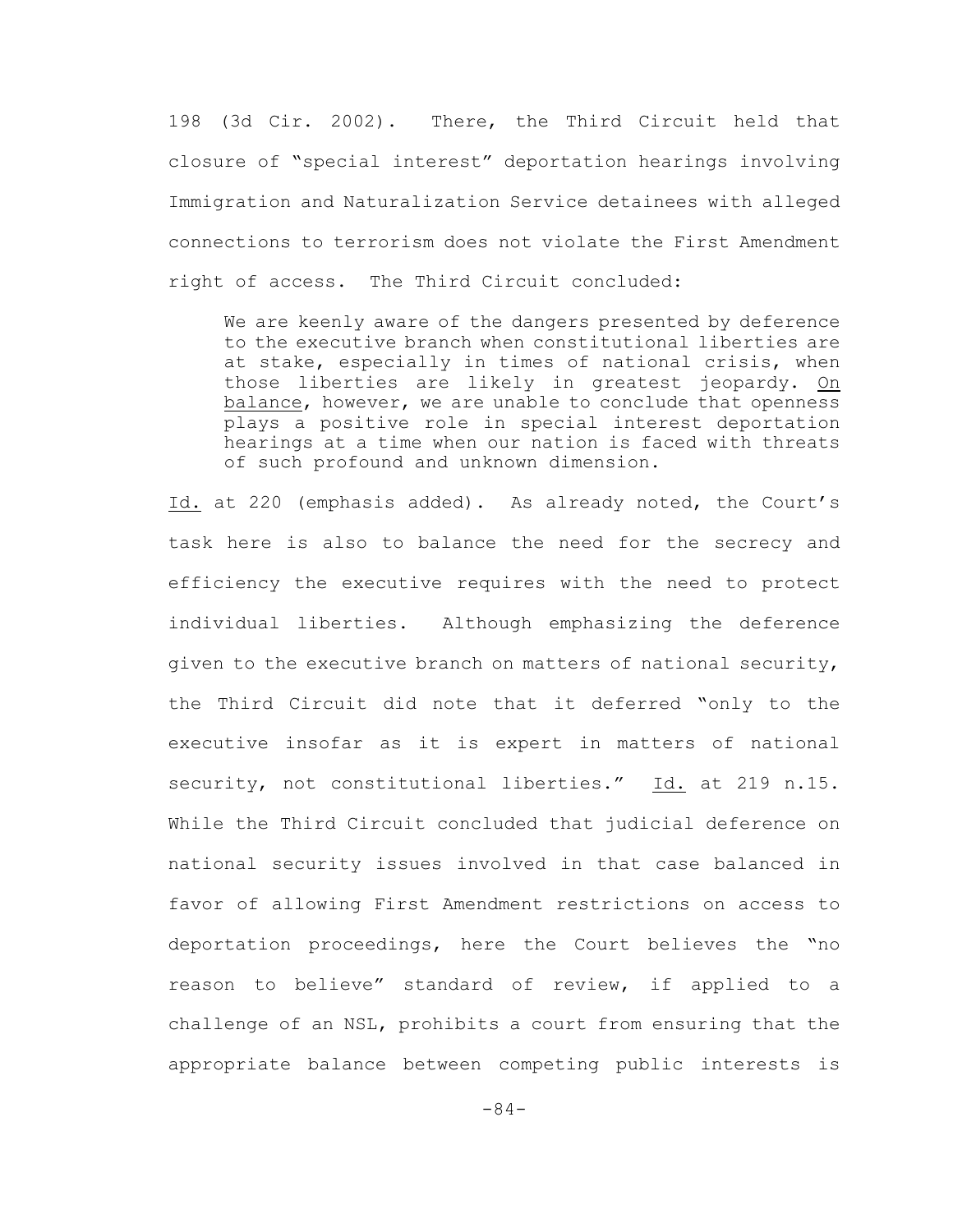reached.

As the Sixth Circuit noted in Detroit Free Press, 303 F.3d at 692-93, in reaching a conclusion opposite to that of the Third Circuit in North Jersey Media Group: "While we sympathize and share the Government's fear that dangerous information might be disclosed in some of these hearings, we feel that the ordinary process of determining whether closure is warranted on a case-by-case basis sufficiently addresses their concerns. Using this stricter standard does not mean that information helpful to terrorists will be disclosed, only that the Government must be more targeted and precise in its approach." Similarly, a court reviewing the need for nondisclosure of an NSL must be free to make a determination on a case-by-case basis, and it must be free to do so applying the strict standards required by First Amendment jurisprudence as construed and applied by the courts, rather than the excessively deferential and inflexible rule Congress enacted in § 3511 at the behest of the Executive.

In an analogous context, the Fourth Circuit noted, in rejecting the government's argument that national security interests preclude the application of strict scrutiny with respect to the First Amendment right of access to judicial documents, that it was "troubled by the notion that the judiciary should abdicate its decisionmaking responsibility to

-85-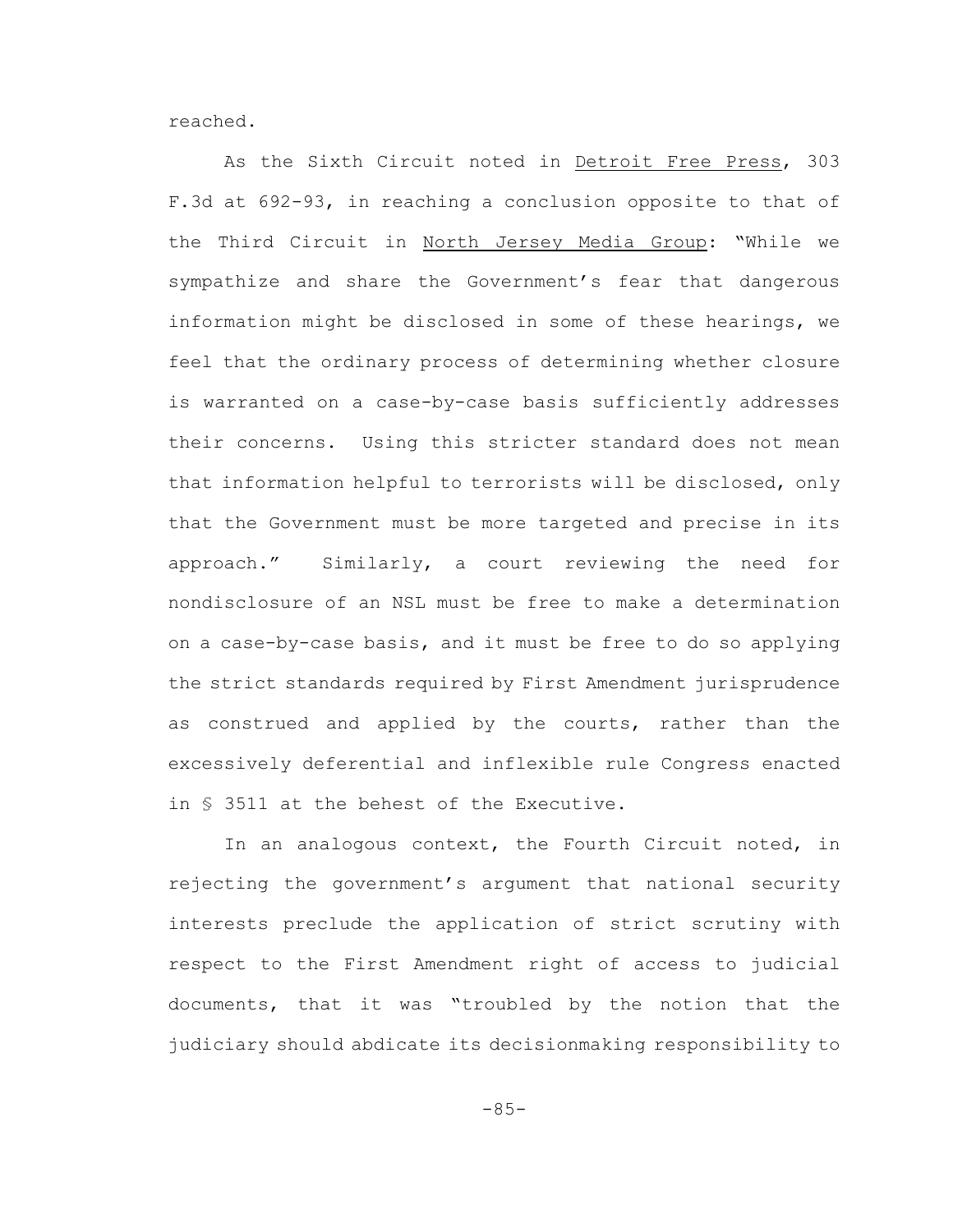the executive branch whenever national security concerns are present. ... A blind acceptance by the courts of the government's insistence on the need for secrecy ... would impermissibly compromise the independence of the judiciary and open the door to possible abuse." In re Washington Post Co., 807 F.2d 383, 391-92 (4th Cir. 1986). This Court is similarly troubled by the suggestion that even though First Amendment rights are implicated, its ability to review a government restriction on speech is limited to situations where there is "no reason to believe" that disclosure may result in one of the Enumerated Harms. Such a review deprives the judiciary of its ability to properly balance the government's compelling national security interests against the First Amendment rights of persons affected by the nondisclosure requirement.

More problematic still, while the "no reason to believe" standard impermissibly constrains the Court's First Amendment review, the requirement that the Court credit the government's invocation of national security as conclusive absent evidence of bad faith eviscerates any meaningful judicial review, as it clearly equates to an uncritical acceptance of the government's insistence of the need for secrecy. In requiring the Court to accept the government's certification as conclusive, § 3511(b) effectively allows the government to determine the constitutionality of its own actions, leaving

-86-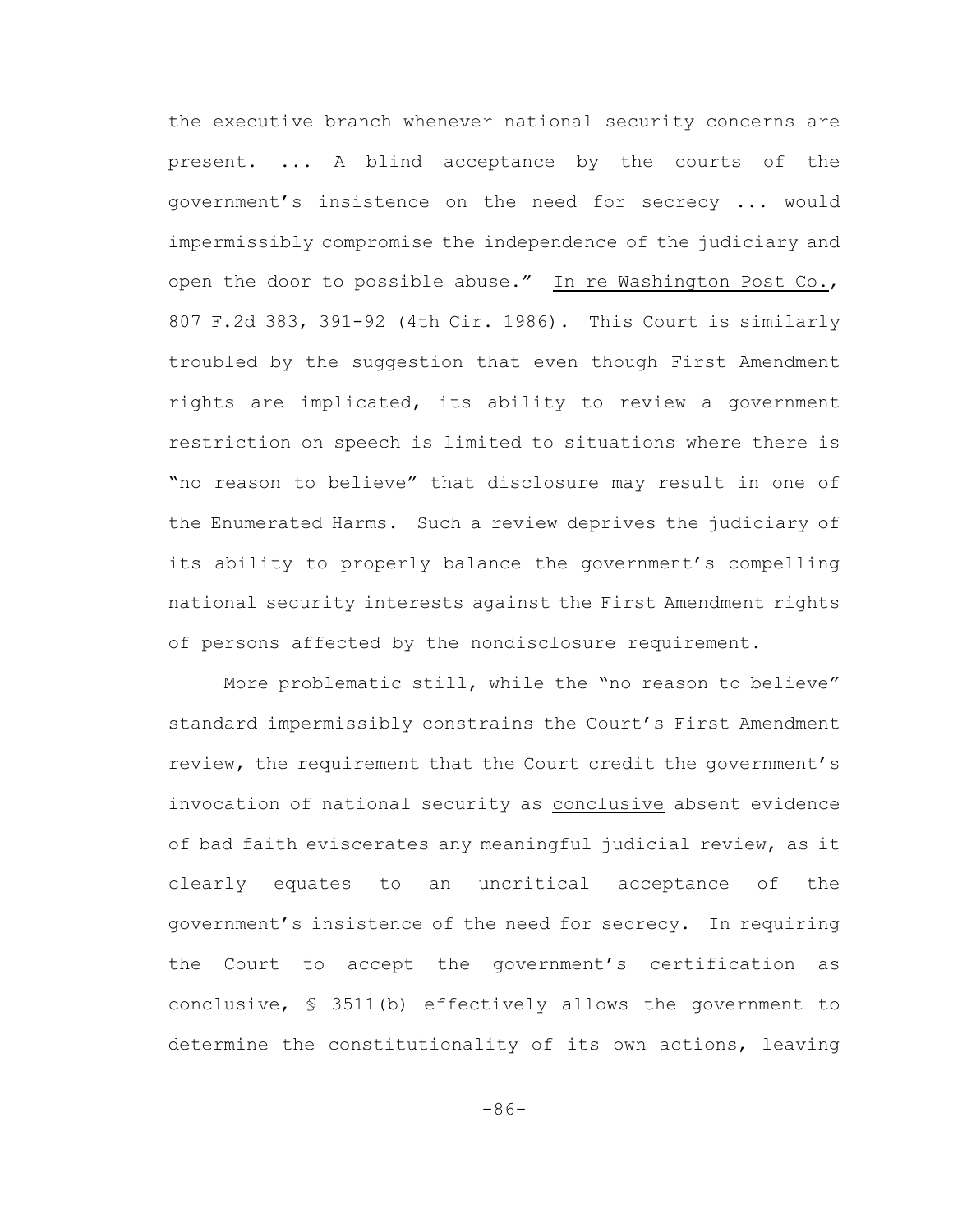only the difficult to prove and narrow issue of the existence of "bad faith" to the judiciary. As the Supreme Court has previously noted in the Fourth Amendment context, "those charged with ... investigative and prosecutorial duty should not be the sole judges of when to utilize constitutionally sensitive means in pursuing their tasks. ... [U]nreviewed executive discretion may yield too readily to pressures to obtain incriminating evidence and overlook potential invasions of privacy and protected speech." United States District Court, 407 U.S. at 317 (emphasis added). For the reasons discussed, a standard of review which eliminates any meaningful check on executive discretion to suppress protected speech offends both the First Amendment and the basic constitutional principle of separation of powers.

#### G. NARROW TAILORING

Section 2709(c) prohibits an NSL recipient from "disclos[ing] to any person ... that the [FBI] has sought or obtained access to information or records under this section." This nondisclosure provision contains no time limit. Plaintiffs argue that  $\frac{1}{2}$  2709(c) violates the First Amendment by allowing the issuance of nondisclosure orders that are not narrowly tailored -- either in scope or duration -- to a compelling government interest.

-87-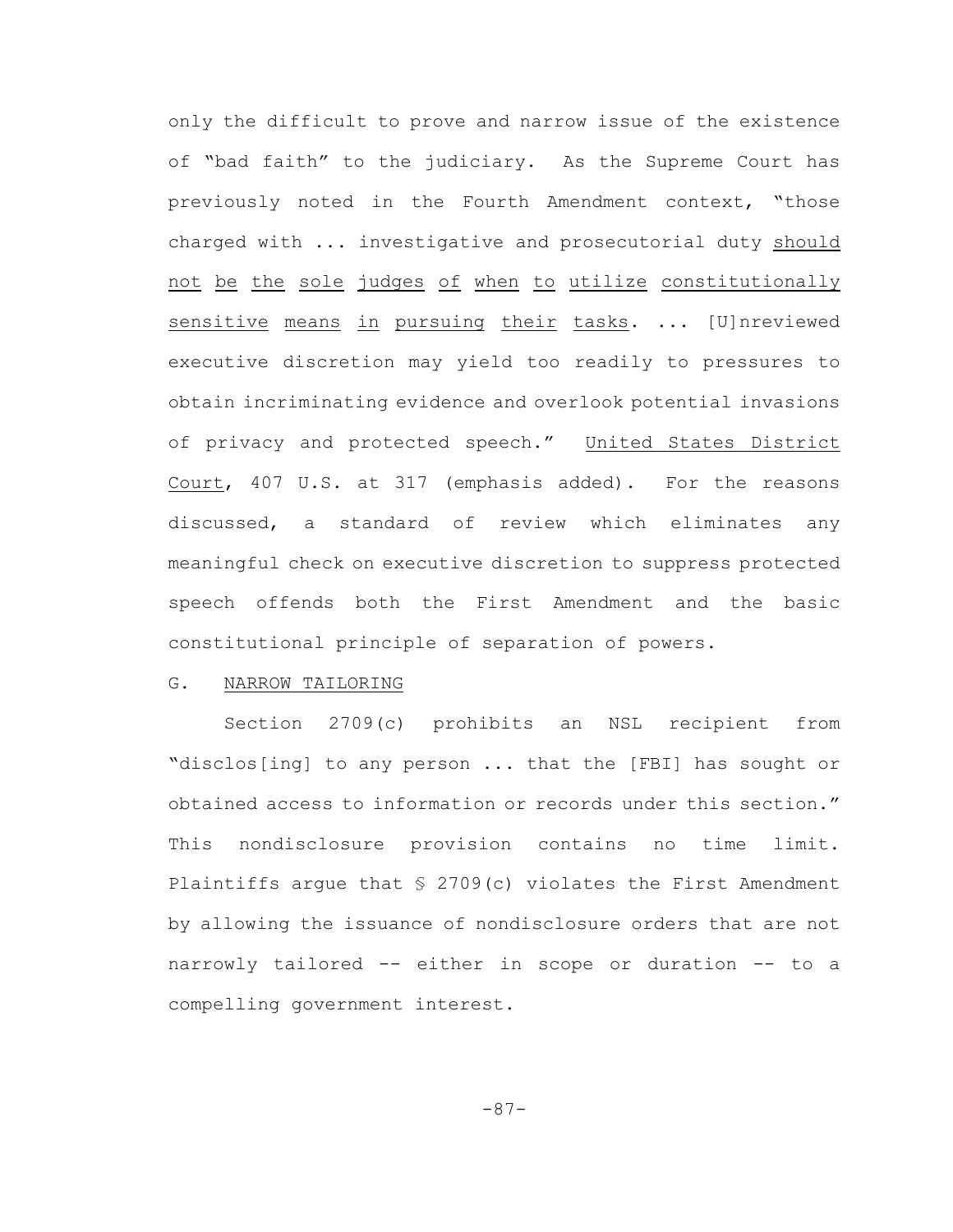The Court addressed this issue at length in Doe I with respect to the prior version of § 2709(c). It stated that although nondisclosure may be justified under certain circumstances, the government must show "that secrecy is necessary for national security purposes in a particular situation involving particular persons at a particular time." Doe I, 334 F. Supp. 2d at 524 (emphasis in original). The Court concluded that "the Government cannot cast § 2709 -- a blunt agent of secrecy applying in perpetuity to all persons affected in every case -- as narrowly-tailored." Id. at 516.

The revised provision incorporates case-by-case analysis in the determination as to whether nondisclosure of a particular NSL is necessary under the circumstances, but it continues to authorize nondisclosure orders that permanently restrict an NSL recipient from engaging in any discussion related to its receipt of the NSL. As the Court explained in

### Doe I,

Section 2709(c) prohibits any discussion of the first-hand experiences of NSL recipients, and of their officers, employees, and agents, and thus closes off that "entire topic" from public discourse. Those persons are forever barred from speaking to anyone about their knowledge and role in the underlying events pertaining to the issuance of an NSL, however substantively limited or temporally remote that role may be, even at a time when disclosure of the occurrence of the investigation may have ceased to generate legitimate national security concerns and instead may hold historical or scholarly value then bearing relatively greater interest to the general public.

-88-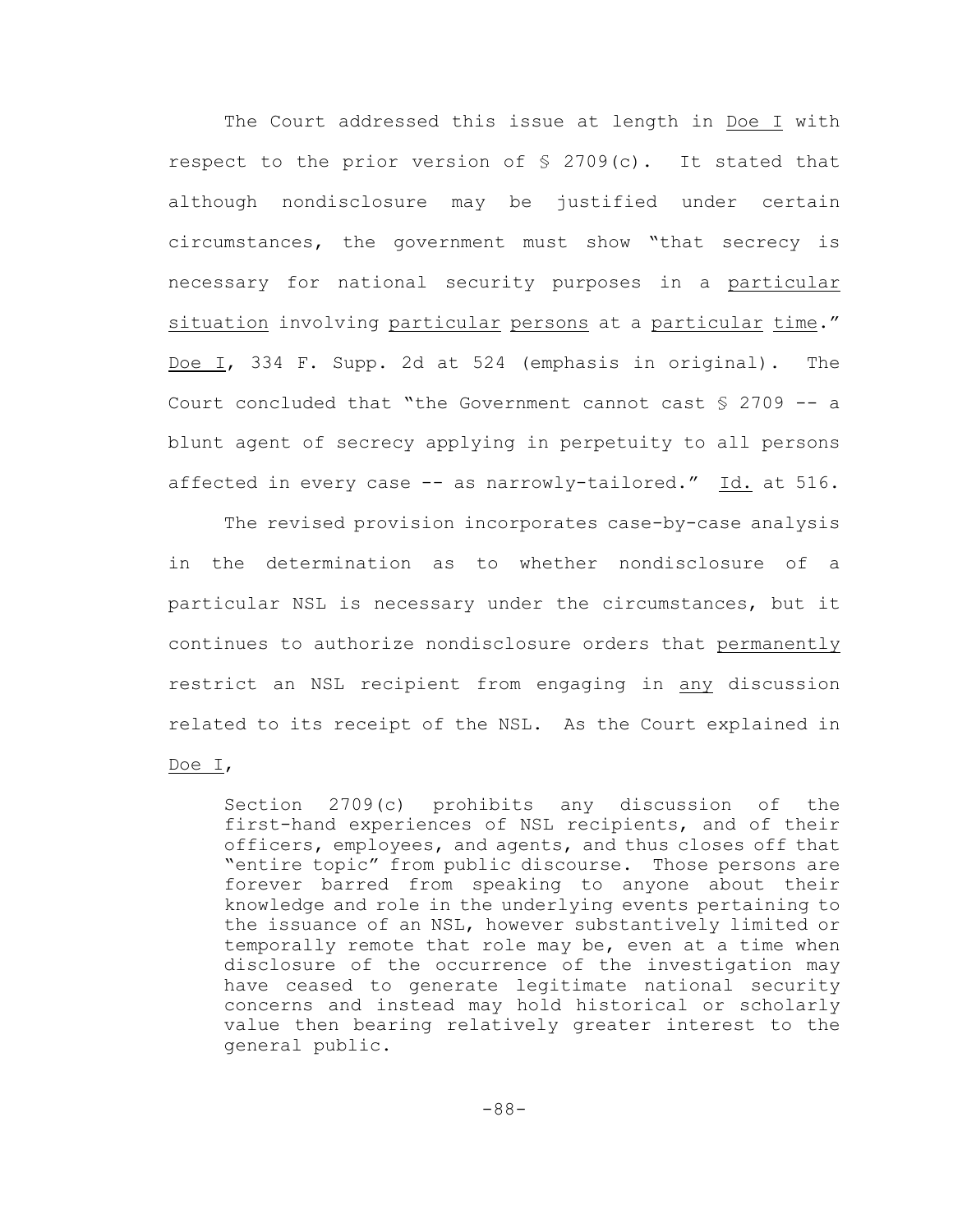Id. at 513 (citation omitted).

The Government asserts that the scope of the nondisclosure order is "as narrow as can reasonably be expected, and prohibits only minimal disclosure."<sup>22</sup> (Gov't Opp. 33-34.) To the contrary, NSL recipients are effectively barred from engaging in any discussion regarding their experiences and opinions related to the government's use of NSLs. For example, an NSL recipient cannot communicate to anyone indefinitely that it received an NSL, the identity of the target, the type of information that was requested and/or provided, general statistical information such as the number of NSLs it received in the previous month or year, its opinion as to whether a particular NSL was properly issued in accordance with the applicable criteria, or perhaps even its opinion about the use of NSLs generally (e.g., whether NSLs are being used legitimately, whether their use may be stifling speech, whether the government may be abusing its power under the statute, etc.). Clearly, these various potential statements range widely both in their possible threat to national security and in their value to the national debate about the government's activities. Particularly when a prior restraint on speech may continue for an extended period of

<sup>&</sup>lt;sup>22</sup> The Government, however, previously described  $\frac{1}{2}$  2709(c) as a "broad non-disclosure requirement." (Declaration of David W. Szady ("Szady Decl."), dated June 28, 2004, ¶ 18.)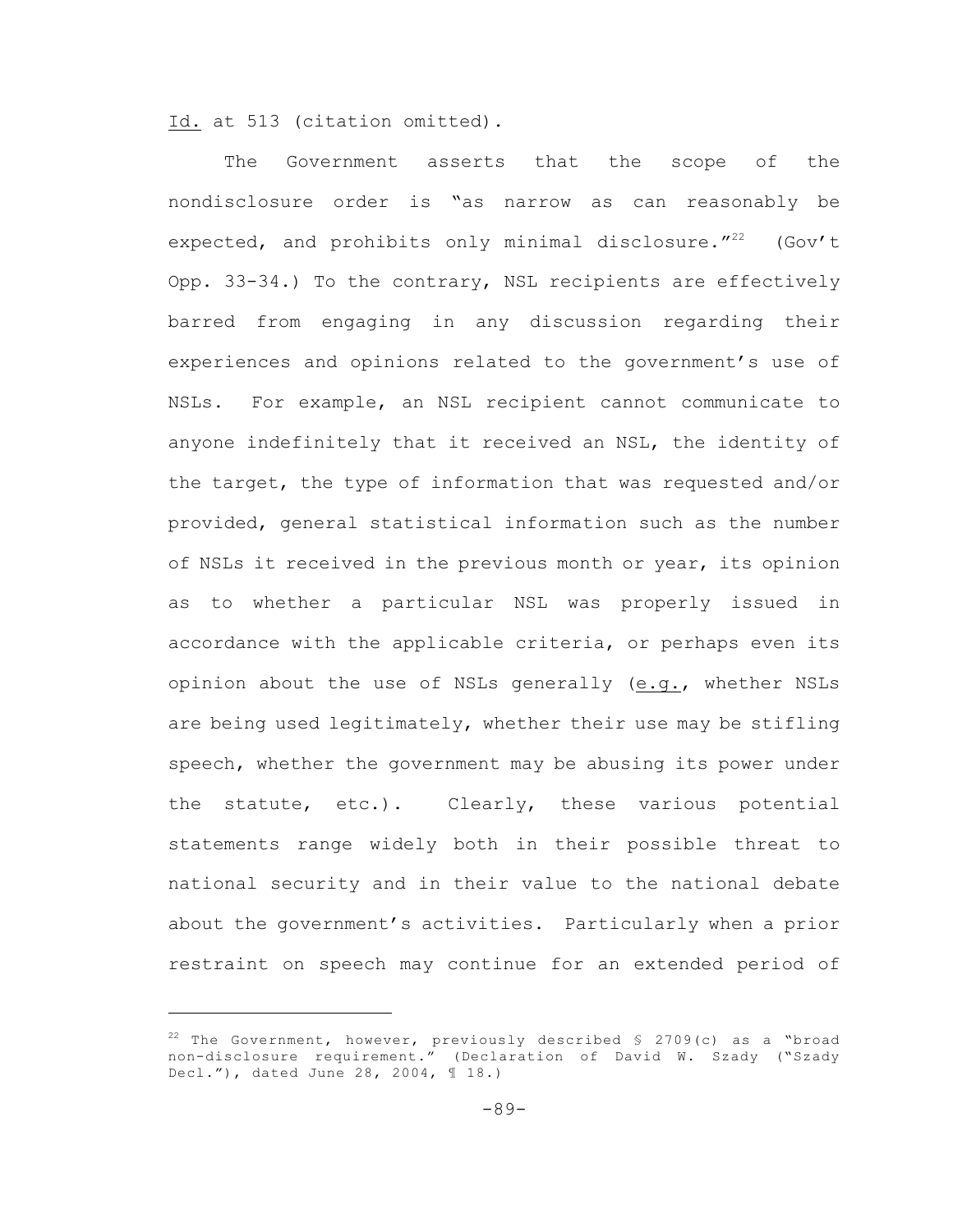time, narrow tailoring requires that the scope of that nondisclosure be decided on a case-by-case basis.

It is perhaps telling that, in justifying the need for the nondisclosure provision of the NSL statute, the Government relies entirely on the possible harms to national security or diplomatic relations that could result from the disclosure of a particular NSL -- i.e., revealing that a named individual was the target of an NSL. (See Szady Decl. 11 19-33; Gov't Opp. 34.) Arguably, guarding the secrecy of that particular detail may be defensible as promoting national security interests in a given case. The Government, however, provides no support for its argument that the much broader nondisclosure still permitted by § 2709(c) in all other circumstances serves a compelling government interest.

The potentially broad effect of the nondisclosure order is demonstrated in the present case. Asserting a risk to national security, the Government has invoked the nondisclosure order to attempt to prevent Plaintiffs from publically disclosing through their court filings a wide range of information, such as statements disclosing the mere fact that the FBI issued an NSL to an unspecified internet service provider ("ISP"), the general type of information about its clients that the ISP in question maintains, the kinds of services the ISP provides to its clients, and, most troubling

 $-90-$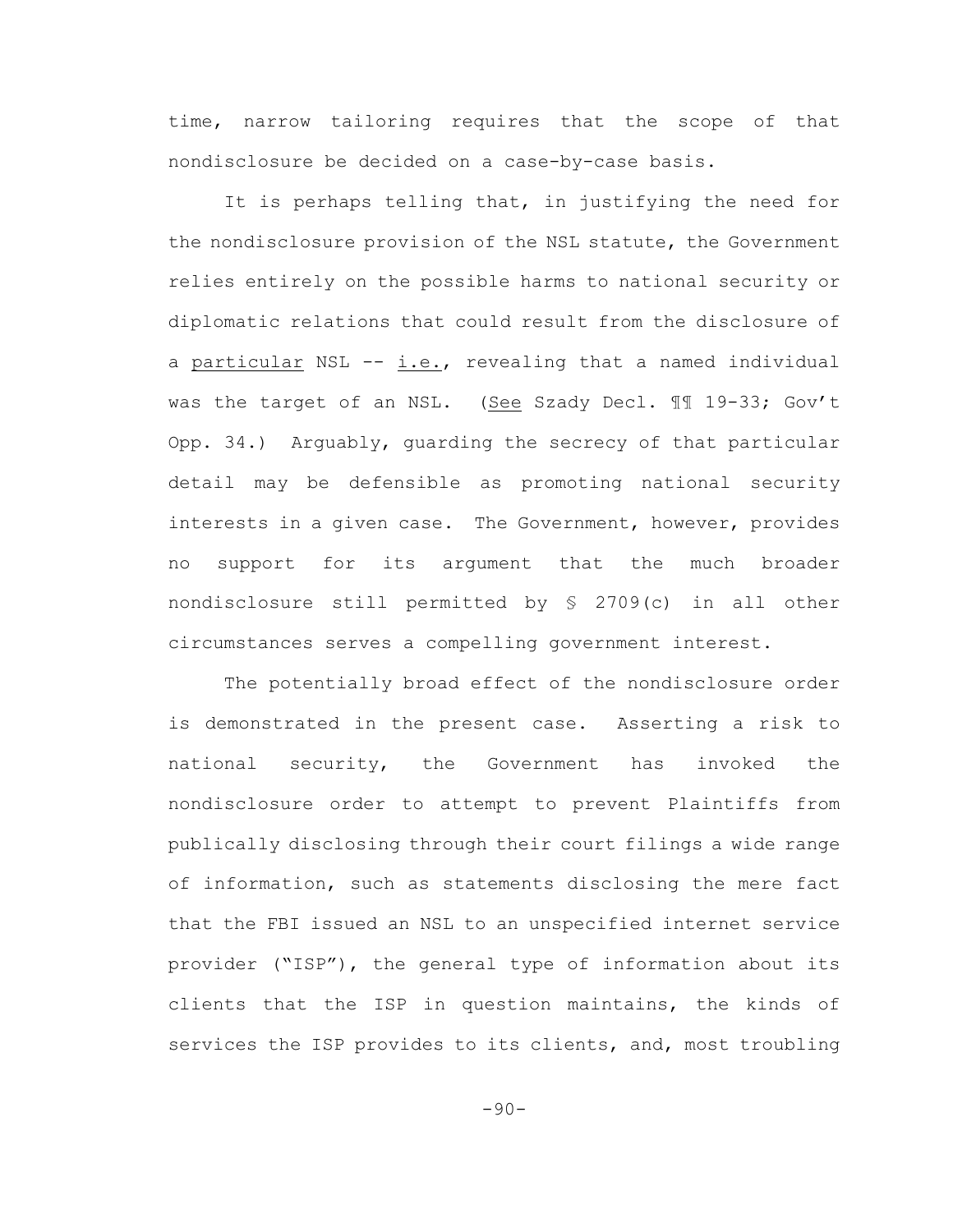to the Court, statements critical of the way that the government uses NSLs and expressing concern that free expression and association might be chilled. (See Third Declaration of Ann Beeson, dated Sept. 7, 2006, ¶¶ 9, 14, 15, 23-27; Pls.' Mem. 13-14.)

Additionally, it is worth noting that, in response to Plaintiffs' Motion to Set Aside Request for Records, the FBI has withdrawn its NSL request in this case. (See Oestericher Decl. ¶ 3.) Essentially, the FBI has conceded that the information that it would obtain by way of the NSL at issue is no longer relevant to an international terrorism investigation, but it continues to assert that any disclosure otherwise related to the NSL would endanger national security. (See Certification of Robert S. Mueller III, dated Oct. 30, 2006, attached as Ex. 1 to Oestericher Decl.)

With respect to duration, it is hard to conceive of any circumstances that would justify a permanent bar on disclosure. See Doe v. Gonzales, 449 F.3d at 422 ("A permanent ban on speech seems highly unlikely to survive the test of strict scrutiny, one where the government must show that the statute is narrowly tailored to meet a compelling government interest.") (citing Ashcroft v. ACLU, 542 U.S. at 665-66 and Kamasinski, 44 F.3d at 109) (Cardamone, J., concurring); cf. Capital Cities Media, Inc. v. Toole, 463 U.S.

-91-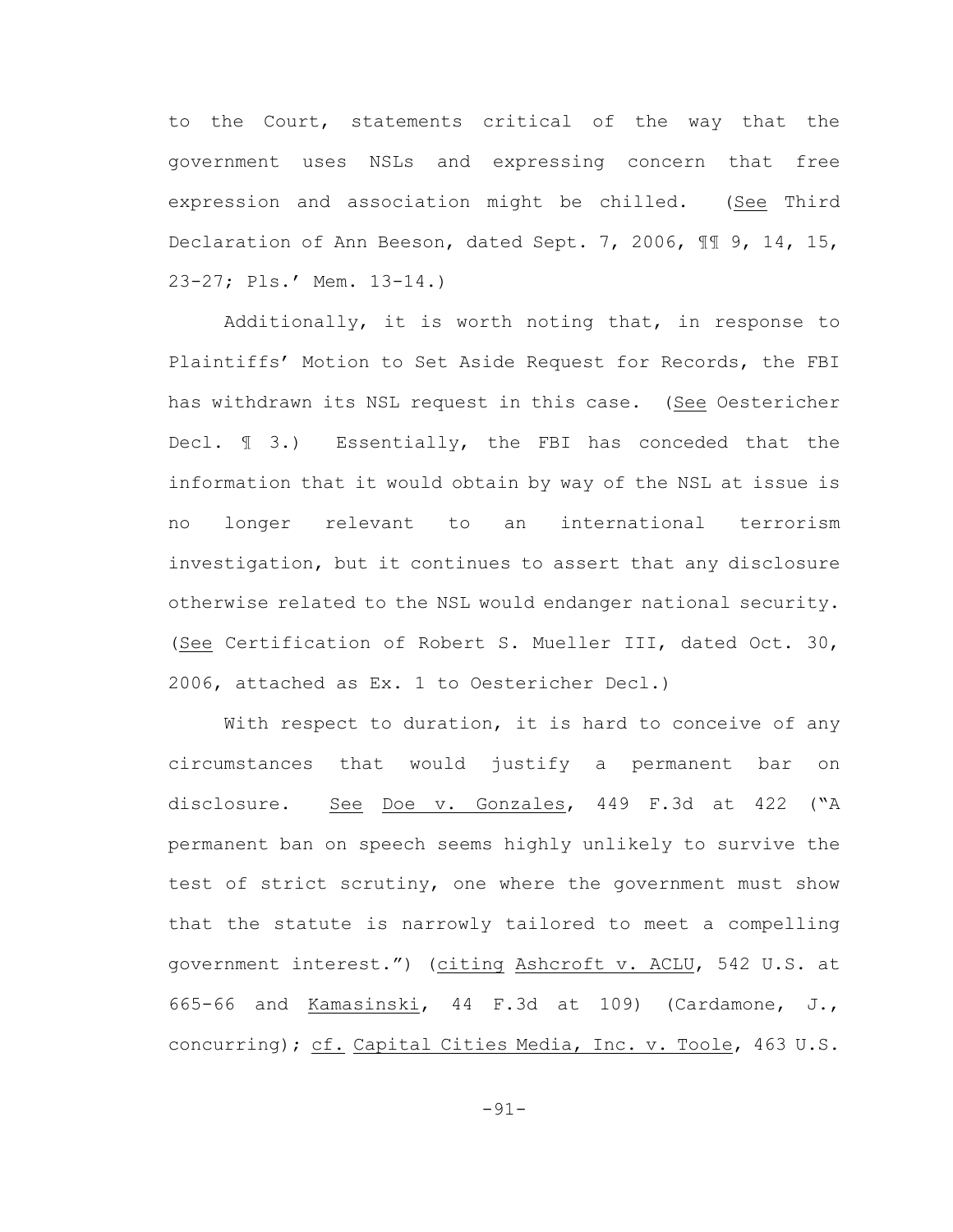1303, 1304-06 (1983). Once disclosure no longer poses a threat to national security, there is no basis for further restricting NSL recipients from communicating their knowledge of the government's activities. International terrorism investigations might generally last longer than run-of-themill domestic criminal investigations, but they do not last forever. And, even while an investigation continues, the disclosure regarding the issuance of a particular NSL might not necessarily endanger that investigation. As Judge Cardamone wrote in his concurrence in Doe v. Gonzales:

The government's urging that an endless investigation leads logically to an endless ban on speech flies in the face of human knowledge and common sense: witnesses disappear, plans change or are completed, cases are closed, investigations terminate. Further, a ban on speech and a shroud of secrecy in perpetuity are antithetical to democratic concepts and do not fit comfortably with the fundamental rights guaranteed American citizens. Unending secrecy of actions taken by government officials may also serve as a cover for possible official misconduct and/or incompetence.

449 F.3d at 422 (Cardamone, J., concurring).

In addition to the permanent duration of the nondisclosure order contained in the NSL,  $\frac{1}{5}$  3511(b)(3) provides: "If the court denies a petition for an order modifying or setting aside a nondisclosure requirement under this paragraph, the recipient shall be precluded for a period of one year from filing another petition to modify or set aside such nondisclosure requirement." Plaintiffs argue,

-92-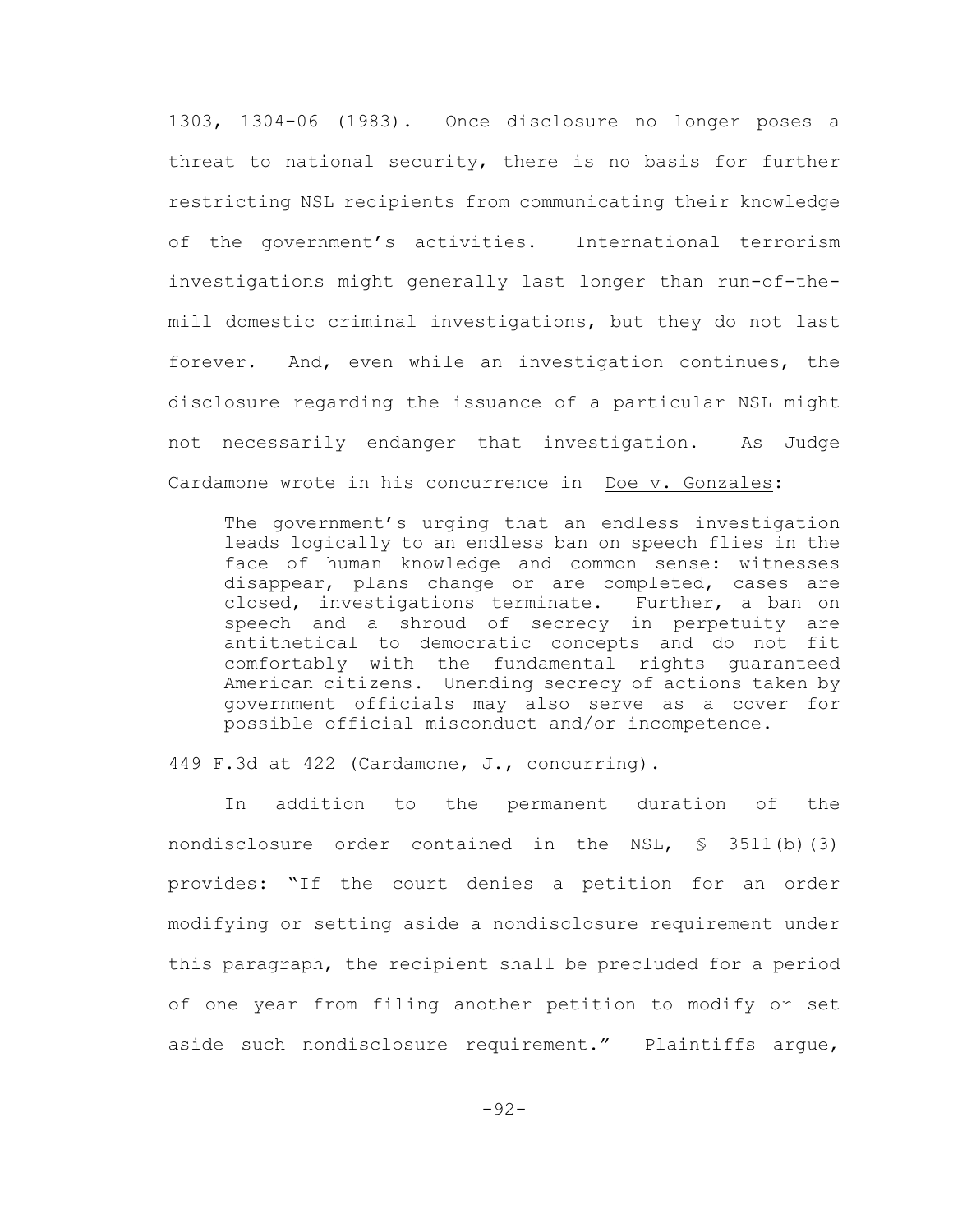correctly, that this aspect of the statue is not narrowly tailored because it may call for the period of nondisclosure to extend substantially beyond the time that national security necessitates. For example, the statute contains no requirement that the government act affirmatively and promptly to terminate the nondisclosure order when public knowledge of the NSL no longer poses a threat to national security, or indeed, as occurred in Doe II, when the information the government seeks to maintain secret is ascertained and disclosed by third parties through legitimate means.

The Government again points to grand jury secrecy statutes and the nondisclosure requirements of related investigative tools -- wiretaps, pen registers, and administrative subpoenas -- and contends that case-by-case analysis with respect to the scope and duration of nondisclosure is not required in those contexts. But, as discussed at length above, these contexts differ substantially from present one; in particular, they all involve prior judicial oversight and limited duration.

### H. SCOPE OF 18 U.S.C. §§ 3511(d) AND 3511(e)

In amending the NSL statute, Congress added two provisions intended to guide reviewing courts with respect to decisions to close hearings, seal documents, or review evidence ex parte and in camera. Upon review, the Court finds

-93-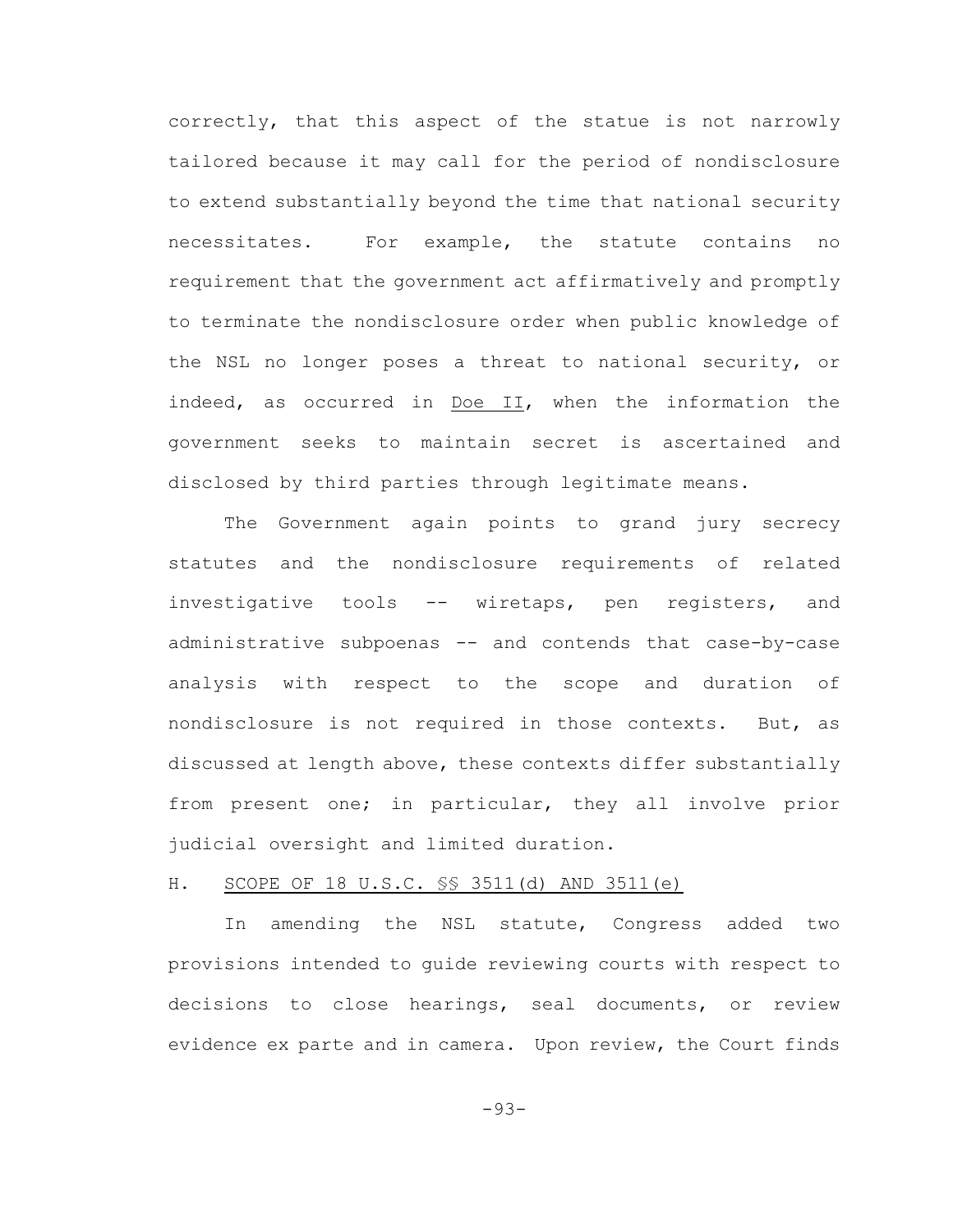each section constitutional, provided that the attendant language as interpreted by the Court preserves the traditional role of the court in carefully examining the extent to which closure, sealing, and limited evidentiary access by the defendant is necessary.

### 1. Closure of Hearings and Sealing of Records

The amended statute provides that "[i]n all proceedings under this section, subject to any right to an open hearing in a contempt proceeding, the court must close any hearing to the extent necessary to prevent an unauthorized disclosure of a request for records, a report, or other information made to any person or entity under  $\S$  2709(b)." 18 U.S.C.  $\S$  3511(d). It further states that "[p]etitions, filings, records, orders, and subpoenas must ... be kept under seal to the extent and as long as necessary to prevent the unauthorized disclosure of a request for records." Id.

Plaintiffs initially challenged this provision on First Amendment grounds. They voiced concern regarding the construction of this statute, focusing on the extent to which closure and sealing was to be employed "to the extent necessary to prevent an unauthorized disclosure." Id. Such language, they argued, permitted the executive branch, rather than courts, to dictate whether proceedings were closed or documents sealed; they also claimed that the wording absolved

-94-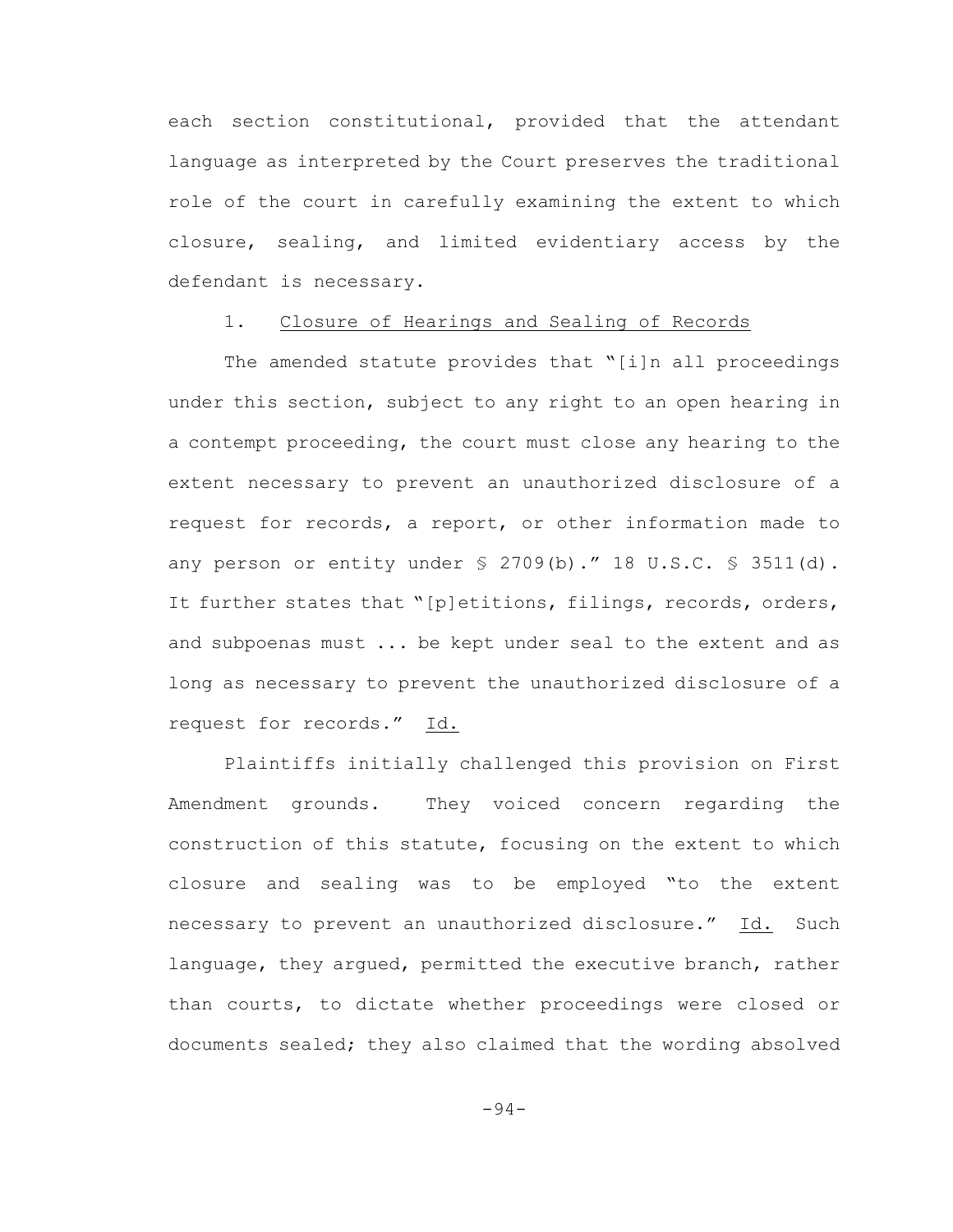the government of compliance with the First Amendment requirement of articulating a compelling interest for either closure or sealing of public records, and failed to narrowly tailor such actions to that government interest. (See Pls.' Mem. 34.) The Government then expressed its view that the statute permitted closure and sealing only "to the extent necessary to prevent a violation of the non-disclosure requirement" in connection with a challenge to an NSL and that the Government would be guided and limited accordingly. (See Gov't Opp. 37.) Subsequent briefing by the parties indicated agreement on a proper interpretation of the provision, i.e., that § 3511(d) requires closure and sealing of relevant information only to the extent necessary to prevent violation of a nondisclosure provision. Such an interpretation in no way displaces the role of the court in determining, in each instance, the extent to which documents need to be sealed or proceedings closed and does not permit the scope of such a decision to made unilaterally by the government. (See Pls.' Reply 23; Reply Memorandum of Law in Opposition to Plaintiffs' Motion for Partial Summary Judgment and in Support of the Government's Motion to Dismiss or for Summary Judgment ("Gov't Reply"), dated Feb. 5, 2007, at 25.); see also Nixon v. Warner Communications, Inc., 435 U.S. 589, 599 (1978) ("[T]he decision as to access is one best left to the sound discretion

-95-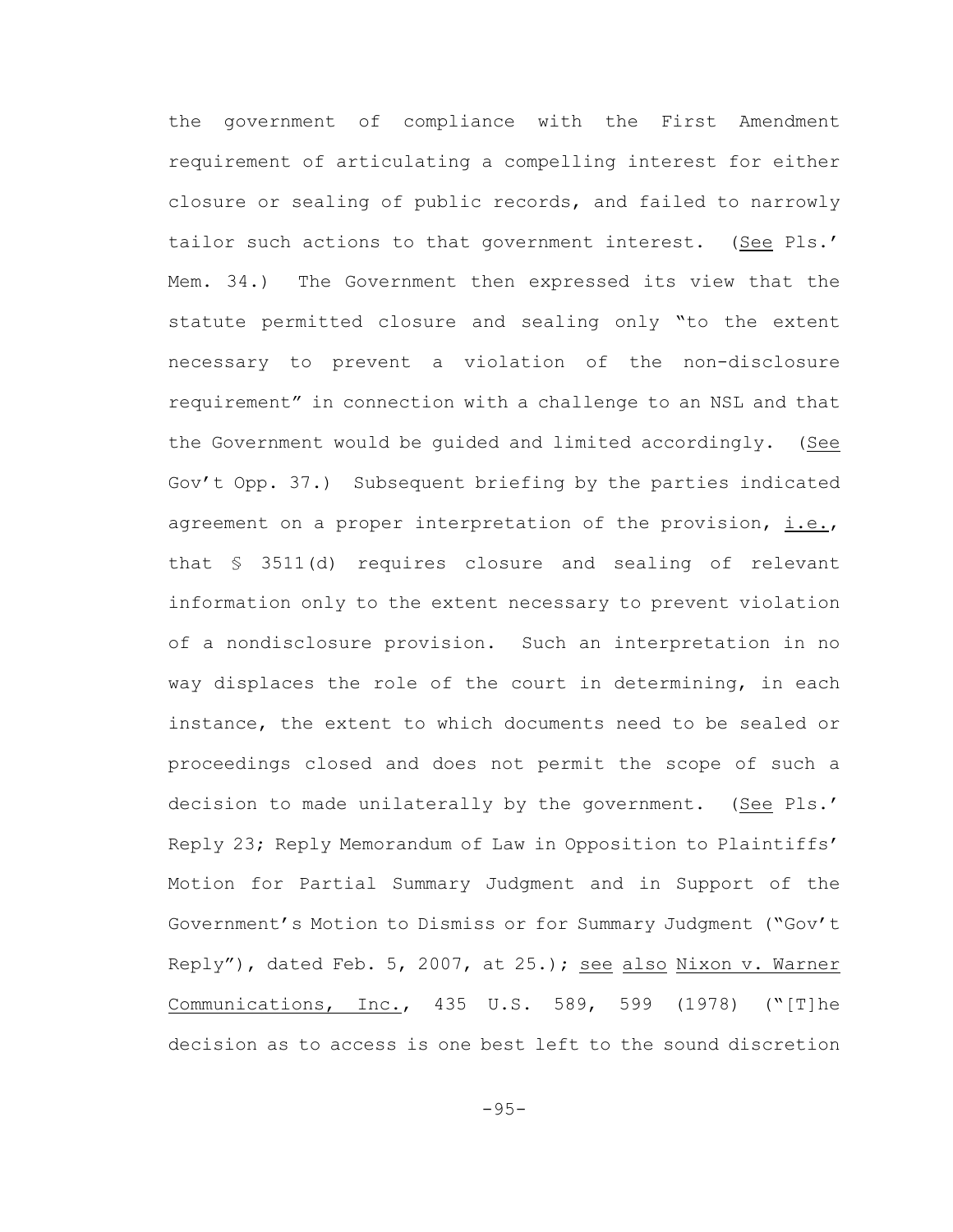of the trial court, a discretion to be exercised in light of the relevant facts and circumstances of the particular case."); Huminksi v. Corsones, 396 F.3d 53, 85 (2d Cir. 2005) ("[T]he district court should determine whether, under the circumstances of the case, the prejudice to the compelling interest overrides the qualified First Amendment right of access."); In re The New York Times, 828 F.2d 110, 116 (2d Cir. 1987) (noting that sealing and closure decisions are not automatic and require careful consideration by the trial court). In that the statute, read in this light, avoids reaching constitutional right of access concerns, the Court finds this interpretation of  $S$  3511(d) to be consistent with the First Amendment. See Jones v. United States, 526 U.S. 227, 239 (1999); see also United States v. Gonzalez, 420 F.3d 111, 124 (2d Cir. 2005); Allstate Ins. Co. V. Serio, 261 F.3d 143, 149-50 (2d Cir. 2001).

### 2. Consideration of Ex Parte and In Camera Evidence

The statute also provides that "[i]n all proceedings under this section, the court shall, upon request of the government, review ex parte and in camera any government submission or portions thereof, which may include classified information." 18 U.S.C. § 3511(e). In a partial resolution of Plaintiffs' challenge to this provision, both parties agreed that such language neither "requires the Court to

-96-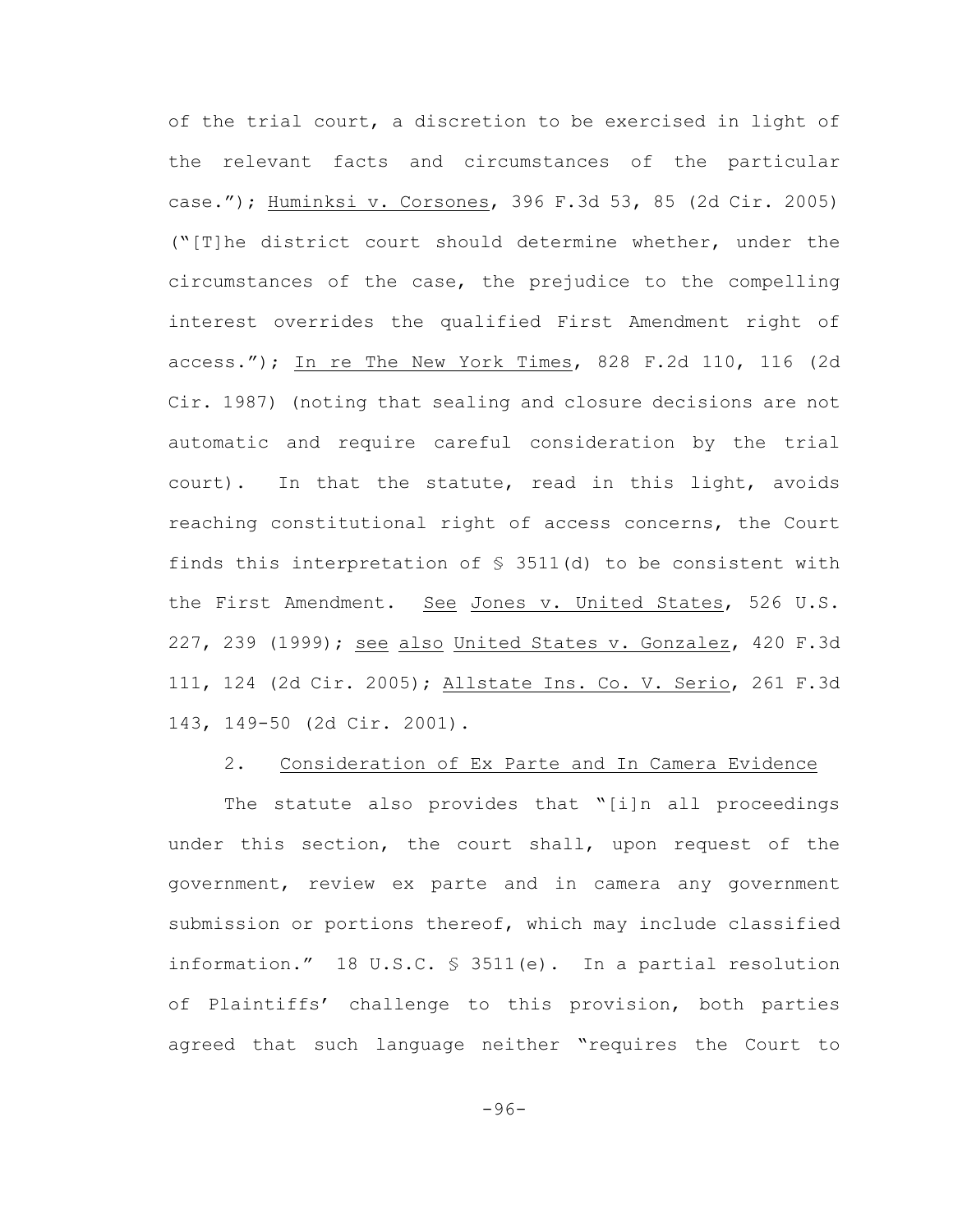accord any particular weight to the government's evidence," nor "strip[s] the district court of its inherent authority to determine that a matter submitted need not remain under seal." (Gov't Opp. 47.) Plaintiffs, however, further argue that narrow construction of this provision is necessary to comport with due process and would expressly include the reviewing court's authority to, among other things, reject ex parte evidence if necessary, assess independently whether information is properly classified, and craft alternatives to mitigate the unfairness of secret evidence. (See Pls.' Reply 28.)

At this juncture, it is sufficient to simply reiterate that the Court's authority to assess what process is due on a case-by-case basis is undisturbed by the language of § 3511(e). Plaintiffs note the availability of specific alternatives to total secrecy with respect to submission of documents deemed classified by the government. See United States v. Abuhamra, 389 F.3d 309, 321 (2d Cir. 2004) (requiring "substitute disclosure"); Naji v. Nelson, 113 F.R.D. 548, 553 (N.D. Ill. 1986) (requiring government to disclose non-classified portions of withheld documents); Ass'n for Reduction of Violence v. Hall, 734 F.2d 63, 68 (1st Cir. 1984) (ordering redaction or summary of privileged materials if necessary). The Government asserts that national security

-97-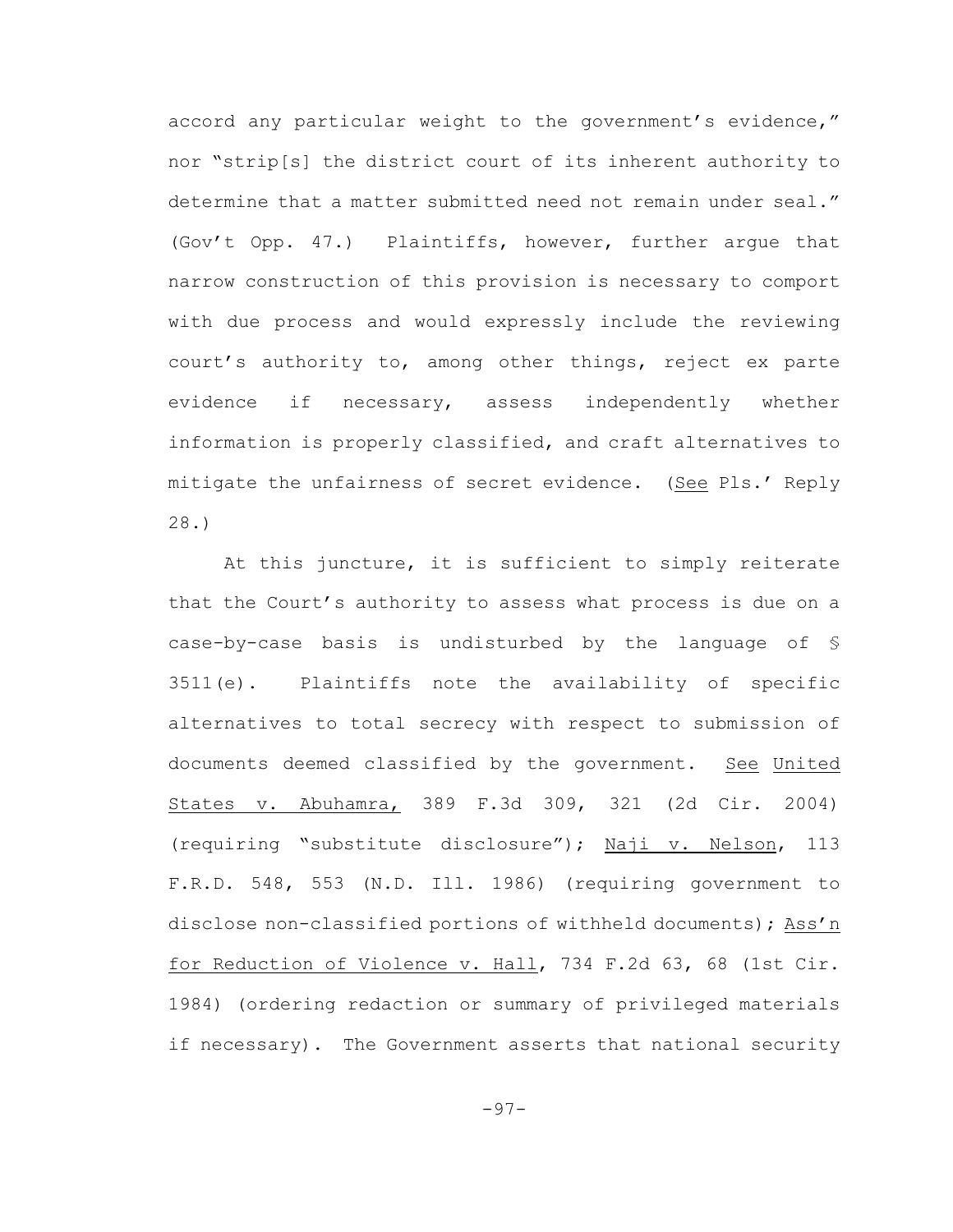interests will likely trump such alternatives in most cases. See Snepp v. United States, 444 U.S. 507, 509 n.3 (1980); Weberman v. NSA, 668 F.2d 676,678 (2d Cir. 1982); National Council of Resistance of Iran v. Dep't of State, 251 F.3d 192, 207 (D.C. Cir. 2001). Neither view is entitled to unequivocal endorsement because a district court's assessment of competing interests will necessarily depend on the facts presented by each case. See Weberman, 668 F.2d at 678 (denying plaintiff access to an in camera affidavit that may have disclosed existence of an NSA telegram intercept); Naji, 113 F.R.D. at 552 (noting, in an immigration proceeding, that ex parte evidence can only be used to decide a case on the merits in "the most extraordinary of circumstances"); In re Guantanamo Detainee Case, 344 F. Supp. 2d 174, 175 (D.D.C. 2004) (permitting review of sensitive evidence through issuance of a protective order); see also Huminksi, 396 F.3d at 85. In that § 3511(e) neither restricts the ability of a district court to take all necessary measures required to safeguard the due process rights of a party in instances where evidence may be submitted in camera or ex parte, nor constrains the role of the district court in appropriately balancing those needs against a potentially compelling interests, this section of the statute, as written, does not violate the Fifth Amendment and remains intact.

-98-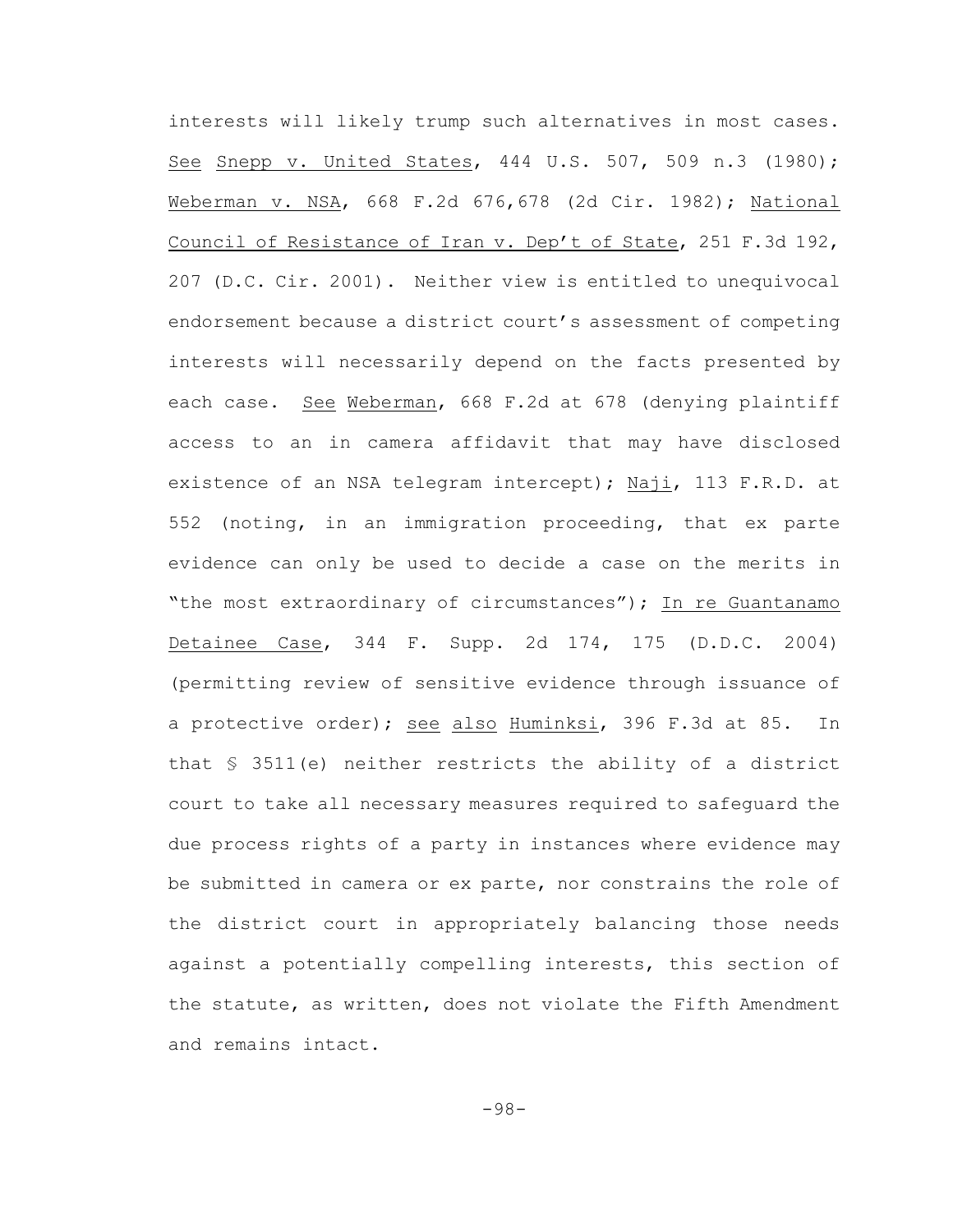#### I. SEVERANCE

In Doe I, the Court concluded that  $\frac{1}{2}$  2709(c), which it found facially unconstitutional, could not be severed from the remainder of the statute. See 334 F. Supp. 2d at 525-26. The Court is faced with essentially the same issue here, having found § 2709(c) facially unconstitutional. In deciding whether a statute is severable, the Court must strive "to save as much of a statute as possible when it finds a portion of it unconstitutional," while striking down "additional provisions of a statute in the face of the unconstitutionality of particular elements of it when 'it is evident that the legislature would not have enacted those provisions which are within its power, independently of that which is not.'" Id. (citing Alaska Airlines v. Brock, 480 U.S. 678, 684 (1987) and quoting Buckley v. Valeo, 424 U.S. 1, 108 (1976)). In Doe I, the Court concluded that "Congress intended the statute to function as a secret means of gathering information from communications service providers," and therefore "Congress could not have intended §§ 2709(a) and (b), the provisions authorizing the FBI to issue NSLs seeking information from wire and electronic communication service providers, to operate absent the non-disclosure provisions contained in § 2709(c)." Id. (emphasis in original). The Court finds no changes in the revisions of § 2709 that would justify a

-99-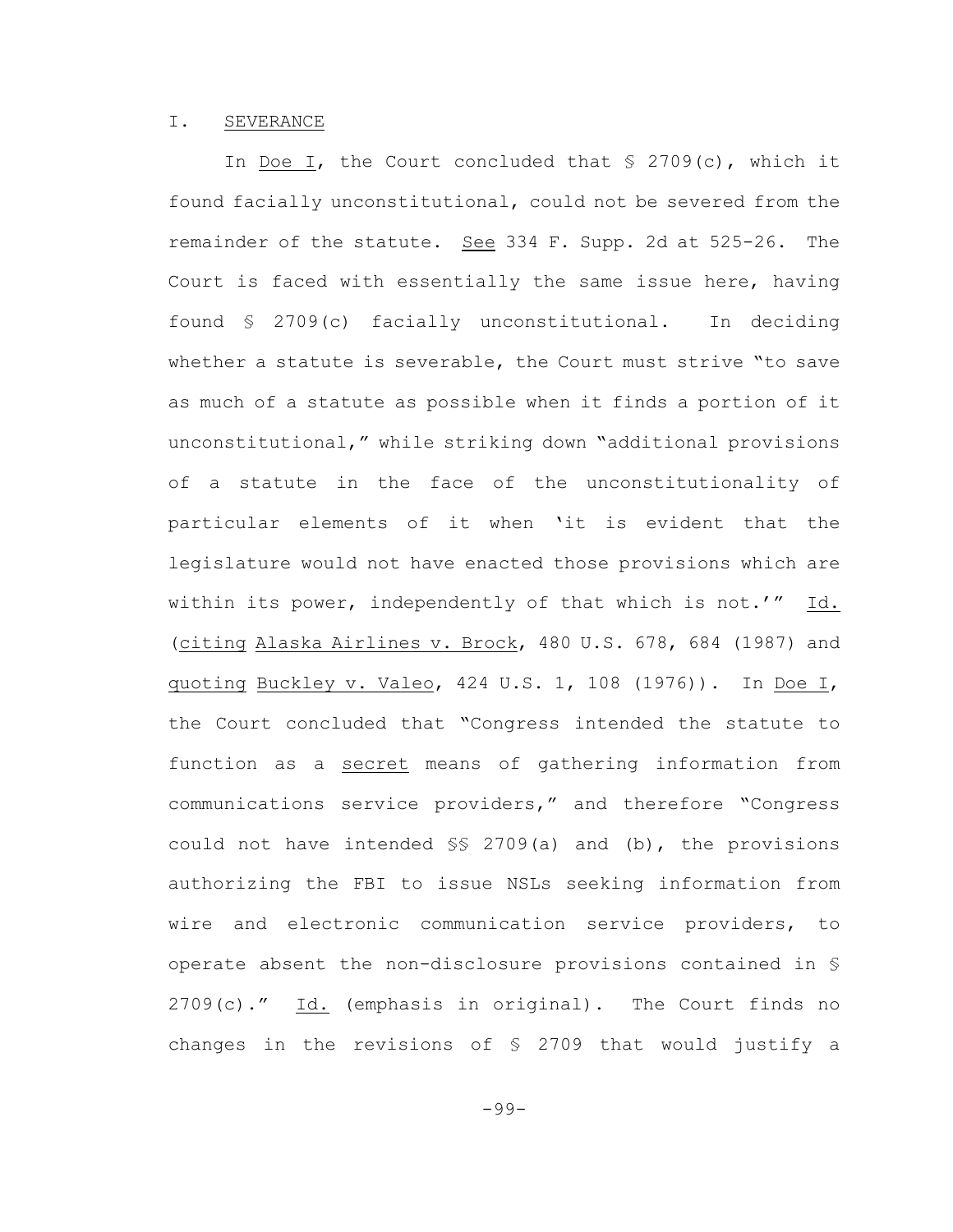reversal of its previous determination. Accordingly, the Court concludes that §§ 2709(a) and (b) must be invalidated as non-severable from § 2709(c).

Finally, the Court notes that § 3511 legislates the judicial review procedures governing all NSLs, not just those issued under  $\S$  2709. See 18 U.S.C.  $\S$  3511(a), (b) (allowing judicial review by the recipient of an NSL issues under § 2709(b), "Section 626(a) or (b) of the Fair Credit Reporting Act, Section 114(a)(5)(A) of the Right Financial Privacy Act, or Section 802(a) of the National Security Act."). Thus, some aspects of § 3511 may have a viable function even if § 2709 is struck down. The Court acknowledges that in finding the standard of review set forth in § 3511(b) to be unconstitutional, the ruling directly implicates these other NSL statutes. Moreover, in declaring the nondisclosure provision in § 2709(c) unconstitutional the Court recognizes that its decision indirectly implicates the constitutionality of the other NSL statutes, in so far as the Reauthorization Act provided similar nondisclosure provisions in those other NSL provisions. Those other NSL provisions, however, are not before the Court in this case.

For this reason, the Court need not address whether § 3511(b) is severable from the rest of § 3511. Section 3511(b) can be severed from the remainder of § 3511 "if what is left

 $-100-$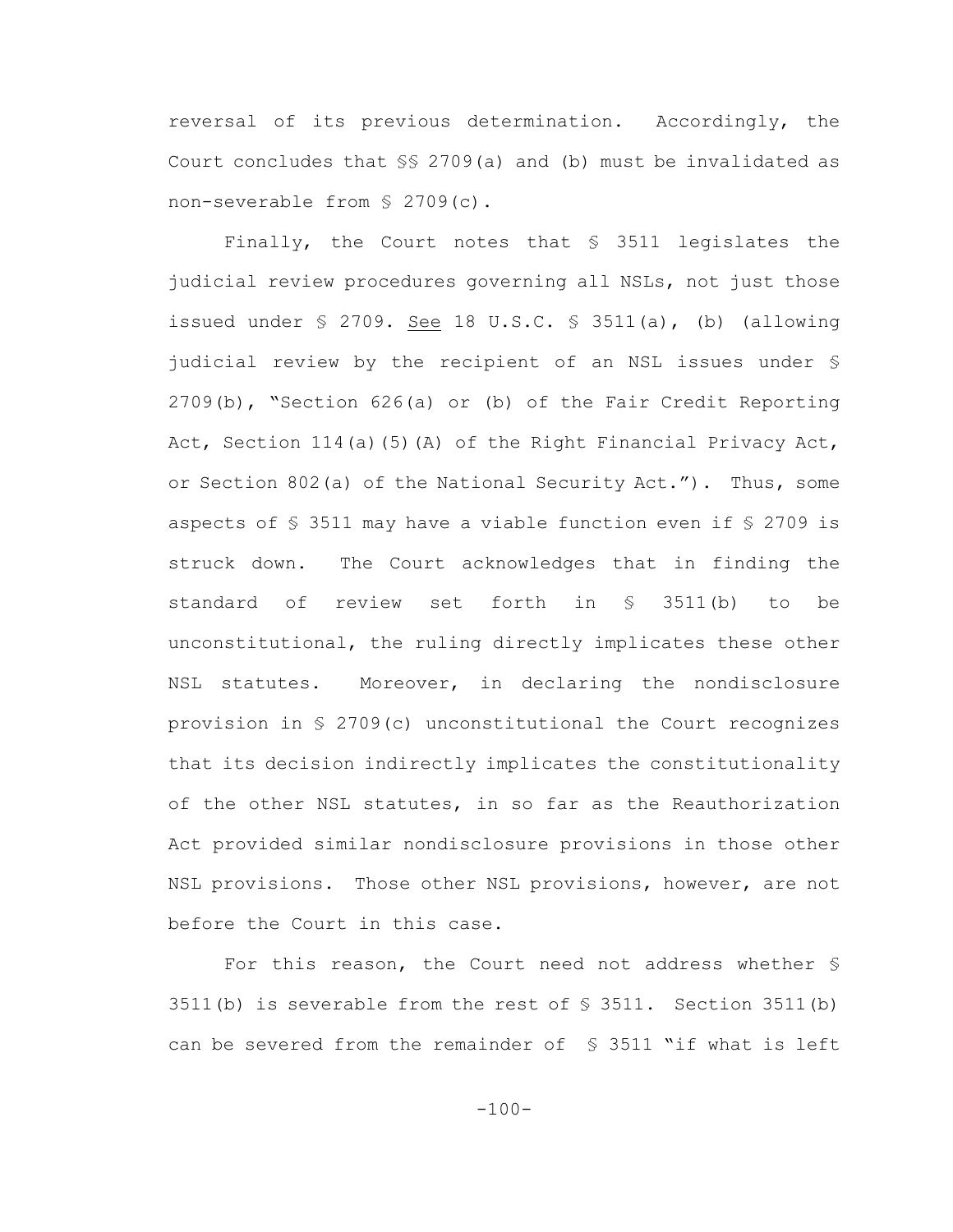is fully operative as a law." Buckley v. Valeo, 424 U.S. at 108-09. Evaluating whether the remainder of § 3511 is capable of fully operating as a law would require an inquiry into the other NSL provisions for which § 3511 functions as the mechanism for judicial review, which the Court declines to do in this case. $23$ 

# **IV. CONCLUSION**

For the reasons stated above, the Court concludes that § 2709(c) is unconstitutional under the First Amendment because it functions as a licensing scheme that does not afford adequate procedural safeguards, and because it is not a sufficiently narrowly tailored restriction on protected speech. Because the Court finds that § 2709(c) cannot be severed from the remainder of the statute, the Court finds the entirety of § 2709 unconstitutional. Additionally, the Court concludes that  $\S$  3511(b) is unconstitutional under the First Amendment and the doctrine of separation of powers.

### **V. STAY OF JUDGMENT**

As it did in Doe I, in light of the implications of its ruling and the importance of the issues involved, the Court

<sup>&</sup>lt;sup>23</sup> The Court notes that  $\frac{1}{3}$  3511(a), which addresses challenges to the underlying NSL, states that a court "may modify or set aside the request if compliance would be unreasonable, oppressive, or otherwise unlawful." 18 U.S.C. § 3511(a). This provision is certainly capable of being read, in the absence of  $S$  3511(b), to include requests to modify or set-aside any nondisclosure requirements imposed by other NSL statutes if the nondisclosure requirement is found to be unlawful, in which case the remainder of § 3511 is at least capable of fully operating as a law.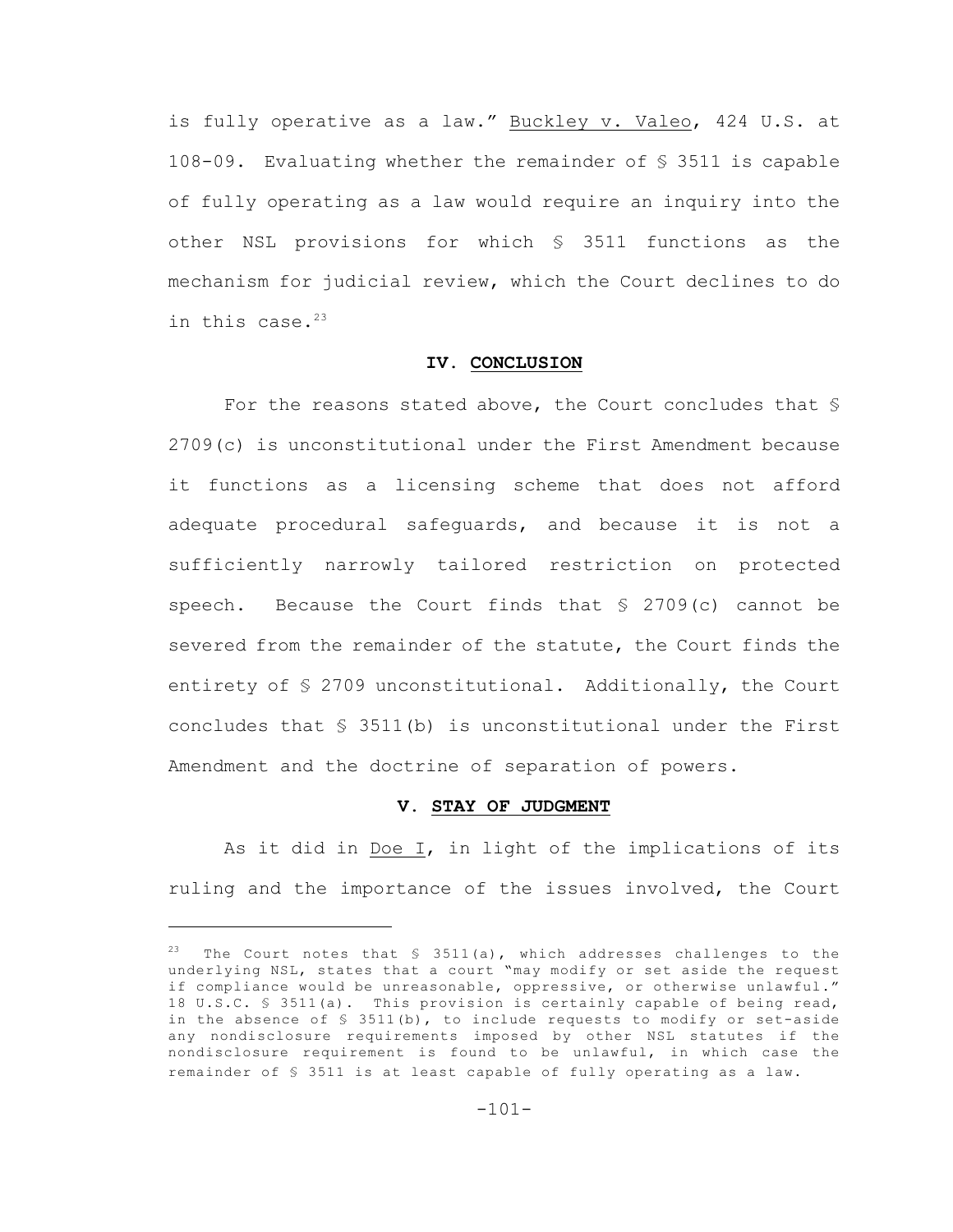will stay enforcement of its judgment pending appeal, or for the Government otherwise to pursue any alternate course of action, for 90 days. The stay is intended to give the Government the opportunity to move this Court, or the Court of Appeals, for whatever appropriate relief it may seek to maintain the confidentiality of any information implicated by the Court's ruling.

### **VI. ORDER**

For the reasons discussed above, it is hereby

**ORDERED** that the motion of John Doe, the American Civil Liberties Union, and the American Civil Liberties Union Foundation (collectively, "Plaintiffs") for summary judgment in this case is GRANTED in part and DENIED in part. Defendants Alberto Gonzales, in his official capacity as Attorney General of the United States, Robert Mueller, in his official capacity as Director of the Federal Bureau of Investigation, and Valerie E. Caproni, in her official capacity as General Counsel to the Federal Bureau of Investigation (collectively "Defendants"), are hereby enjoined from issuing national security letters under 18 U.S.C. § 2709, or from enforcing the provisions of 18 U.S.C. § 2709(c) and 18 U.S.C. §3511(b); it is further

**ORDERED** that Defendants' motion to dismiss, or in the alternative, for summary judgment, is DENIED; it is further

-102-